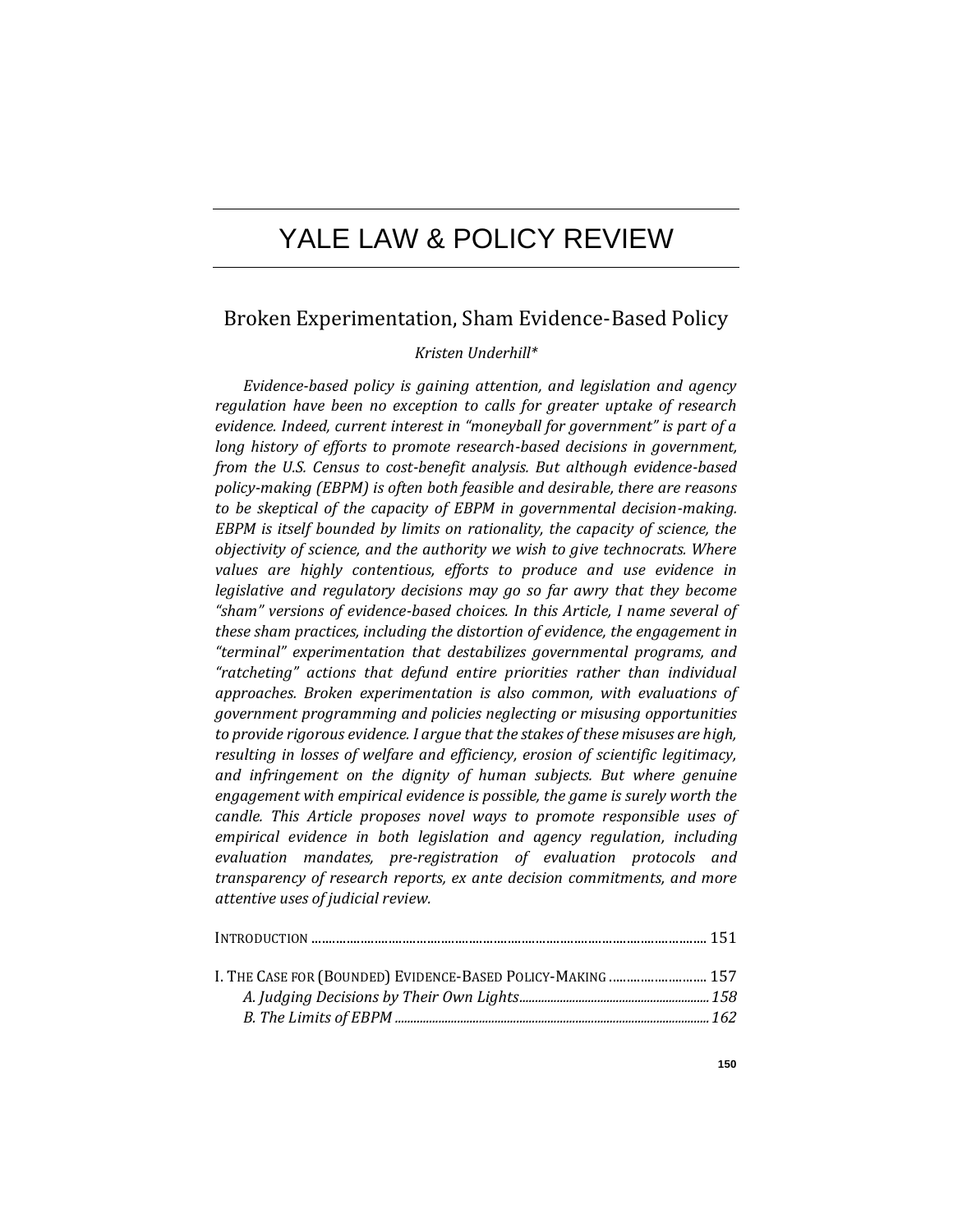| C. Bounded EBPM Rising: From the Census to Moneyball  168          |  |
|--------------------------------------------------------------------|--|
|                                                                    |  |
|                                                                    |  |
|                                                                    |  |
|                                                                    |  |
|                                                                    |  |
|                                                                    |  |
|                                                                    |  |
|                                                                    |  |
|                                                                    |  |
|                                                                    |  |
|                                                                    |  |
|                                                                    |  |
|                                                                    |  |
|                                                                    |  |
|                                                                    |  |
|                                                                    |  |
|                                                                    |  |
|                                                                    |  |
|                                                                    |  |
|                                                                    |  |
|                                                                    |  |
|                                                                    |  |
|                                                                    |  |
| IV. PROMOTING AND PRESERVING EVIDENCE-BASED EFFORTS  212           |  |
| A. Terms of Engagement: The Limits of EBPM and Experimentation 213 |  |
|                                                                    |  |
|                                                                    |  |
|                                                                    |  |
|                                                                    |  |
| F. Judicial Review and Agency Oversight of Evidence-Based          |  |
|                                                                    |  |
|                                                                    |  |

# **INTRODUCTION**

In 2012, death penalty supporters and detractors eagerly awaited the publication of a report by the National Research Council (NRC), two years in the writing, that sought to resolve the question of whether the penalty in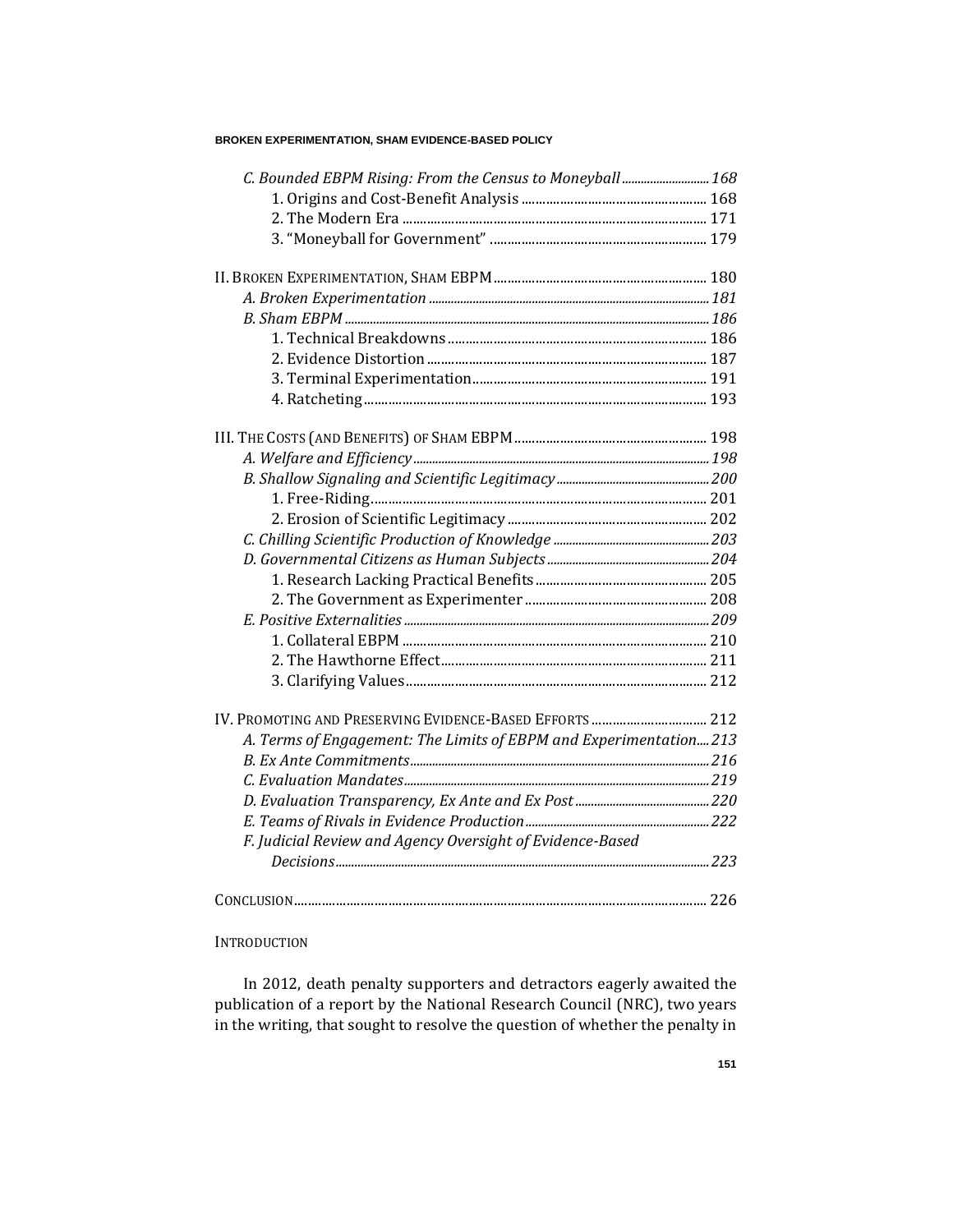<span id="page-2-0"></span>fact deters homicide.<sup>1</sup> The NRC's prior effort to do so in 1978 had been inconclusive, finding that existing studies "provide[d] no useful evidence on the deterrent effect of capital punishment."<sup>2</sup> In the ensuing decades, however, a mass of new research had emerged with wildly divergent findings, ranging from showings of extreme deterrence to the suggestion of increased homicides where the death penalty is imposed.<sup>3</sup> Rancorous disagreements flourished in both politics and the scientific literature. The new committee would weigh this body of evidence, appraise its methodology, and issue an updated conclusion. But when the report emerged, researchers and policy advocates alike were bewildered. Despite all of the intervening research, the committee had concluded that "all of the research about deterrence and the death penalty done in the past generation, including by some first-rank scholars at the most prestigious universities, should be ignored."<sup>4</sup> Evidence, therefore, could be no guide to state decisions on whether to retain or abolish the penalty—states were, as they long had been, left to resolve the question primarily on the basis of values rather than empirical evidence.

Frustration about the weight and direction of empirical evidence across a range of issues—the deterrence effect of the death penalty,<sup>5</sup> the extent to

Associate Professor of Law, Columbia Law School. I am grateful to Gillian Metzger, Susan Sturm, Jeff Fagan, Colleen Chien, Ian Ayres, Matt Spitzer, David Schwartz, Shari Diamond, Josh Kleinfeld, and participants at the Northwestern Law faculty workshop for valuable feedback and conversations that shaped this work. I am also grateful to Juliana Bennington for excellent research assistance. All errors herein are my own.

- 1*. See* NAT'L RESEARCH COUNCIL, DETERRENCE AND THE DEATH PENALTY (Daniel S. Nagin & John V. Pepper, eds., 2012). I am grateful to Josh Kleinfeld for suggesting this case study.
- 2*. Id*. at 1 (quoting the NRC report from 1978).
- 3*. Id.* at 1; *see also* John J. Donohue III & Justin Wolfers, *Uses and Abuses of Empirical Evidence in the Death Penalty Debate*, 58 STAN. L. REV. 791, 793 (2006).
- 4. Editorial Board, *The Myth of Deterrence*, N.Y. TIMES (Apr. 27, 2012), https://www.nytimes.com/2012/04/28/opinion/the-myth-ofdeterrence.html [https://perma.cc/JWA9-79C5].
- 5. NAT'L RESEARCH COUNCIL, *supra* not[e 1.](#page-2-0)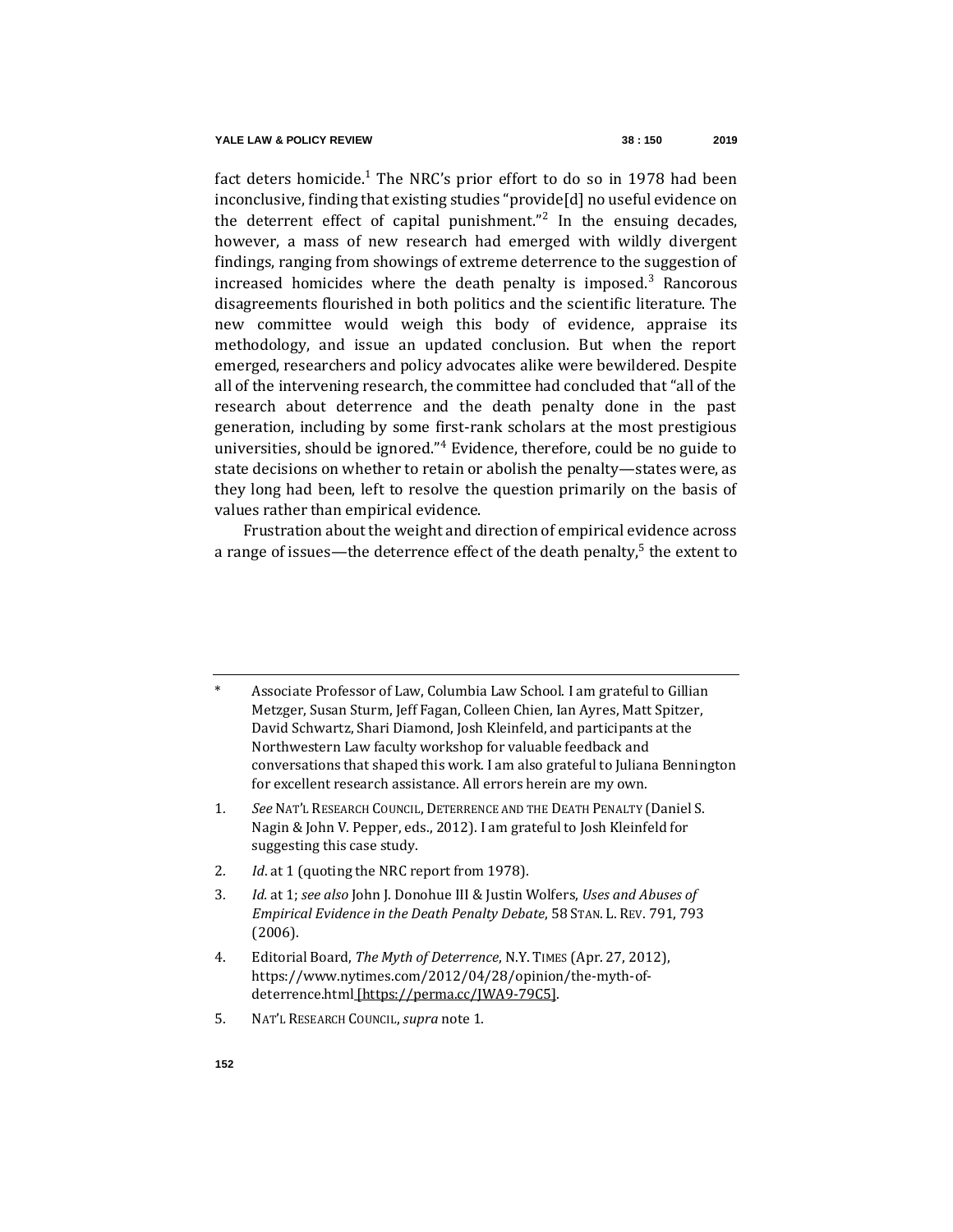which sanctions<sup>6</sup> and walls<sup>7</sup> deter migration, the extent to which supervised injection facilities reduce opioid overdoses, $8$  to name a few—has taken center stage because, by and large, we think evidence should matter in legislation and agency regulation. Indeed, evidence-based policy-making (EBPM) may be having a popular moment. EBPM refers to the systematic use of empirical research evidence by legislators and agency personnel when making government decisions, and it has long been the province of policy wonks and scholars eager for research evidence to play a larger role in decision-making. The process of EBPM entails both the generation and use of empirical evidence at several time points, suggesting that regulators and legislators should (1) consult past research evidence when making policy choices, including evidence that characterizes a public problem and the likely impacts of different policy options for solving it; (2) when making a public policy decision, fund or allow research that will evaluate the impacts of that decision; and (3) after evaluation results are available, reassess and adjust their policy decisions in light of the new evidence.

In recent years, the House and Senate have both taken an interest in the promotion of EBPM, launching a federal Commission on Evidence-Based Policymaking to make recommendations promoting evidence-based practices in the federal government—and, more recently, enacting those recommendations as law early in 2019.<sup>9</sup> These efforts come on the heels of the Obama presidency, the most hospitable administration yet for empirical research in federal regulation, and efforts to rebrand EBPM as "moneyball for government" are gaining popular cache. Observers of the Trump administration's reshaping and retraction of Obama-era scientific committees, rejection of "evidence-based" terminology, and efforts to redefine "evidence" are galvanized to point out affronts to empirical

- 7. Gretchen Frazee, *Trump Says Walls Work. It's Much More Complicated*, PBS (Jan. 9, 2019), https://www.pbs.org/newshour/nation/trump-says-wallswork-its-much-more-complicated [https://perma.cc/YLS7-5RGA].
- 8. Elana Gordon, *What's the Evidence That Supervised Injection Sites Save Lives?*, NPR (Sept. 7, 2018, 2:40 PM), https://www.npr.org/sections/healthshots/2018/09/07/645609248/whats-the-evidence-that-supervised-druginjection-sites-save-lives [https://perma.cc/Z2BJ-Q23Q].
- 9. Foundations for Evidence-Based Policymaking Act of 2018, Pub. L. No. 115- 435, 132 Stat. 5529 (2019).

<sup>6</sup>*. See, e.g.*, Samuel Bazzi et al., *Deterring Illegal Entry: Migrant Sanctions and Recidivism in Border Apprehensions* (Nat'l Bureau of Econ. Research, Working Paper No. 25100, 1981), https://www.nber.org/papers/w25100 [https://perma.cc/TVV7-CKMJ].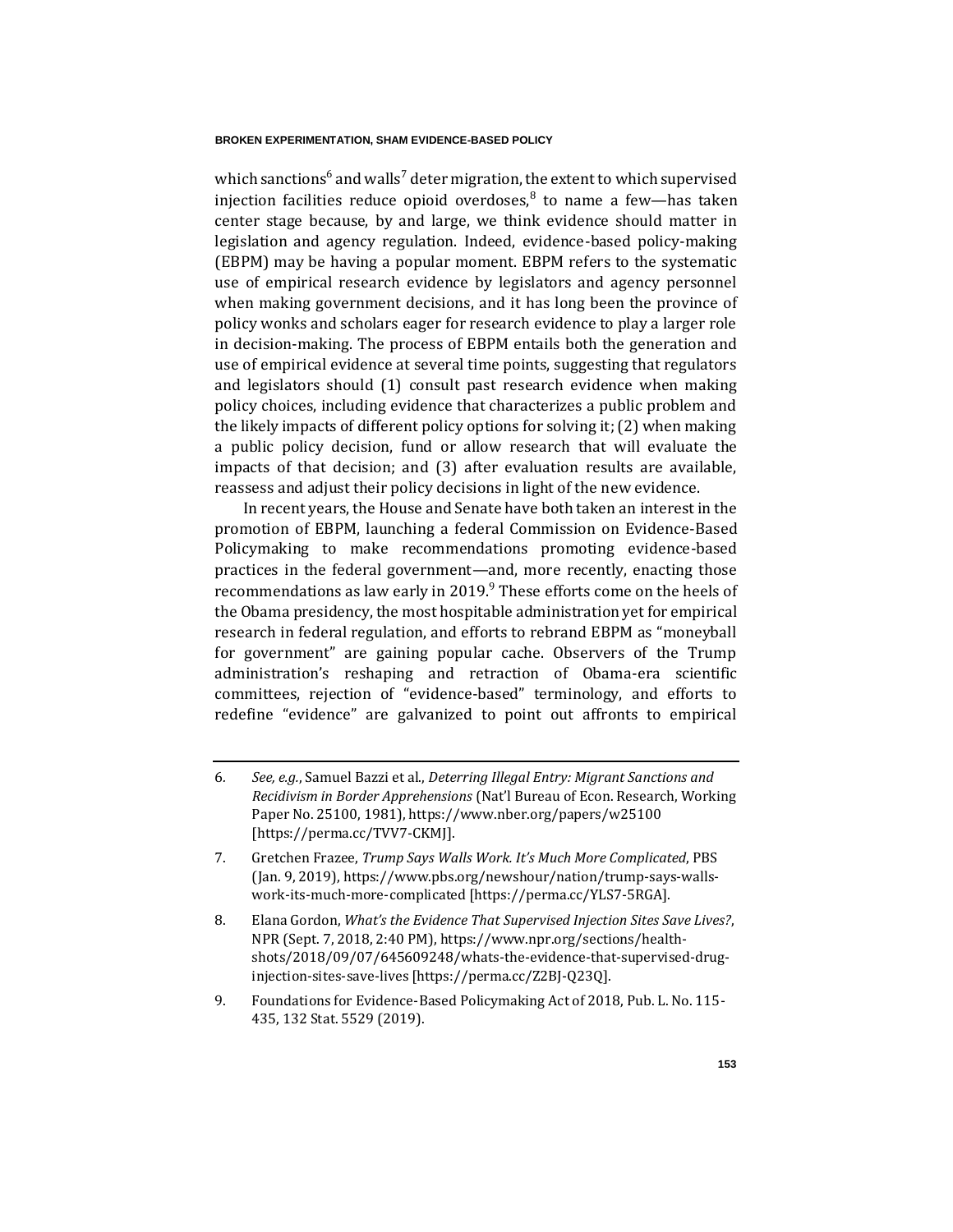research. Grassroots efforts to bring data to bear on political issues are also ubiquitous.

Against this backdrop, however, questionable uses of evidence and evidence-based policy-making run rampant. High-quality research on policy decisions is often absent, and evaluation mandates are unfunded or toothless, culminating in research that is poorly designed or irrelevant to policy choices. Some policy research is forcibly stalled—as seen in a 2017 congressional decision to bar all randomized trials of school voucher programs after one such trial showed a lack of benefit.<sup>10</sup> "Broken experimentation" and a lack of rigorous policy evaluation provides evidence that is misleading at best, depriving decision-makers and those who implement governmental programs of the evidence needed to improve program designs.

<span id="page-4-0"></span>Pathological uses of *existing* research evidence are similarly ubiquitous. In the last few years, for example, efforts to redefine evidence that may be considered by EPA scientific committees, as well as experts eligible for input on such committees, are reshaping the nature of the evidence considered by the agency.<sup>11</sup> Multiple categories of programming have been canceled based on evaluations of individual programs within a larger group, such as the recent revocation of after-school programming<sup>12</sup> and teen pregnancy prevention funds.<sup>13</sup> And claims to "evidence-based" authority for the

- 11*. See infra* notes [179-](#page-39-0)[180](#page-39-1) and accompanying text.
- 12. Robert Gordon & Ron Haskins, *The Trump Administration's Misleading Embrace of 'Evidence*,*'* POLITICO (Mar. 31, 2017, 5:35 AM), https://www.politico.com/agenda/story/2017/03/the-trumpadministrations-misleading-embrace-of-evidence-000385 [https://perma.cc/JC8V-TX3Q].
- 13. Alison Kodjak, *Trump Administration Sued over Ending Funding of Teen Pregnancy Programs*, NPR (Feb. 15, 2018, 11:00 AM), https://www.npr.org/sections/health-shots/2018/02/15/585879601/ trump-administration-sued-for-ending-funding-of-teen-pregnancyprograms [https://perma.cc/R2WZ-GMQR].

<sup>10.</sup> Sarah D. Sparks, *Congress Budget Deal Bans New Gold-Standard Studies of Federal Vouchers*, EDUC. WEEK: BLOGS (May 2, 2017, 9:44 AM), https://blogs.edweek.org/edweek/inside-school-research/2017/05/ congress\_budget\_deal\_bans\_new.html [https://perma.cc/5Q9N-SSQK]; *see also* Adam Gamoran, *Evidence-Based Policy in the Real World: A Cautionary View*, 678 ANNALS AMERICAN ACAD. POL. & SOC. SCI.(AAPSS) 180, 185 (2018) (describing the bar on randomized trials as "simply banish[ing] unwanted evidence").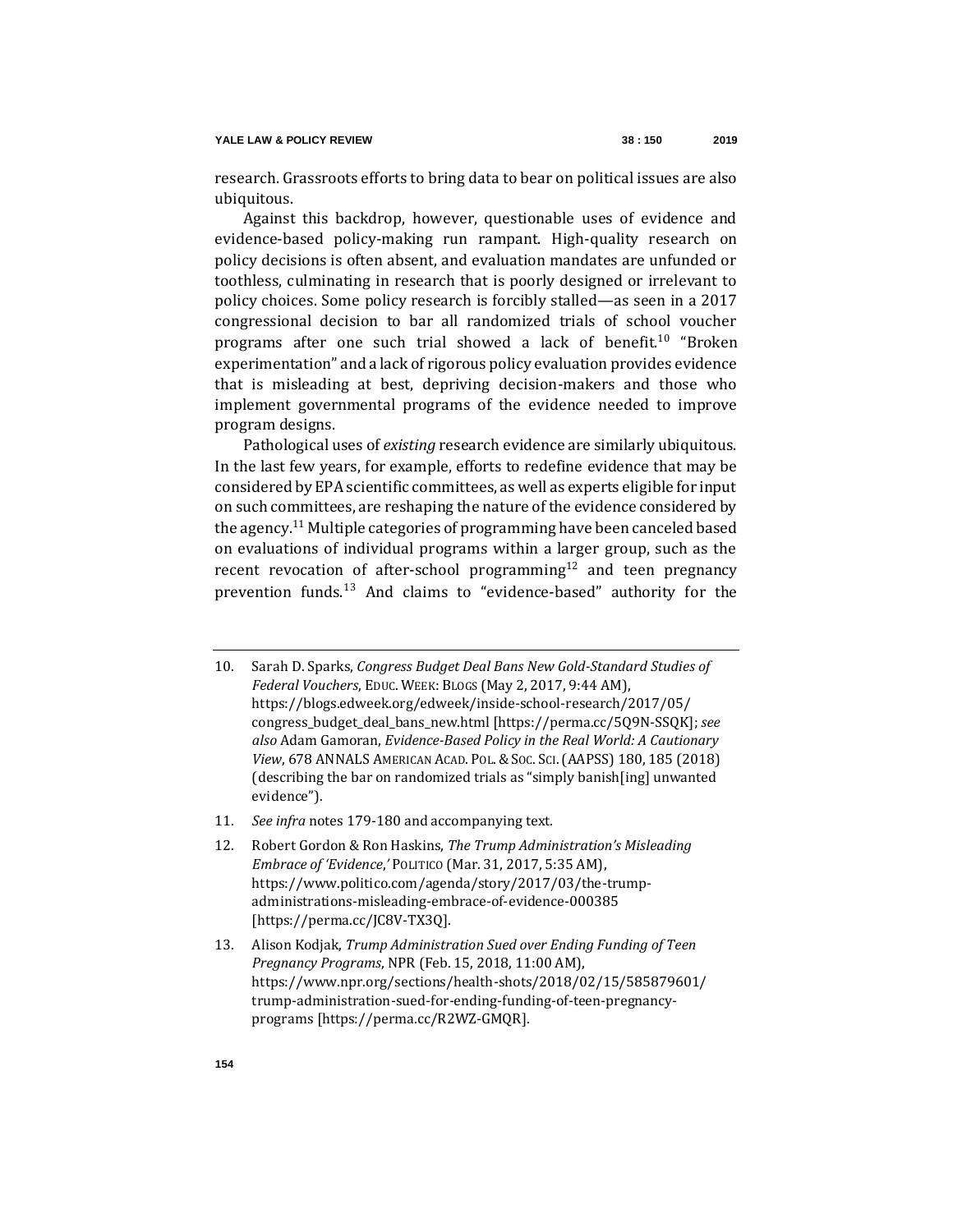promotion of initiatives with slim or contrary evidence are pervasive, so much so that the term is easily viewed as an empty claim to authority.

One way to interpret these events is through the lens of political economy. Evidence—including the production of information, presentation and classification of facts, and selection of people recognized as authorities—is one tool among many in decisions that are inevitably a matter of political capital. Mobilization, distortion, and selective production of evidence is to be expected. Another interpretation is as a matter of institutional capacity; legislatures, federal agencies, and the humans who make decisions therein are bounded in their rationality and the resources available to produce and use research evidence. But while I do not dispute either account, this Article offers context drawn from a longer history of research on the capacities and limitations of evidence-based policy. The theoretical development of EBPM stretches back decades, if not centuries, with sophisticated models of how research evidence may be used productively in some, but not all, government decisions. EBPM advocates from several recent generations have been clear-eyed about the limitations of research evidence in practice, but much of this thinking has been absent from the discussion of "evidence-based" ideals in legal scholarship.

My goals in this Article begin with an effort to place current interest in EBPM in context, examining the theoretical appeal and advantages of EBPM, the limitations of evidence and its uptake in government decision-making, and a brief history of the rise and uncertain trajectory of EBPM at the federal level. The second aim of this work is to identify ways in which EBPM can go wrong. Building on recent examples in "evidence-based" efforts, I develop an original taxonomy of specific pathologies, ranging from the neglect and deliberate undermining of research (broken experimentation), to the distortion of evidence (a form of sham EBPM), to the disingenuous use of selective evidence to de-fund entire program categories (ratcheting). A third goal of this Article is to illuminate the stakes, potential costs, and possible benefits of sham EBPM, including implications for welfare, efficiency, scientific legitimacy, the production of knowledge, human subjects enrolled in governmental studies, and potential positive externalities.

Building on these arguments, my final aim herein is to propose remedies for the current pathologies in the production and uses of evidence. I begin, however, with a call to set a more realistic scope for the policy areas where we might hope to introduce research evidence productively. Some areas are more prone to EBPM pathologies than others, particularly problems of evidence distortion, weakening scientific legitimacy, and burdens on human subjects who enroll in research with no chance of policy payoff. But where EBPM is possible—where regulators or legislators are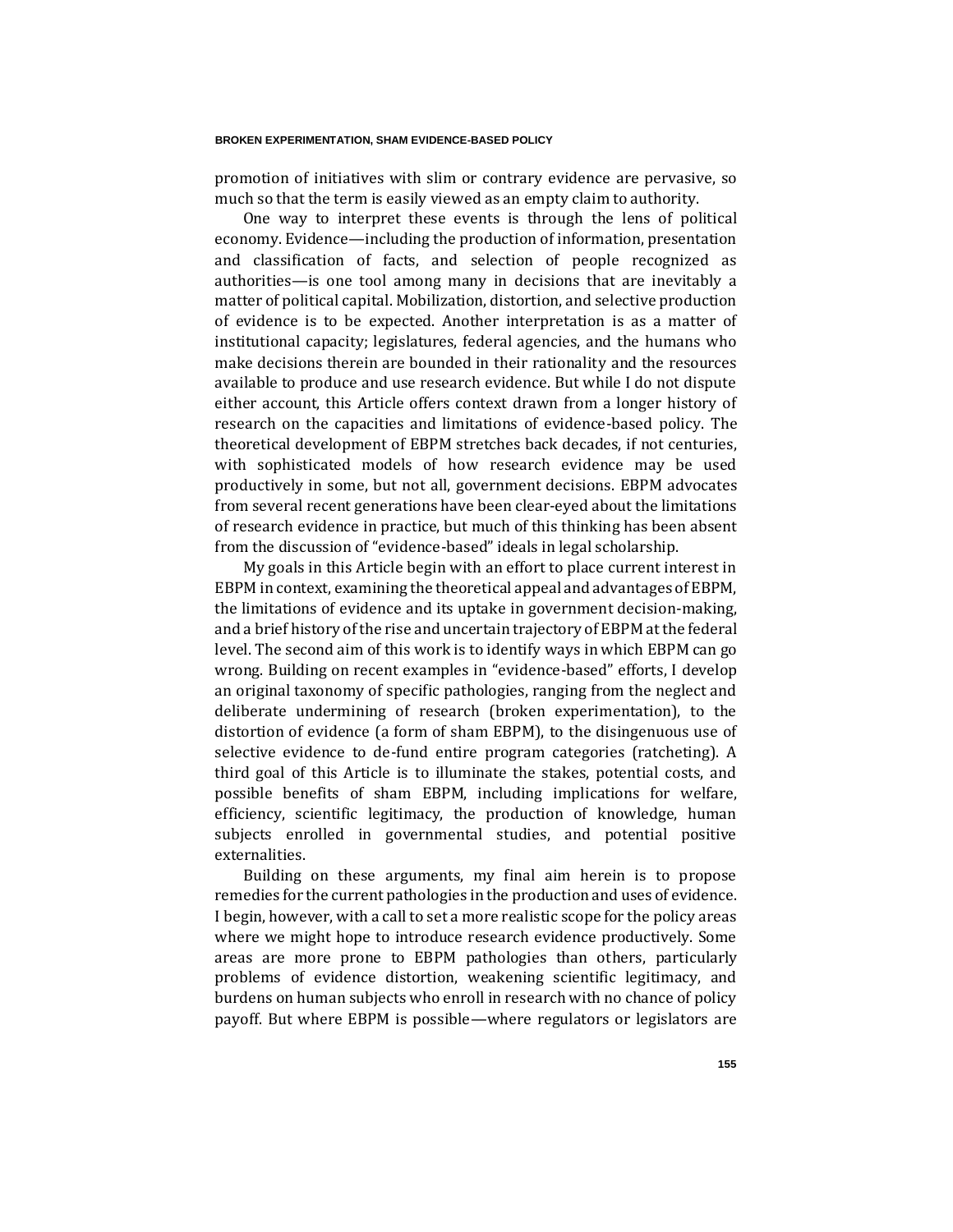supportive of efforts to use empirical evidence productively—I propose that innovations such as ex ante policy commitments (e.g., pre-commitments contingent on research findings), evaluation mandates, and rules for evaluation transparency may avoid some of the pitfalls that currently stymie EBPM.

This Article proceeds in the following Parts. Part I begins with the merits and limits of evidence-based policy-making, a process that includes both governmental decision-making and subsequent evaluation of those choices. In its ideal form, EBPM improves the likelihood that governmental actions *will achieve their own ends*, making it agnostic to policy preferences. EBPM asks regulators and legislators to identify, synthesize, and interpret the empirical evidence informing each decision; to make decisions in the direction favored by the evidence; to evaluate the outcomes of decisions; and to update decisions as informed by new evidence. This Part will provide a brief overview of EBPM's inroads into regulation and legislation.

Part II turns to ways in which EBPM can fall so far short of the ideal as to be "sham," with costs for both the legitimacy and the practical consequences of government choices. I focus first on common pathologies in governmental efforts to generate evidence (broken experimentation), and then turn to visible pathologies in the application of evidence (sham EBPM). Here I consider four central pathologies of sham EBPM: technical breakdowns in the uptake of evidence, distortion of evidence, terminal or symbolic experimentation without broader adoption of results, and ratcheting cuts to program categories. The central concerns of this Part are deep-seated methodological flaws in evidence generation, as well as irreparable gaps in the feedback loops between evaluation and policy decisions.

Part III will consider the ethics and costs of broken experimentation and sham EBPM, including consequences for allocation of resources, the legitimacy of science, the interests of individual human subjects, and the communities those subjects represent. I will argue here that, despite some positive externalities, sham EBPM can cause harm, including wasting public resources, misleading the public, eroding scientific legitimacy, and threatening the dignity of human subjects.

In Part IV, I seek to reclaim EBPM and governmental experimentation by identifying conditions where program and policy evaluations are likely to be both rigorous and effective in shaping policy. By extension, I will also identify conditions where evidence is likely to be distorted, misleading, or irrelevant. Evaluation should be both more and less used than it currently is—more so in contexts where it would be effective, but perhaps *less* so when there is reason to believe it will skew or contribute little to decisions. Where regulators and legislators do build evaluation into their policy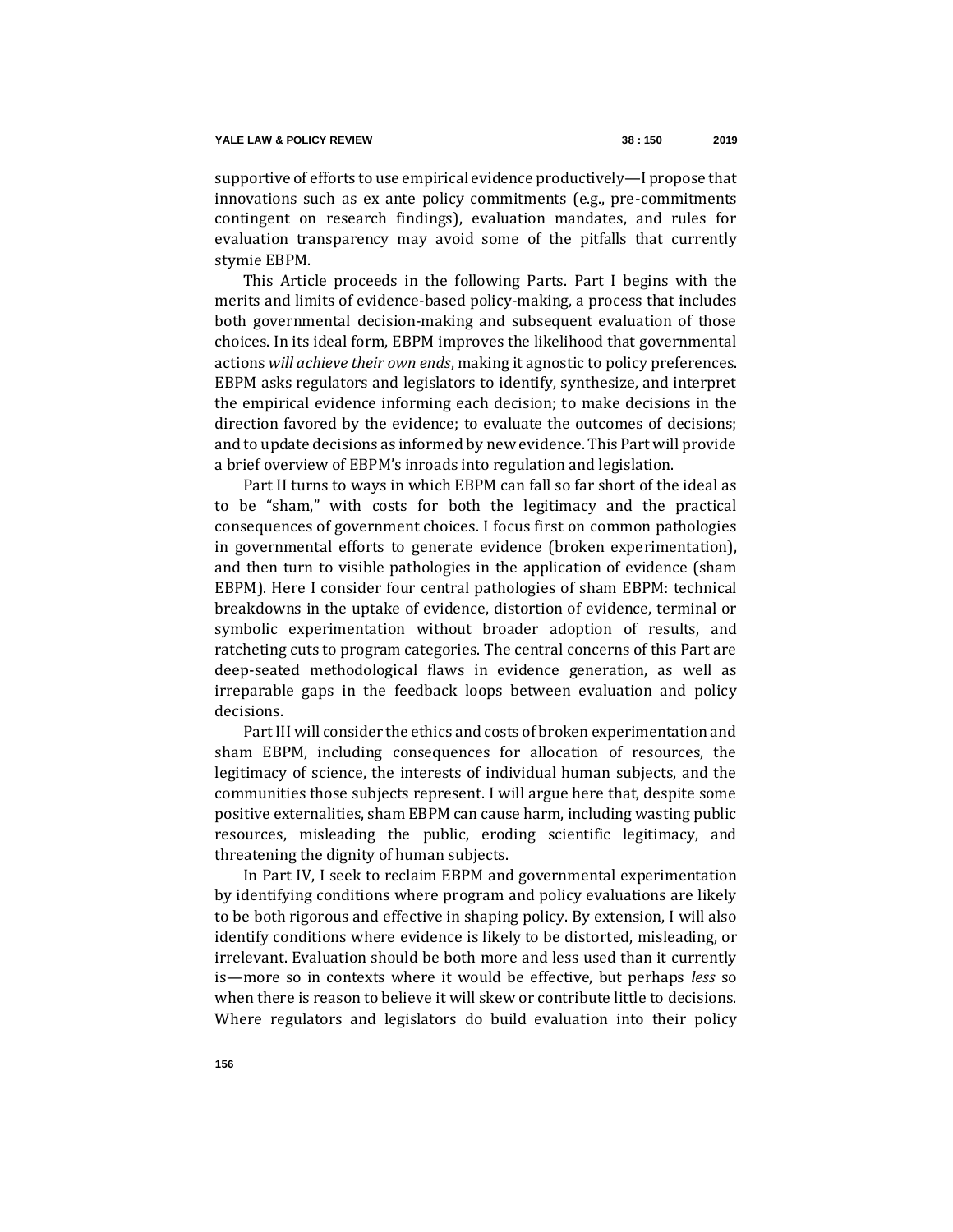choices, they have a range of legal options to avoid sham evaluations—both by setting explicit terms for study design, but also by taking affirmative, ex ante, and perhaps binding steps to define how results will affect subsequent policy choices.

# I. THE CASE FOR (BOUNDED) EVIDENCE-BASED POLICY-MAKING

It may seem uncontroversial to argue that legislators and regulators should make use of empirical research evidence in their decisions and then evaluate the subsequent effects. Gathering information about the effects of regulatory choices is a fundamental part of experimentalism<sup>14</sup> and new governance, $15$  and ex post evaluations of policy decisions are essential for updating those choices over time. Recent legislation<sup>16</sup> and scholarship<sup>17</sup> aim to build momentum for uses of empirical evidence in policy-making processes, with some renewing hopes that attentiveness to statistical evidence may break partisan stalemates.

<span id="page-7-1"></span><span id="page-7-0"></span>But debate about the proper role of empirical evidence in governmental decision-making is wide-ranging and often contentious, replete with both practical and normative challenges. The practice and promotion of EBPM was accelerated by the UK Labour Party's commitment to "what works,"<sup>18</sup> the growing embrace of EBPM in US federal agencies, and the academic rise of "evidence-based" terminology in the 1990s. Like evidence-based practice movements in other fields, $19$  EBPM has adopted many principles of evidence-based medicine: "the conscientious, explicit and judicious use of

- 15*. See* Orly Lobel, *The Renew Deal: The Fall of Regulation and the Rise of Governance in Contemporary Legal Thought*, 89 MINN. L. REV. 342 (2004); Victoria F. Nourse & Gregory C. Shaffer, *Empiricism, Experimentalism, and Conditional Theory*, 67 SMU L. REV. 141 (2014).
- 16. COMM'N ON EVIDENCE-BASED POLICYMAKING, THE PROMISE OF EVIDENCE–BASED POLICY MAKING (2017).
- 17. EVIDENCE-BASED SOCIAL POLICY: THE PROMISE AND CHALLENGES OF A MOVEMENT, 678 ANNALS AAPSS 1 (Ron Haskins ed., 2018).
- 18. KATHERINE SMITH, BEYOND EVIDENCE-BASED POLICY IN PUBLIC HEALTH 11–13 (2013).
- 19*. See* LIZ TRINDER &SHIRLEY REYNOLDS, EVIDENCE-BASED PRACTICE: A CRITICAL REAPPRAISAL (2000) (canvassing the diffusion of evidence-based medicine principles through medical and nursing practice, public health, education, social work, criminal justice, and other areas).

<sup>14</sup>*. See* Michael C. Dorf & Charles F. Sabel, *A Constitution of Democratic Experimentalism*, 98 COLUM. L. REV. 267 (1998).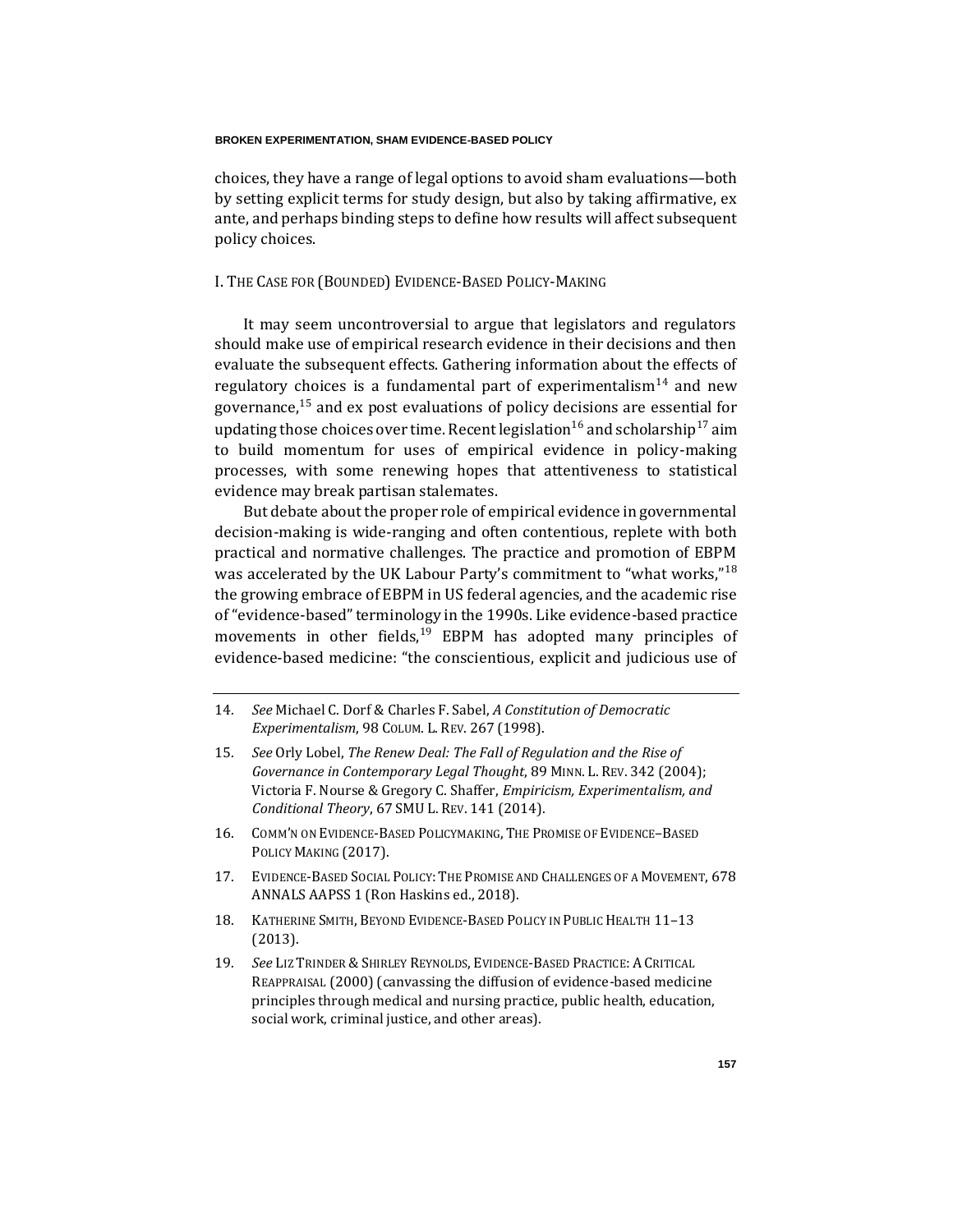current best evidence in making decisions," $20$  with priority given to evidence from methodologically rigorous research designs.<sup>21</sup> Translated to legislation and regulation, EBPM asks decisions-makers to identify and use empirical evidence when making choices, to weigh evidence according to methodological quality, to evaluate the impacts of those decisions, and to modify choices that do not work as planned.

This Part will consider the case for using and generating empirical evidence through policy choices, followed by some of the reasons why actual policy development inevitably diverges from the technocratic ideal. "Bounded" EBPM notwithstanding these limitations, however, is both desirable and feasible. Even if policy based entirely on "what works" is elusive, there is ample room for using empirical data in both legislation and regulation once the goals of those policy choices are defined. This Part will then consider past and recent efforts to promote EBPM in practice.<sup>22</sup>

# <span id="page-8-0"></span>*A. Judging Decisions by Their Own Lights*

Evidence-based policy-making, in short, is the use of empirical research findings to inform policy choices.<sup>23</sup> In 2016-2017, Congress convened the federal Commission on Evidence-Based Policymaking to issue

23. PAUL CAIRNEY, THE POLITICS OF EVIDENCE-BASED POLICY MAKING 2 (2016); Ron Haskins, *Evidence-Based Policy: The Movement, the Goals, the Promise*, 678 ANNALS AAPSS 8 (2018); Brian Head, *Reconsidering Evidence-Based Policy: Key Issues and Challenges*, 29 POL'Y & SOC'Y 77, 84 (2010).

<sup>20.</sup> David L. Sackett et al., *Commission on Evidence-Based Policy-Making*, 312 BRIT. MED. J. 71 (1996). For a retrospective review of the evidence-based medicine movement, see Trisha Greenhalgh et al., *Evidence-Based Medicine: A Movement in Crisis?*, 348 BRIT. MED. J. g3725 (2014).

<sup>21.</sup> Gordan H. Guyatt et al., *Users' Guides to the Medical Literature*, 284 JAMA 1290, 1292-1293 (2000) (providing a "hierarchy of strength of evidence for treatment decisions" based on study design and recommending that physicians "look for the highest available evidence from the hierarchy" when making decisions).

<sup>22.</sup> For simplicity, this account glosses over differences between different categories of "policy-makers" (legislators, agency appointees, career civil servants, etc.), different categories of "policy" itself (legislation, agency rules, guidance documents, informal practices, programmatic choices, etc.), and different subject areas (health care, education, etc.). I readily recognize, however, that the capacity and boundaries of EBPM will be contextdependent, and that some areas and policy choices are more amenable to uses of empirical evidence.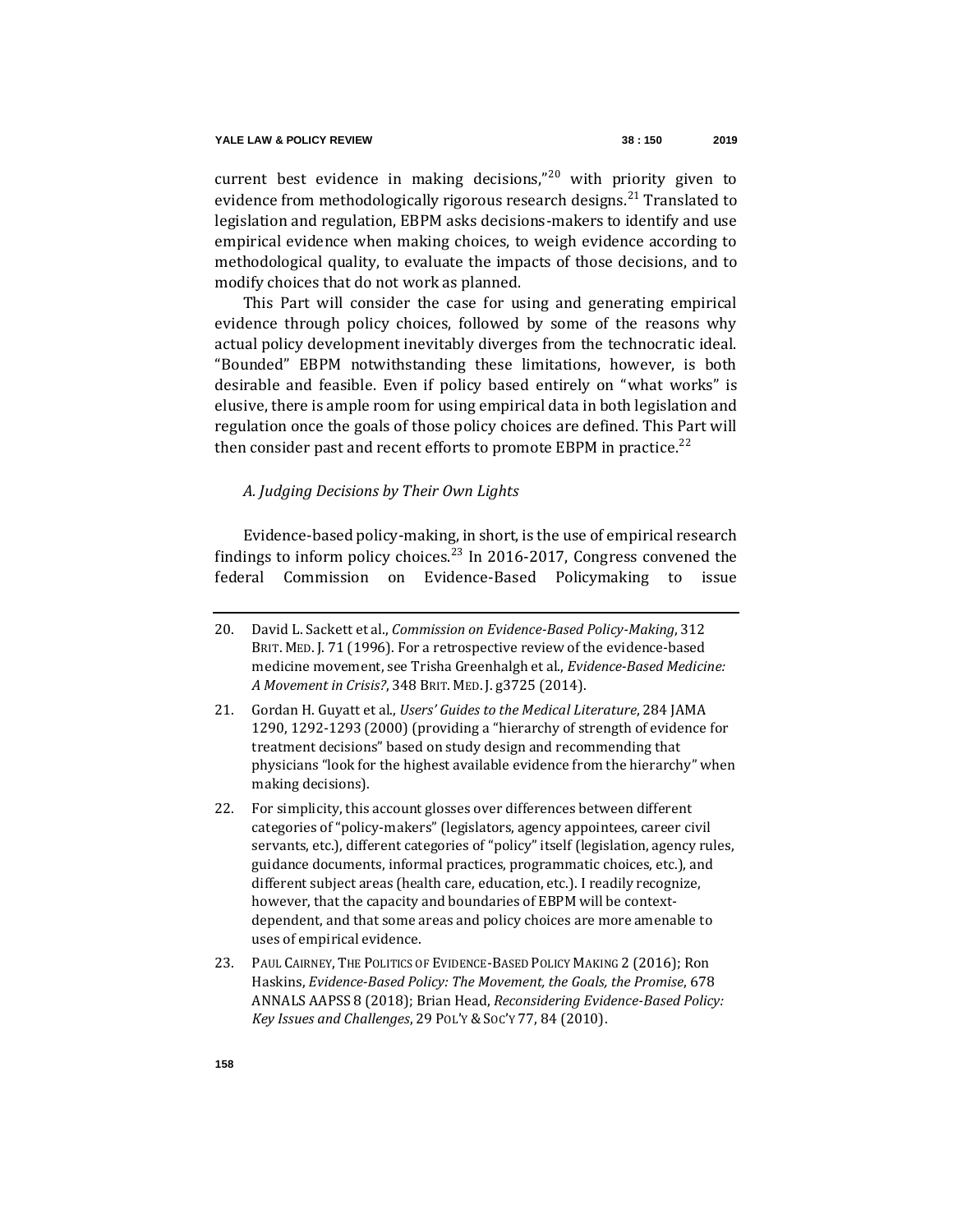recommendations for supporting evidence-based practice in federal policymaking.<sup>24</sup> The Commission describes EBPM as follows:

The Commission envisions a future in which rigorous evidence is created efficiently, as a routine part of government operations, and used to construct effective public policy .... "[E]vidence" ... refer[s] to evidence produced by "statistical activities" with a "statistical purpose" that is potentially useful when evaluating government programs and policies . . . . The Commission defines evidence-based policymaking as the application of evidence to inform decisions in government.<sup>25</sup>

EBPM asks policy-makers to engage continuously with past research evidence, as well as to support the creation of new, up-to-date empirical research findings that will inform subsequent policy decisions. To clarify these dynamics, we might follow the cycle beginning with the desire to intervene in a public problem, such as opioid overdose deaths. Legislators and regulators engaging in EBPM would ask research questions of governmental and nongovernmental researchers, focusing on the problem and possible solutions. Many forms of evidence and research methodologies are useful at this stage, and evidence should be fit for purpose. $26$  In this example, epidemiological methods could provide information about the current extent, distribution, and potential causes of overdose deaths. Qualitative methods can explore behavioral choices and unanticipated contextual factors that may affect the feasibility of policy solutions. Randomized trials, cohort studies, or methods such as difference-indifference comparisons or regression discontinuity designs could help to identify the impacts of prior efforts to minimize overdose deaths (e.g., expansions of medication-assisted treatment, prescription limits, establishment of supervised injection facilities). Feasibility studies can identify whether particular policy choices are likely to be acceptable in the current context.

With evidence assembled, policy-makers engaging in EBPM would then review the methodology and strength of findings (or delegate the task to others). At this stage, decision-makers are primarily *consumers* of evidence that was gathered in past studies or generated immediately in the current

<sup>24.</sup> Evidence-Based Policymaking Commission Act of 2016, Pub. L. No. 114-140, 130 Stat. 317 (2016).

<sup>25.</sup> COMM'N ON EVIDENCE-BASED POLICYMAKING, *supra* not[e 16,](#page-7-0) at 8, 11.

<sup>26.</sup> Head, *supra* not[e 23,](#page-8-0) at 79, 84 (noting "the need to incorporate a wide range of methodologies and forms of knowledge" in evidence-based practice).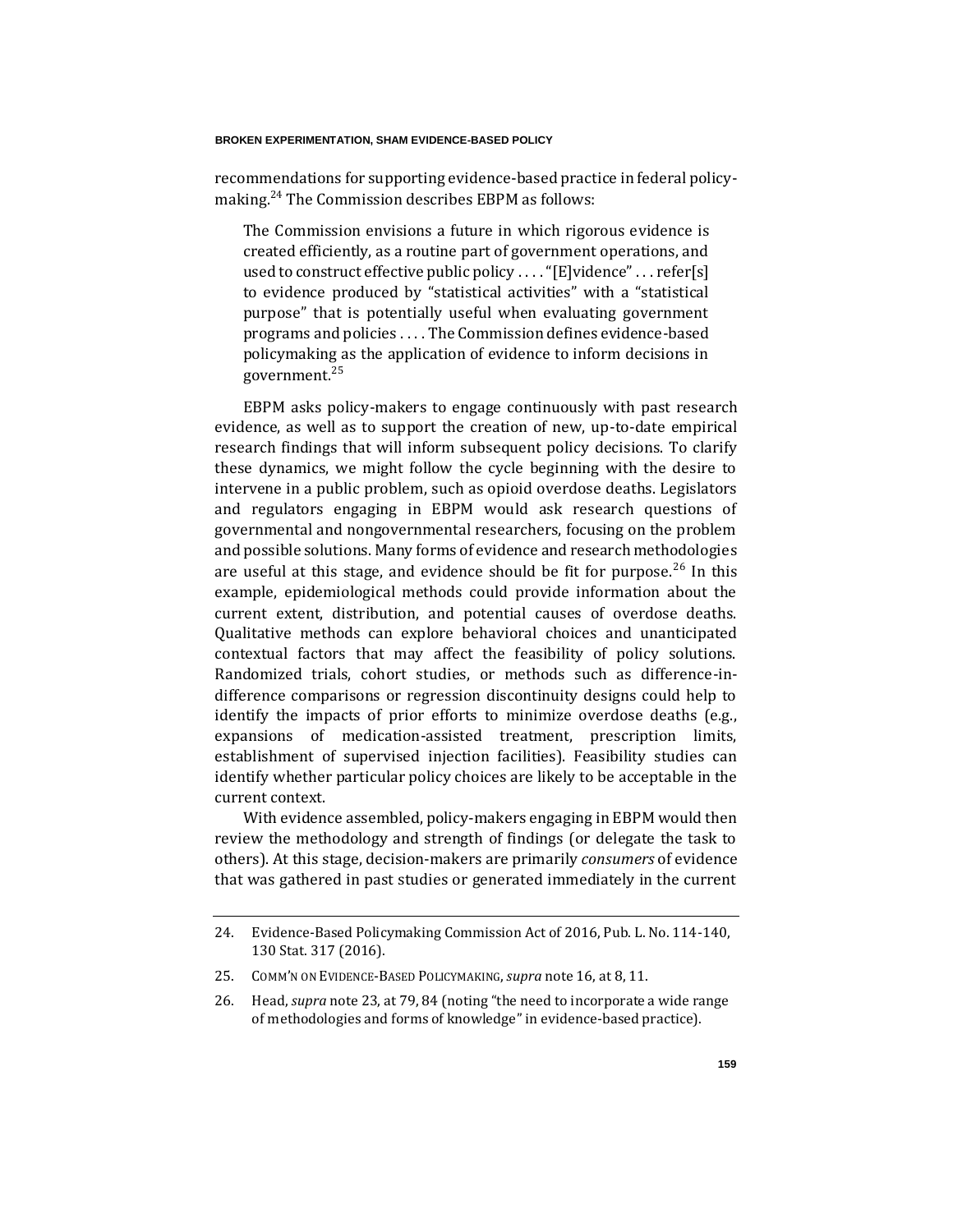context. Decision-makers then make choices that integrate evidence with other considerations, such as legal constraints, concerns about autonomy or dignity, and the availability of resources.

Once decisions are made, policy-makers' role in EBPM shifts from consumer to *generator* (or perhaps patron) of research evidence. Decisionmakers committed to EBPM either allow or provide for robust research that evaluates the public impacts of the policies they have put in place. For example, state regulators may choose to impose prescription limits on opioids and then mandate and fund an independent evaluation of how the rule affects overdose deaths over time. The rigor of program evaluations might benefit from implementation choices, such as rolling out a policy in stages or randomizing geographic regions to treatment or control. Ideally, policy-makers would fund these evaluations as part of implementation, but it serves similar ends to partner with outside researchers and funders.

As up-to-date research findings become available, the role of policymakers in EBPM shifts back from generating to *consuming* evidence. Decision-makers committed to EBPM regularly review the evidence and revisit their policy choices. Where policies have failed to serve important ends, or where they have caused unintended harms, these decision-makers seek to change or eliminate them. And where policies are modified, EBPM envisions new evaluations of the modifications. EBPM thus describes a continuing cycle of past and future research, and it considers the policymaker's role as both consulting and generating research findings.

<span id="page-10-0"></span>Although EBPM envisions a continuous cycle of research generation and uptake, the stepwise process resonates with linear views of policy-making. Namely, these linear views suggest that policy development is an orderly progression including goal-setting, policy formulation and selection, implementation, evaluation, and revisiting choices—though actual policy development is rarely if ever so clean.<sup>27</sup> EBPM has a rich scholarly history,<sup>28</sup> buttressed by numerous models of how evidence informs policy, $29$  and shows a keen awareness of how real-life decisions are likely to diverge sharply from the ideal. But the goal of using empirical evidence to improve

<sup>27.</sup> CAIRNEY, *supra* note [23,](#page-8-0) at 17–18.

<sup>28</sup>*. See, e.g*., SMITH, *supra* not[e 18,](#page-7-1) at 5-6 (tracing EBPM from the 1960s onward); Linda Courtenay Botterill & Andrew Hindmoor, *Turtles All the Way Down: Bounded Rationality in an Evidence-Based Age*, 33 POL'Y RES. STUD. 376 (2011) (describing intellectual predecessors of EBPM in the 1950s).

<sup>29.</sup> CAIRNEY, *supra* note [23,](#page-8-0) at 25; SMITH, *supra* not[e 18,](#page-7-1) at 10-20 (describing groups of theories to describe the process by which empirical evidence enters public policy-making).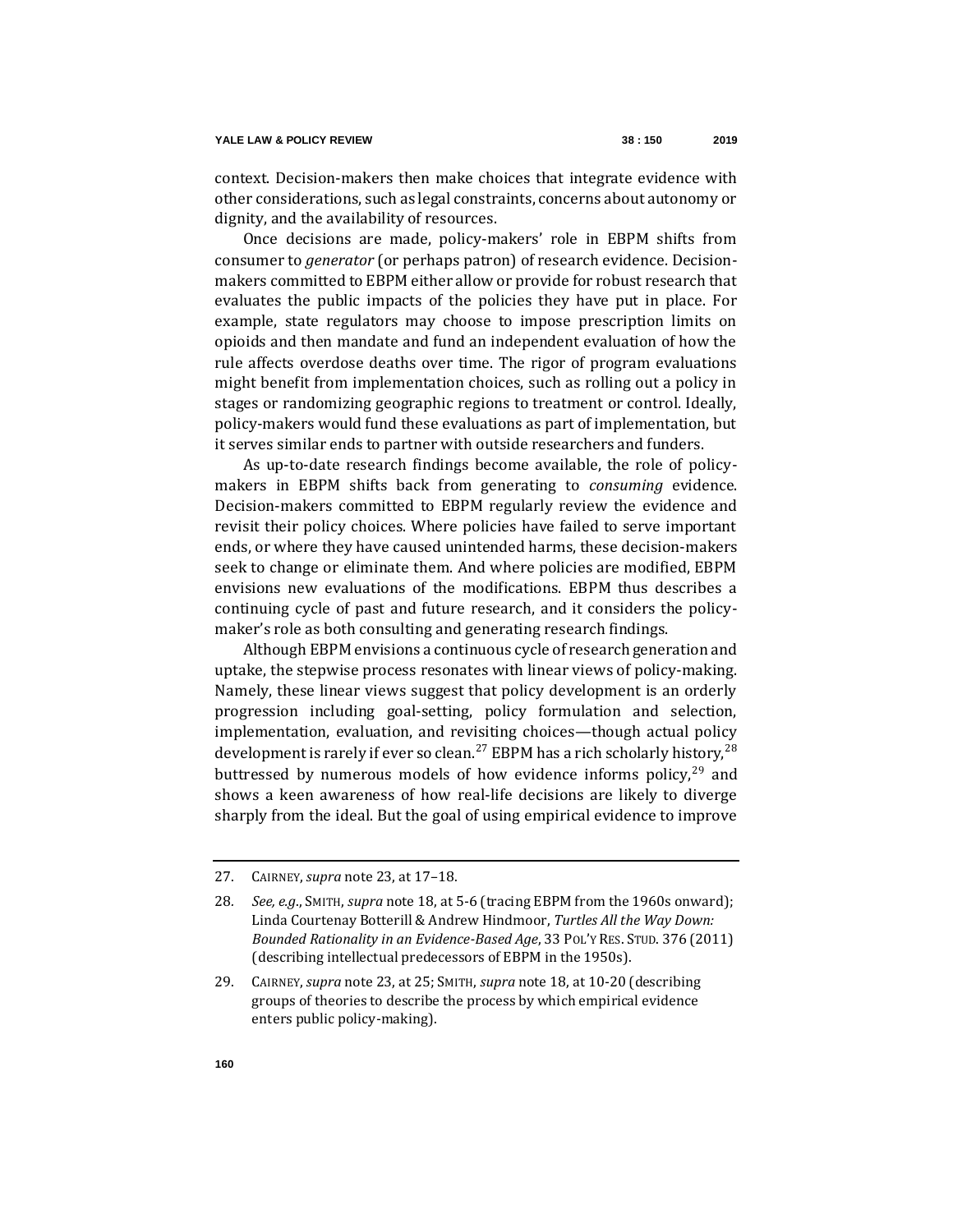policy outcomes continues to motivate improvements in both research methodology and the communication of research findings.<sup>30</sup>

The normative case for EBPM is predicated on several assumptions. First, regulators and legislators wish to promote the welfare of the people, and they act in good faith to achieve that goal. Efforts to improve the "effectiveness" of government in achieving its policy goals are therefore normatively desirable. Second, government resources are scarce, and some choices are mutually exclusive, such that regulators cannot simultaneously pursue all options. Third, empirical research can validly and reliably reveal facts about the effects of past policy responses, and this evidence is useful in predicting how current policy choices are likely to affect outcomes of interest. Fourth, it is possible to require and learn from contemporaneous evaluations of government choices. And finally, policy-makers are capable of identifying and learning from empirical evidence—or at least, capable of delegating those activities to others and acting on their recommendations.

When these assumptions hold, the case for EBPM is clear. Under conditions of limited resources (time, funds, capacity), it is both normatively desirable and efficient to allocate those resources to programs and policies most likely to promote citizens' well-being. Empirical evidence can thus improve the impact and efficiency of governmental choices.<sup>31</sup> The virtues of EBPM are that it is welfare-maximizing, that it can help allocate scarce resources efficiently, and that it is applicable regardless of the policy end in question. It thus has appeal regardless of party affiliation—whatever

- 30. One such effort is the continued improvement of methods for systematic reviews of empirical research, which aggregate findings across many studies and aim to communicate results in a policy-relevant way. Two international collaborations dedicated to the production and dissemination of systematic reviews are the Cochrane Collaboration and the Campbell Collaboration. CAMPBELL COLLABORATION ONLINE LIBRARIES, https://campbellcollaboration.org/library.html [https://perma.cc/NBT4- WTAT]; COCHRANE LIBRARY, https://www.cochranelibrary.com [https://perma.cc/BDA5-AYPL];.
- 31. Some criticize government efficiency wholesale. For example, Becker and Mulligan have advanced the argument that inefficient tax policy can be preferable because it forces citizens to notice and engage with government decisions that they may dislike. *See* Gary S. Becker & Casey B. Mulligan, *Deadweight Costs and the Size of Government*, 46 J.L. & ECON. 293 (2003) (noting that efficient taxes tend to promote the growth of government and suggesting that "an improvement in the efficiency of either taxes or spending would reduce political pressure for suppressing the growth of government").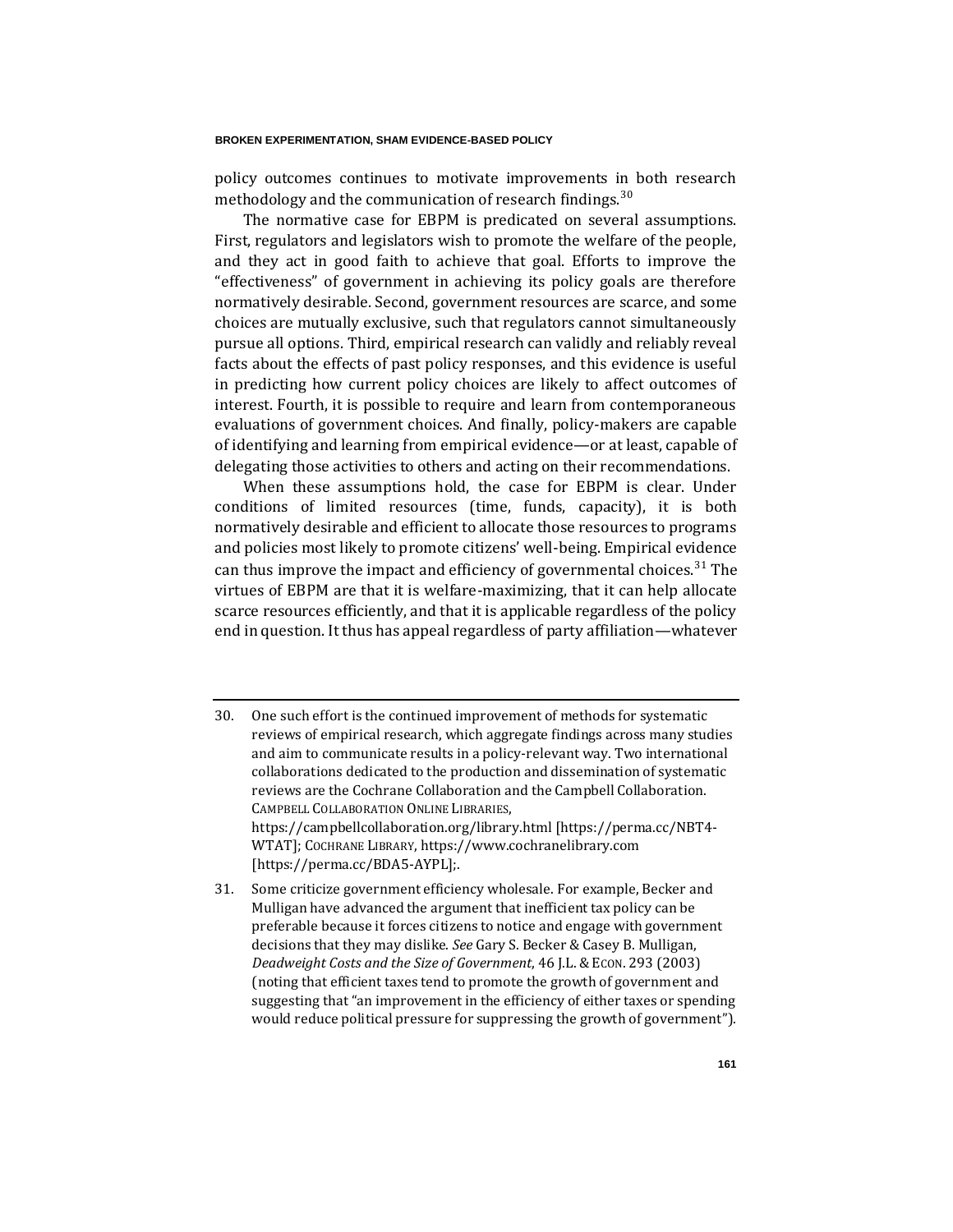the current policy goals may be, more effective pursuit of those goals is likely to be appealing to those in power.

Where the assumptions of EBPM do not hold—such as where government acts with invidious intent to disadvantage particular groups greater efficiency can amplify the harm caused by legislative and regulatory action. Consider, for example, recent activity by the North Carolina legislature found to disenfranchise African American voters. Before designing new voter ID restrictions, legislators consulted data on the types of ID that black voters were less likely to have, such as licenses issued by the state DMV.<sup>32</sup> As the Fourth Circuit found, the legislature then relied on these data to tailor voter restrictions to disqualify the types of alternative ID used by black voters, "retain[ing] only the kinds of ID that white North Carolinians were more likely to possess." $33$  The process of gerrymandering voting districts is similarly highly data-intensive and likewise an instance of EBPM in which legislators are motivated to collect data and to use the most robust available evidence to secure the outcomes they prefer. But where legislative and regulatory motives depart sharply from public well-being, improving the efficiency of government is no longer a good in itself. The approach of EBPM is thus an agnostic tool to promote efficiency, which is desirable only insofar as one supports the ends of governmental action.

# *B. The Limits of EBPM*

Commentators have long hoped that EBPM will take the political rancor out of hard decisions, and recent calls for expanding EBPM have included bipartisan stories of compromise advanced by a mutual appreciation for

<sup>32.</sup> Christopher Ingraham, *The "Smoking Gun" Proving North Carolina Republicans Tried to Disenfranchise Black Voters*, WASH. POST (July 29, 2016), https://www.washingtonpost.com/news/wonk/wp/2016/07/29/thesmoking-gun-proving-north-carolina-republicans-tried-to-disenfranchiseblack-voters/?utm\_term=.6e20a69cdcc1 [https://perma.cc/ZE6V-7Z4E].

<sup>33</sup>*. Id.*; North Carolina State Conference of the NAACP v. McCrory, 831 F.3d 204 (4th Cir. 2016). Another illustration comes from legislative action to disenfranchise Native American voters in North Dakota by requiring street addresses rather than PO boxes, which took place immediately after Native American votes contributed to the election of Democratic Senator Heitkamp in 2012. The Supreme Court declined to bar the implementation of this law before the November 2018 election. Brakebill v. Jaeger, 586 U.S. \_\_\_ (2018).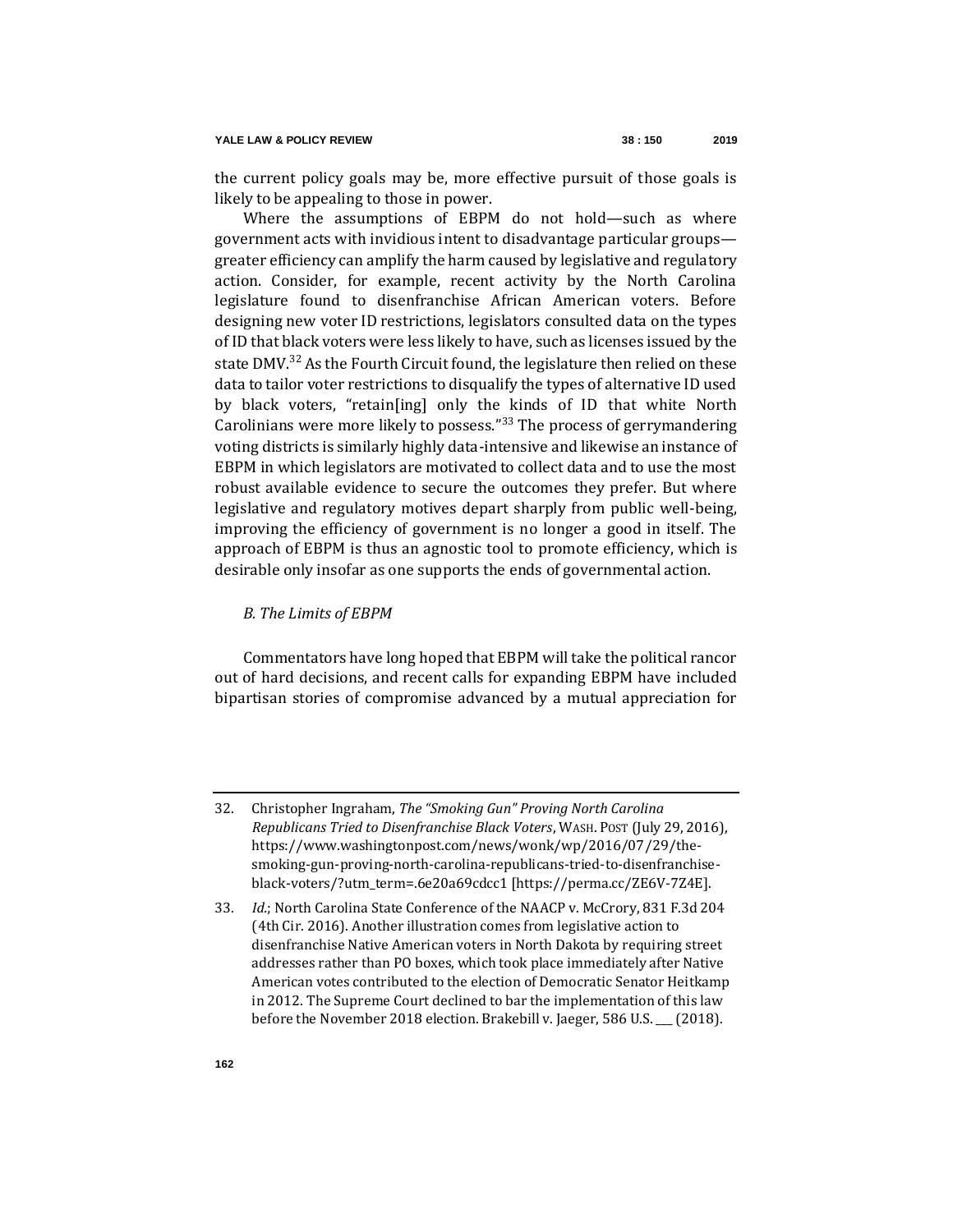<span id="page-13-1"></span>empirical evidence.<sup>34</sup> Such compromises are unlikely, however, where there is deep-seated disagreement on what the goals of government should be. Moreover, even when policy-makers share a goal, rationalist views of policy-making are an imperfect match for real-world choices.<sup>35</sup> This Section considers four limitations that make EBPM a "bounded" rather than fullthroated practice. There are many practical barriers to EBPM, including modifiable factors like collaborative relationships, access to research, costs of using research, and the clarity of research findings.<sup>36</sup> The following boundaries would persist, however, even after resolving these practical barriers, and they inevitably limit legislators and agencies' institutional capacity to practice EBPM thoroughly.

<span id="page-13-0"></span>First, bounded rationality can impede even well-meaning attempts to use evidence effectively. Literature on irrational decision-making abounds, $37$  and the decision makers in EBPM are as fallible as the rest of us,  $38$  particularly when making emotionally laden or moral decisions.  $39$  To name a few, these errors may include overestimating the likelihood of

| 34. | See COMM'N ON EVIDENCE-BASED POLICYMAKING, supra note 16; JIM NUSSLE &    |
|-----|---------------------------------------------------------------------------|
|     | PETER ORSZAG, MONEYBALL FOR GOVERNMENT (2d ed. 2015); Haskins, supra note |
|     | 23; John Bridgeland & Peter Orszag, Can Government Play Moneyball?,       |
|     | ATLANTIC (July/Aug. 2013),                                                |
|     | https://www.theatlantic.com/magazine/archive/2013/07/can-                 |
|     | government-play-moneyball/309389 [https://perma.cc/6N3A-VJG3];            |
|     | MONEYBALL FOR GOV'T, https://moneyballforgov.com                          |
|     | [https://perma.cc/9Q4U-JRHF].                                             |
|     |                                                                           |

- 35. CAIRNEY, *supra* note [23,](#page-8-0) at 16 (noting the problems of a "linear" view of policy-making); Gamoran, *supra* not[e 10,](#page-4-0) at 185.
- 36. Kathryn Oliver et al., *A Systematic Review of Barriers to and Facilitators of the Use of Evidence by Policymakers*, 14 BMC HEALTH SERVS. 2, 7 (2014).
- 37*. See*, *e.g.*, DAN ARIELY, PREDICTABLY IRRATIONAL (2008); DANIEL KAHNEMAN, THINKING FAST AND SLOW (2011); CASS SUNSTEIN, SIMPLER: THE FUTURE OF GOVERNMENT (2013); RICHARD THALER & CASS SUNSTEIN, NUDGE (2009); Christine Jolls & Cass Sunstein, *A Behavioral Approach to Law and Economics*, 50 STAN. L. REV. 1471 (1998).
- 38*. See* SUNSTEIN, *supra* note [37.](#page-13-0)
- 39*. See generally* CAIRNEY, *supra* not[e 23,](#page-8-0) at 26 (describing cognitive biases and the reliance on heuristics in emotional and moral reasoning); SUNSTEIN, *supra*  not[e 37,](#page-13-0) at 69; Paul G. Lewis, Policy Thinking, Fast and Slow: A Social Intuitionist Perspective on Public Policy Processes (Aug. 19, 2013) (unpublished manuscript), https://papers.ssrn.com/sol3/papers.cfm?abstract\_id=2300479 [https://perma.cc/K4XB-XGYF].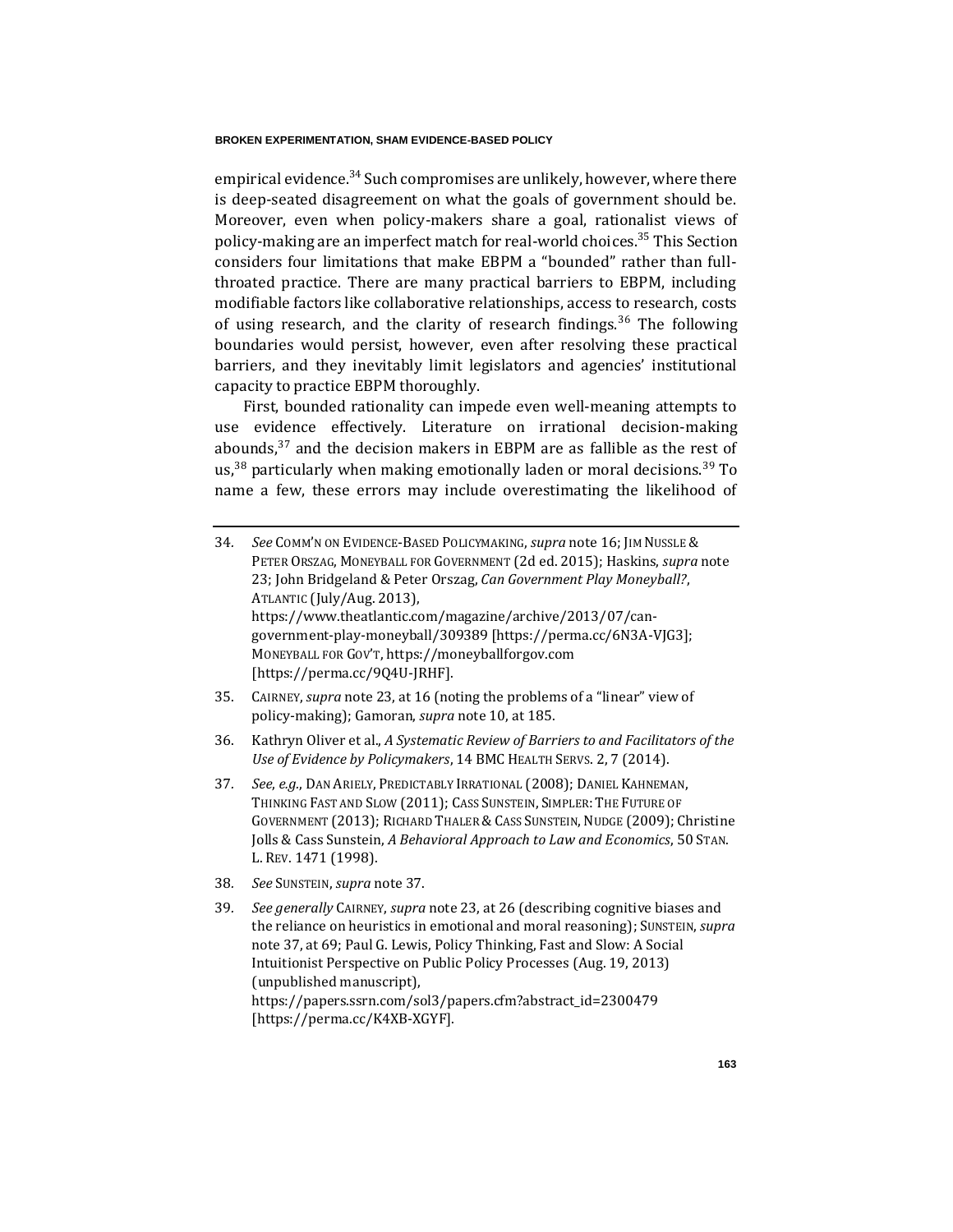familiar or vividly imaginable events, regretting losses more acutely than we value gains, generalizing to social groups from individual examples, seeking out evidence that confirms our prior beliefs, changing our opinions depending on the framing of choices, updating beliefs to conform with others in our political party or social group, being stymied by ambiguity or complexity, interpreting emotions as information, believing that independent events are related, and believing that we will be luckier than others. Evidence from cultural cognition goes even further, demonstrating that we interpret the credibility of scientific research itself based on our cultural beliefs.<sup>40</sup> Decision-makers will also have predictable trouble sorting through empirical evidence alongside many other sources of information.<sup>41</sup>

Together, these biases often make it difficult or impossible to see research findings clearly, even with the best intentions to make evidencebased choices. These dynamics may exacerbate some of the pathologies that I will later describe, including technical breakdowns in the ability to use evidence, the distortion of evidence, and the reliance on nonrepresentative studies to make choices about larger programs (ratcheting). Sometimes the distortion of evidence is deliberate and for political ends. But sometimes even well-meaning regulators or legislators may misread, minimize, or elevate research findings because they confirm political priors or align with normative preferences. Moreover, even if policy debate were confined to empirical evidence, disputes about values and norms would infuse disputes about the selection and rigor of that evidence, with little loss of partisan rancor.

Beyond these predictable cognitive biases, the policy environment itself—with finite time, multiple demands for attention, many decisionmakers, and high-stakes choices—affects both rational thinking and the capacity to receive and use nuanced information. Many decisions are made rapidly, under conditions of uncertainty and political pressure<sup>42</sup> conditions where biases reign. Decision-makers' limited time and expertise

<sup>40.</sup> Dan M. Kahan et al., *Cultural Cognition of Scientific Consensus*, 14 J. RISK RES. 147 (2010).

<sup>41.</sup> Gamoran, *supra* not[e 10,](#page-4-0) at 185. These include past experience, personal values, political priorities, public opinion polls, anecdotes, lobbying efforts, and innumerable other sources of information. *See also* CAIRNEY, *supra* note [23,](#page-8-0) at 22 (noting that civil servants classify many types of information as "evidence," such as anecdotes, expert opinions, experiences from other governments, and public opinion).

<sup>42.</sup> CAIRNEY, *supra* note [23,](#page-8-0) at 22, 25.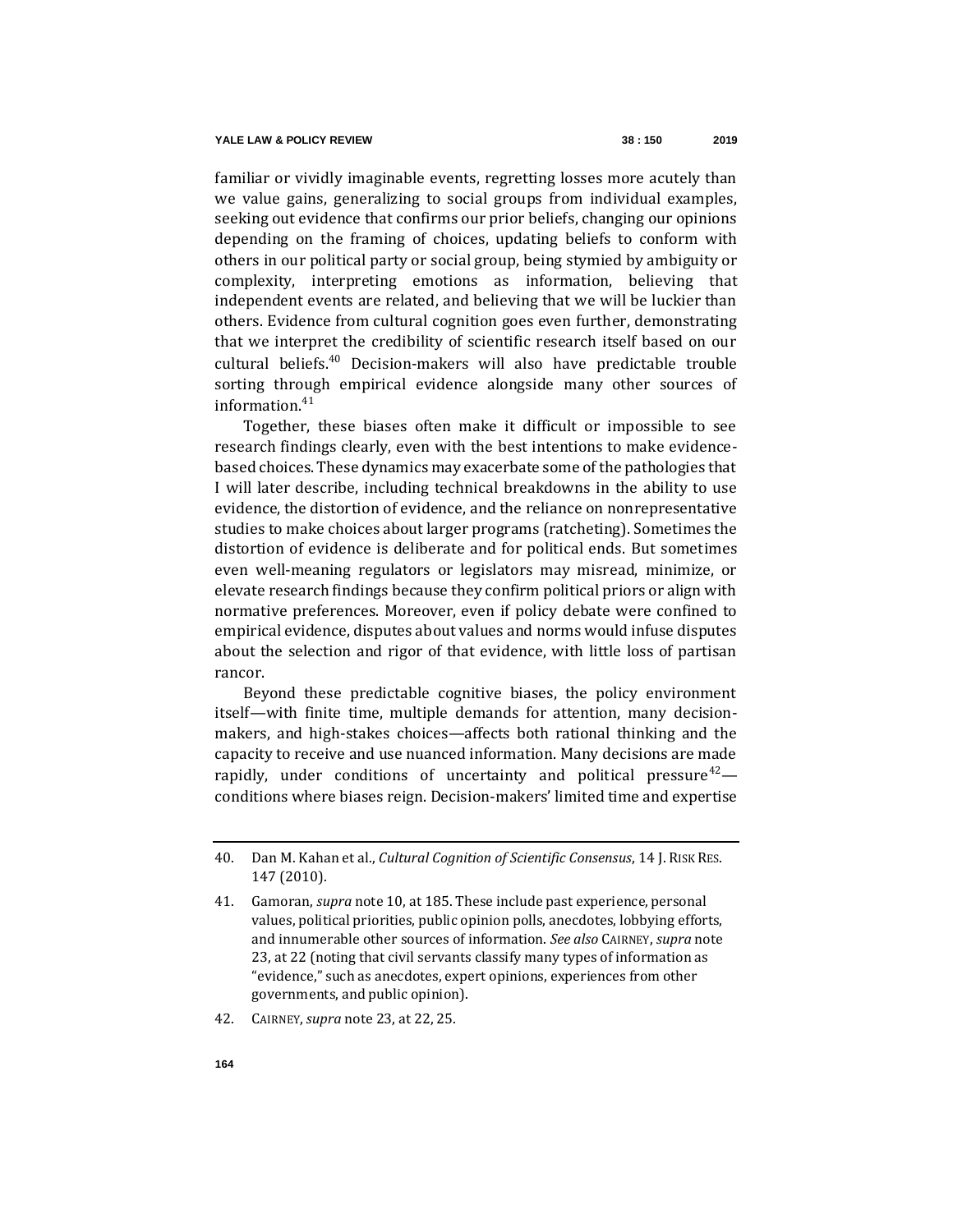also require the simplification of evidence, $43$  in which relevant methodological caveats and nuanced distinctions are lost.<sup>44</sup> Modern theories of policy-making acknowledge these problems.<sup>45</sup> In 1959, for example, economist Charles Lindblom argued that policy-makers inevitably "muddle through" problems that require them to make choices, and that they often neglect better alternatives in the process.<sup>46</sup> Newer theories characterize policy development processes that are equally far afield from EBPM, even when they are amenable to *some* influence by empirical evidence.<sup>47</sup>

<span id="page-15-0"></span>A second limitation of EBPM is the bounded ability to measure meaningful outcomes. Some values defy statistics. The problems of quantifying fundamental values—fairness, equality, autonomy, dignity have long plagued efforts to develop evidence-based approaches to legislation and regulation. One of the steps the Obama administration took to advance EBPM was a January 2011 Executive Order, which directed agencies not only to engage in maximally accurate cost-benefit analysis, but to "consider (and discuss qualitatively) values that are difficult or impossible to quantify, including equity, human dignity, fairness, and distributive impacts."<sup>48</sup> Cass Sunstein, then-head of the Office of Information and Regulatory Affairs, describes both the ethical imperative and practical difficulty of addressing these concerns in the analysis of particular policies, including lifting the travel ban on HIV-positive individuals, proposing a rule to require rear-facing cameras in cars, strengthening EEOC regulations implementing the Americans with Disabilities Act, and issuing a potentially costly DOJ rule to reduce prison

<sup>43</sup>*. See* Botterill & Hindmoor, *supra* not[e 28.](#page-10-0)

<sup>44</sup>*. Id.*

<sup>45.</sup> CAIRNEY, *supra* note [23,](#page-8-0) at 25.

<sup>46</sup>*. See generally* Charles Lindblom, *The Science of Muddling Through*, 19 PUB. ADMIN. REV. 79, 81 (1959)(describing how idealized processes of policymaking are impossible under conditions of limited time, money, and information).

<sup>47</sup>*. See* SMITH, *supra* not[e 18,](#page-7-1) at 24–38 (describing modern theories that incorporate political economy among ruling elites, path dependency, rational choice theory, complexity theory, and theories of dramatic policy change).

<sup>48.</sup> Exec. Order No. 13563, 76 Fed. Reg. 3821, § 1(c) (Jan. 18, 2011). Regulatory impact analyses beginning in the Reagan administration also considered fairness as part of cost-benefit analysis. ANTHONY E. BOARDMAN ET AL., COST-BENEFIT ANALYSIS: CONCEPTS AND PRACTICE 20–21 (4th ed. 2017).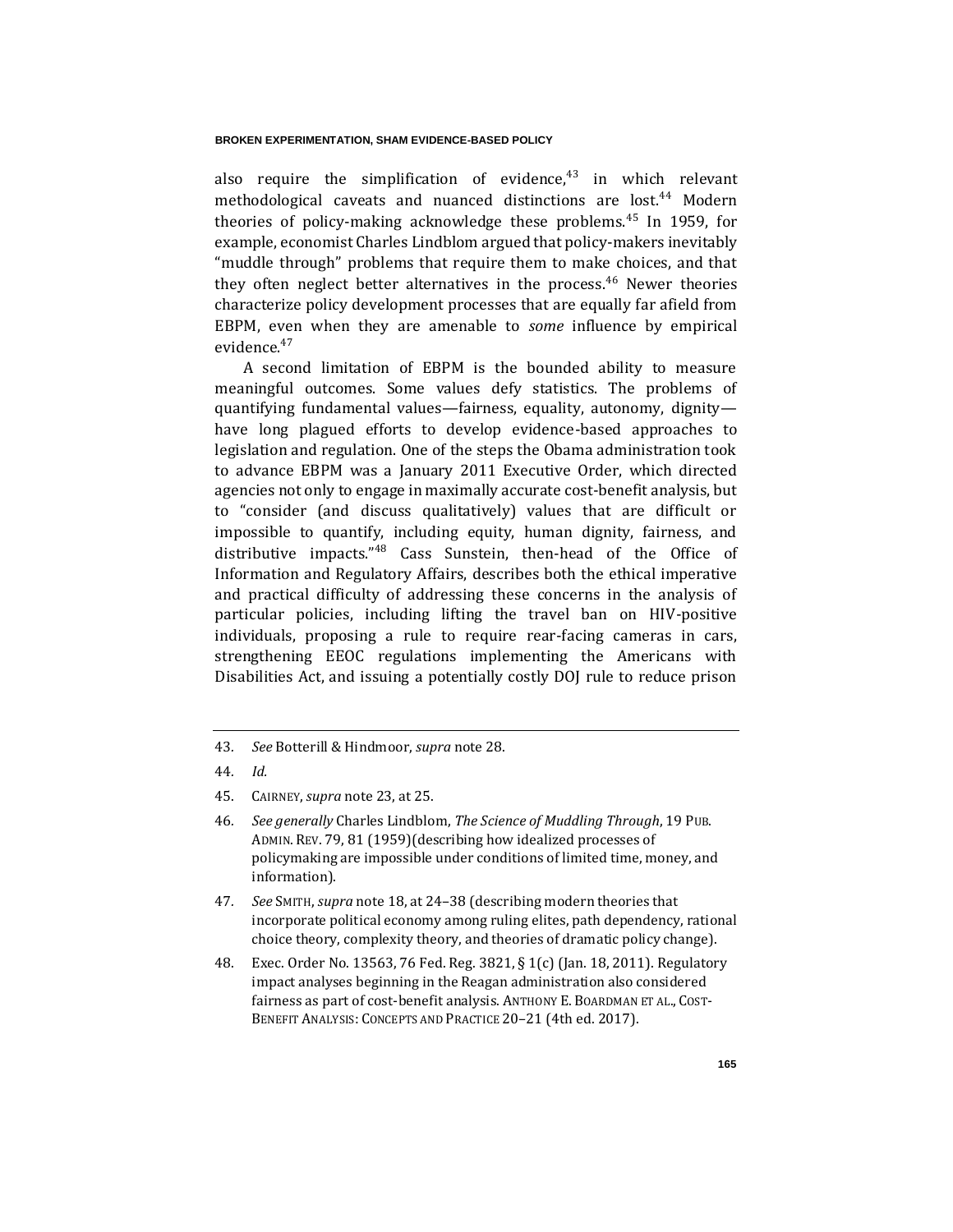rape.<sup>49</sup> Even at its ideal, EBPM gives us little purchase on these choices—to the extent that EBPM purports to remove values-inflected debate and redirect it to a dispassionate focus on statistical evidence, the problems of "nonquantifiables"<sup>50</sup> would persist. This deficiency in evidence is perhaps always a form of technical breakdown in EBPM, but it may also contribute to evidence distortion (e.g., by providing external reasons to accept or reject research out of hand), ratcheting, or hesitancy to commit to long-term implementation of an important public policy (what I will call "terminal experimentation").

<span id="page-16-0"></span>A third inherent boundary of EBPM is limits on scientific objectivity. Ideal EBPM is desirable in part because it promises a means of policy choice that is dispassionate, unaffected by political concerns. But this is an incomplete promise when scientific research itself embodies values and preferences—scientists, too, are boundedly rational, and boundedly objective.<sup>51</sup> Outright attacks on scientific knowledge as socially constructed came to a head in the 1990s "Science Wars" and subsequent debates over "junk science."<sup>52</sup> Although these debates have died down, they illuminated the ways in which scientific research often involves uncertainty and judgment—for instance, making inferences that generalize from past studies to current decisions<sup>53</sup> or judgments about generalizing findings to the nation as a whole. Researchers making such inferences will inevitably draw on values beyond objective scientific facts. Values, too, may drive the types of questions that scientists seek to answer,  $54$  the causal hypotheses they seek to test,  $55$  and the ways in which scientists frame their proposals and policy implications.<sup>56</sup> Where researchers do make assumptions,

<sup>49.</sup> SUNSTEIN, *supra* not[e 37,](#page-13-0) at 166–168.

<sup>50</sup>*. Id.* at 169.

<sup>51.</sup> Regina Nuzzo, *How Scientists Fool Themselves – and How They Can Stop*, 526 NATURE 182 (2015).

<sup>52.</sup> HEATHER DOUGLAS, SCIENCE, POLICY, AND THE VALUE-FREE IDEAL 5–13 (2009) (introducing the "Science Wars" and "junk science").

<sup>53</sup>*. Id.* at 142.

<sup>54.</sup> SMITH, *supra* note [18,](#page-7-1) at 177 (noting that research tends to be closely related to political and ideological outlook).

<sup>55.</sup> Lawrence Gostin & Maxwell Gregg Bloche, *The Politics of Public Health: A Response to Epstein*, 46 PERSP. BIOLOGY & MED. S170 (2003) ("Inevitably, political, cultural, and moral influences shape the selection of targets.").

<sup>56.</sup> SMITH, *supra* note [18,](#page-7-1) at 175.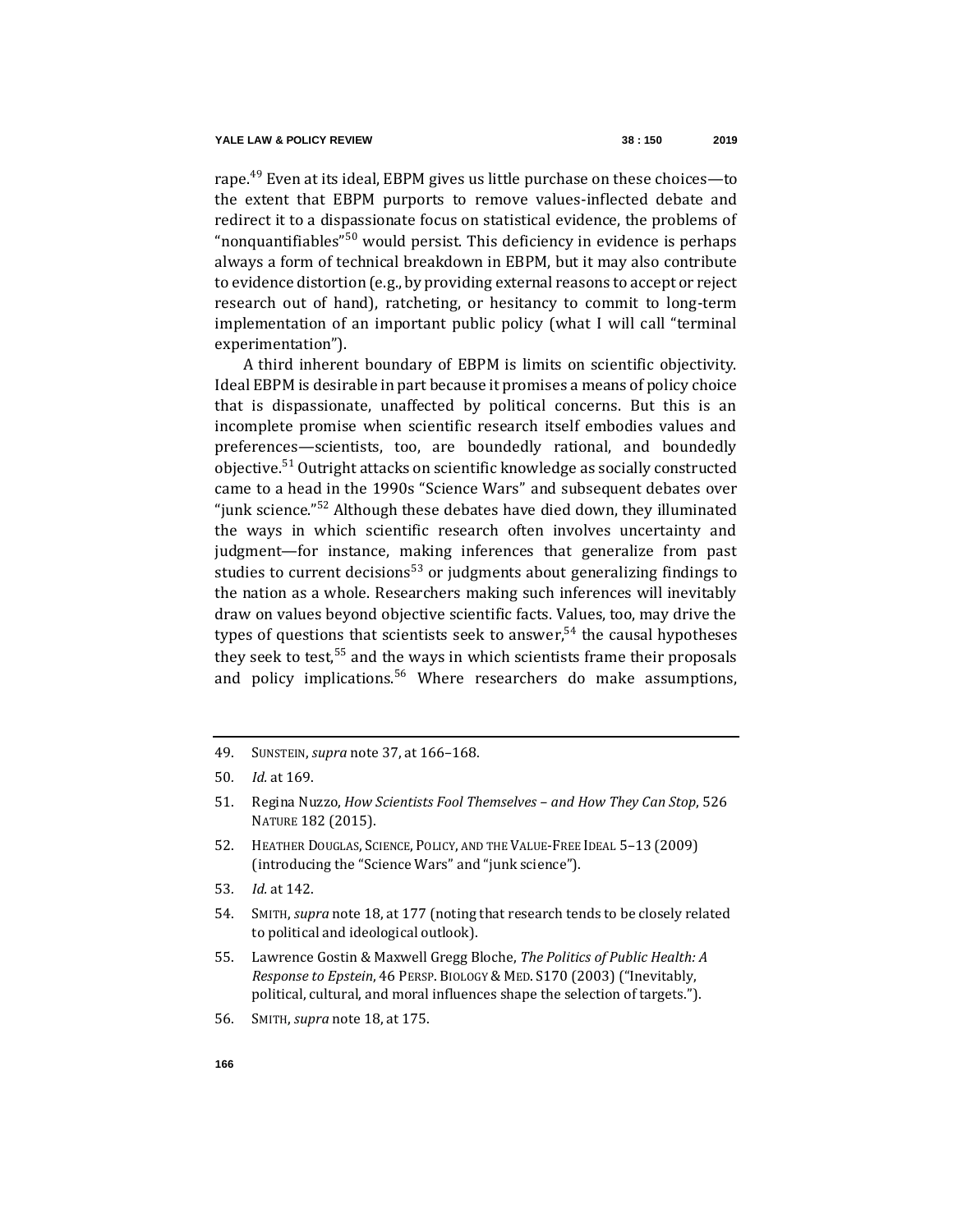scientific norms ask them to be explicit about their choices.<sup>57</sup> But it is difficult if not impossible to eradicate values entirely from evidence, and thus from EBPM. Drawing attention to these values can provide fodder for evidence distortion (e.g., shifting the focus from research findings to the researchers themselves) or terminal experimentation (e.g., citing uncertainty about research findings as a rationale for avoiding long-term policy commitments).

A fourth ineluctable limitation stems from the recognition that decisional processes are also a means of allocating power. Using empirical evidence in policy-making reinforces the authority of people who produce, interpret, and communicate that evidence,  $58$  which runs into problems of democratic legitimacy.<sup>59</sup> The processes of interest group politics are imperative for identifying distributional problems, threats to autonomy, or threats to dignity—all of which should pose real boundaries on EBPM, even if it means making decisions that are contrary to what empirical evaluations would counsel.<sup>60</sup> On this reading, a decision that deliberately ignores research evidence may be a technical breakdown, but it may also be a means of responding to a constituency with meaningful interests. Some of these interests may be nefarious. They may, for example, be rent-seeking or lobbying concerns that do not align with the public interest. But interest group politics are also important for identifying the needs of marginalized populations, and a version of EBPM that closes the door on political concerns is undesirable on democratic legitimacy grounds.

Idealized EBPM is unlikely even in the most congenial circumstances. But bounded EBPM can nonetheless make legislative and regulatory

<sup>57.</sup> DOUGLAS, *supra* note [52,](#page-16-0) at 155.

<sup>58.</sup> This calls to mind earlier claims of cost-benefit analysis as an arrogation of power by economists. Theodore M. Porter, *The Rise of Cost-Benefit Rationality as Solution to a Political Problem of Distrust* (unpublished manuscript), http://depts.washington.edu/econlaw/pdf/Porter.pdf [https://perma.cc/37MK-QBY3] (citing his book, which argues against such claims).

<sup>59</sup>*. See*, *e.g*., Gert Biesta, *Why "What Works" Won't Work: Evidence-Based Practice in the Democratic Deficit in Educational Research*, 57 EDUC. THEORY 1 (2007) (arguing that evidence-based practice in education policy limits opportunities for democratic participation in decision-making).

<sup>60.</sup> SMITH, *supra* note [18,](#page-7-1) at 3 (quoting Geoff Mulgan, *Government, Knowledge, and the Business of Policy-Making: The Potential and Limits of Evidence-Based Policy*, 1 EVIDENCE & POL'Y 215 (2005) ("[T]he people . . . have every right to ignore evidence.").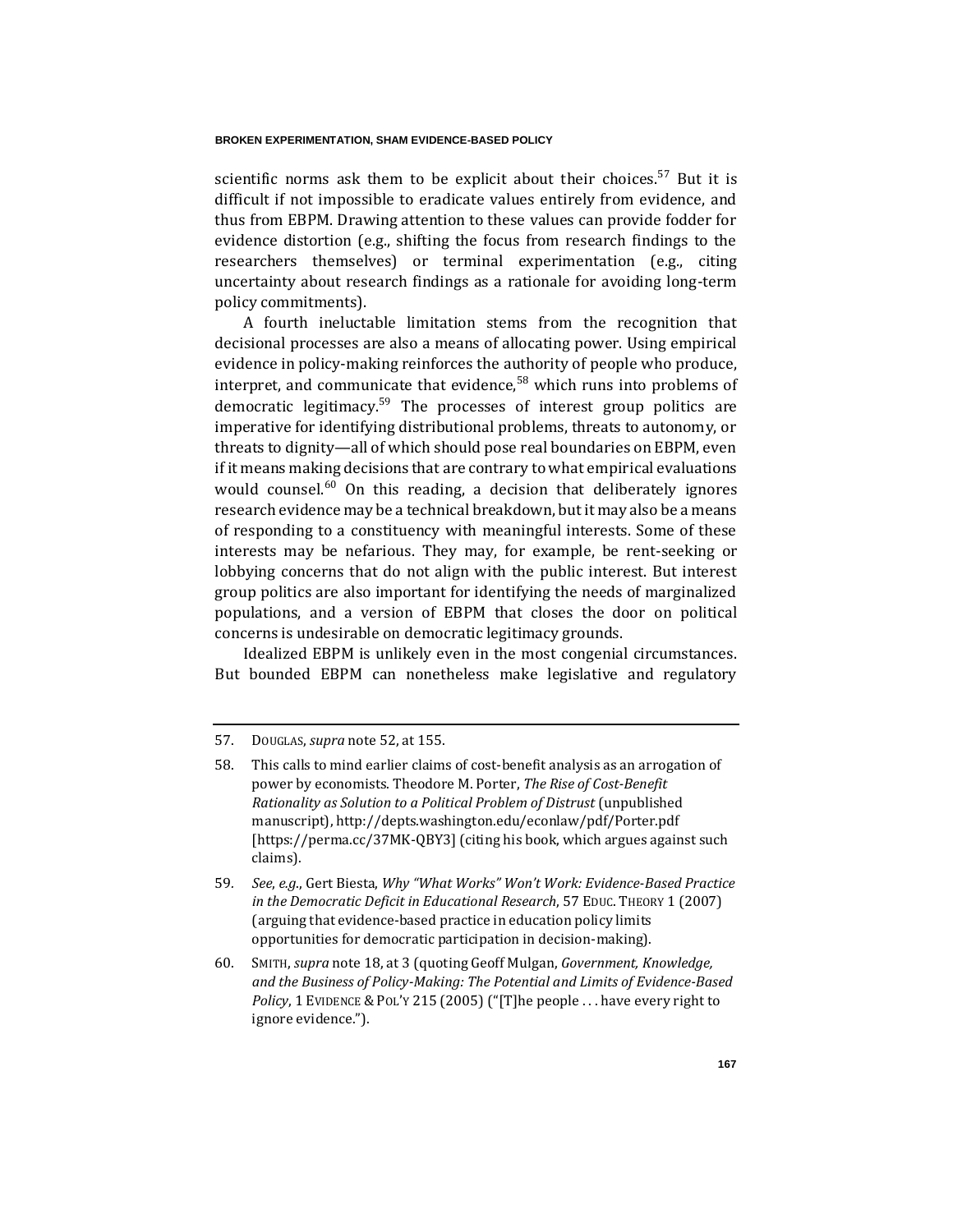decisions *better*. For many choices, there is widespread agreement on what ends the legislature or agency should pursue, and there is a limited set of options that are both legal and feasible. Using the evidence that exists, where possible—despite limited rationality, measurement, objectivity of science, and authority—can help to make those choices better than before.

# *C. Bounded EBPM Rising: From the Census to Moneyball*

Accepting the boundaries above, "a realistic goal is to have evidence present for consideration rather than assuming it will dominate the decision process."<sup>61</sup> By those lights, bounded EBPM is gaining attention. The following brief history of EBPM will discuss its advancement in federal agency regulation and, more recently, in Congressional efforts to improve the collection and aggregation of statistical data to inform legislative action.

# 1. Origins and Cost-Benefit Analysis

Histories of federal evidence-based policy in the U.S. differ in their starting points. Some would date the interaction between science and policy back to the framers' constitutional requirement that a census of the population be conducted every 10 years,  $62$  along with James Madison's argument that census results would be useful for congressional action.  $63$ Others trace the US origins of EBPM to the creation of the National Academy of Sciences to provide scientific advice during the Civil War, $64$  or the

- 63. COMM'N ON EVIDENCE-BASED POLICYMAKING, *supra* not[e 16,](#page-7-0) at 12.
- 64. DOUGLAS, *supra* note [52,](#page-16-0) at 25.

<sup>61.</sup> Gamoran, *supra* not[e 10,](#page-4-0) at 185; *see also* CAIRNEY, *supra* not[e 23,](#page-8-0) at 75 ("[W]e need to move away from the idea that policy is made from the top down; that the best evidence, derived from "gold standard" methods, feeds directly into the top, and its insights are used in a straightforward implementation process at the bottom. If policy is a messier process involving multiple actors and levels of government, and it seems to 'emerge' from the interaction between actors and local levels, we need some way to inject evidence into *that* process.").

<sup>62.</sup> U.S. CONST. art. I, § 2 ("The actual Enumeration shall be made within three Years after the first Meeting of the Congress of the United States, and within every subsequent Term of ten Years, in such Manner as they shall by Law direct.").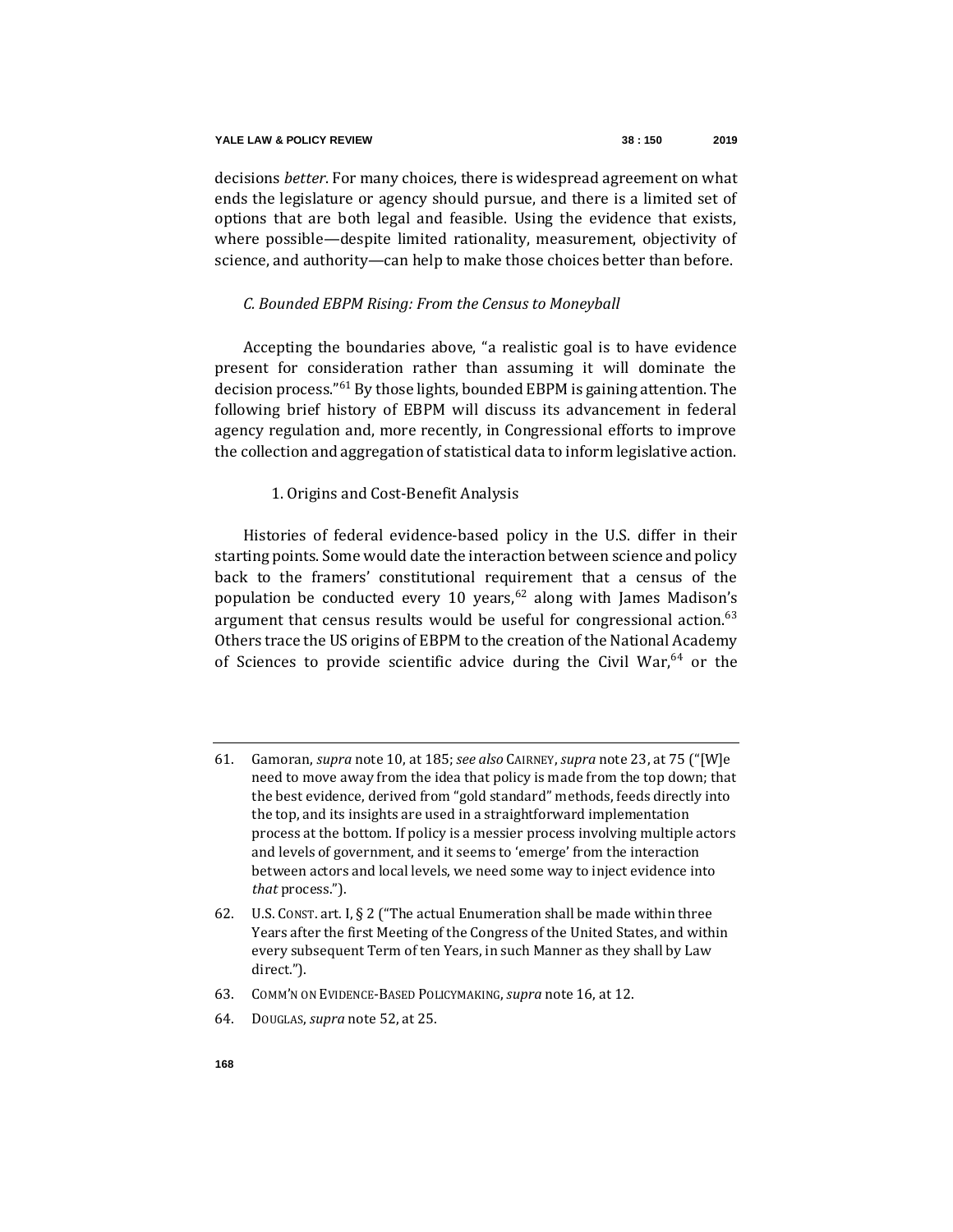<span id="page-19-0"></span>National Research Council as an arm of the NAS during World War I.<sup>65</sup> Most accounts of the modern EBPM movement, however, pick up during and after World War II, with landmark actions such as President Roosevelt's 1939 charge to the Bureau of the Budget to "promote the improvement . . . of Federal and other statistical services,"<sup>66</sup> the Food and Drug Administration's new requirements for randomized, placebo-controlled drug trials in 1962, $67$  and the establishment of new administrative infrastructure for scientific advising<sup>68</sup> and statistical data collection.<sup>69</sup> The 1960s and 1970s saw further developments including the provisions for mandatory evaluations of governmental programming in the Departments of Education, Health and Human Services, and Labor,<sup>70</sup> the creation of advisory bodies such as Assistant Secretary for Planning and Evaluation in  $H<sub>H</sub>$ ,  $K<sub>71</sub>$  the academic recognition and expansion of randomized trials for studying social programming, $72$  and President Nixon's reshaping of the Bureau of the Budget as the Office of Management and Budget (OMB) in

- 66. COMM'N ON EVIDENCE-BASED POLICYMAKING, *supra* not[e 16,](#page-7-0) at 12–13.
- 67. Jon Baron, *A Brief History of Evidence-Based Policy*, 678 ANNALS AAPSS 40, 42 (2018).
- 68. These included National Defense Research Committee and the Office of Scientific Research and Development. DOUGLAS, *supra* not[e 52,](#page-16-0) at 30–32. This time also saw the establishment of the Council of Economic Advisers in 1946 and the Office of Science and Technology Policy in 1976. COUNCIL ECON. ADVISERS, https://www.whitehouse.gov/cea [https://perma.cc/KYU3-T4P4]; OFFICE SCI. TECH. POLICY, https://www.whitehouse.gov/ostp [https://perma.cc/F72Q-VUSH].
- 69*. E.g.*, Federal Records Act of 1942, Pub. L. No. 81-754, 64. Stat. 578 (1950) (codified at 44 U.S.C. § 3101 et seq.) (allocating authority for review of data collection in government).
- 70. Rebecca A. Maynard, *The Role of Federal Agencies in Creating and Administering Evidence-based Policies*, 678 ANNALS AAPSS 134, 134 (2018); Larry L. Orr, *The Role of Evaluation in Building Evidence-Base Policy*, 678 ANNALS AAPSS 51, 52–54 (2018).
- 71. OFFICE ASSISTANT SEC'Y FOR PLANNING & EVALUATION, https://aspe.hhs.gov [https://perma.cc/W7MN-X9PS].
- 72. Baron, *supra* not[e 67,](#page-19-0) at 43-44; Head, *supra* not[e 23,](#page-8-0) at 78.

<span id="page-19-1"></span><sup>65</sup>*. Id*. at 26; *History*, NAT'L ACAD. SCI., http://www.nasonline.org/aboutnas/history/archives/milestones-in-NAS-history/organization-of-thenrc.html [https://perma.cc/L6HG-EDEU].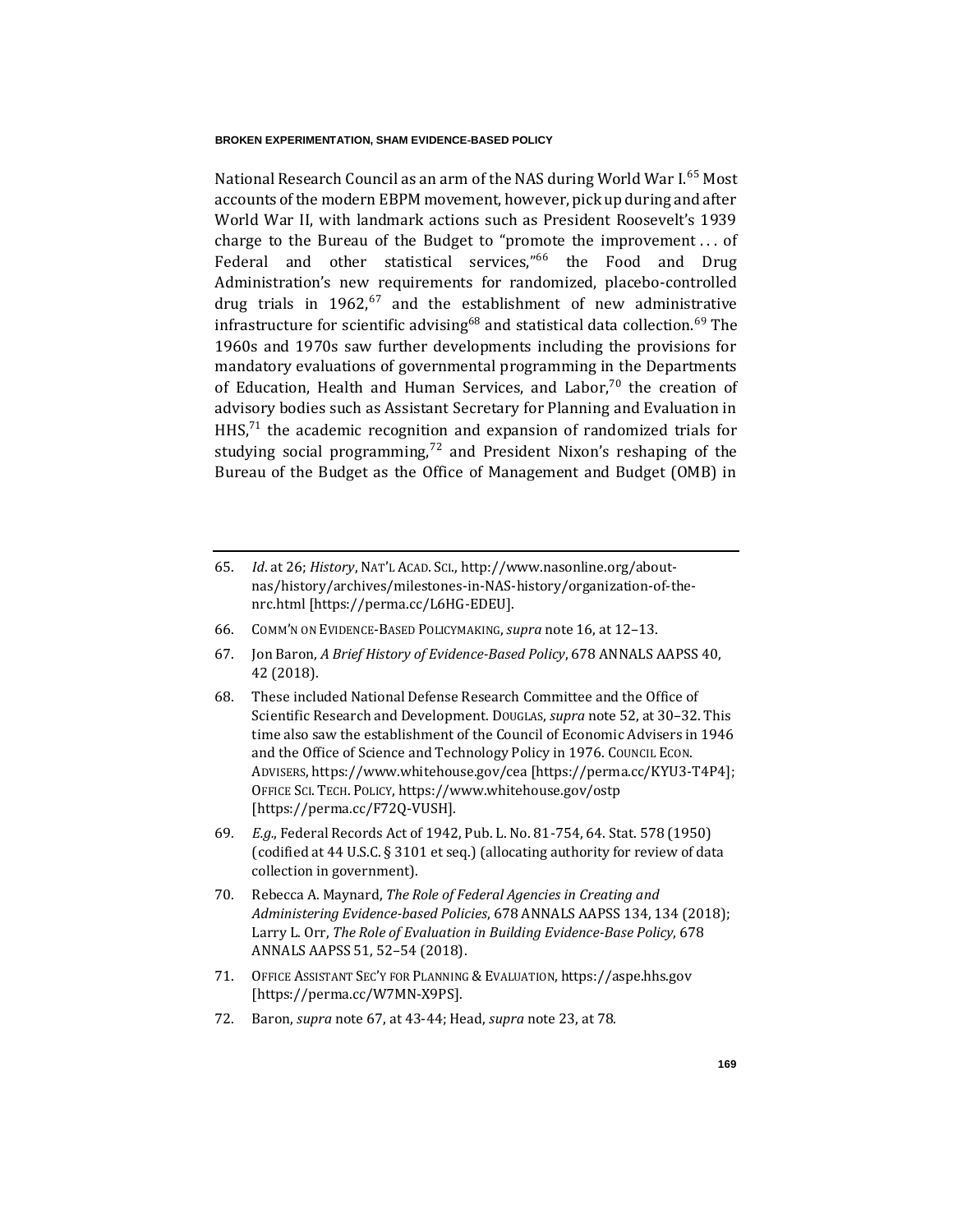<span id="page-20-1"></span> $1970^{73}$ —the office that would later "quarterback" evidence-based practice in federal administration.<sup>74</sup>

<span id="page-20-0"></span>Efforts to integrate empirical evidence in federal policy, however, owe most to the 1980s-era entrenchment of cost-benefit analysis (CBA) and regulatory impact statements throughout the executive branch. Although the federal government had tested CBA in the U.S. Army Corps of Engineers in the 1930s,<sup>75</sup> the practice was not mandated until President Reagan's executive order in 1981, which required a regulatory impact analysis for all "major rules."<sup>76</sup> Analyses had to consider potential benefits,<sup>77</sup> potential costs, net benefits, alternative approaches, and legal constraints.<sup>78</sup> President Clinton followed with a parallel executive order in 1993,<sup>79</sup> and CBA has since become a routine part of agency decision-making. $80$  CBA is not in itself evidence-based practice—that is, regulatory impact analyses are not necessarily *used* to drive policy choices. But both presidential administrations also took steps to require EBPM where possible. Reagan tasked the newly created OIRA with the oversight of federal regulation, including the requirement that regulatory action should not proceed "unless the potential benefits ... outweigh the potential cost to society."<sup>81</sup> Surely regulators had always believed that their actions were likelier than not to benefit society. But with CBA, there was a structure requiring them to examine available evidence before reaching that conclusion.

The uses of rigorous study designs to evaluate policy and programmatic choices also expanded greatly in the 1970s and 1980s, with landmark

- 75. BOARDMAN ET AL.,*supra* not[e 48,](#page-15-0) at 20-21.
- 76*. Id.* at 21 (citing Executive Order 12291).
- 77. Agencies were directed to consider not only financial benefits, but also "any beneficial effects that cannot be quantified in monetary terms."*Id*.
- 78. Exec. Order No. 12291, 46 Fed. Reg. 13193 (Feb. 17, 1981).
- 79. Exec. Order No. 12866, 58 Fed. Reg. 51735 (Oct. 4, 1993).
- 80. BOARDMAN ET AL.,*supra* not[e 48,](#page-15-0) at 21; *see* Matthew D. Adler & Eric A. Posner, *Rethinking Cost-Benefit Analysis*, 109 YALE L.J. 165, 167 (1999).
- 81. Exec. Order No. 12291, *supra* not[e 78;](#page-20-0) *see* SUNSTEIN, *supra* note [37,](#page-13-0) at 2.

<sup>73.</sup> Exec. Order No. 11541, 35 Fed. Reg. 10737 (July 1, 1970).

<sup>74.</sup> Kathy Stack, *The Office of Management and Budget: the Quarterback of Evidence-Based Policy the Federal Government*, 678 ANNALS AAPSS 112 (2018). An important step in this development was the Paperwork Reduction Act of 1980, which accorded OMB authority to develop and coordinate statistical activities across the federal government. COMM'N ON EVIDENCE-BASED POLICYMAKING, *supra* not[e 16,](#page-7-0) at 14.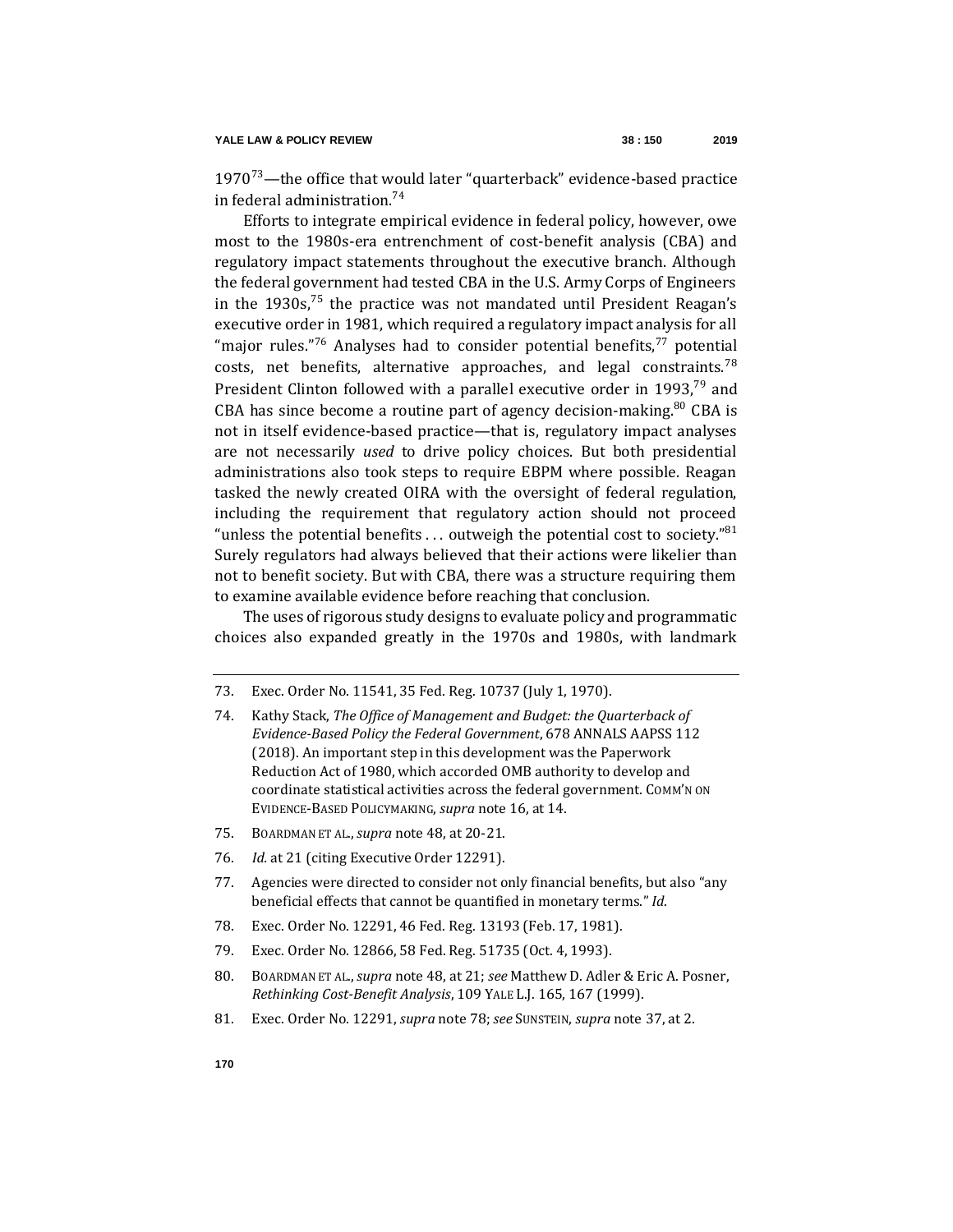government-sponsored studies such as the RAND Health Insurance Experiment funded by HHS (then known as the Department of Health, Education, and Welfare), $82$  a set of DOL-led studies on bonuses for jobseekers who obtained employment before the conclusion of their unemployment benefits,  $83$  the completion of evaluations of negative income tax (income maintenance programs), $84$  and the welfare-to-work experiments of the 1980s.<sup>85</sup>

# 2. The Modern Era

Outside the U.S., EBPM received a public boost in 1997 when the New Labour party swept the UK polls, bringing its "what works" manifesto to the parliamentary majority and prime minister's seat.<sup>86</sup> Stateside, "evidencebased practice" and "EBPM" gained recognition throughout the 1990s, as did efforts to evaluate government performance.

One such effort was the Government Performance and Results Act of 1993 (the GPRA, later updated in 2010), by which Congress directed agencies to establish goals and report on their performance.<sup>87</sup> Federal efforts identifying effective programs emerged in the 1990s and 2000s, including the What Works Clearinghouse in the Education Department,  $88$ the National Commission on Families in  $HHS$ ,  $89$  and the listings of Evidence-Based Interventions at the Centers for Disease Control and Prevention.<sup>90</sup> Agencies established new research and advisory units, such as the Institute

- 82*. RAND's Health Insurance Experiment (HIE)*, RAND CORP., https://www.rand.org/health/projects/hie.html [https://perma.cc/7LVX-TDHJ].
- 83. GREENBERG ET AL., SOCIAL EXPERIMENTATION AND PUBLIC POLICYMAKING 166-169 (2003).
- 84*. Id.* at 111–164 (describing a series of studies that took place during 1968– 1980).
- 85*. Id.* at 211–269 (noting that the findings were largely neglected in PRWORA).
- 86. SMITH, *supra* note [18,](#page-7-1) at 11–12; Botterill & Hindmoor, *supra* note [28,](#page-10-0) at 369.
- 87. COMM'N ON EVIDENCE-BASED POLICYMAKING, *supra* not[e 16,](#page-7-0) at 14–15.
- 88. Maynard, *supra* not[e 70,](#page-19-1) at 137.
- 89*. Id.*
- 90*. Compendium of Evidence-Based Interventions and Best Practices for HIV Prevention*, CTR. DISEASE CONTROL &PREVENTION, https://www.cdc.gov/hiv/ research/interventionresearch/compendium/index.html [https://perma.cc/B9YW-KZQN].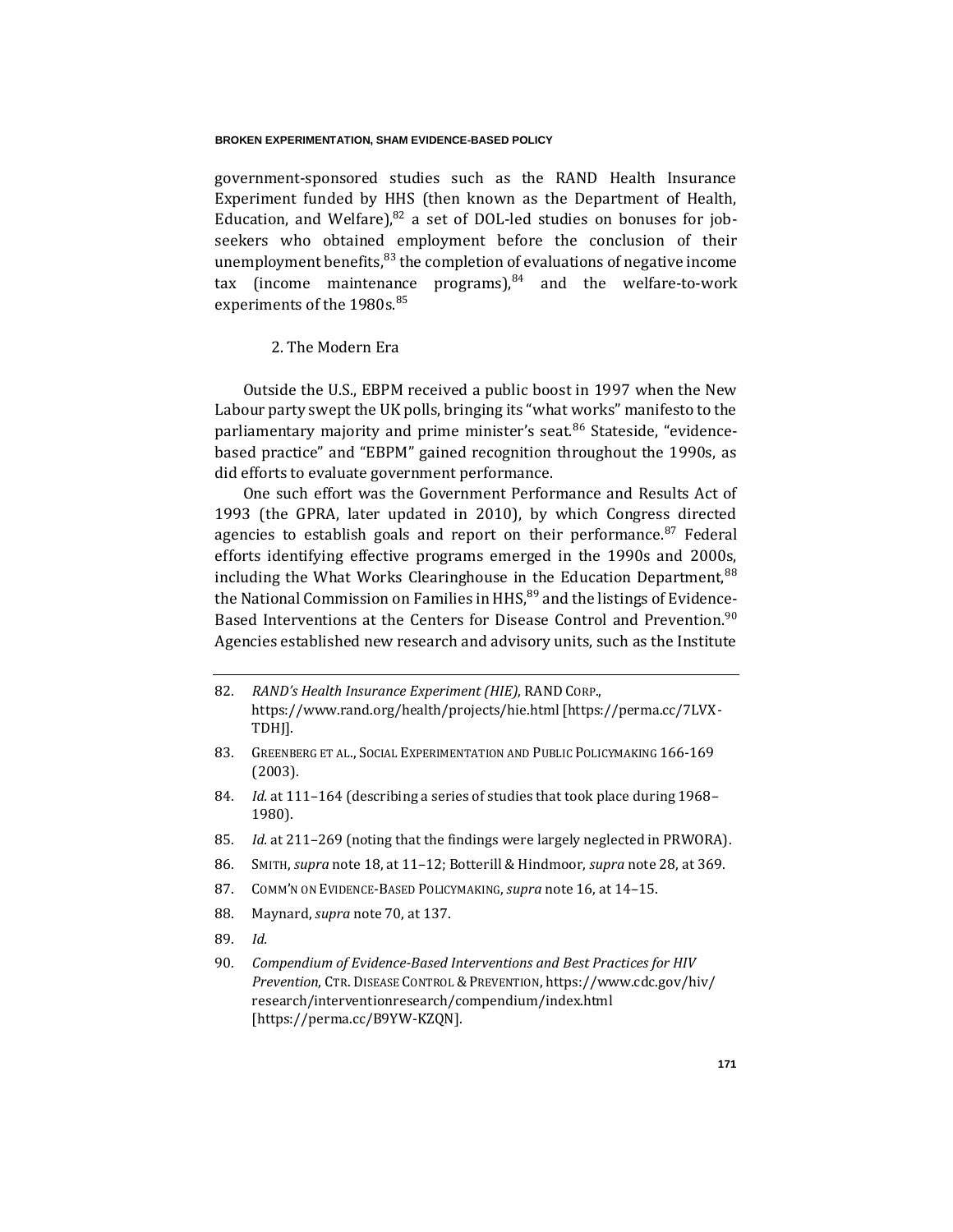<span id="page-22-0"></span>of Education Sciences in the Education Department.<sup>91</sup> The 1980s and 1990s also saw an increase in randomized trials to evaluate experimental welfare programs, inspired in part by a series of welfare-to-work trials carried out by Manpower Demonstration Research Corporation in the early 1980s.<sup>92</sup> In the Family Support Act of 1988, Congress required randomized evaluations of experimental AFDC welfare programming carried out by states.  $93$ Notably, these trials embedded random assignment of welfare beneficiaries into ordinary operations carried out by state agencies, rather than evaluating bespoke programs intended for scientific study.<sup>94</sup> The 1990s also saw randomized trials of other policy interventions aimed at poverty reduction, such as the Moving to Opportunity housing study sponsored by HUD and approved by Congress in  $1992.^{95}$ 

<span id="page-22-1"></span>Agency efforts to integrate empirical evidence into decision-making expanded further under President George W. Bush. The President's Management Agenda released by OMB in 2001 emphasized "resultsoriented" government, culminating in the Program Assessment Rating Tool (PART) announced in 2002. $96$  Under the PART initiative, OMB directed agencies to evaluate all programming once per five years using a survey instrument, and further, noted that randomized controlled trials were preferred wherever feasible.<sup>97</sup> Over five years, OMB used the PART survey instrument to assess federal programs constituting ninety-eight percent of

- 93. Family Support Act of 1988, Pub. L. No. 100-485, § 487(BXi)(iii), 102 Stat. 2343, 2380 (Oct. 13, 1988) ("A demonstration project conducted under this subparagraph shall use experimental and control groups that are composed of a random sample of participants in the program . . . ."); Baron, *supra* note [67,](#page-19-0) at 44.
- 94. Baron, *supra* not[e 67,](#page-19-0) at 44; Harvey et al., *supra* not[e 92,](#page-22-0) at 172.
- 95*. A Summary Overview of Moving to Opportunity: A Random Assignment Housing Mobility Study in Five U.S. Cities*, NAT'L BUREAU OF ECON. RESEARCH, http://www.nber.org/mtopublic/MTO%20Overview%20Summary.pdf (last visited Dec. 21, 2018) [https://perma.cc/BX2H-MHY8].
- 96. RON HASKINS & JON BARON, BUILDING THE CONNECTION BETWEEN POLICY AND EVIDENCE: THE OBAMA EVIDENCE-BASED INITIATIVES 8 (2011); Orr, *supra* note [70,](#page-19-1)  at 55.
- 97. Orr, *supra* not[e 70,](#page-19-1) at 55.

<sup>91.</sup> INST. EDUC. SCI., https://ies.ed.gov [https://perma.cc/UGZ5-4PNN].

<sup>92.</sup> Baron, *supra* not[e 67,](#page-19-0) at 43; Carol Harvey et al., *Evaluating Welfare Reform Waivers Under Section 1115*, 14 J. ECON. PERSP. 165, 175 (2000).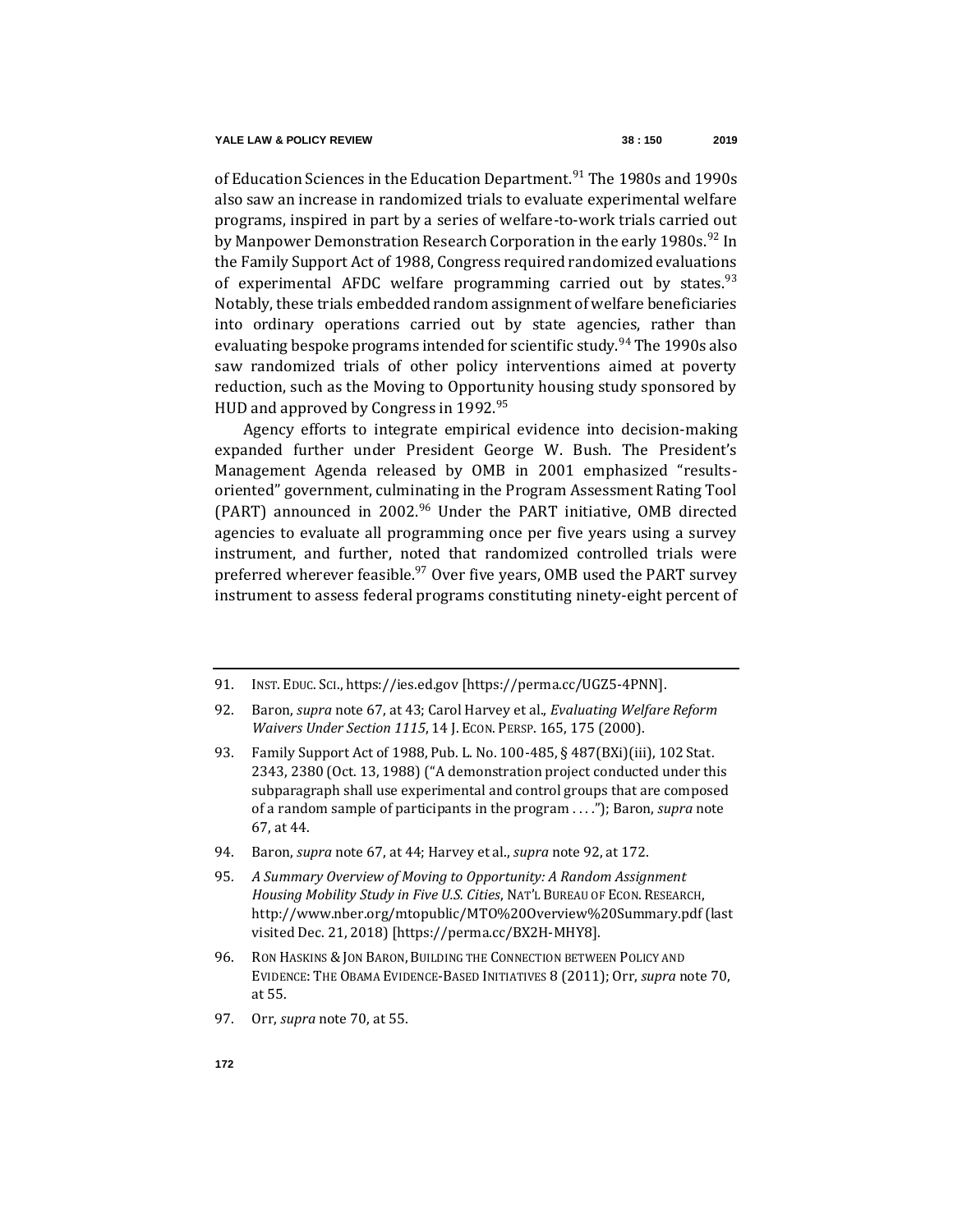<span id="page-23-0"></span>the federal budget.<sup>98</sup> The PART initiative was not uncontroversial; although PART ratings were not exclusively determinative of funding,  $99$  many Democrats and agency staff interpreted the assessment tool as laying the groundwork for Republican budget cuts to social programming.<sup>100</sup> Subsequent analyses have found that PART scores were significantly correlated with Bush's proposed budget, but that the scores did not appear to influence Congressional appropriations.<sup>101</sup> The tool itself was discontinued by President Obama.<sup>102</sup> But in its place, the Obama administration instituted a new set of agency evaluation practices, including with OMB instructions that agencies should support budget requests with randomized controlled trials where available.<sup>103</sup>

<span id="page-23-1"></span>Several detailed accounts have outlined the robust expansion of EBPM under the Obama presidency, the administration most aligned with the modern evidence-based practice movement.<sup>104</sup> As Ron Haskins and Jon Baron wrote in 2011, "The Obama administration ... created a sweeping new opportunity for rigorous evidence to influence policy. No president . . . [has] ever been so intent on using evidence to shape decisions about the funding of social programs."<sup>105</sup> During the Obama years, OMB and OIRA took

- 99*. Id.* at 9.
- 100*. See, e.g.*, Stack, *supra* not[e 74,](#page-20-1) at 115-120.
- 101. Moynihan, *supra* not[e 98,](#page-23-0) at 9.
- 102. Patrick Lester, *Managing Toward Evidence: State-Level Evidence-Based Policymaking and the Results First Initiative*, 678 ANNALS AAPSS, 93, 97 (2018); *see also* Moynihan, *supra* not[e 98,](#page-23-0) at 6 ("The Obama administration characterized the tool as ineffective at generating true performance information.").
- 103. Orr, *supra* not[e 70,](#page-19-1) at 55.
- 104*. See, e.g.*, HASKINS & BARON, *supra* not[e 96;](#page-22-1) RON HASKINS & GREG MARGOLIS, SHOW ME THE EVIDENCE: OBAMA'S FIGHT FOR RIGOR AND RESULTS IN SOCIAL POLICY (2014); SUNSTEIN, *supra* not[e 37;](#page-13-0) William J. Congdon & Maya Shankar, *The Role of Behavioral Economics in Evidence-Based Policymaking*, 678 ANNALS AAPSS 81 (2018); Stack, *supra* not[e 74.](#page-20-1)
- 105. Ron Haskins & Jon Baron, *Building the Connection between Policy and Evidence: The Obama Evidence-Based Initiatives* 6-7 (2011),

<sup>98.</sup> Donald P. Moynihan, *Advancing the Empirical Study of Performance Management: What We Learned from the Program Assessment Rating Tool* 6 (La Follette Sch. Working Paper No. 2013-003), http://www.lafollette.wisc.edu/images/publications/workingpapers/moyni han2013-003.pdf [https://perma.cc/MMB4-G67Z].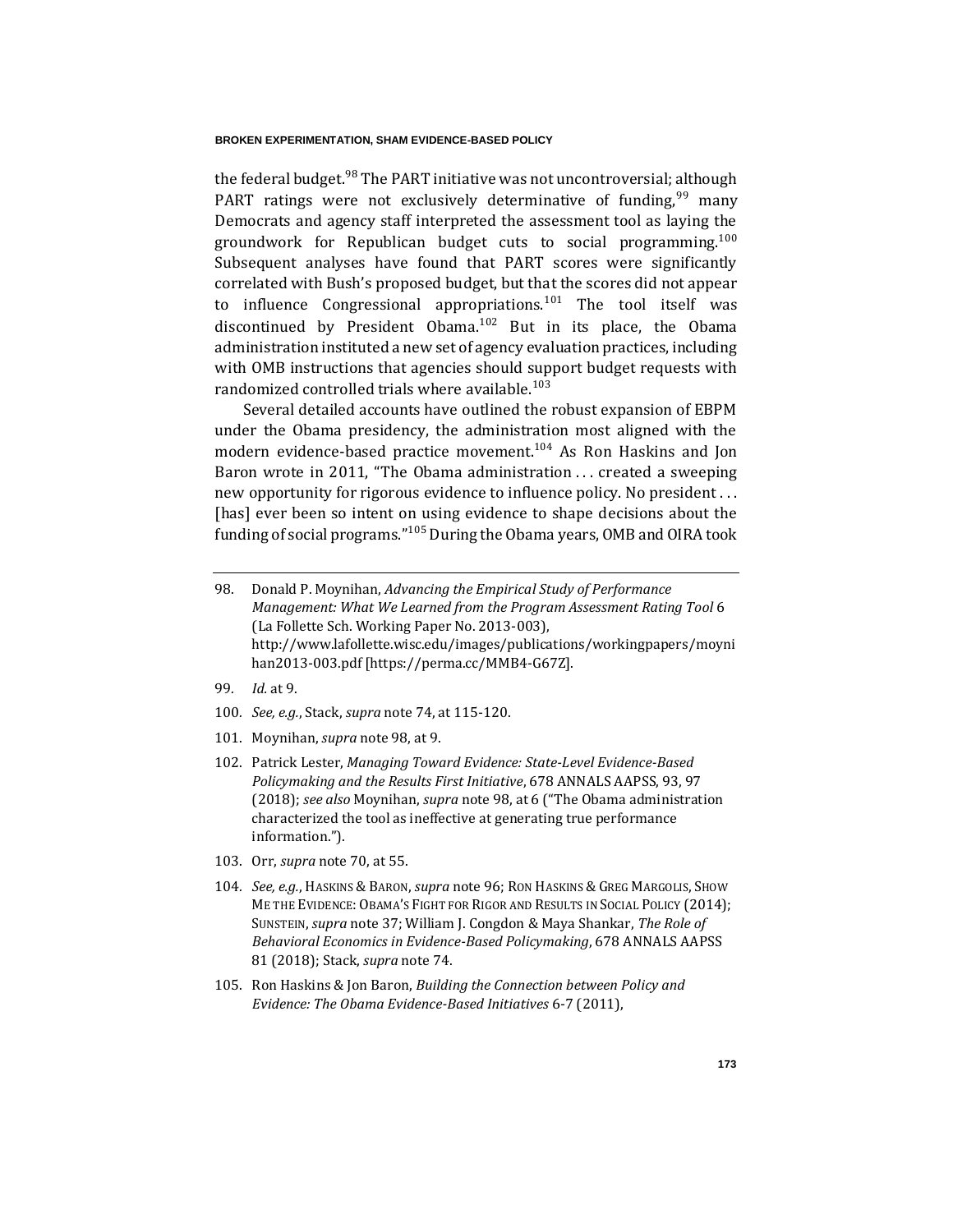central roles in applying scientific evidence and prioritizing agency performance, led respectively by Peter Orszag and Sunstein.<sup>106</sup> In 2011, Obama's executive order "Improving Regulation and Regulatory Review" emphasized that policy must be "based on the best available science," and "must measure, and seek to improve, the actual results of regulatory experiments. $107$  The order mandated retrospective review of existing rules<sup>108</sup> and directed agencies to "ensure the objectivity of any scientific and technological information and processes used to support the agency's regulatory actions."<sup>109</sup> Another executive order directed agencies to incorporate and test their applications of insights from the field of behavioral economics, and established the Social and Behavioral Sciences Team to summarize agency progress toward this goal.  $110$ 

Congress also developed a greater interest in EBPM during these years, establishing a large number of pilot programs and demonstration projects with evaluation mandates attached, such as the No Child Left Behind Act of 2001 (an early example that prioritized randomized trials<sup>111</sup>); the Affordable Care Act of 2010; the Workforce Innovation and Opportunity Act of 2014; the Agricultural Act of 2014; the Bipartisan Budget Act of 2015; and the Every Student Succeeds Act in 2015.<sup>112</sup> In 2016, Congress authorized the Commission on Evidence-Based Policymaking to explore opportunities for

http://coalition4evidence.org/wp-content/uploads/2011/09/Haskins-Baron-paper-on-fed-evid-based-initiatives-2011.pdf [https://perma.cc/SX49-KLAH].

- 106*. See* SUNSTEIN, *supra* note [37](#page-13-0) (describing the role of OIRA); Stack, *supra* note [74](#page-20-1) (describing the leadership of OMB in advancing EBPM in the Obama administration).
- 107. Exec. Order No. 13563, 76 Fed. Reg. 3821 (Jan. 18, 2011).
- 108*. Id*. at 3822.
- 109*. Id.*
- 110. Exec. Order No. 13707, 3 C.F.R. 13707 (Sept. 15, 2015). This mirrors the Behavioral Insights Team ("Nudge Unit") in the UK, which still operates with UK government support. *See also* Congdon & Shankar, *supra* not[e 104](#page-23-1) (describing the work of the SBST).
- 111. Gamoran, *supra* not[e 10;](#page-4-0) Debra Viadero, *U.S. Position on Research Seen in Flux*, EDUC. WEEK (Mar. 4, 2008), https://www.edweek.org/ew/articles/2008/03/05/ 26research\_ep.h27.html [https://perma.cc/2JRY-M4EU].
- 112. COMM'N ON EVIDENCE-BASED POLICYMAKING, *supra* not[e 16,](#page-7-0) at 15.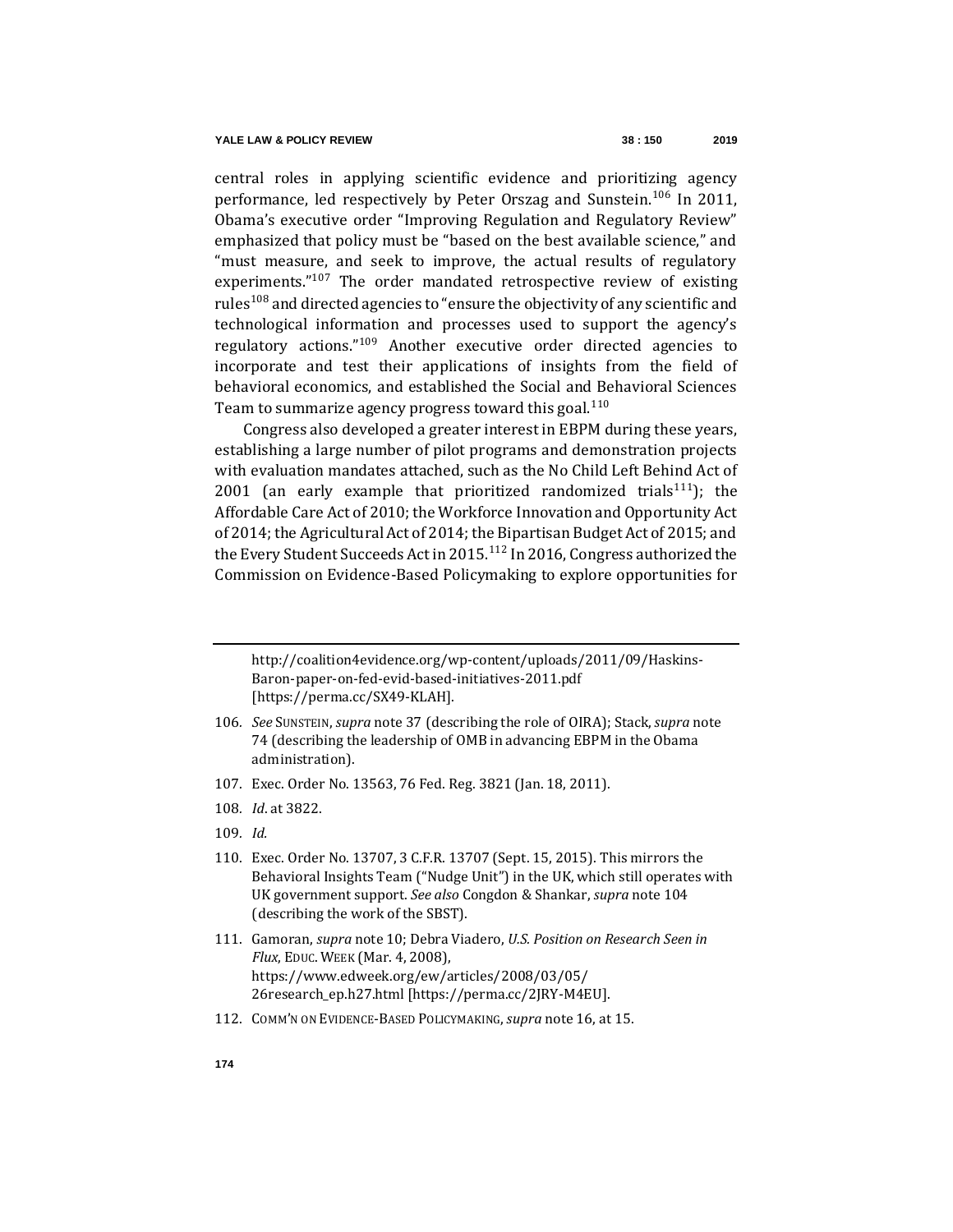using and improving EBPM in practice.<sup>113</sup> Soon after the Commission's report, the House passed the Foundations for Evidence-Based Policymaking Act, seeking to improve "evidence-building activities" coordinated by  $OMB<sub>1</sub><sup>114</sup>$  a Senate version soon followed,<sup>115</sup> and the bill became law early in 2019.<sup>116</sup> The 2017 Congress considered several other proposed bills intended to improve the generation and uses of data, including the Legislative Performance Review Act—a bill that would require both houses of Congress to review GPRA data in budget appropriations decisions.<sup>117</sup> State legislators<sup>118</sup> and municipal governments<sup>119</sup> have also incorporated EBPM aspirations and practices in tandem with progress at the federal level.

It is early to appraise how evidence-based practice will fare overall under the Trump administration, but the administration demonstrably has a different emphasis.<sup>120</sup> A hallmark of the rise of populist government

- 113. Evidence-Based Policymaking Commission Act of 2016, Pub. L. No. 114-140, 130 Stat. 317 (2016); COMM'N ON EVIDENCE-BASED POLICYMAKING, *supra* note [16.](#page-7-0)
- 114. Foundations for Evidence-Based Policymaking Act of 2017, H.R. 4174, 115th Cong. (2017).
- 115. Foundations for Evidence-Based Policymaking Act of 2017, S. 2046, 115th Cong. (2017).
- 116. Foundations for Evidence-Based Policymaking Act of 2017, Pub. L. No. 115- 435, 132 Stat. 5529 (2019) (directing OMB to coordinate an "evidencebuilding" plan each year to address "policy-relevant" questions from federal agencies; establishing a government-wide Interagency Council on Evaluation Policy; directing OMB to create an Advisory Committee on Data for Evidence Building; requiring each agency to name a Chief Evaluation Officer and a Chief Data Officer; and requiring each agency to develop a data inventory as well as to publish open data in machine-readable format).
- 117. 1 EVIDENCE USE IN CONGRESS, BIPARTISAN POLICY CTR. 12 (Mar. 2018), [https://bipartisanpolicy.org/wp-content/uploads/2019/03/BPC-Evidence-](https://bipartisanpolicy.org/wp-content/uploads/2019/03/BPC-Evidence-Use-in-Congress.pdf)[Use-in-Congress.pdf](https://bipartisanpolicy.org/wp-content/uploads/2019/03/BPC-Evidence-Use-in-Congress.pdf) [https://perma.cc/B38T-QA5L].
- 118. Jeremy L. Hall & Edward T. Jennings Jr., *Assessing the Use and Weight of Information and Evidence in U.S. State Policy Decisions*, 29 POL'Y & SOC'Y 137, 137 (2010).
- 119. WHAT WORKS CITIES, https://whatworkscities.bloomberg.org [https://perma.cc/XQ7F-DLWK].
- 120. In the words of one commentator: "President Obama's regulatory Czar Cass Sunstein declared that we had moved beyond pro- and anti-regulation polarization into rule by experts, where 'state-of-the-art techniques for anticipating, cataloguing, and monetizing the consequences of regulation' answer seemingly every major question. I think it is fair to say that this is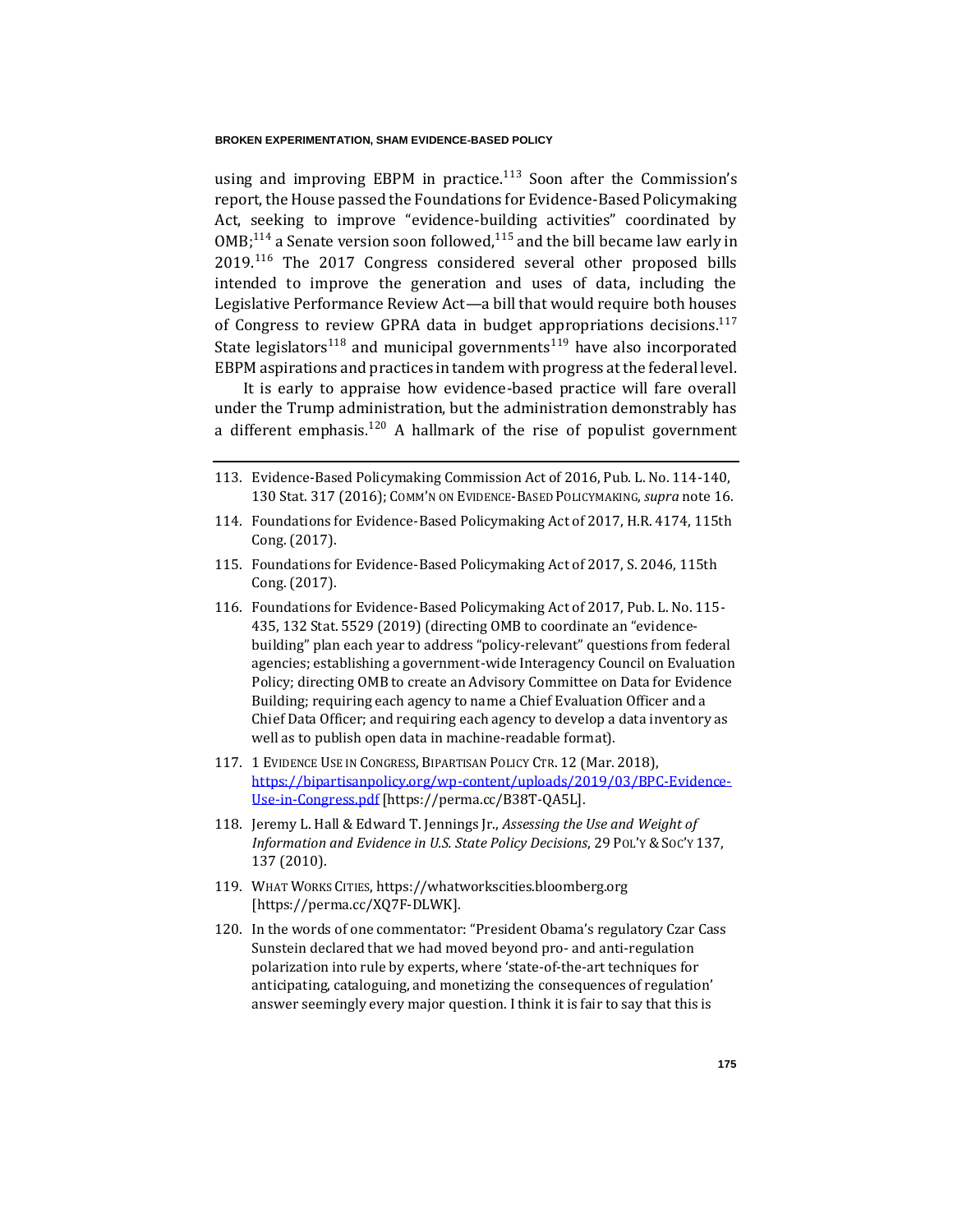approaches in both the US and the UK has been an aversion to technocratic expertise.<sup>121</sup> As UK Brexit advocate Michael Gove summed it up, "people in this country have had enough of experts."<sup>122</sup> Salient Obama-era EBPM programming has been discontinued, such as the behavioral economics initiative in OMB.<sup>123</sup> Trump's early executive order on regulation required the repeal of two administrative regulations for every new one passed, a strategy far from an ideal EBPM playbook.<sup>124</sup>

Scientists have overwhelmingly expressed concern about neglect of empirical evidence in the administration.<sup>125</sup> Indeed, several social programming decisions to date have made selective use of evidence by "cherrypicking studies" and emphasizing uncertainty to de-fund programs.<sup>126</sup> The administration has expanded funding for approaches that have been rejected in systematic reviews of scientific literature, such as

- 121*. See, e.g.*, William Davies, *Why We Stopped Trusting Elites*, GUARDIAN (Nov. 29, 2018), https://www.theguardian.com/news/2018/nov/29/why-westopped-trusting-elites-the-new-populism [https://perma.cc/4TBW-34HT] (arguing that trust in public institutions has declined in the UK); Cary Funk et al., *Trust and Mistrust in Americans' Views of Scientific Experts*, PEW RES. CTR. (2019), https://www.pewresearch.org/science/2019/08/02/trustand-mistrust-in-americans-views-of-scientific-experts/ [https://perma.cc/D9RX-4U2L] (finding that 73% of Democrats but only 43% of Republicans believe that scientists should be active in "scientific policy debates").
- 122. Steven Erlanger, *No Charisma, No Glamour: Michael Gove Makes His Case to Lead Britain*, N.Y. TIMES (July 2, 2016), https://www.nytimes.com/ 2016/07/02/world/europe/brexit-michael-gove-conservative-partybritain.html [https://perma.cc/LK8Q-9JY3].
- 123. Haskins, *supra* not[e 23,](#page-8-0) at 19.
- 124. Exec. Order No. 13771, 82 Fed. Reg. 9339 (Feb. 3, 2017).
- 125*. See*, *e.g.*, MARCH FOR SCIENCE, https://www.marchforscience.com [https://perma.cc/RPX7-5RUW].
- 126. Robert Gordon & Ron Haskins, *The Trump Administration's Misleading Embrace of '*Evidence', POLITICO (Mar. 31, 2017, 5:35 AM), https://www.politico.com/agenda/story/2017/03/the-trumpadministrations-misleading-embrace-of-evidence-000385 [https://perma.cc/2LL5-RN7E].

exactly the kind of mindset that Trump ran against. And it is exactly that kind of mindset that the Trump Administration, in its early days, is repudiating." Andrew M. Grossman, *An Administration Takes Sides* YALE J. REG.: NOTICE AND COMMENT,(May 25, 2017), http://yalejreg.com/nc/an-administration-takessides-by-andrew-m-grossman [https://perma.cc/7MEU-5PGH].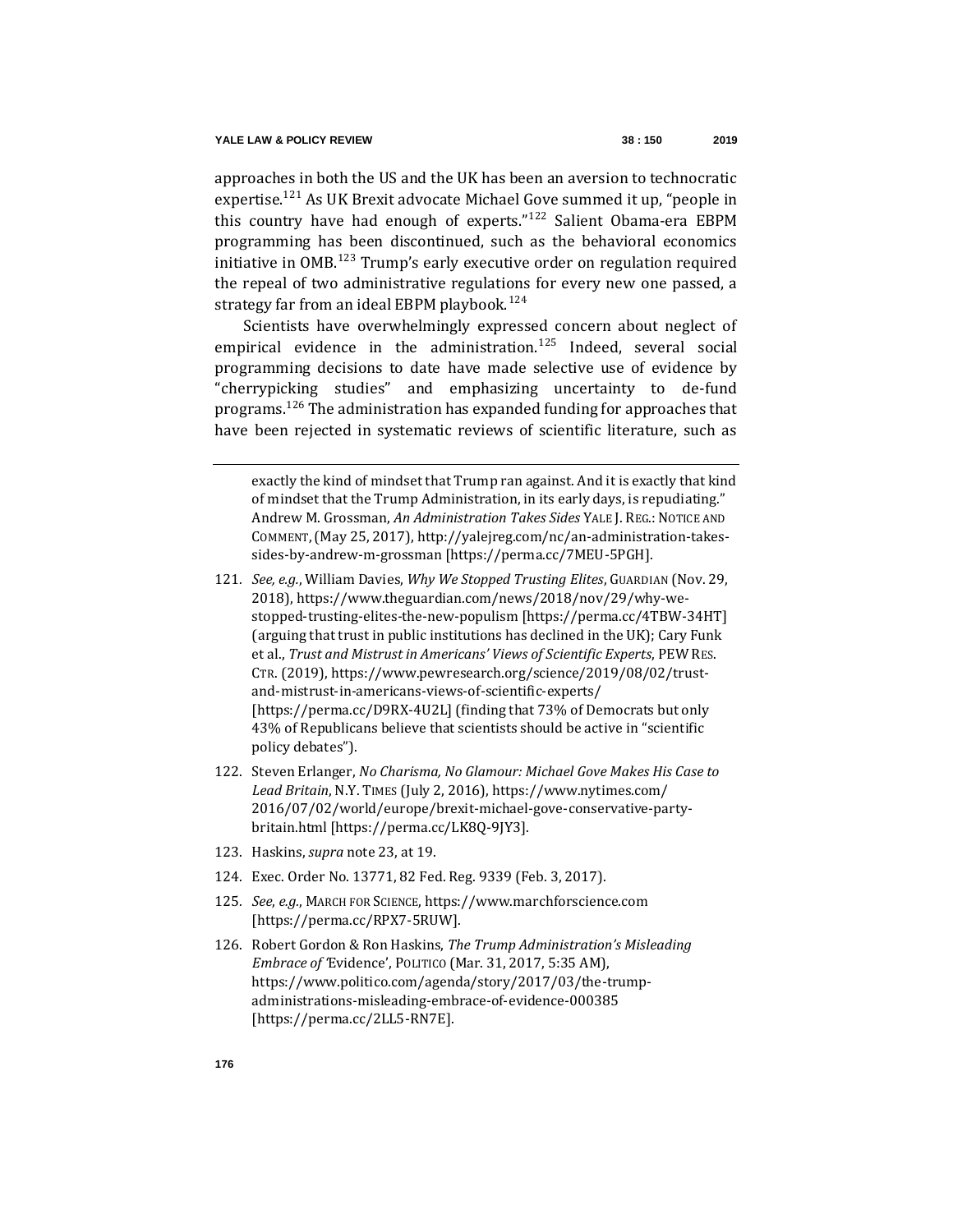funding for abstinence-based sex education. $127$  The phrases "evidencebased" and "science-based" were standouts on an infamous 2017 list of politically contentious phrases that CDC officials were instructed to avoid, perhaps as a means of "self-preservation."<sup>128</sup> Scientific advisory boards have met less frequently under the Trump administration than in prior years,<sup>129</sup> with more cancelled meetings and fewer scientific expert members than in prior administrations. Notable committee closures have included the Department of the Interior's Advisory Committee on Climate Change and Natural Resource Science, $130$  the FDA's Food Advisory Committee, $131$ the EPA's Particulate Matter Review Panel, $132$  the Advisory Committee for the Sustained National Climate Assessment, $133$  and several panels that

- 127*. See* John S. Santelli et al., *Abstinence-Only-Until-Marriage: An Updated Review of U.S. Policies and Programs and Their Impact*, 61 J. ADOLESCENT HEALTH 273 (2017); Kristen Underhill et al., *Sexual Abstinence Only Programmes to Prevent HIV Infection in High Income Countries: Systematic Review*, BMJ, July 26, 2007, at 1; Cheryl Wetzstein, *Sex-Education Funds to Be Renewed*, WASH. TIMES (Apr. 15, 2015), https://www.washingtontimes.com/news/2015/apr/15/sex-education
	- funds-to-be-renewed [https://perma.cc/MM4M-VS9V].
- 128. Instead, CDC personnel have reportedly been instructed to say, "CDC bases its recommendations on science in consideration with community standards and wishes"—a movement in terminology that may well capture a more realistic view of policy development. Brakkton Booker, *Trump Administration Reportedly Instructed CDC on Its Own Version of 7 Dirty Words*, NPR (Dec. 16, 2017), https://www.npr.org/2017/12/16/ 571329234/trump-administration-reportedly-instructs-cdc-on-its-ownversion-of-7-dirty-word [https://perma.cc/GU27-S22C].
- 129. UNION OF CONCERNED SCIENTISTS, ABANDONING SCIENCE ADVICE:ONE YEAR IN, THE TRUMP ADMINISTRATION IS SIDELINING SCIENCE ADVISORY COMMITTEES (2018), https://www.ucsusa.org/sites/default/files/attach/2018/01/abandoningscience-advice-full-report.pdf [https://perma.cc/H7PN-BMD7].
- 130*. Id.*
- 131*. Id.*
- 132. Lisa Friedman, *E.P.A. to Disband a Key Scientific Review Panel on Air Pollution*, N.Y. TIMES (Oct. 11, 2018), https://www.nytimes.com/2018/10/11/ climate/epa-disbands-pollution-science-panel.html [https://perma.cc/4RL4-AHTW].
- 133. Juliet Eilperin, *The Trump Administration Just Disbanded a Federal Advisory Committee on Climate Change,* WASH. POST (Aug. 20, 2017), https://www.washingtonpost.com/news/energy-environment/wp/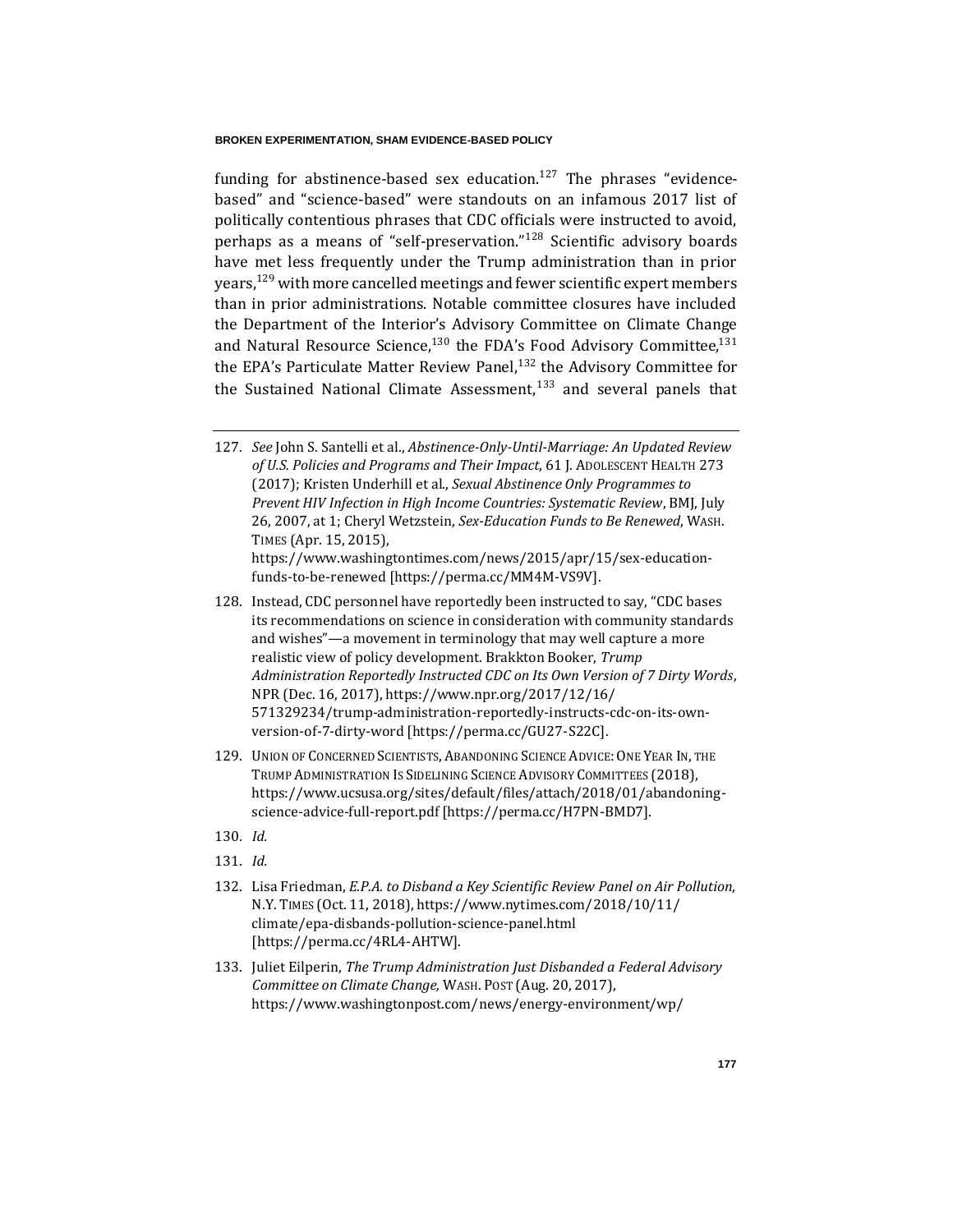advised OSHA.<sup>134</sup> Other scientific panels face new limitations, such as the Department of Energy's Defense Nuclear Facilities Safety Board, which has newly restricted abilities to access information and receive responses from DOE contractors.<sup>135</sup>

A few agency decisions and executive orders, however, have also made some moves towards promoting randomized trials. The Executive Order Expanding Apprenticeships in America requests that OMB oversee a comprehensive evaluation of all "job training programs" administered by federal agencies, noting, "When feasible, these evaluations shall be conducted by third party evaluators using the most rigorous methods appropriate and feasible for the program, with preference given to multisite randomized controlled trials."<sup>136</sup> The Trump HHS has released new recommendations to guide states in their evaluations of experimental Medicaid programming, including enforcing prior recommendations to ensure the independence of evaluators, $137$  and has been supportive of statewide randomized trials for evaluating Medicaid waivers.<sup>138</sup> (The Trump HHS has also cancelled long-term data collection for one such

2017/08/20/the-trump-administration-just-disbanded-a-federal-advisorycommittee-on-climate-change [https://perma.cc/EAD2-RE2V].

- 134. Rebecca Moss, *Trump's Labor Department Eviscerates Workplace Safety Panels,* SANTA FE NEW MEXICAN (Mar. 29, 2018), https://www.propublica.org/ article/trumps-labor-department-eviscerates-workplace-safety-panels [https://perma.cc/UVJ5-XYWJ].
- 135. U.S. DEP'T OF ENERGY, DOA 0140.1, INTERFACE WITH THE DEFENSE NUCLEAR FACILITIES SAFETY GUARD (2018), https://www.directives.doe.gov/directivesdocuments/100-series/0140.1-BOrder/@@images/file [https://perma.cc/GL2B-FKE7]; Rebecca Moss, *Trump Administration Neuters Safety Board*, PROPUBLICA (Jul. 22, 2018), https://www.propublica.org/article/nuclear-safety-board-informationaccess-trump-administration [https://perma.cc/LLK9-F6EC].
- 136. Exec. Order No. 13801, 82 Fed. Reg. 28229 (June 15, 2017).
- 137*. Section 1115 Demonstrations Developing the Evaluation Design Advisory Recommendations*, CTR. FOR MEDICAID & MEDICARE, https://www.medicaid.gov /medicaid/section-1115-demo/downloads/evaluation-reports/developingthe-evaluation-design.pdf [https://perma.cc/V6NF-8R8T].
- 138*. Evaluation of the Health and Economic Consequences of Kentucky's Section 1115 Demonstration Waiver*, CLINICALTRIALS.GOV, https://clinicaltrials.gov/ ct2/show/NCT03602456 [https://perma.cc/2YCJ-L3DY].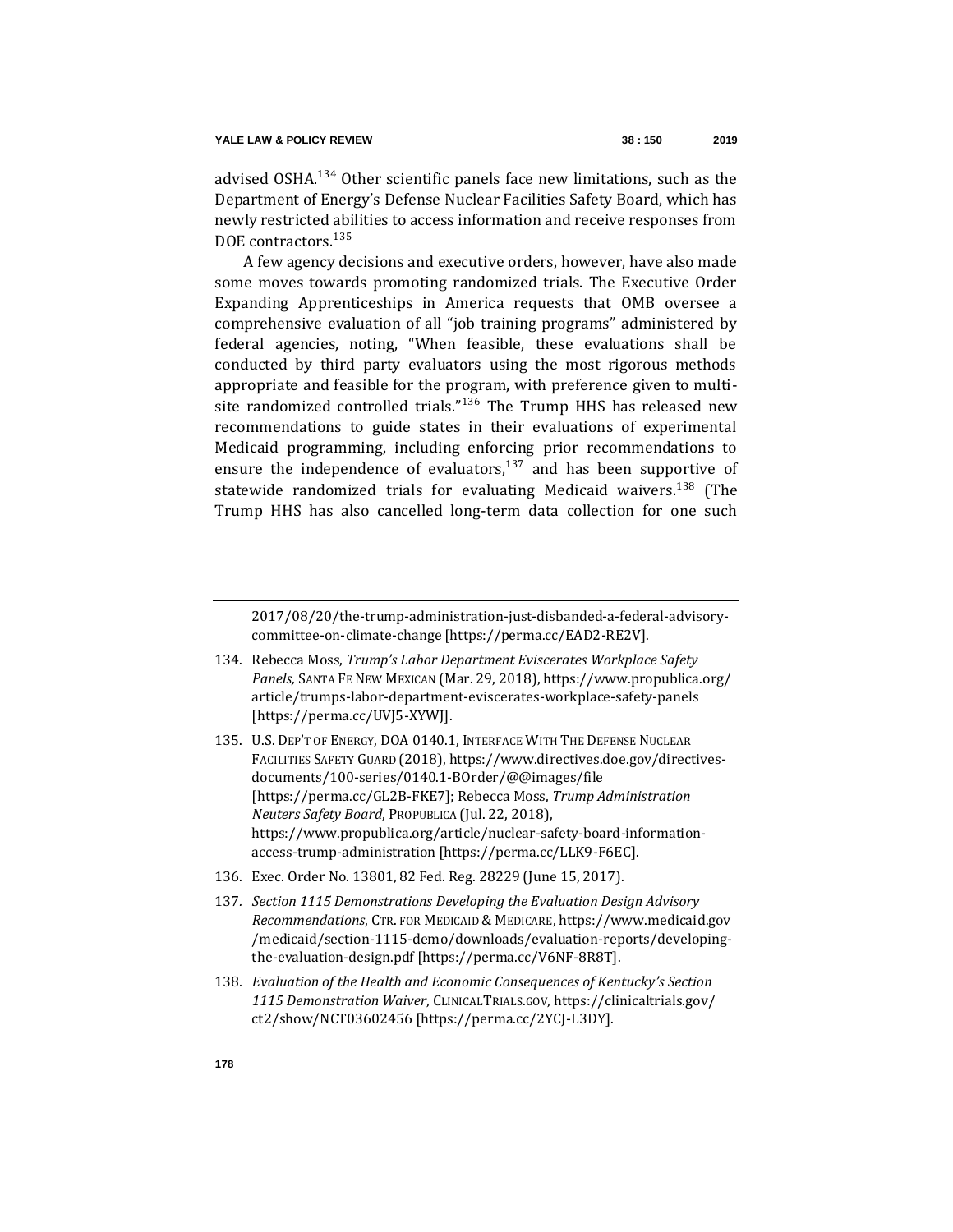waiver, however.<sup>139</sup>) If Trump's order requiring the repeal of two regulations for every one issued<sup>140</sup> provokes a retrospective review of regulation effectiveness, it may be a catalyst for EBPM, but this order contained no criteria for deciding which regulations are axed.<sup>141</sup>

# 3. "Moneyball for Government"

In place of "EBPM," the catchier term "regulatory moneyball" is gaining ground in popular discourse.<sup>142</sup> The phrase derives from Michael Lewis's account of Billy Beane, general manager for the Oakland A's, who brought the team to glory by rejecting traditional scouting wisdom in favor of statistical evidence of players' skill. "Moneyball for government" promotes a similar shift toward research evidence as a means of decision-making, including "build[ing] evidence about the practices, policies, and programs that will achieve the most effective and efficient results," and investing public money accordingly.<sup>143</sup> This is unmistakably a rebranding of EBPM. Just as moneyball transformed the Oakland A's, proponents argue that "data, evidence, and evaluation [can] similarly revolutionize America's government . . . by investing in what works, by testing it and retesting it, and holding ourselves to a higher standard."<sup>144</sup> Other efforts abound: the What Works Cities initiative publicly evaluates and praises municipal governments that use data to improve local decisions;  $145$  the Pew-

- 139. Virgil Dickson, *CMS Scales Back Evaluation Plans for Indiana Medicaid Waiver*, MODERN HEALTHCARE (Apr. 9, 2018), https://www.modernhealthcare.com/article/20180409/NEWS/180409915 [https://perma.cc/2GLG-822X].
- 140. Exec. Order. No. 13,771, 82 Fed. Reg. 9339 (January 30, 2017).
- 141. Connor Raso, *Assessing Regulatory Retrospective Review Under the Obama Administration*, BROOKINGS,(June 15, 2017), https://www.brookings.edu/ research/assessing-regulatory-retrospective-review-under-the-obamaadministration/ [https://perma.cc/K967-KLLH].
- 142*. See*, *e.g.*, MONEYBALL FOR GOV'T, *supra* not[e 34](#page-13-1) (naming "all-star" legislators, regulators, and academics committed to advancing the uses of empirical evidence in policy); NUSSLE & ORSZAG,*supra* not[e 34;](#page-13-1) SUNSTEIN, *supra* not[e 37,](#page-13-0)  at ch. 10; Bridgeland & Orszag, *supra* not[e 34.](#page-13-1)
- 143. Nussle & Orszag, *Let's Play Moneyball*, *in* NUSSLE & ORSZAG,*supra* not[e 34,](#page-13-1) at 6.
- 144*. Id*. at 3–4.
- 145*. About*, WHAT WORKS CITIES, BLOOMBERG, https://whatworkscities .bloomberg.org/about [https://perma.cc/9Q44-PMFQ].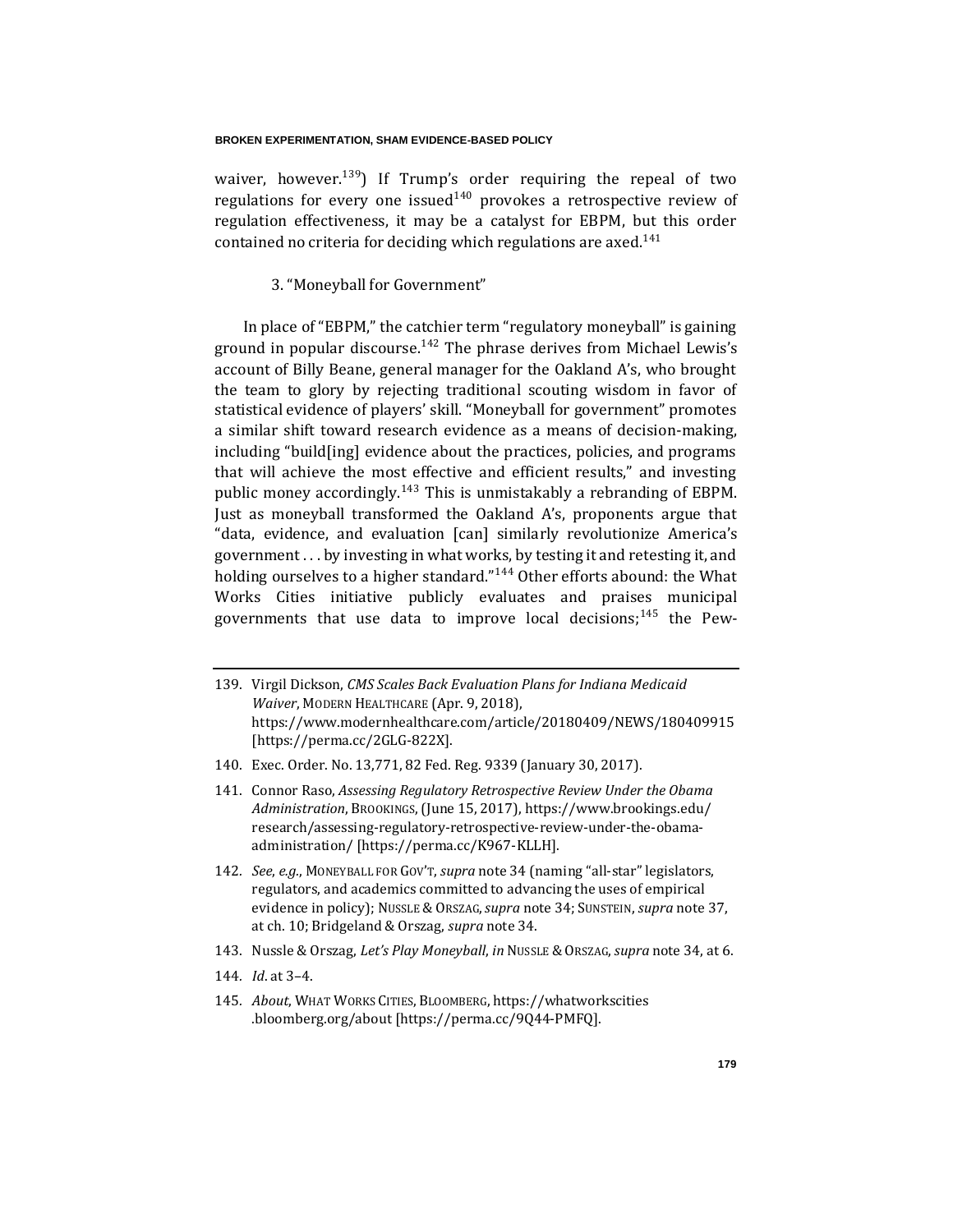MacArthur Results First initiative supports states seeking to use EBPM;<sup>146</sup> and organizations such as J-PAL, $^{147}$  Results for America, $^{148}$  the Coalition for Evidence-Based Policy, $149$  the open-data efforts of the Sunlight Foundation,  $150$  and the continued Behavioral Insights Team in the UK $151$  are visible nongovernmental efforts to promote EBPM in practice.

# II. BROKEN EXPERIMENTATION, SHAM EBPM

The positivist ideal of data-driven government is elusive and often undesirable, but bounded EBPM is both feasible and salutary where policy ends are benign. EBPM has also been supported by growing congressional attention and, at least in foregoing administrations, agency efforts to implement EBPM with evaluation. But despite these intentions, current practice of EBPM in legislation and regulation is hit-or-miss.

This Part will turn an original focus to ways in which efforts that resemble EBPM on their face can go wrong. Indeed, I argue that sometimes these actions go so badly awry that they are not simply incomplete, but are, instead, *sham* versions of evidence-based practice. Breakdowns affect the use of evidence in primary decision-making, as well as the generation of evidence to evaluate those choices. I will begin with the latter category of broken experimentation, highlighting some of the design and implementation flaws that undermine government-led or governmentsponsored evaluations of policy choices. I then argue that there are distinct pathologies in the link between evidence and decisions (sham EBPM), ranging from technical breakdowns, to willful neglect, to more disingenuous uses of "experimentation" and "evidence-based" nomenclature to achieve values-driven ends.

- 148. RESULTS FOR AM., http://results4america.org [https://perma.cc/GG7S-2DJY].
- 149. HASKINS & BARON, *supra* note [96.](#page-22-1)
- 150. SUNLIGHT FOUND., https://sunlightfoundation.com [https://perma.cc/557L-HACE].
- 151. BEHAVIORAL INSIGHTS TEAM, https://www.behaviouralinsights.co.uk [https://perma.cc/MQ8J-QS8S].

<sup>146</sup>*. Pew-MacArthur Results First Initiative*, PEW TRUST, http://www.pewtrusts .org/en/projects/pew-macarthur-results-first-initiative [https://perma.cc/U2G4-QML3].

<sup>147.</sup> J-PAL, https://www.povertyactionlab.org [https://perma.cc/9FYJ-24F8].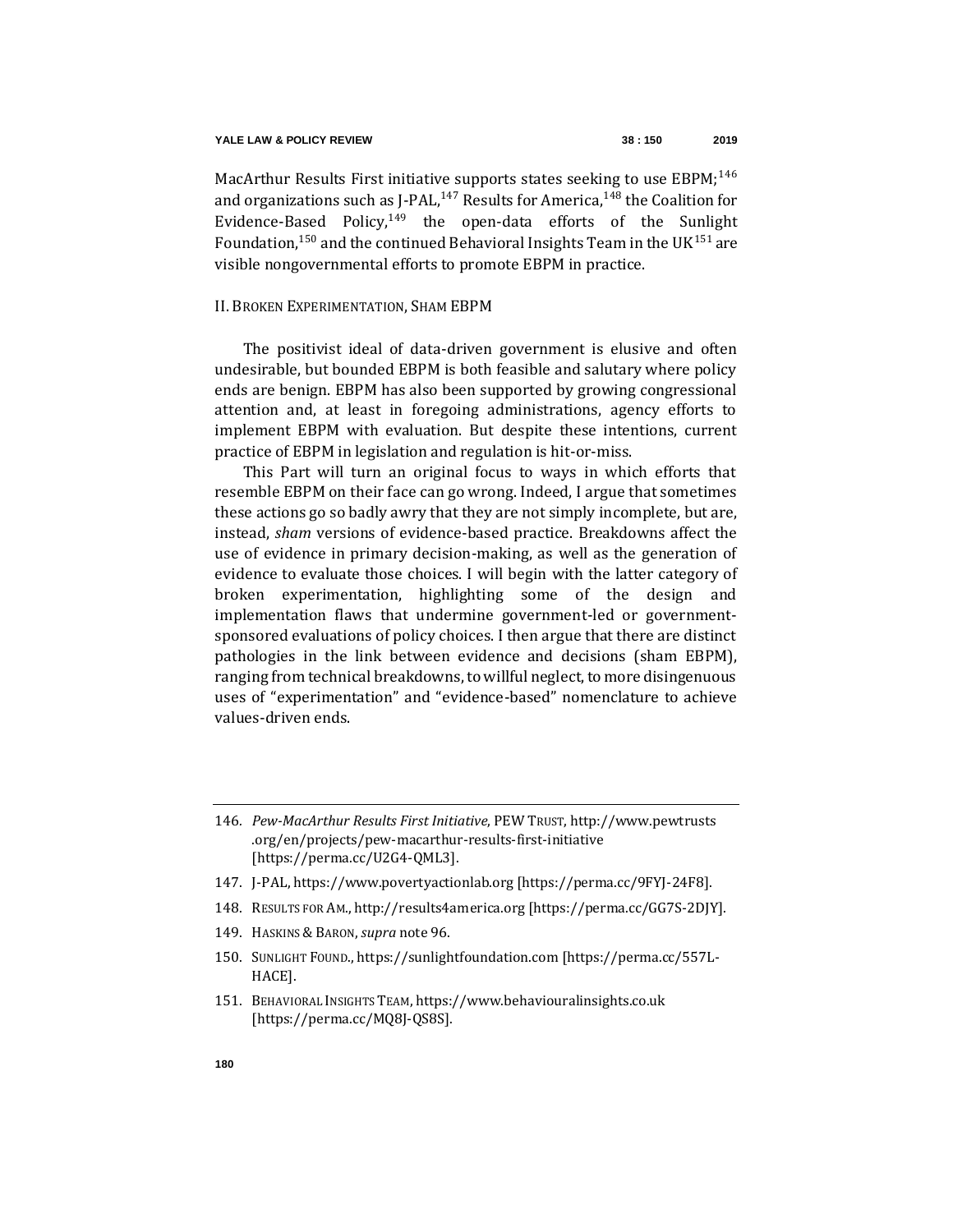# *A. Broken Experimentation*

The pathologies of evidence production are many, and no research field is without serious concerns about research methods and the validity and reliability of research findings. The evaluation of policy choices is no exception. In government-led and government-sponsored evaluation of policy choices, robust evaluation has tended to be the exception rather than the rule, which has been a stumbling block for efforts to learn from policy interventions. Failures to embed evaluations with policy choices, along with methodological flaws present in evaluations that are done, mean that evidence necessary for well-functioning EBPM is absent or, more worryingly, misleading.

At the outset, many evaluations simply do not occur. They are timeconsuming and expensive, and there is an understandable emphasis on using government funds to accomplish the goals of a program, rather than to evaluate whether the program works as intended. As Orszag has noted, evaluations "are typically an afterthought when programs are designed and once programs have been in place for a while, evaluating them rigorously becomes difficult from a political economy perspective."<sup>152</sup> A 2013 GAO survey of agency personnel in charge of programming found widespread support for using evaluation results, but only thirty-seven percent of personnel reported that *any* program they oversaw had been evaluated in the past five years.<sup>153</sup> The absence of evaluation hampers efforts to revisit and update policy choices over time, which is an important

<sup>152.</sup> Pater Orszag, *Building Rigorous Evidence to Drive Policy,* OFFICE OF MGMT.& BUDGET (June 8, 2009), https://obamawhitehouse.archives.gov/omb/blog/ 09/06/08/BuildingRigorousEvidencetoDrivePolicy [https://perma.cc/P7Y9-MBLN].

<sup>153.</sup> Of the group who reported past evaluations of agency programs, however, a majority found those evaluations "moderately" or "greatly" useful for implementing or planning program changes, assessing effectiveness, understanding and explaining program impacts, sharing information with others, developing program goals, allocating resources, streamlining programs, and supporting budget requests. Notably, concerns about evidence relevancy and credibility, evidentiary disagreements, lack of regulators' commitment to research, and ability to use evidence were consistently ranked as "small" or "none." U.S. GOV'T ACCOUNTABILITY OFFICE, GAO 13-570, PROGRAM EVALUATION: STRATEGIES TO FACILITATE AGENCIES' USE OF EVALUATION IN PROGRAM MANAGEMENT AND POLICY MAKING 15 (2013), https://www.gao.gov/assets/660/655518.pdf [https://perma.cc/5S3Z-QH85].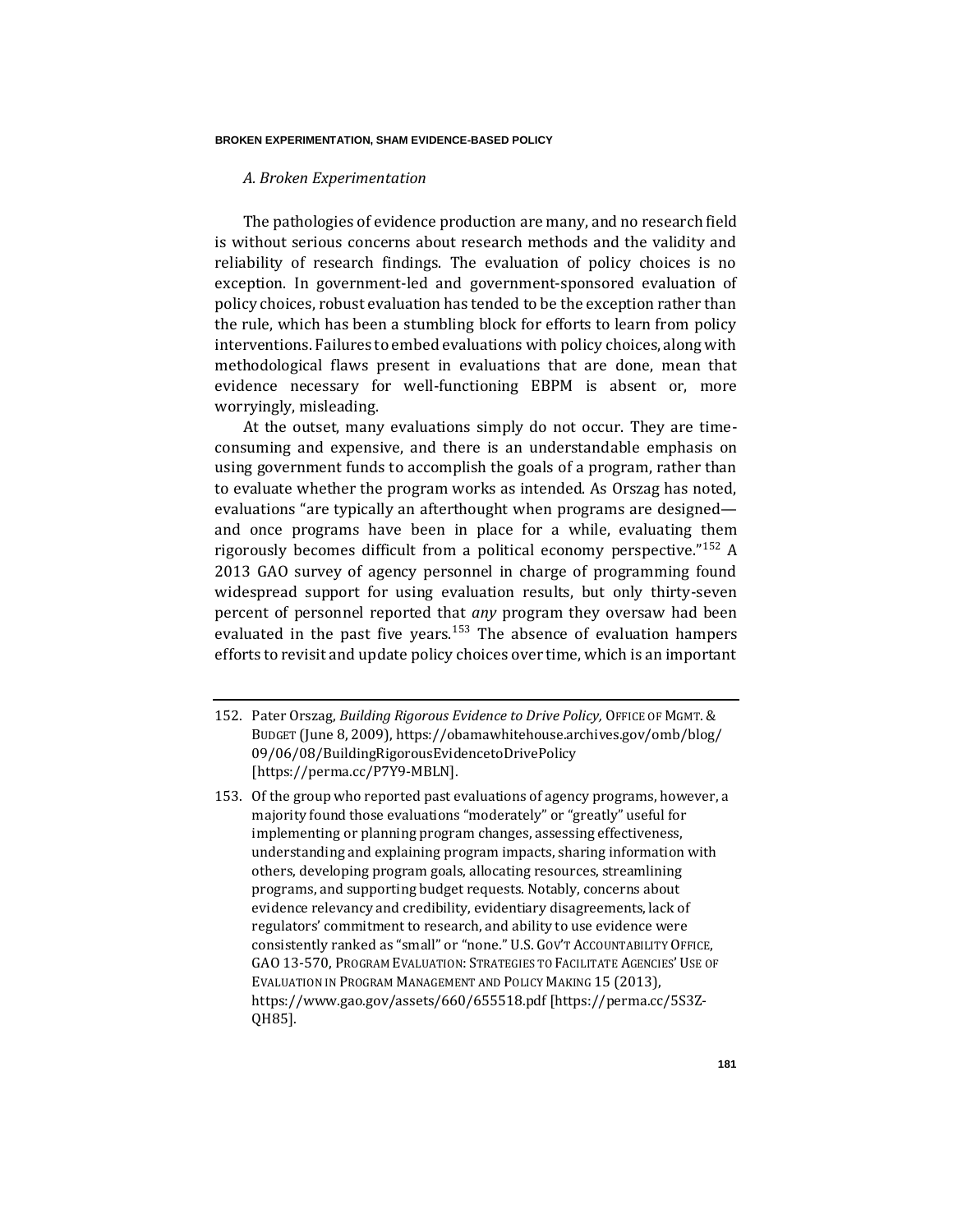capacity given the limitations of using past evidence to predict future policy effects.

When government-led policy evaluations do occur, they are often limited to performance evaluations (rather than impact evaluations) and lack control groups. Although a one-group, pre-post study is useful for some questions, such as whether it is administratively feasible to deliver a program, it does very little to assess the impact of a program on outcomes of interest. And where evaluations use control groups, many miss the opportunity to use random assignment to enable an assessment of program effects. Randomized trials derive their methodological strength from the fact that individual participants are assigned to the treatment vs. control group purely on the basis of chance, rather than on the basis of any characteristic that might lead to systematic differences among the groups.<sup>154</sup> Differences between the groups after the policy is implemented, therefore, can be conclusively linked to the policy itself, rather than any other known or unknown confounder.

<span id="page-32-0"></span>Despite the advantages of randomization, there is often resistance to using this methodological tool. This reluctance often reflects strong normative commitments in favor of (or against) a policy choice—namely, the belief that it would be inequitable to withhold a presumed benefit from one group (or to inflict a presumed harm on one group) on the basis of chance.<sup>155</sup> Legal concerns about randomization have generally failed in judicial challenges to randomized studies.<sup>156</sup> Randomization may indeed be ethically questionable if there is not genuine uncertainty about whether a new or existing policy is more effective. Here, policy-makers' and researchers' normative commitments—which are part of the bounded objectivity of science described above—may limit the choices of research design.

But despite past resistance to the use of randomization to evaluate policy impacts,<sup>157</sup> randomized trials are gaining new attention,<sup>158</sup> as are methods that approximate but do not perfectly comply with randomization.

<sup>154.</sup> Michael Abramowicz et al., *Randomizing Law*, 159 U. PA. L. REV. 929 (2011); Gordon H. Guyatt et al., *Users' Guide to the Medical Literature XXV. Evidence-Based Medicine: Principles for Applying the Users' Guides to Patient Care*, 284 JAMA 1290 (2000).

<sup>155.</sup> Colleen Chien, *Rigorous Policy Pilots*, 104 IOWA L. REV 2313, at 2318 (2019).

<sup>156</sup>*. Id*.

<sup>157.</sup> Abramowicz et al., *supra* note [154.](#page-32-0)

<sup>158.</sup> SUNSTEIN, *supra* not[e 37,](#page-13-0) a[t 189.](#page-42-0)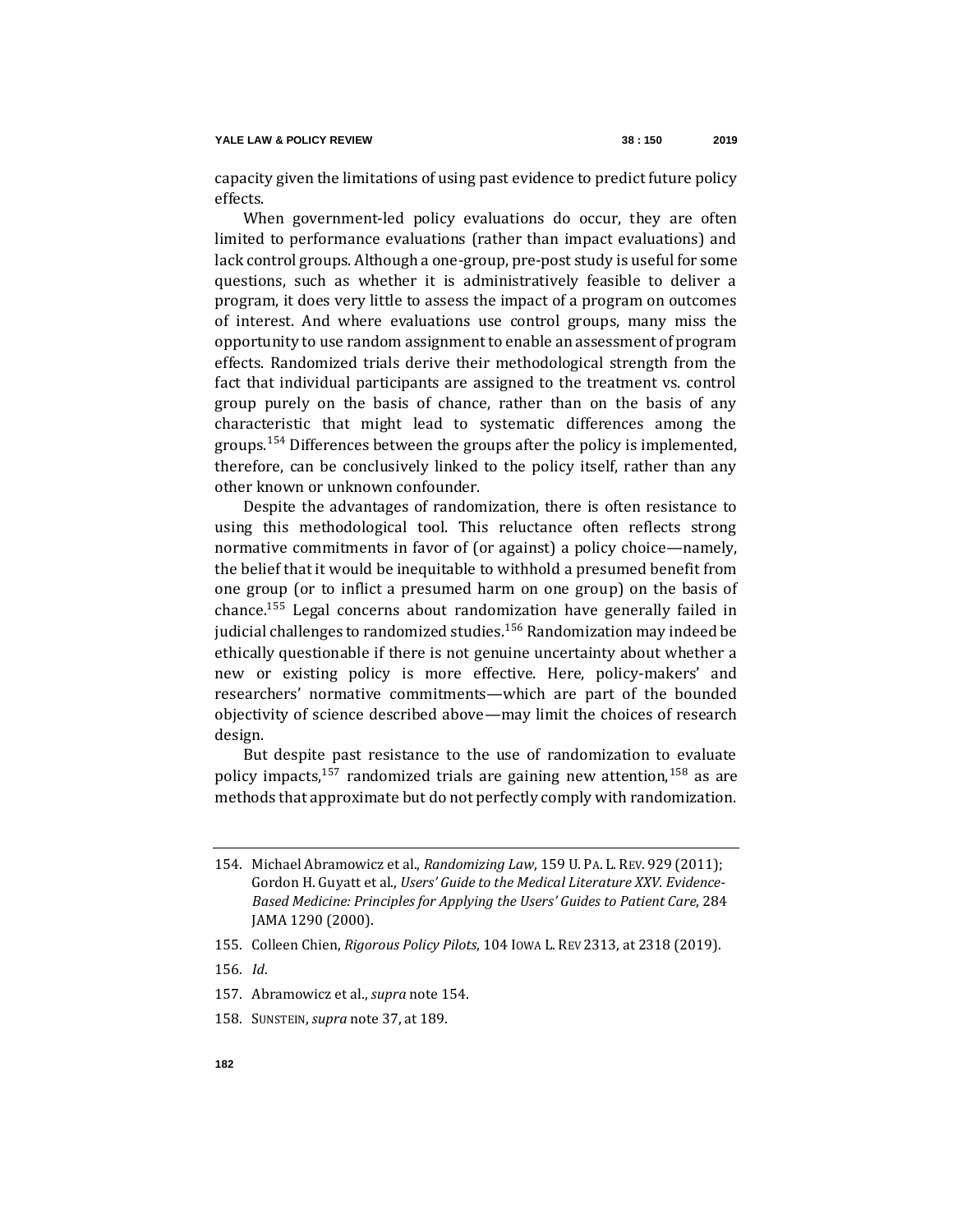These include staged rollouts of programs (which allow a temporary control group to get the program after a delay) or implementation of policies depending on cutoff points (e.g., benefits on the basis of a federal poverty line cutoff).<sup>159</sup> Randomization has its scientific critics,<sup>160</sup> but where trials are large, attentive to subgroups and outcomes of interest, and reported appropriately, they are the most rigorous means of assessing the causal impact of interventions.<sup>161</sup>

Randomization is not the end of the matter. Even evaluations that use random assignment will fail to measure program impacts if they are statistically underpowered —namely, if there are too few people enrolled in the study to detect differences between people who receive the intervention and people who do not.<sup>162</sup> Small evaluations are cheaper and more easily controlled, and they exempt fewer people from policies that regulators or the legislature expect to be helpful. But where they lack statistical power to identify the impacts of the program, they are a waste of evaluation resources and will be biased toward showing a lack of program effectiveness.

Another pitfall for evaluations of governmental programs is a failure to assess outcomes of importance, including outcomes of importance for the individuals who experience the policy. This verges on a democratic legitimacy issue. Ideally, the design of a policy trial would *ex ante* specify outcomes that reveal whether the policy achieves those goals. For example, a trial of after-school programming designed to improve academic performance should indeed assess the short- and long-term impacts on children's academic performance. But such programs may also yield benefits through other pathways, such as providing safer after-school supervision for children while parents work outside the home. Policy-

<sup>159.</sup> COUNCIL ECON. ADVISERS, https://www.whitehouse.gov/cea/ (last visited Dec. 21, 2018) [https://perma.cc/M2LH-QEXC].

<sup>160.</sup> RANDOMIZED CONTROLLED TRIALS AND EVIDENCE-BASED POLICY: A MULTIDISCIPLINARY DIALOGUE, 210 SOC. SCI. & MED. 1 (Ichiro Kawachi et al. eds., 2018).

<sup>161.</sup> John P. A. Ioannidis, *Randomized Controlled Trials: Often Flawed, Mostly Useless, Clearly Indispensable: A Commentary on Deaton and Cartwright*, 210 SOC. SCI. & MED. 53 (2018).

<sup>162.</sup> Michael Sanders & Aisling Ni Chonaire, *"Powered to Detect Small Effect Sizes": You Keep Saying That. I Do Not Think It Means What You Think it Means.* (Ctr. for Market & Public Org., Working Paper No. 15/337, 2015), http://www.bris.ac.uk/media-library/sites/cmpo/documents/WP15337 \_Web\_Version.pdf [https://perma.cc/N3Q3-T2FB].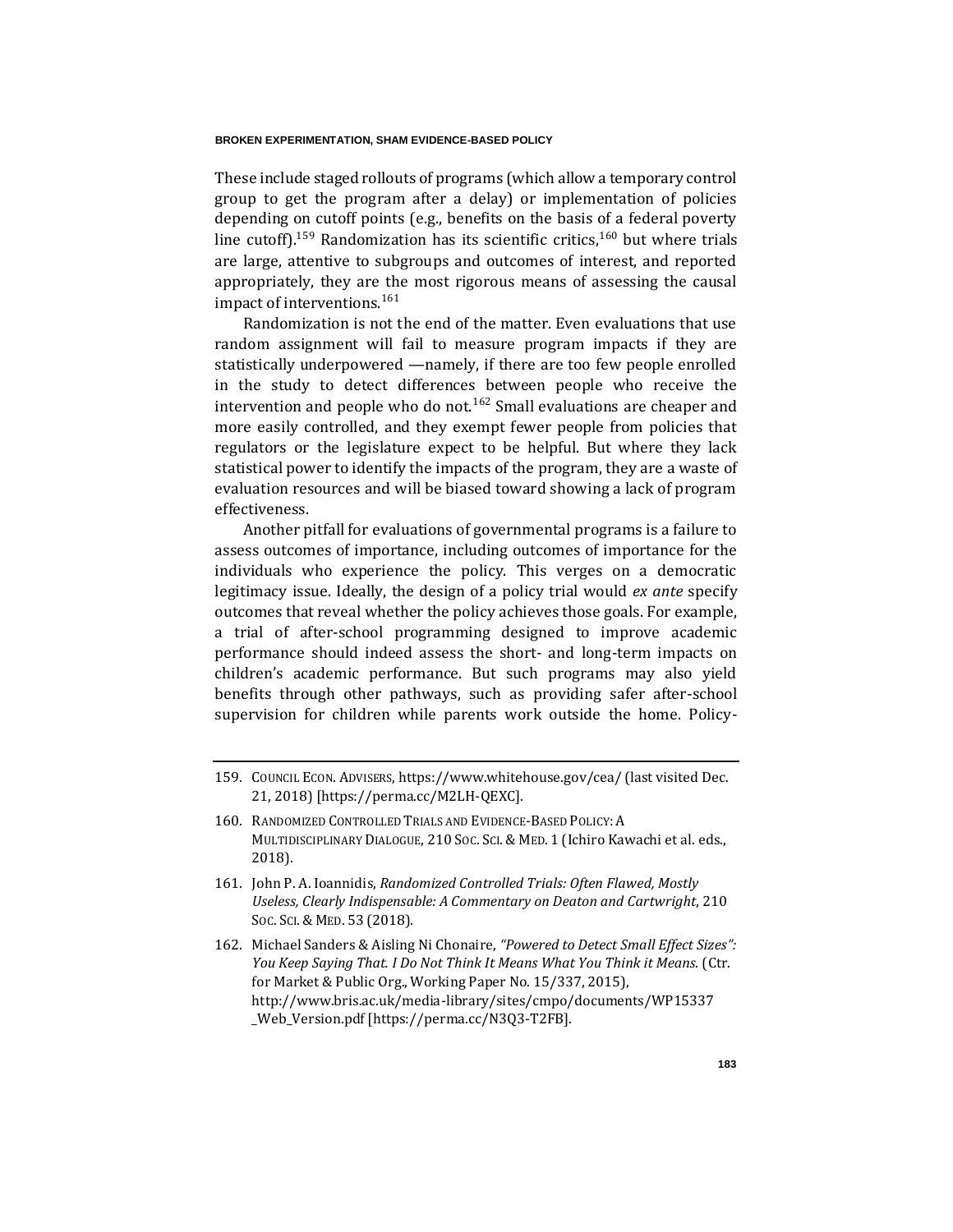makers may not wish to continue funding for programs on the basis of these positive externalities should they fail to improve academic performance. They may decide that those positive externalities are better served by another program or funding stream, or that they do not deserve governmental funding at all. But a failure to measure all outcomes of practical relevance, including positive and negative externalities, may cause evaluations to underestimate, or overestimate, the full benefits and costs of those governmental choices. Planning a policy trial must therefore entail groundwork to identify outcomes of relevance not only for assessing whether the program works as intended, but also for assessing whether the program has additional, perhaps unintended impacts.

Two structural factors are also important to secure an evaluation that is as free from bias as possible: investigator independence and a priori transparency about evaluation methodology and planned outcomes. Although best-practices research methodology is objective, there is nonetheless leeway for researchers to exercise judgment when specifying hypotheses, including relevant outcomes, planning statistical tests, and managing data limitations. Ensuring that studies are done by a party without a stake in the results is an important priority for limiting bias in the exercise of those judgments. Pre-publication of evaluation methodology is also a crucial strategy to defend against statistical fishing expeditions, selective outcome reporting, and the "file drawer problem" (by which nonsignificant findings are not released).<sup>163</sup> Experiences in medical literature with mandatory pre-registration of clinical trials have shown that pre-publication of study methods and hypotheses leads to the reporting of smaller treatment effect estimates, $164$  suggesting that the strategy provides a defense against selective outcome reporting.

<sup>163.</sup> Annie Franco, Neil Malhotra & Gabor Simonovits, *Publication Bias in the Social Sciences: Unlocking the File Drawer*, 345 SCI. 1502 (2014).

<sup>164.</sup> An-Wen Chan, *Bias, Spin, and Misreporting: Time for Full Access to Trial Protocols and Results*, 5 PLOS MED. 1533 (2008); Agnèn Dechartres et al., *Association Between Trial Registration and Treatment Effect Estimates: A Meta-Epidemiological Study*, 14 BMC MED. 1 (2016); Sylvain Mathieu et al., *Comparison of Registered and Published Primary Outcomes in Randomized Controlled Trials*, 30 JAMA 977 (2009); Deborah A. Zarin et al., *The ClinicalTrials.gov Results Database – Update and Key Issues*, 364 NEW ENG. J. MED. 852 (2011). *But see* Shane Killeen, *Registration Rates, Adequacy of Registration, and a Comparison of Registered and Published Primary Outcomes in Randomized Controlled Trials Published in Surgery Journals*, 259 ANNALS SURGERY 193 (2014).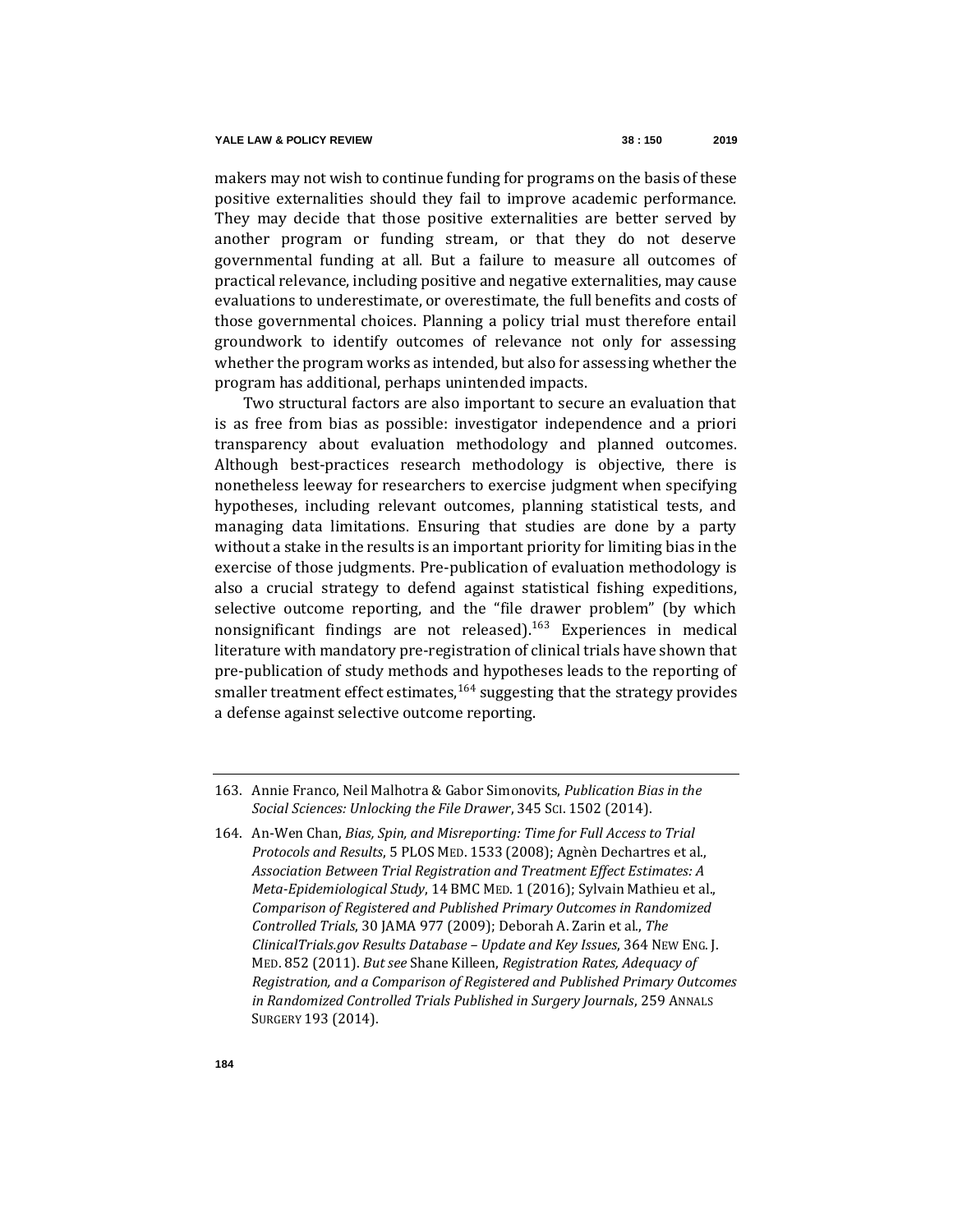There have been some improvements in researcher independence and evaluation transparency, at least in the healthcare context. Here, the experience of CMS in overseeing mandatory state-led evaluations of experimental (§ 1115) Medicaid programming is instructive. A recent report by GAO noted deep-seated methodological problems in these evaluations, including a lack of control groups, selection of inappropriate control groups, and a lack of statistical power due to small sample sizes.<sup>165</sup> Most evaluations prior to 2014 had been completed by the states themselves, without use of an independent outside investigator. Before the Affordable Care Act, these evaluations were also private, and evaluation reports were issued to CMS long after the window for program reapproval had passed (by which time reapproval had already been issued).<sup>166</sup> In 2014, however, CMS began to require states implementing experimental Medicaid programming to use an independent evaluator, and the agency began to specify in state approval letters that evaluations must use control groups and report on study limitations. The Affordable Care Act also requires prior publication of evaluation methods, suggesting that this protection may be feasible for other types of policy evaluation.

Research that evaluates legislation, regulation, and governmental programs is not alone in these limitations. These drawbacks are pervasive in much of medical research as well, and they are the subject of ongoing critique and concern.<sup>167</sup> Research on the effectiveness of governmental choices can therefore learn from best practices in medicine and other fields grappling with these problems. The problems I have identified are also a partial list; a host of other concerns matter in assessing policy research initiated or sponsored by the government, including questions about data infrastructure, reporting, privacy, and data linkages across agencies. But in this preliminary discussion, I have intended to raise some of the most salient ways in which evaluations can fail to identify "what works."

<sup>165.</sup> U.S. GOV'T ACCOUNTABILITY OFFICE, MEDICAID DEMONSTRATIONS: EVALUATIONS YIELDED LIMITED RESULTS UNDERSCORING NEED FOR CHANGES TO FEDERAL POLICIES AND PROCEDURES (2018), https://www.gao.gov/products/GAO-18-220 [https://perma.cc/3BS5-CTHJ] [hereinafter MEDICAID DEMONSTRATIONS].

<sup>166</sup>*. Id.*

<sup>167.</sup> Iain Chalmers & Paul Glasziou, *Avoidable Waste in the Production and Reporting of Research Evidence*, 374 LANCET 86 (2009).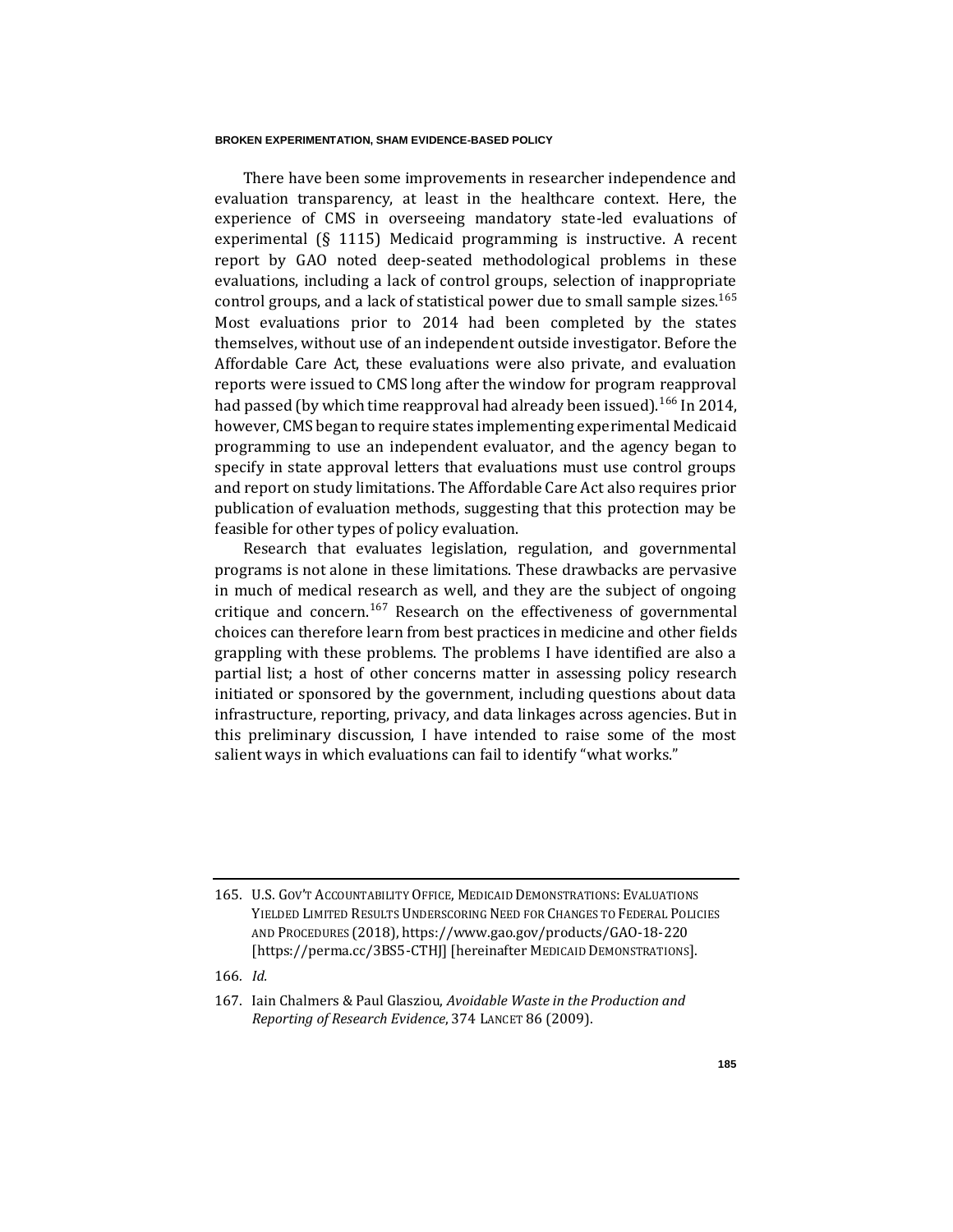## *B. Sham EBPM*

Pathologies of evidence production are likely to be resolved more easily than pathologies in evidence application. Because methodological best practices exist for empirical research, and because research is generally reported in sufficient detail to understand departure from those practices, errors in research are often visible and correctable. But mistaken or disingenuous applications of empirical evidence may be harder to detect. I propose here a typology of ways in which feedback loops between empirical evidence and policy choices can break down, such that EBPM is unlikely to function in a particular policy context.

# 1. Technical Breakdowns

Technical breakdowns occur when regulators and legislators intend to draw on empirical evidence, but are unable to do so due to practical failures—for example, inability to find evidence, lack of time or financial resources to support research, lack of relationships with people who produce or interpret research, and lack of capacity to interpret evidence.<sup>168</sup> The impact of technical breakdowns may be a partial EBPM process—an attempt to use whatever evidence is available, to the extent possible—and a resulting decision that is suboptimal or ineffective, but perhaps still touted as "evidence-based." Some of these problems are intractable; as described above, the bounded rationality of policy-makers and bounded objectivity of scientific research can affect the generation and use of evidence, contributing to technical breakdowns even among good-faith EBPM proponents. But many of these limitations could be mitigated with sufficient time and resources, such as allocating funds for independent panels to synthesize research on policy questions, expanding and funding evaluation mandates, or building legislative capacity to identify and use empirical research.

Although technical breakdowns may be inadvertent, they may also reflect deliberate choices by policy-makers to spend finite resources on parsing and generating research evidence. The attention, financial support, and technical capacity needed to engage in a robust form of EBPM may be considerable, which poses opportunity costs for legislators and regulators with limited time, attention, and budgets for staff and research. Although policy-makers may support the goals of EBPM, valid concerns about the time and effort needed to sift through research evidence may undermine

<sup>168</sup>*. See*, *e.g*., Oliver, *supra* not[e 36.](#page-13-0)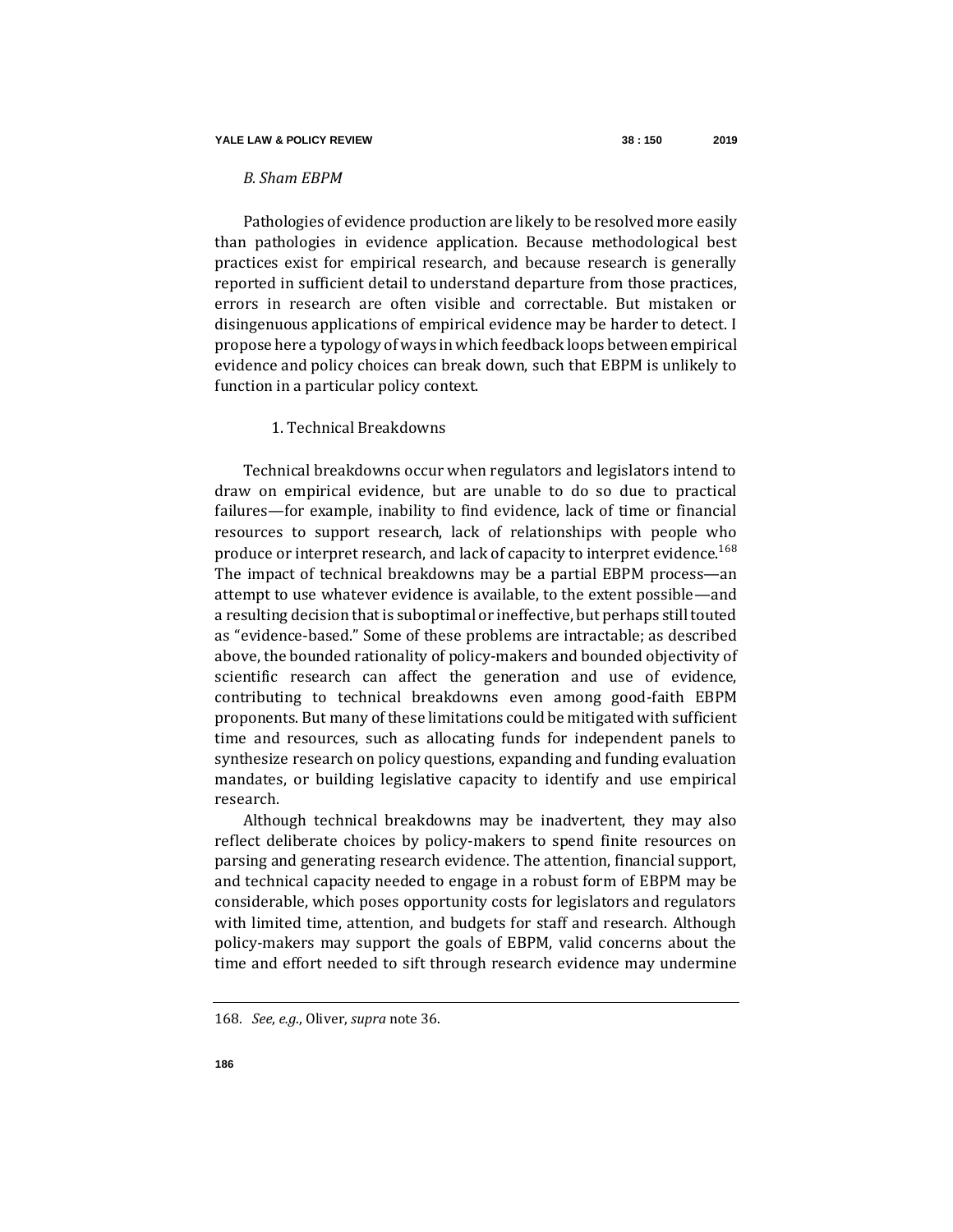EBPM in practice. Given these constraints, "muddling through" with imperfect information may be an understandable and even optimal choice given tradeoffs with other priorities.

EBPM advocates should continue to seek ways to make engagement with research cheaper and easier, as well as ways to encourage the development of research that is immediately responsive to policy priorities.<sup>169</sup> Some of the solutions identified below for advancing EBPM are comparatively cheap, such as promoting evaluation transparency, making ex ante policy commitments tied to planned evaluation research, or asking for teams of rivals in independent evaluations. Other solutions are more expensive, such as enacting and funding rigorous evaluation mandates. The Foundations for Evidence-Based Policymaking Act describes a centralized, OMB-led effort to amass statistical evidence, $170$  which benefits from economies of scale.

## <span id="page-37-0"></span>2. Evidence Distortion

A more insidious breakdown in the feedback loop between evidence and policy is the deliberate exclusion or distortion of evidence to facilitate decisions that are based on political preferences, unfettered by contrary research findings. These outcomes are likely when values are in conflict; removing choices to neutral technocratic territory is unlikely when there is dispute over what values should govern the choice.<sup>171</sup> When decisionmakers manipulate the available evidence to support their political choices, however, they co-opt the scientific legitimacy of an "evidence-based" approach.

Here, I consider evidence distortion that is deliberate; I posit that decision-makers *know* the evidence they are suppressing, and that they understand how they are misrepresenting research findings. But these pathologies are exacerbated by the bounded rationality of decision-makers, the bounded objectivity of science, the bounded capacity of science to measure outcomes that matter (particularly value-laden concerns), and the need to preserve political participation alongside the role of research

<sup>169.</sup> For a call for research that is responsive to federal agency needs, see Chien, *supra* note [155.](#page-32-0)

<sup>170</sup>*. See* Foundations for Evidence-Based Policymaking Act of 2017, Pub. L. No. 115-435, 132 Stat. 5529 (2019).

<sup>171</sup>*. See*, *e.g.*, Claire Huntington, *The Empirical Turn in Family Law*, 118 COLUM. L. REV. 227 (2018) (arguing for clarity on which values should govern a choice, before the turn to empirical research).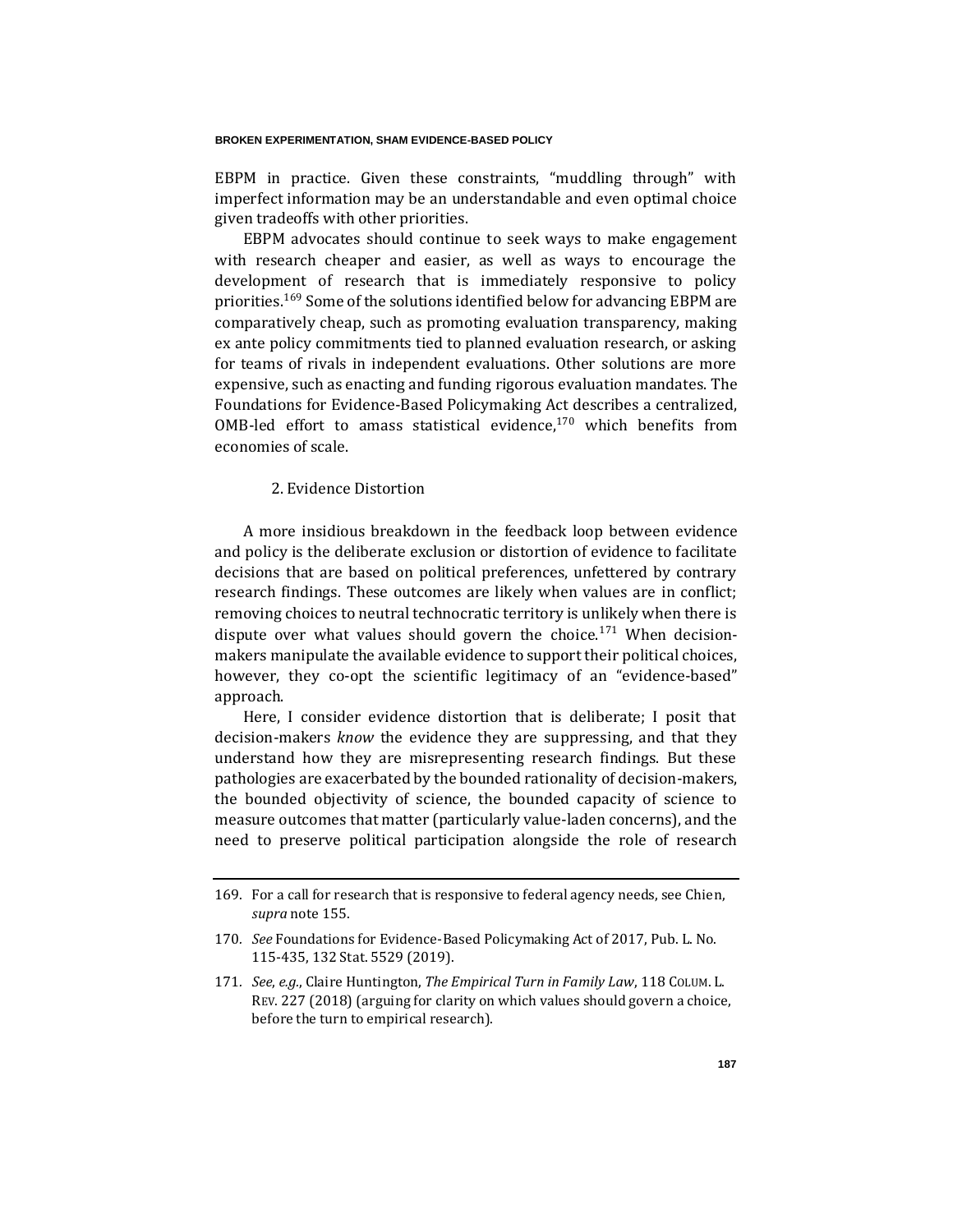evidence. Regulators with bounded rationality may believe that they are seeing the evidence clearly, whereas their comprehension of research is instead shaped by cultural concerns and predictable cognitive biases. Political participants in policy development may also exaggerate concerns about bounded scientific objectivity, bounded capacity to measure meaningful outcomes, and the bounded authority of science to dismiss or halt unwelcome but valid studies (or to elevate research findings that align with their political norms). Purposeful, disingenuous evidence distortion is thus its own form of breakdown, but the inherent limitations of EBPM can exacerbate this problem.

A few examples may be instructive. Upward Bound is a federally funded program intended to assist poor students prepare for college. An independent experimental evaluation of Upward Bound began in 1991, funded by the U.S. Department of Education. The results of this study were disappointing, suggesting that although students were more likely to acquire high school math credit and earn a vocational license, there was no detectable effect on graduation rates, grades, college enrollment, or college degree completion.<sup>172</sup> A second randomized study of the program was intended to begin in the late 2000s, around the time that the first round of evaluation reports was released. Congress, however, barred the use of federal funds for this evaluation in its 2008 budget appropriations,  $173$  and the Higher Education Act of 2008 stipulated that future evaluations should focus on "identify[ing] . . . project practices that are effective"; moreover, the Secretary could not require Upward Bound grantees to agree to an evaluation that "requires the eligible entity to recruit additional students . . . ; or results in the denial of services for an eligible student."<sup>174</sup> These actions effectively barred the use of randomized assignment in future Upward Bound evaluations.<sup>175</sup> Rather than expose the project to further study, Congress halted the creation of evidence that might interfere with the reauthorization of Upward Bound funds.

Evaluations of a federal school voucher program in Washington, D.C. met a similar fate. In the spring of 2017, a randomized study identified harmful results of the federal voucher program for students who received

- 173. Viadero, *supra* note [111.](#page-24-0)
- 174. [Higher](https://www.gpo.gov/fdsys/pkg/PLAW-110publ315/pdf/PLAW-110publ315.pdf) Education Opportunity Act, Pub. L. No. 110-315, 122 Stat. 3078 (2008).
- 175*. See* Viadero, *supra* not[e 111.](#page-24-0)

<sup>172</sup>*. National Evaluations of Upward Bound*, MATHEMATICAL POL'Y RESEARCH, https://www.mathematica-mpr.com/our-publications-and-findings/ projects/upward-bound [https://perma.cc/Q8NQ-MV6E].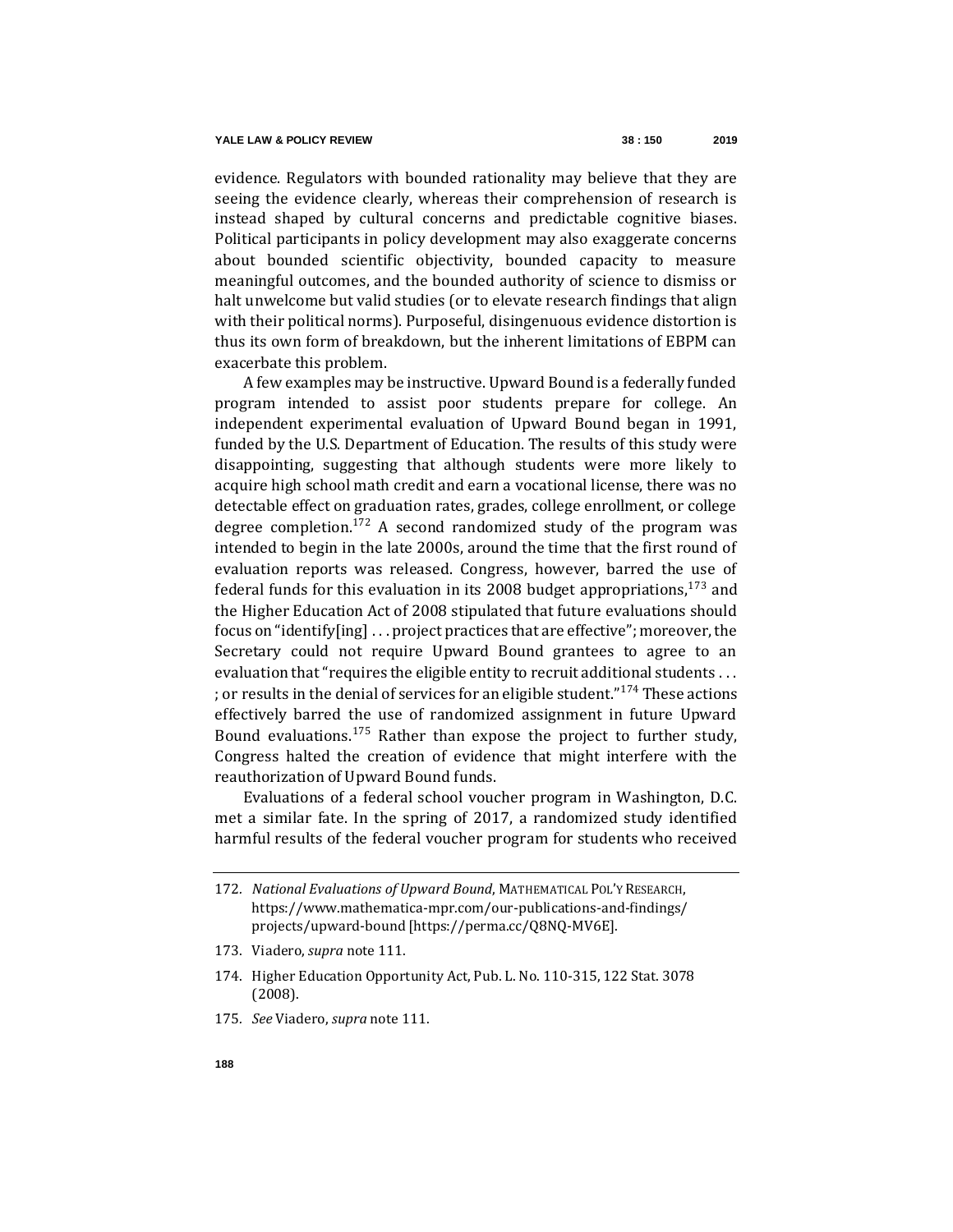vouchers, compared to applicants who did not.<sup>176</sup> A week later, Congress proposed legislation that barred the use of randomized controlled trials to evaluate the program in future years.<sup>177</sup> Again, the legislation was justified in terms of "not deny[ing] scholarships to certain students placed into a control group." But the timing of this change was no coincidence, given that the initial evaluation results were contrary to the political preferences of legislators promoting the program. The program has been reauthorized through 2019 with an appropriation of \$17.5 million.<sup>178</sup>

Congress is not the only set of policy makers to suppress unfavorable evidence. In recent months, many have noted actions taken by the EPA under the direction of administrator Scott Pruitt. In rules issued in the fall of 2017, the EPA barred those who receive agency grant money from serving on panels that advise the agency on regulatory decisions—a move that precluded many academic researchers from providing scientific expertise on these panels.<sup>179</sup> In the aftermath of the new rule, the number of academic researchers on boards fell by fifty percent, while the number of board members from regulated industries tripled.<sup>180</sup> Before his departure from the agency, Pruitt issued a set of proposed regulations for notice and

- <span id="page-39-0"></span>176. MARK DYNARSKI ET AL., EVALUATION OF THE DC OPPORTUNITY SCHOLARSHIP PROGRAM: IMPACTS AFTER ONE YEAR (U.S. Department of Education, 2017), available at https://ies.ed.gov/ncee/pubs/20174022/pdf/20174022.pdf [https://perma.cc/SS4Y-LJLF].
- 177. Sarah D. Sparks, *Congress Budget Deal Bans New Gold-Standard Studies of Federal Vouchers*, EDUC. WEEK BLOGS (May 2, 2017), https:// blogs.edweek.org/edweek/inside-school-research/2017/05/congress \_budget\_deal\_bans\_new.html [https://perma.cc/9FVC-H6VY]; *see also*  Gamoran, *supra* not[e 35.](#page-13-1)
- 178*. See* Congressional Research Service, *District of Columbia Opportunity Scholarship Program (DC OSP): Overview, Implementation, and Issues* 1 (2019), https://fas.org/sgp/crs/misc/R45581.pdf [https://perma.cc/HZ8C-7M7J].
- 179. EPA, *Administrator Pruitt Issues Directive to Ensure Independence, Geographic Diversity & Integrity in EPA Science Committees* (Oct. 31, 2017), https://www.epa.gov/newsreleases/administrator-pruitt-issues-directiveensure-independence-geographic-diversity [https://perma.cc/V9MF-5V96].
- 180*. Swamp Science: Scott Pruitt Embarks on a Campaign to Stifle Science at the EPA*, THE ECONOMIST (Apr. 26, 2018), https://www.economist.com/unitedstates/2018/04/26/scott-pruitt-embarks-on-a-campaign-to-stifle-scienceat-the-epa [https://perma.cc/U5KR-4Z7J].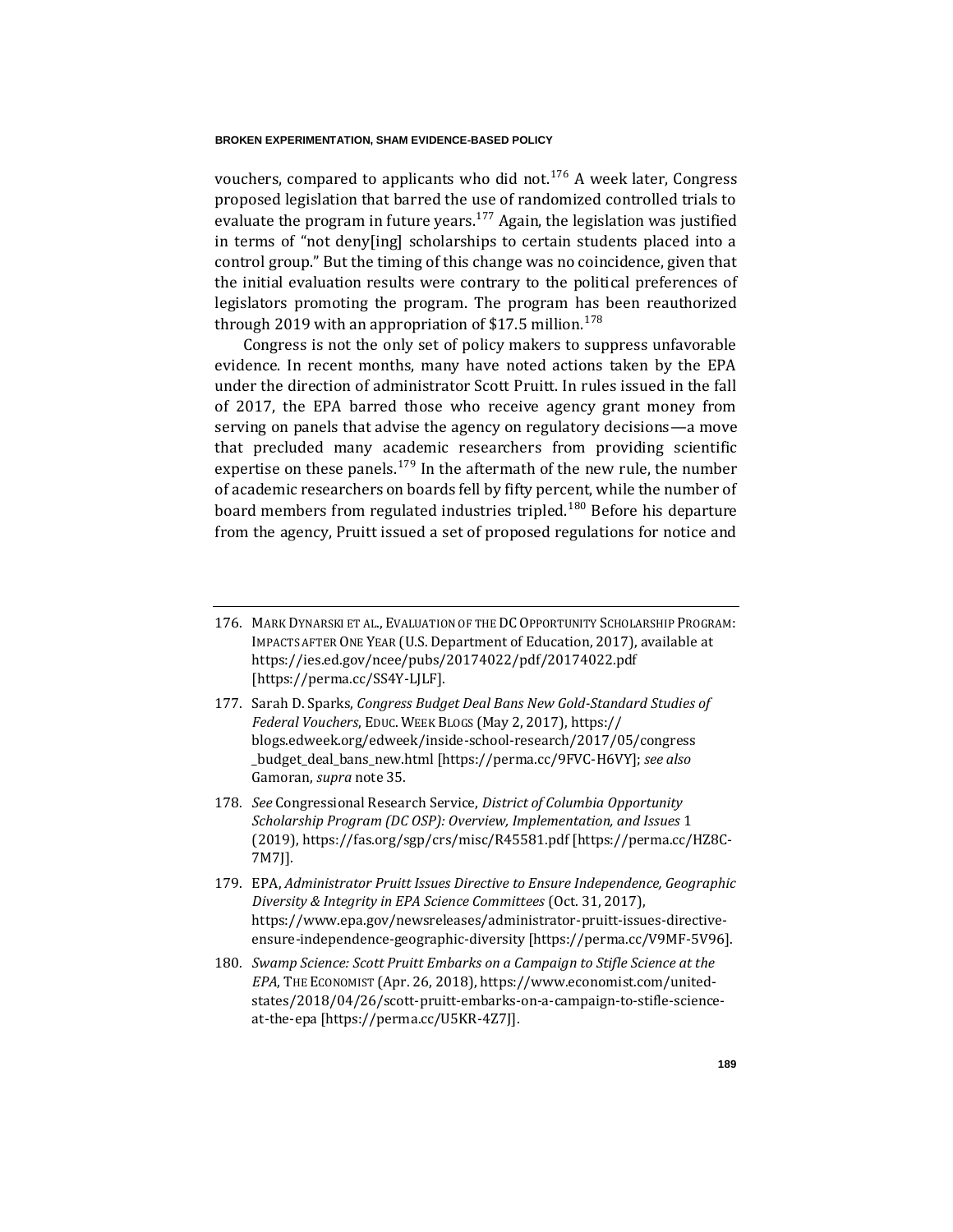comment, entitled "Strengthening Transparency in Regulatory Science."<sup>181</sup> If enacted, the regulations will limit the agency's ability to consider scientific studies that do not make the underlying data publicly available—which is impossible given the human subjects protections in place for many academic research studies, particularly those using datasets like medical records.<sup>182</sup> Proposed legislation in Congress would have taken similar steps if successful.<sup>183</sup>

These are visible examples, set out in agency orders or legislation. More subtle exclusion of evidence is achieved by simply not considering it, weighing unfavorable evidence lightly, or subjecting favorable vs. unfavorable evidence to differing levels of methodological scrutiny.

Empirical evidence cannot resolve every conflict. Some decisions cannot be made without first resolving thoroughgoing conflicts of values, because there is little agreement about what question evidence should answer. For instance, empirical evidence is surely relevant to the question of whether medical providers who perform abortions not necessary to save the life of the mother should be eligible to participate in Medicaid. There is evidence pertaining to the other medical services those providers perform, the quality of those services, and the likely effects on access to healthcare of excluding those providers from Medicaid reimbursement. But if history is any guide, policy-makers' choices about whether to cover these providers will not draw on this evidence.

Why won't evidence help? The dispute is ideological—we are, as policy scholar Roger Pielke, Jr. would say, in the realm of "abortion politics," not the realm of "tornado politics." In abortion politics, information is used to rationalize, to help justify decision commitments already made, to provide

health-at-risk [https://perma.cc/D34S-884W]; Jeremy Berg et al., Letters, *Joint Statement on EPA Proposed Rule and Public Availability of Data*, 360 SCI. (May 4, 2018), http://science.sciencemag.org/content/360/6388/eaau0116 [https://perma.cc/7UU3-BE3F]; Alaska Community Action on Toxics et al., Comment Letter on Inadequate Opportunity for Public Engagement— Strengthening Transparency in Regulatory Science (June 20, 2018), https://www.regulations.gov/document?D=EPA-HQ-OA-2018-0259-3644 [https://perma.cc/7VSP-DE8M].

183. HONEST Act, H.R. 1430, 115th Cong. (2017); *see also Swamp Science*, *supra* not[e 180.](#page-39-0)

<sup>181.</sup> Strengthening Transparency in Regulatory Science, 83 Fed. Reg. 18768 (proposed Apr. 20, 2018) (to be codified at 40 C.F.C. pt. 30).

<sup>182.</sup> Kathleen Rest & Georges C. Benjamin, *Trump's EPA Puts Our Health at Risk*, SCI. AM.(Jul. 13, 2018), https://blogs.scientificamerican.com/observations/trumps-epa-puts-our-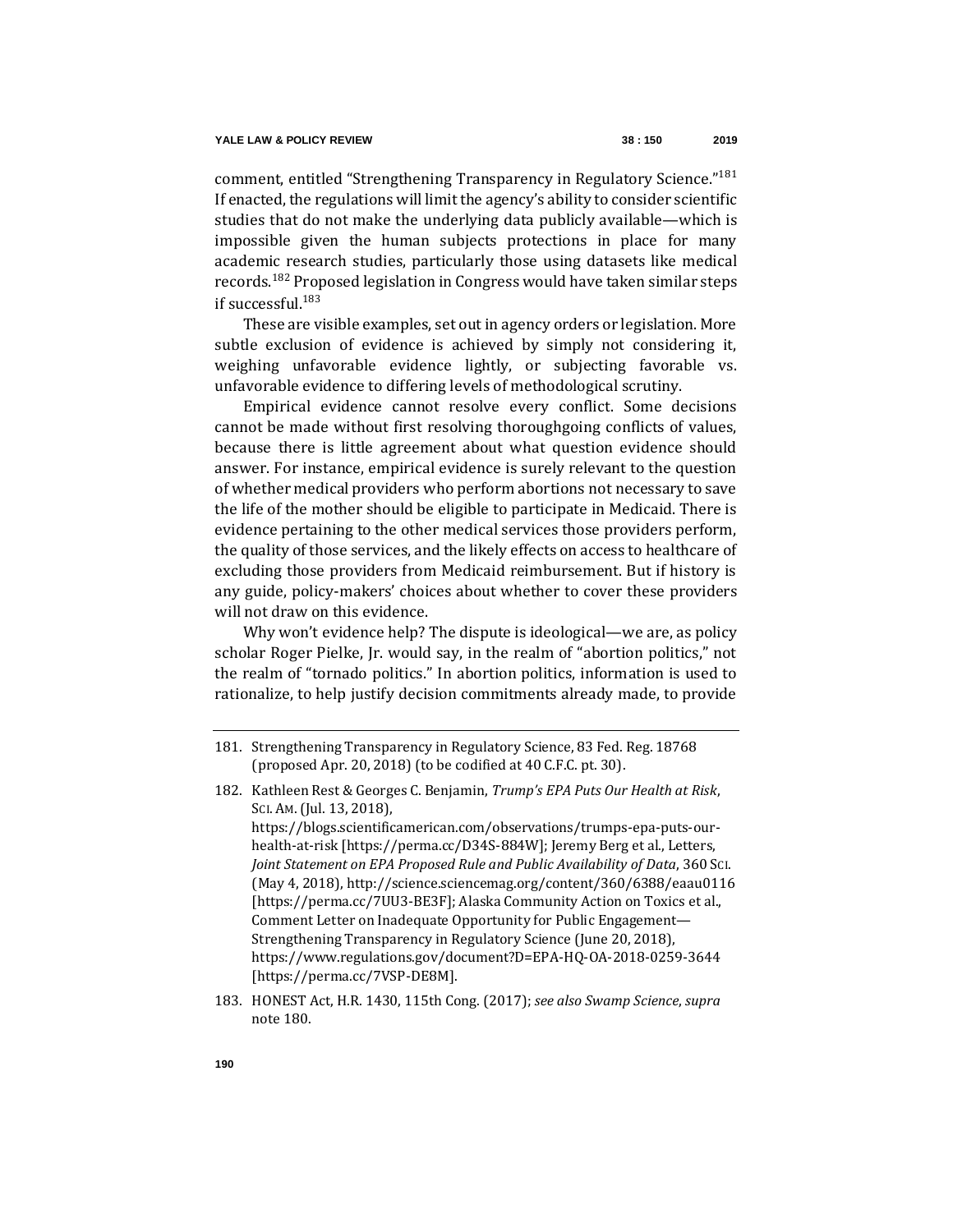narrative, and to shore up power. In tornado politics, information is used to assess decision alternatives, to evaluate choices, to deduce possibilities, and to make decisions.<sup>184</sup> Abortion politics extends to many realms—consider, for example, debates over gun control, the death penalty, climate change, immigration, and nondiscrimination law. Tornado politics, by contrast, is comparatively anodyne, with current examples perhaps extending to funding for opioid abuse treatment, infrastructure improvements, and defense spending—all of which have given rise to bills passed with bipartisan support in recent years.

Evidence may indeed have its uses in abortion politics, but enough repetition should convince us that this evidence is doing little to inform the choices being made. And indeed, empirical evidence may make the difficult values-based conversations about abortion more difficult.<sup>185</sup> As Pielke notes, "Conflation, often willful, of Abortion and Tornado Politics encourages the mapping of established interests from across the political spectrum onto science and then uses science as a proxy for political battle over those interests."<sup>186</sup> This may be inevitable given the bounded rationality limitations noted above, and, in fact, there is reason to believe that importing scientific evidence into these conversations will make them more polarized.<sup>187</sup> We should not, however, delude ourselves into believing that this is "evidence-based" policy. And we should not overlook the harm that the misuse of this label may pose to policies that do derive from empirical evidence.

# 3. Terminal Experimentation

Another interruption in the feedback loop between evidence and policy is the cultivation of uncertainty in order to justify using experimental policies as a stand-in for more decisive action—either as a substitute for doing nothing, or as a substitute for doing something more lasting and impactful. In either of these situations, there may not be political momentum to achieve a preferred policy goal—some may wish to make a

187. DAN M. KAHAN ET AL., AFFECT, VALUES, AND NANOTECHNOLOGY RISK PERCEPTIONS: AN EXPERIMENTAL INVESTIGATION (2007).

<sup>184.</sup> ROGER A. PIELKE, THE HONEST BROKER: MAKING SENSE OF SCIENCE IN POLICY AND POLITICS 40–43 (2007).

<sup>185</sup>*. Id.* at 47.

<sup>186</sup>*. Id.* (noting that "scientific information . . . would represent a distraction from the task of reconciling different value commitments through bargaining, negotiation, and compromise").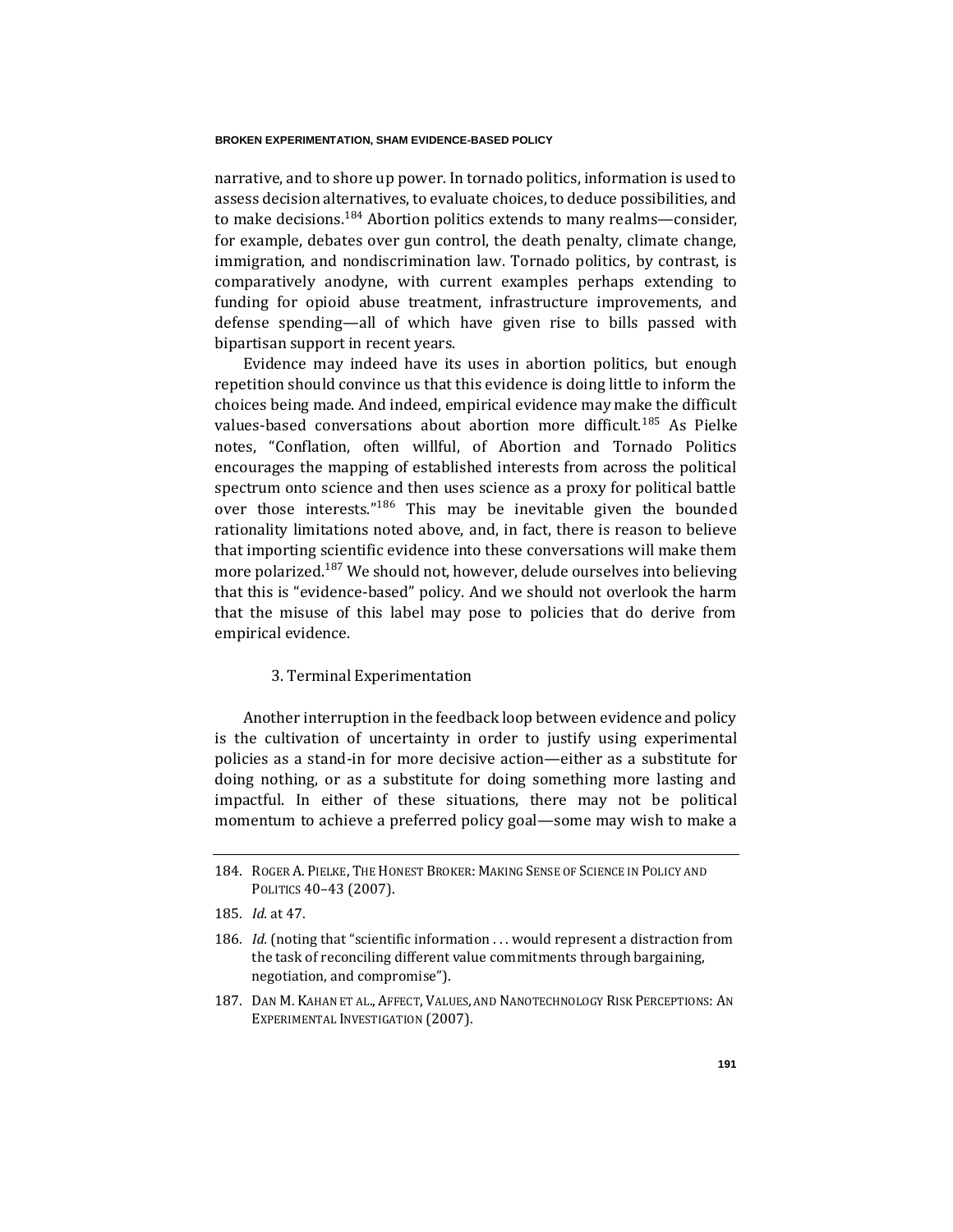long-term financial investment in a form of social programming, for example, but there is insufficient political will to do so. Or, conversely, some may wish to abolish a category of social programming entirely, but they may be unable to persuade others to do so. From either direction, classifying activities as "experimental" and amplifying uncertainty about long-term effects is one means of achieving political buy-in. It is easier to agree to a time-limited experiment with finite resources and commitment, compared to supporting a full-fledged course of policy action that commits a larger set of resources and subjects a larger proportion of the population to the intervention. Asking others to buy into an experiment also benefits from the halo of scientific legitimacy. Even if a program is itself of uncertain effectiveness, attaching an evaluation connotes good faith on the part of the experimenter, and it implicitly promises to revisit the policy choice when the experiment concludes.

All of this may be acceptable and even salutary in the short term, especially when such efforts are accompanied by genuine and wellresourced evaluations. The results of those evaluations can indeed inform policy choices, including longer-term investments and codifications of policy choices in law. In the short term, this is EBPM working as intended.

But in the long term, there is a danger that the evolution from pilot study to more stable policy (including scaling up or scaling down, as warranted) will not occur. When there is strong momentum against a longer-term policy, continued experimentation becomes "symbolic"—it is pathological when "experiments are conducted to replace real action with symbolic action."<sup>188</sup> Typically, this is understood to be a move in a conservative direction.<sup>189</sup> Namely, emphasizing uncertainty about program impacts would justify small-scale experimentation as permanent stasis, rather than proceeding to larger-scale programming and a stable funding stream. It need not be thus, however; we could imagine governmental programming that does not work and is unambiguously unsupported by evidence. Terminal experimentation would exaggerate scientific uncertainty to justify the continuation of such programming as a pilot or time-limited choice, rather than using evidence to eliminate it.

As with evidence distortion, the pathology of terminal experimentation has plenty of help from some of the inherent boundaries on EBPM. Normative, cultural, and political commitments may make policy-makers skeptical of programmatic choices, which will contribute to skepticism regarding study findings. Those who seek to hold programs in long-term

<sup>188.</sup> GREENBERG ET AL., *supra* note [83,](#page-21-0) at 47.

<sup>189</sup>*. Id.* (calling symbolic experimentation an "inherently conservative force").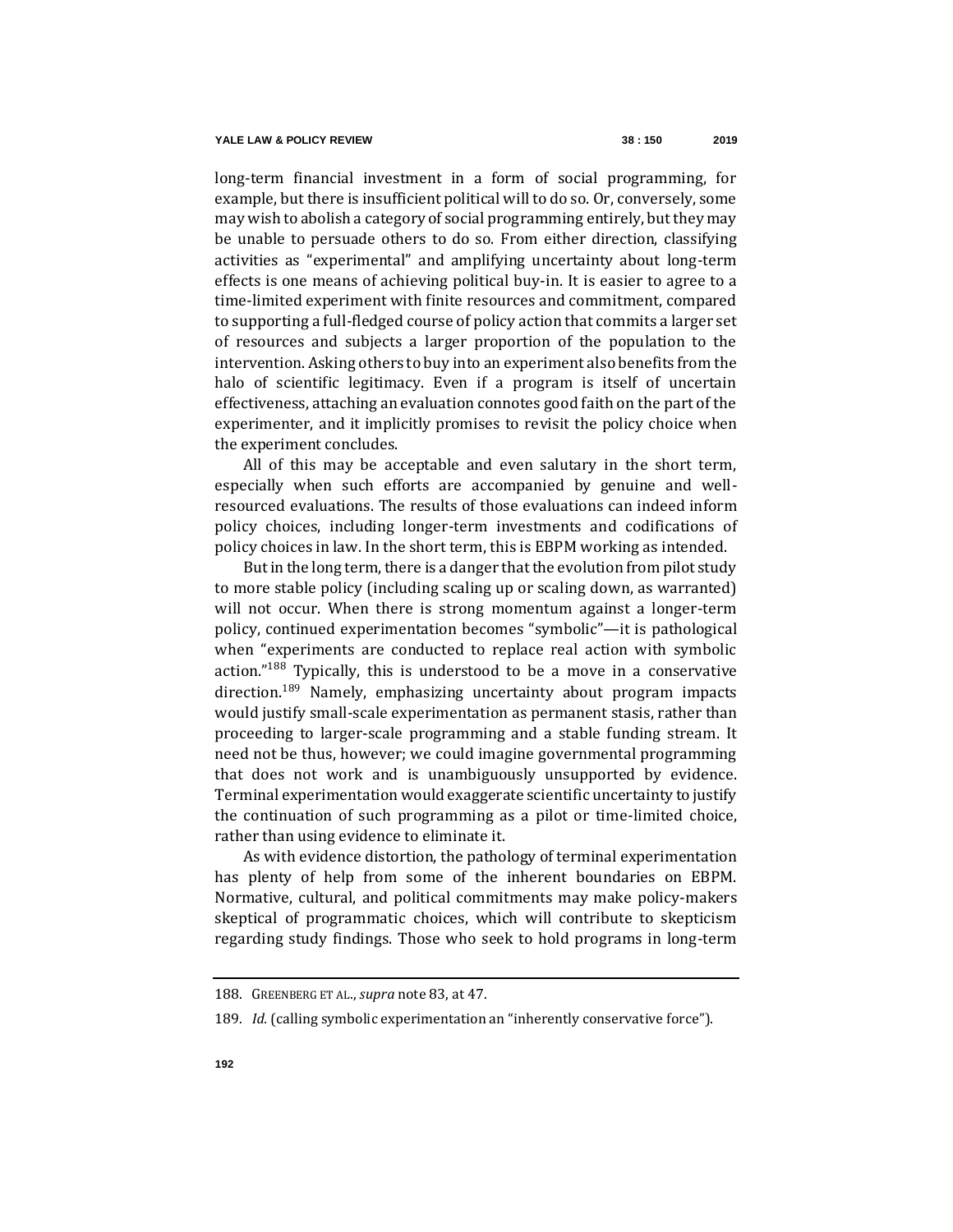limbo might also draw on the bounded objectivity and authority of science to impugn the findings of past research and to call for new studies with minor tweaks. Those who are unsatisfied with policy choices on grounds that are harder to measure, such as concerns about dignity or distributional effects, are unlikely to be convinced by research studies that do not account for these concerns. Like evidence distortion, terminal experimentation fundamentally suggests a deliberate choice—here, the choice to replace action with indefinite, symbolic experimentation. But the inherent limitations on EBPM furnish ammunition that amplifies the problem.

The line between EBPM as intended and terminal experimentation is difficult to fix, but it invokes questions of intent. In terminal experimentation, policy-makers deliberately seek to exaggerate scientific uncertainty in order to avoid long-term programmatic choices. If the intent of the decision-makers is to avoid the entrenchment of a program (or, conversely, to maintain a program despite lackluster evaluations), terminal experimentation is likely. For example, David Super's research on safety-net programming provides a compelling argument that an experimental approach in welfare policy has served not only to undermine the long-term stability of welfare programs, but also to allow capture of state welfare programming by adverse political interests.<sup>190</sup> On this view. experimentation is not just a means of avoiding more permanent policies, but it can also provide a platform for undermining policy goals. This takes advantage of the same dynamic mentioned above—it is easier to secure agreement to change that is "experimental" in nature, rather than a permanent policy change, and the entrenchment of ongoing experiments as a mode of policy operation can allow long-term acquiescence to those changes.

## 4. Ratcheting

A final interruption in the link between evidence and policy is the deliberate misuse of evidence for ratcheting. This reflects the selective use of empirical evidence to mask a unilateral, values-driven project: evidence is consulted, but only the findings that support a preexisting political goal are used, and those findings are applied far more broadly than is warranted. The conclusions of this sham EBPM process are thus predetermined by politics, and they reach further than the evidence would support. The problem of ratcheting escalates when there is a lack of consensus on which

<sup>190.</sup> David Super, *Laboratories of Destitution: Democratic Experimentalism and the Failure of Antipoverty Law*, 157 U. PA. L. REV. 541 (2008).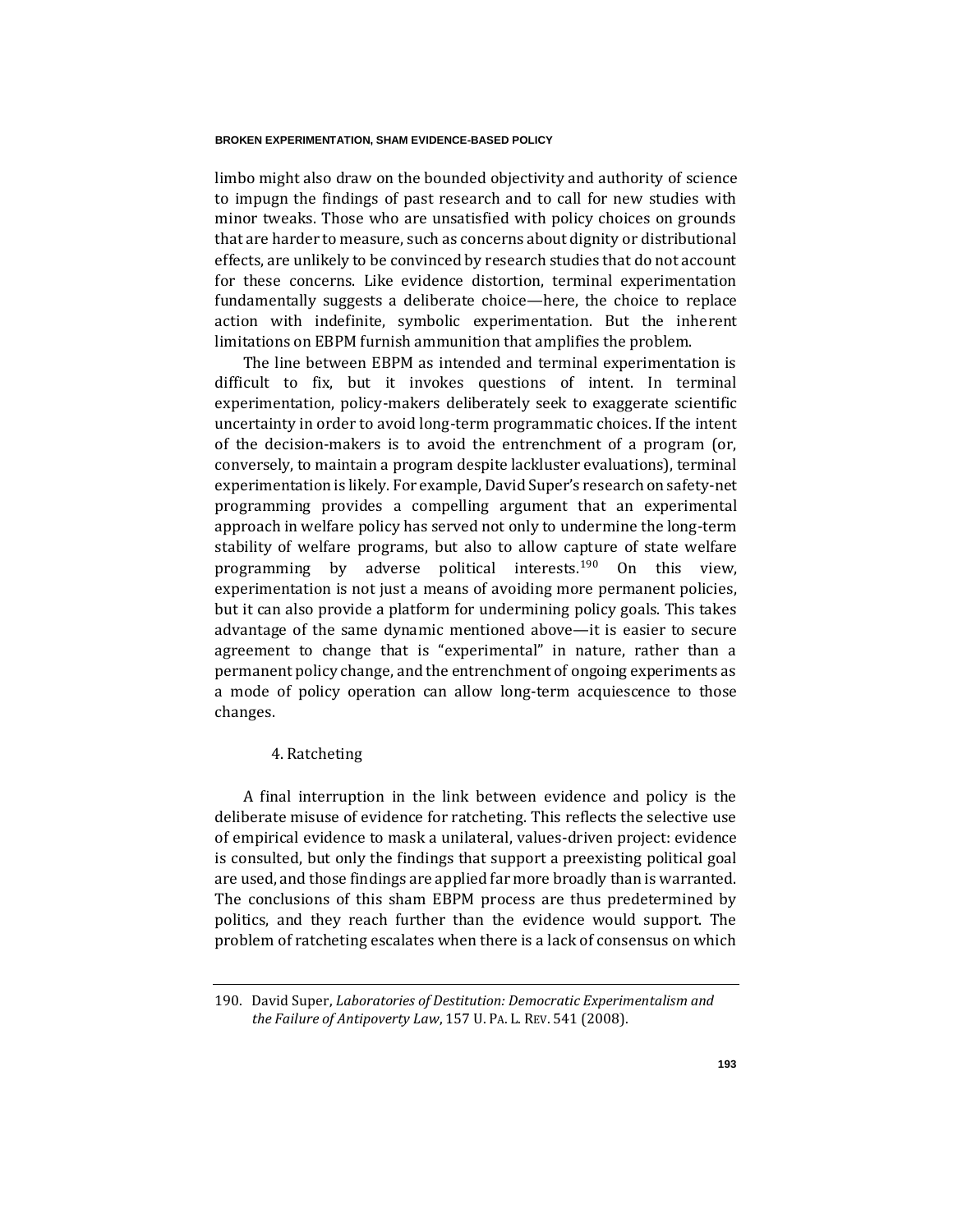outcomes matter for determining that a program "works." Many programs do not work, or they work for some outcomes and not others, and the outcomes we care about will depend on our policy preferences. When the effect of a program is mixed—there are benefits for some outcomes but not others—a motivated decision-maker relies only on selected outcomes to justify a wholesale decision to discard (or, theoretically, scale up) funding for the category of programming.

The use of EBPM for ratcheting is typically associated with dismantling social programming, and efforts by Republican administrations to promote policy evaluation have stoked fears that the results will be used purely for funding cuts.<sup>191</sup> Deborah Stack has described this dynamic among agency administrators reacting to the Bush-era PART program: "[B]ecause rigorous evaluations of whole programs usually produced null findings, agencies viewed evaluation as a threat rather than as a tool for program improvement. They feared that Republicans might use null findings as a reason to cut program funding."<sup>192</sup> Indeed, analyses have found that under the Bush administration, PART scores were more likely to result in proposed budget cuts for programs created under a Democratic administration. "Put more simply, liberal programs were exposed to the risks of performance budgeting, while conservative programs were not."<sup>193</sup> The converse may, however, also be true if administrators were to selectively use empirical results (say, findings for secondary or irrelevant outcomes) to expand and entrench programs that made little difference on outcomes of importance.

Where individual policy efforts do not perform well, there is little argument to continue funding them without change. Decommissioning programs that are ineffective is an important part of the efficiency rationale for EBPM. But the concern with ratcheting is that instead of just de-funding an ineffective *approach* to a policy goal (e.g., Upward Bound for promoting high school graduation, D.A.R.E. for reducing substance use), policy-makers reacting to negative or null results will de-fund the entire *policy goal* without reallocating resources to other means of achieving the goal. Say, for example, that D.A.R.E. has proven ineffective for reducing drug use among adolescents.<sup>194</sup> An administrator or legislator engaging in ratcheting would

- 193. Moynihan, *supra* not[e 98,](#page-23-0) at 14.
- 194. Indeed, it is ineffective, as generations of evaluations have shown. Steven L. West & Keri K. O'Neal, *Project D.A.R.E. Outcome Effectiveness Revisited*, 94 AM. J. PUB. HEALTH 1027 (2004).

<sup>191.</sup> Stack, *supra* not[e 74.](#page-20-0)

<sup>192</sup>*. Id.*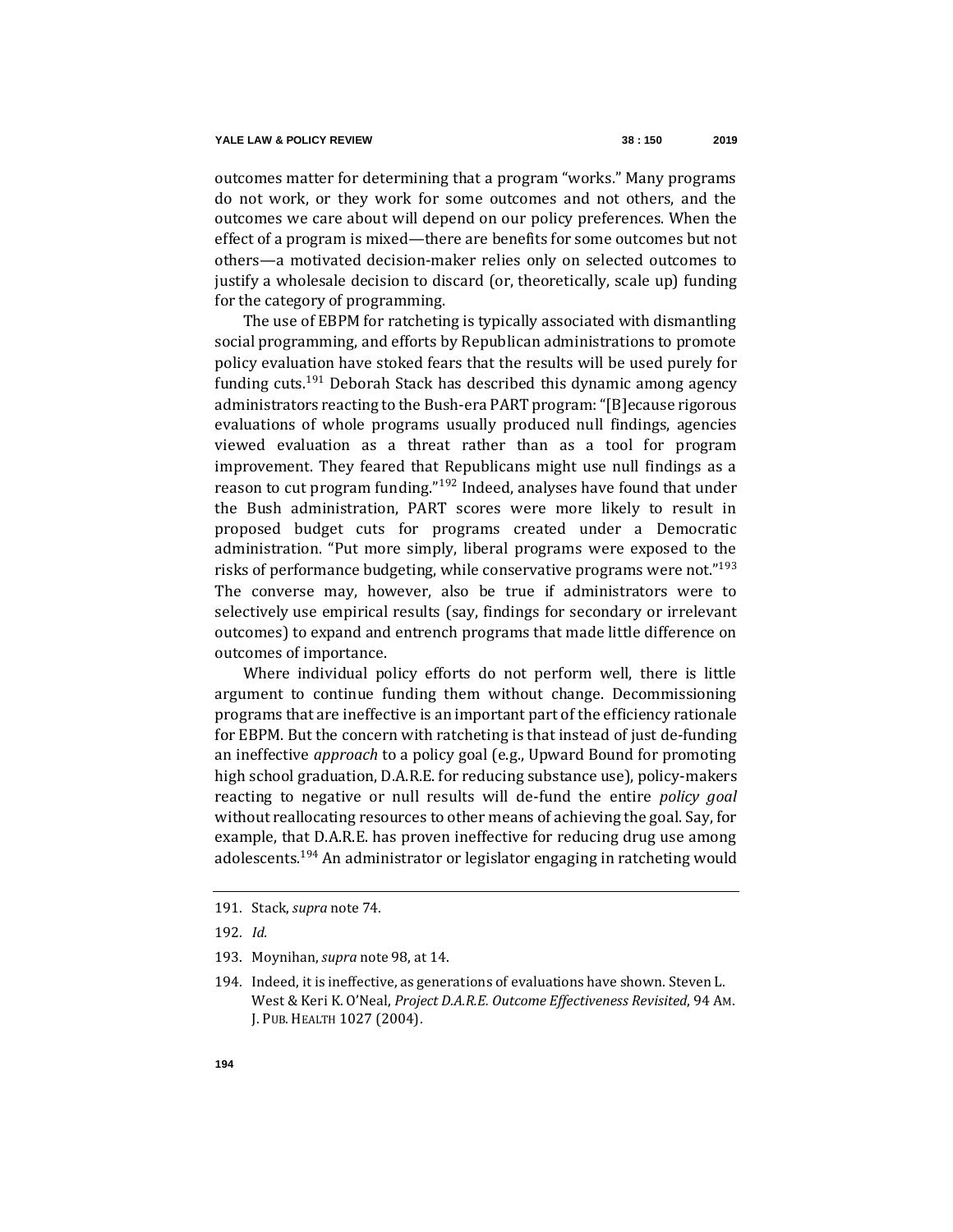use the finding to eliminate funding for the *entire category* of youth substance abuse prevention—a shift in *priority* rather than just a shift in programming. Instead, responses that avoid ratcheting would include testing efforts to reform the program or reallocating those funds to different approaches for achieving substance use prevention.

As with the other forms of sham EBPM, the tactical use of evidence for ratcheting is exacerbated by some of EBPM's inherent limitations. Boundedly rational policy-makers are likely to find studies more credible if the results align with their political priorities, and they are more likely to dismiss studies that do not as flawed. They can call upon concerns about scientific objectivity, unquantifiable concerns, and the concerns of other political actors to dismiss studies or results that do not support their preexisting normative project. Intentional ratcheting is thus a deliberate choice, but it again gains momentum from other limitations that make EBPM difficult.

The Trump administration has provided several examples of how program evaluations may be used for ratcheting. President Trump's proposed budget in 2017 included \$3 billion in cuts to community development grants, as well as \$2 billion in cuts to after-school programming. Budget Director Mick Mulvaney justified the cuts in the language of evidence: the programs were "not showing any results" or were lacking in rigorous evaluations.<sup>195</sup> In fact, the community development grants included funding for Meals on Wheels, which does have health benefits; the program also included many other types of grants to over 1,200 local governments.<sup>196</sup> Rather than reallocate the funding to more effective program options, however, the budget abolished it entirely. Two longtime advocates of EBPM have identified why these cuts were an abuse of the language of EBPM—namely that they free-ride on scientific legitimacy to change policy priorities:

[E]vidence can only go so far. . . . [N]o policy evaluation can tell us the right amount to invest in the endeavors of helping kids learn or helping parents manage their lives . . . . And yet cut these efforts is precisely what the Trump budget does. It reduces education spending by \$9 billion .... That is a reflection of values. Program evaluation is of no relevance.<sup>197</sup>

197*. Id.*

<sup>195.</sup> Gordon & Haskins, *supra* not[e 126.](#page-26-0)

<sup>196</sup>*. Id*.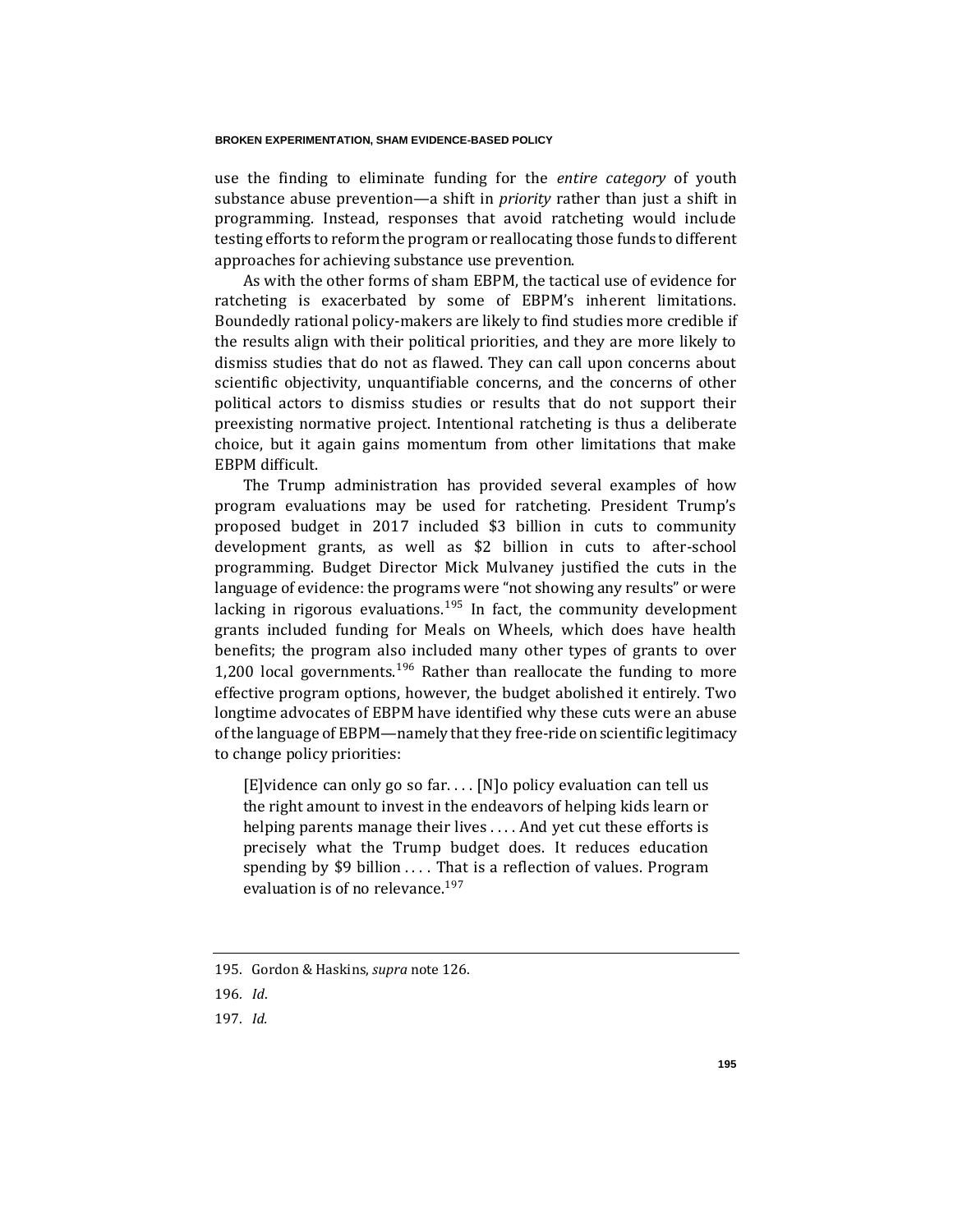In other words, program evaluations may have justified reallocating funding to another type of after-school programming, particularly if there was consensus that the only purpose of the funding was to promote academic achievement and not to support working families. But program evaluations would not have justified ratcheting: de-funding an entire category of social programming on the basis of selective results.

Another example arises from the field of teen pregnancy prevention. Under the Teen Pregnancy Prevention Program (TPPP), created by the Obama administration, HHS awarded federal grants to 84 organizations to implement pregnancy prevention programming, with an emphasis on services for teens of color. Programs were required to include impact evaluations. In July of 2017, HHS gave notice to all funded programs that their funds were rescinded; instead of being funded through 2020, the programs would be terminated after another year, and the president's budget proposed eliminating the program entirely. HHS justified these funding cuts on the basis of evidence: in the words of an HHS spokesperson, "Of the 37 projects funded and evaluated for a 2016 report, 73 percent had no impact or had a negative impact on behavior."<sup>198</sup> Some of these grantees have filed suit, and at least five have now won preliminary motions in federal court.<sup>199</sup> In the meantime, the administration has released funding opportunity announcements for programming that *does not* use one of 48 programs previously determined by HHS to be effective, but instead selects one of two approaches that promote sexual abstinence.<sup>200</sup>

These are cuts by ratcheting: eliminating an entire category of programming, despite the fact that some eliminated activities are beneficial or of unknown effectiveness. The redirection of funds to other methods of achieving the same program goal is less in keeping with ratcheting. But here, peer-reviewed literature has for decades found that abstinence-only

<sup>198.</sup> Alison Kodjak, *Trump Administration Sued over Ending Funding of Teen Pregnancy Programs*, NPR (Feb. 15, 2018), https://www.npr.org/ sections/health-shots/2018/02/15/585879601/trump-administrationsued-for-ending-funding-of-teen-pregnancy-programs [https://perma.cc/8DZX-QEYW].

<sup>199.</sup> Jessie Hellmann, *Judge Orders Trump Officials to Process Grants for Teen Pregnancy Programs*, THE HILL (June 4, 2018), [http://thehill.com/policy/healthcare/390572-court-sides-with-grantees-in](http://thehill.com/policy/healthcare/390572-court-sides-with-grantees-in-class-action-lawsuit-over-teen-pregnancy)[class-action-lawsuit-over-teen-pregnancy](http://thehill.com/policy/healthcare/390572-court-sides-with-grantees-in-class-action-lawsuit-over-teen-pregnancy) [https://perma.cc/3U5Z-4SK6].

<sup>200.</sup> Jessica Boyer, *The Teen Pregnancy Prevention Program Was on the Right Track, Now It's Being Dismantled*, HEALTH AFF. BLOG (May 24, 2018), https://www.healthaffairs.org/do/10.1377/hblog20180523.207226/full [https://perma.cc/4QKM-H3SS].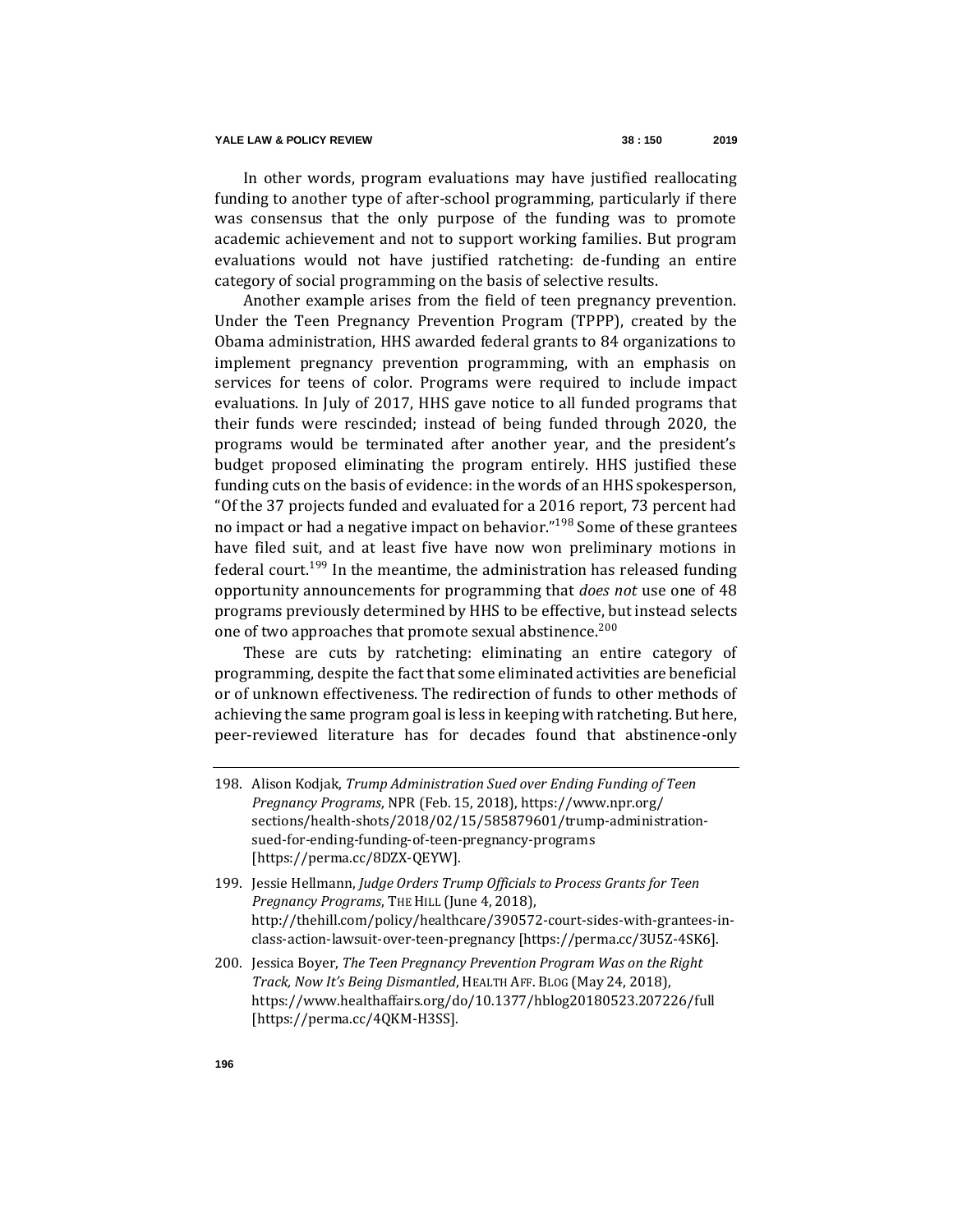programming is ineffective for achieving the stated goal of pregnancy prevention,  $201$  the standards used here to appraise evidence for the two types of programming are thoroughly different, and no observer familiar with this evidence base would agree that this is EBPM working as intended.

<span id="page-47-0"></span>Yet another example comes from recent HHS cuts to the budget for "navigators": nonprofit organizations that help sign people up for health insurance on the exchanges. The statutory purpose of navigators is to fulfill several functions: namely, they must "perform public education and outreach activities; distribute fair and impartial enrollment information on health plans and the availability of federal subsidies; facilitate enrollment in qualified health plans; provide referrals to appropriate agencies for grievances or complaints; and provide all information in a manner that is linguistically and culturally appropriate for the consumer."<sup>202</sup> Evaluations thus far have suggested that navigators do, in fact, prompt insurance signups.<sup>203</sup> But under the Trump administration. HHS has cut navigator funds by more than eighty percent total, framing the decision as justified by evidence that navigators sign up fewer people than insurance agents and brokers (who differ from navigators because they receive commissions on the basis of the products they sell; navigators are barred from doing so).<sup>204</sup> HHS officials announced seventeen navigator programs that had signed up one-hundred people or fewer, but rather than reallocating funds to other navigator programs, the entire navigator budget was cut.

Without mechanisms in place to preserve funding allocations—such that ineffective approaches within funding categories are discontinued, but that funds are reallocated to program reform or effective approaches within

204. Robert Pear, *Trump Officials Slash Grants that Help Consumers Get Obamacare*, N.Y. TIMES (July 10, 2018), https://www.nytimes.com/2018/ 07/10/us/politics/trump-affordable-care-act.html [https://perma.cc/H5NA-SL9S].

<sup>201.</sup> Underhill et al., *supra* not[e 127.](#page-27-0)

<sup>202.</sup> Sarah Goodell et al., *Health Policy Brief: Navigators and Assisters in the Third Open Enrollment Period*, HEALTH AFF.(Sept. 28, 2015), https://www.healthaffairs.org/do/10.1377/hpb20150928.132418/full [https://perma.cc/VCE6-XDVS].

<sup>203.</sup> Benjamin D. Sommers et al., *The Impact of State Policies on ACA Applications and Enrollment Among Low-Income Adults in Arkansas, Kentucky, and Texas*, 34 HEALTH AFF. 1010 (2015); Goodell et al., *supra* not[e 202;](#page-47-0) [Michele](https://indigo.uic.edu/handle/10027/22603) Thornton, The Role of External Support in Health Insurance Decision-Making Under the Affordable Care Act (Jan. 29, 2018) (unpublished Ph.D. thesis, University of Illinois at Chicago), https://indigo.uic.edu/ handle/10027/22603 [https://perma.cc/3E4M-7F3G].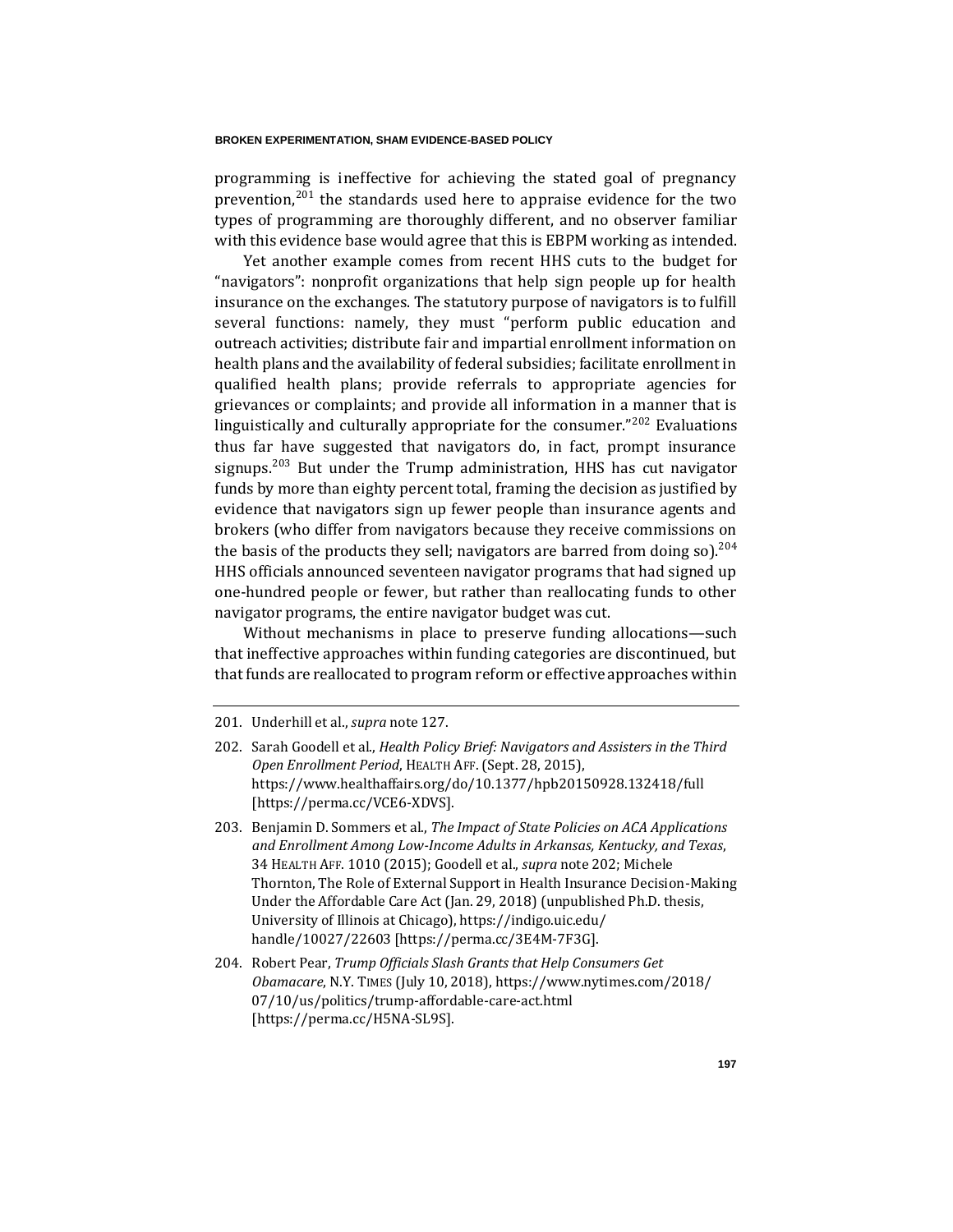the same category—the fear of ratcheting will attend any serious calls for program evaluation, especially under conservative administrations. This can lead to gaming, avoidance of rigorous evaluation methods, and reluctance to provide the evidence that would be useful for long-term policy choices.

## III. THE COSTS (AND BENEFITS) OF SHAM EBPM

When the uses and generation of evidence veer so far from EBPM as to be "sham," there are adverse consequences measured not only against ideal policies (policy choices miss opportunities to be more effective), but also against the status quo (policy choices inflict new harm). Herein I will distinguish between broken experimentation and sham application of evidence, and I consider numerous ways in which sham applications of evidence can be harmful. These include wasting resources on ineffective policies, free-riding on the credibility of "evidence-based" terminology, and undermining scientific legitimacy. Some of these are also hazards of broken experimentation, which poses additional harms to human subjects. Flimsy experimentation, however, may also pose some positive externalities even when evidence does not inform primary policy decisions as intended, rigorous evaluations may nonetheless inform choices in other policy and practice settings (collateral EBPM), improve policy implementation by agencies who are aware that they are being evaluated (the Hawthorne effect), and produce evidence that clarifies the stakes of values-based reasoning even if it does not drive the policy choice. The goal of this Part is to identify the costs and inadvertent benefits of sham EBPM processes, with an eye toward proposals that limit or minimize these harms.

### *A. Welfare and Efficiency*

It is easiest to see the threats that broken experimentation and sham EBPM pose to welfare and efficiency. Halfhearted or subversive flaws in the generation and use of evidence can waste governmental resources, or, in the case of ratcheting, result in the wholesale cutting of categories of programming that serve valuable social ends. Moreover, sham EBPM that proceeds to neglect or distort evidence can result in outcomes that are either inefficient or harmful in relation to the stated policy goals.

To consider broken experimentation first, it is clear at the outset that rigorous evaluations can be expensive. A methodologically strong evaluation will need to cover independent evaluators, the generation of the study protocol, data collection and management, data analysis, and public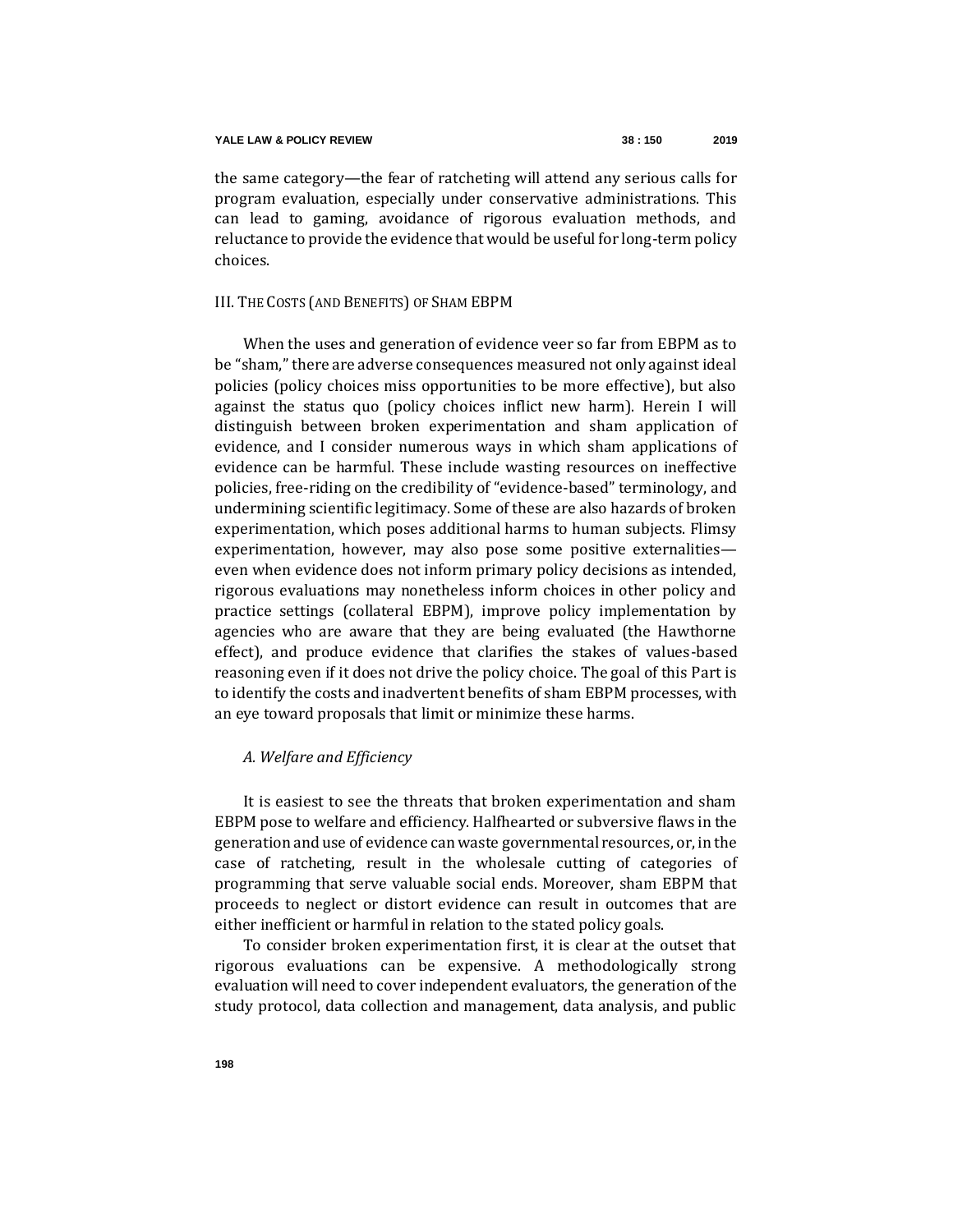reporting, among other costs. Appropriating funds for evaluation may cut into program budgets, and lack of resources is a principal reason for poorquality evaluations in programs such as Medicaid Section 1115 waivers.<sup>205</sup> But *failing* to spend sufficient funds for high-quality evaluation can paradoxically turn well-intended evaluation dollars into waste. Spending too little can lead to a flimsy design, such as a pre-post evaluation that lacks a control group, that fails to measure important outcomes, or that lacks independence. When evaluations are fatally flawed in their methodology when they are broken—evaluation funds are wasted resources.

Policy evaluations are not the only subset of research that gives rise to wasted experimentation funds; indeed, some of the top medical journals have recently dedicated space to soul-searching about the utility of clinical research.<sup>206</sup> At the outset of a powerful series on waste in medical research published by the Lancet, evidence-based medicine advocate Iain Chalmers identifies waste arising from breakdowns at every set of the research process: (1) failures to ask questions that are high-priority and novel; (2) failures to use appropriate research designs, methods, and analysis; (3) inadequate or costly compliance with research oversight burdens; (4) failures to report methodology and outcomes of interest; and (5) provision of research reports that are biased or unusable in practice.<sup>207</sup> Although it is a strength to include experimentation and appropriate evaluation funds in government programming, poorly planned and poorly executed evaluations are subject to the same categories of waste. Evaluations subject to the sources of bias discussed above are unable to contribute results of relevance for future decision-making, and the results of poorly executed evaluations are likely to be misleading, leading to costly errors in future decisions.

Sham EBPM is likely to be even more costly. The different categories of sham EBPM (technical breakdowns, evidence distortion, terminal experimentation, and ratcheting) have different origins and somewhat different effects. But each of them leads to a similar problem: inefficient allocation of governmental resources, with adverse consequences for both expenditures and public impact of government choices. Simply, decisionmaking procedures are unlikely to reach good results when they omit evidence, neglect evidence selectively, play up uncertainty to do nothing, or use evidence disingenuously to ratchet according to policy preferences. In

<sup>205.</sup> U.S. GOV'T ACCOUNTABILITY OFFICE, MEDICAID DEMONSTRATIONS, *supra* not[e 165.](#page-35-0)

<sup>206.</sup> Chalmers & Glasziou, *supra* not[e 167;](#page-35-1) John P. A. Ioannidis et al., *Increasing Value and Reducing Waste in Research Design, Conduct, and Analysis*, 383 LANCET 166 (2014).

<sup>207.</sup> Chalmers & Glasziou, *supra* not[e 167.](#page-35-1)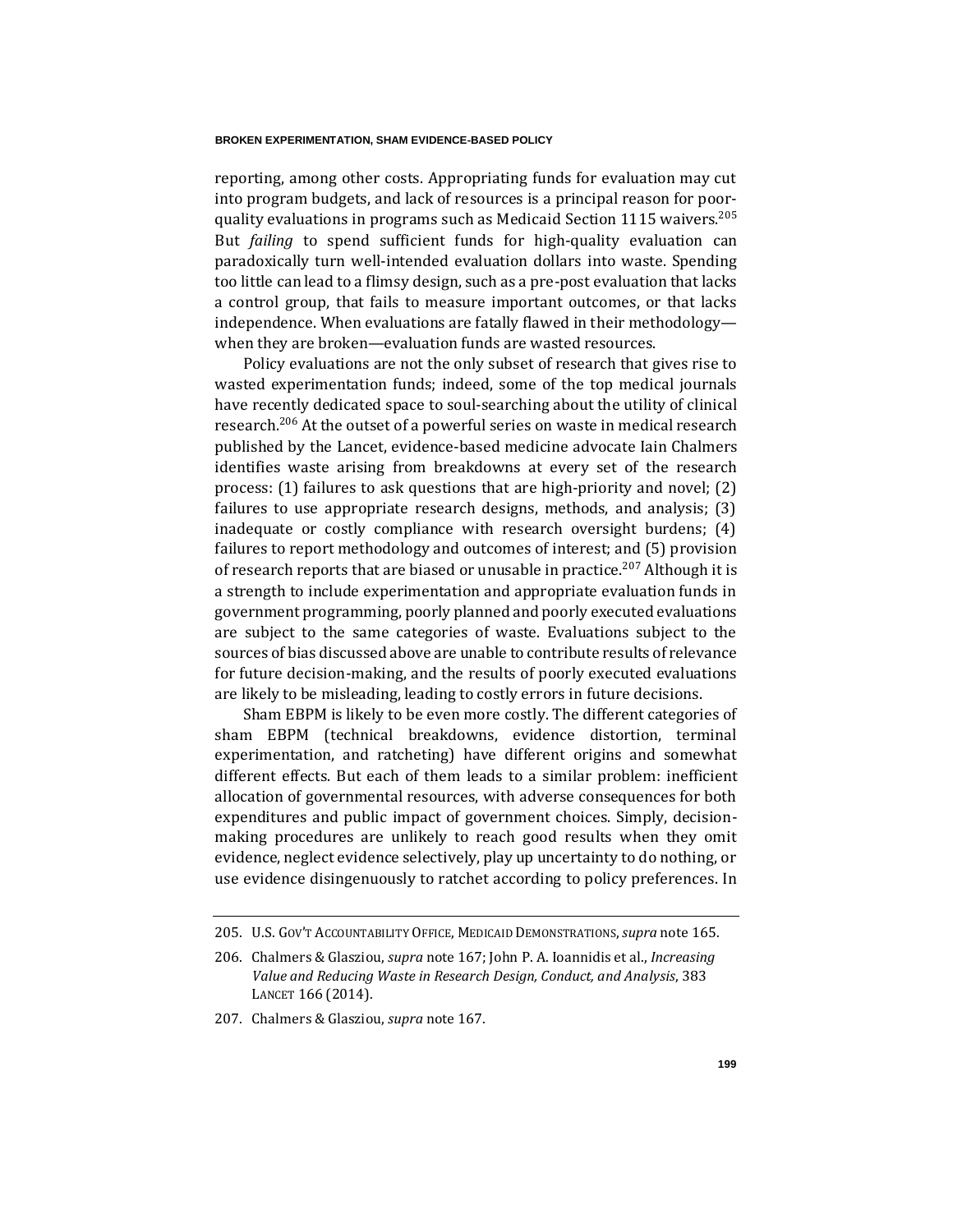the three prior categories, inefficiency is likely the result of evidence that might points toward more effective or efficient means of accomplishing governmental goals being neglected. In the case of ratcheting, the uses of evidence to cut programming leads to reduced governmental expenditures, but the loss of effective programming may lead to outsized public harms; the uses of evidence to expand ineffective programming leads to increased expense with little benefit.

Of course, "inefficient" decisions may sometimes be correct when they reflect values that supersede cost-benefit concerns.<sup>208</sup> Here, however, it matters that evidence-based decisions take as their starting premise the purpose of the policy: given the goal of the policy or program, what is the most effective choice? Competing values properly factor into the *goal*, and not simply the cost-benefit calculus in comparing different policy options. Choosing a more expensive program for, say, dignitary reasons (as above) is not a rationale for an inefficient decision—it is instead a means of locating the most effective choice to fulfill policy goals *including* the promotion of dignity. These values-based choices, consequently, are not departures from EBPM. Decisions that neglect or distort empirical evidence of benefit and harm, however, are troubling because they are more likely to lead to fruitless spending, missed opportunities to improve people's lives, and sometimes outright harm.

# *B. Shallow Signaling and Scientific Legitimacy*

In addition to undermining policy ends, broken experimentation and sham EBPM also benefit unfairly from free-riding on scientific legitimacy. The misuse of evidence in policy, however, can contribute to the erosion of that legitimacy over time. Evidence distortion and the erosion of scientific legitimacy are distinct harms—the former amplifies the inefficiency and social hazards of policies that neglect evidence, while the latter inflicts independent injury on public confidence in empirical evidence and the utility of science. Ultimately, the instrumental effects of lost public confidence in empirical evidence are likely to be *more* waste and missed opportunities for promoting the public good.

<sup>208</sup>*. Supra* Section I.B (describing how values such as dignity and equity can elude cost-benefit analysis).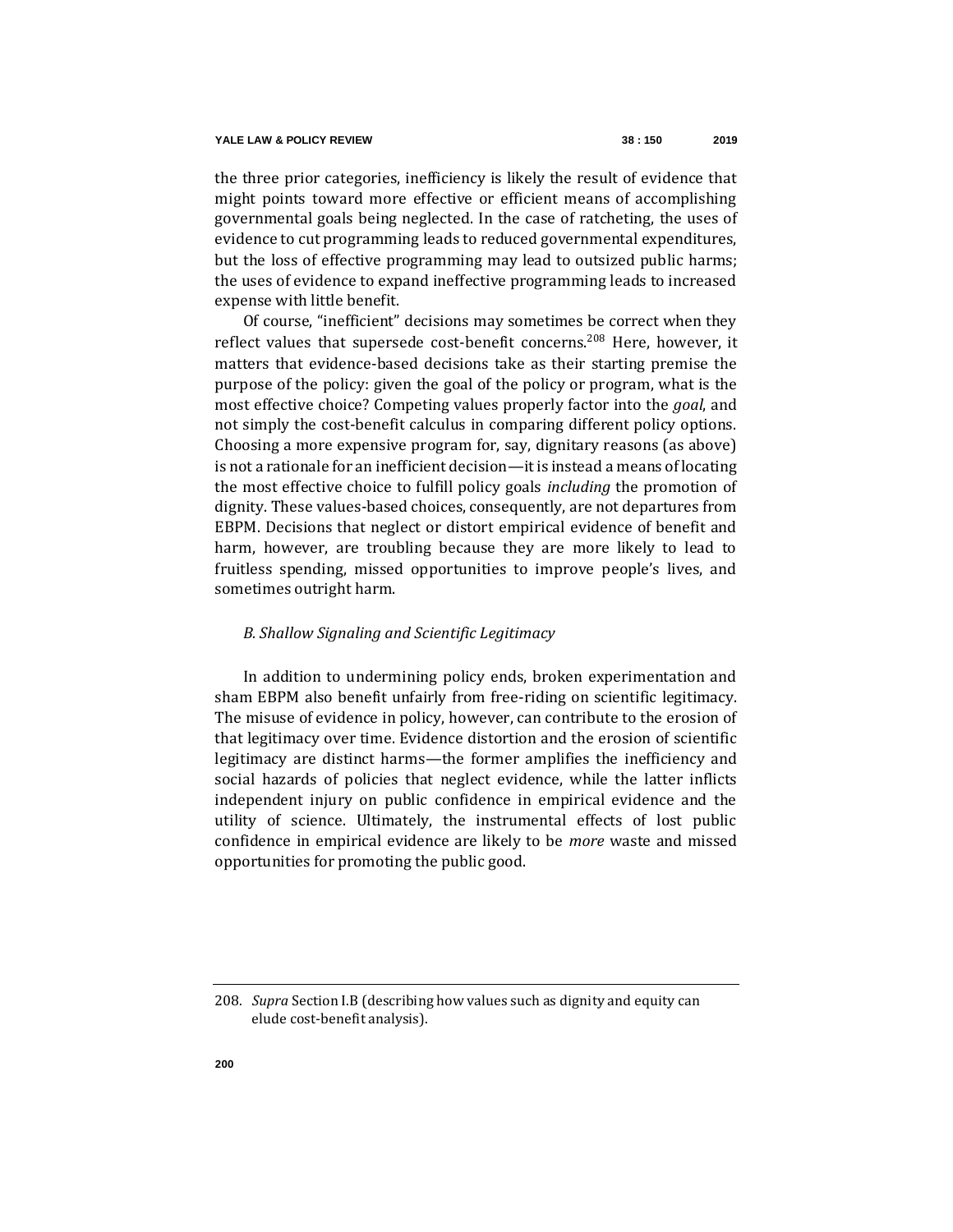## 1. Free-Riding

Beliefs about the value and purpose of science, including social science, are largely positive. In a 2016 national survey, public trust in science and scientists was strong and has been fairly stable since the  $1970s$ .<sup>209</sup> When an agency administrator or legislator seeks to persuade others of the virtues of a particular policy choice, they can free-ride on scientific legitimacy by using the language of scientific evidence. EBPM includes two types of communications: describing the empirical evidence for a decision, and offering to subject the program or policy to an evaluation. Both communications are expressive, and both communicate more than simply the fact of evidence, or the fact of wanting to do an evaluation. Given popular beliefs about the legitimacy and intentions of empirical research, these statements also reveal information about the intentions, good faith, and political posture of the legislator or administrator herself, and these are likely to generate political support for her position. When the legislator or administrator is in fact practicing sham EBPM, however, she is free-riding on scientific legitimacy—the legitimacy halo is undeserved.

Communicating the empirical evidence underlying a policy choice is in part an expression of the values of the decision-maker. By engaging with evidence, the decision-maker demonstrates to others that she is not purely concerned with political ends—she values the impact of the decision on the public, and (impliedly) she would adjust her choice if the evidence were different. She communicates that she values the goal of the policy as against other ends, and she also signals in part that the policy is contingent on its continued performance. She communicates that the policy is feasible, or at least sufficiently reasonable to have been tested before, and a good-faith belief that the policy will work as intended. She also communicates a set of personal characteristics that includes open-mindedness to others' knowledge (albeit here, limited to experts), which is politically desirable for policy-makers expected to serve a constituency. Finally, she implies her own personal ability to understand the methods and results of the studies she cites.

<sup>209.</sup> Trust in science on particular issues, however, varies depending on people's prior beliefs on issues such as vaccines, climate change, and genetically modified foods; on each of these issues, scientists were rated as somewhat less trustworthy. Cary Funk, *Mixed Messages About Public Trust in Science*, PEW RES. CTR.(Dec. 8, 2017), http://www.pewinternet.org/ 2017/12/08/mixed-messages-about-public-trust-in-science [https://perma.cc/4DDK-EUKX].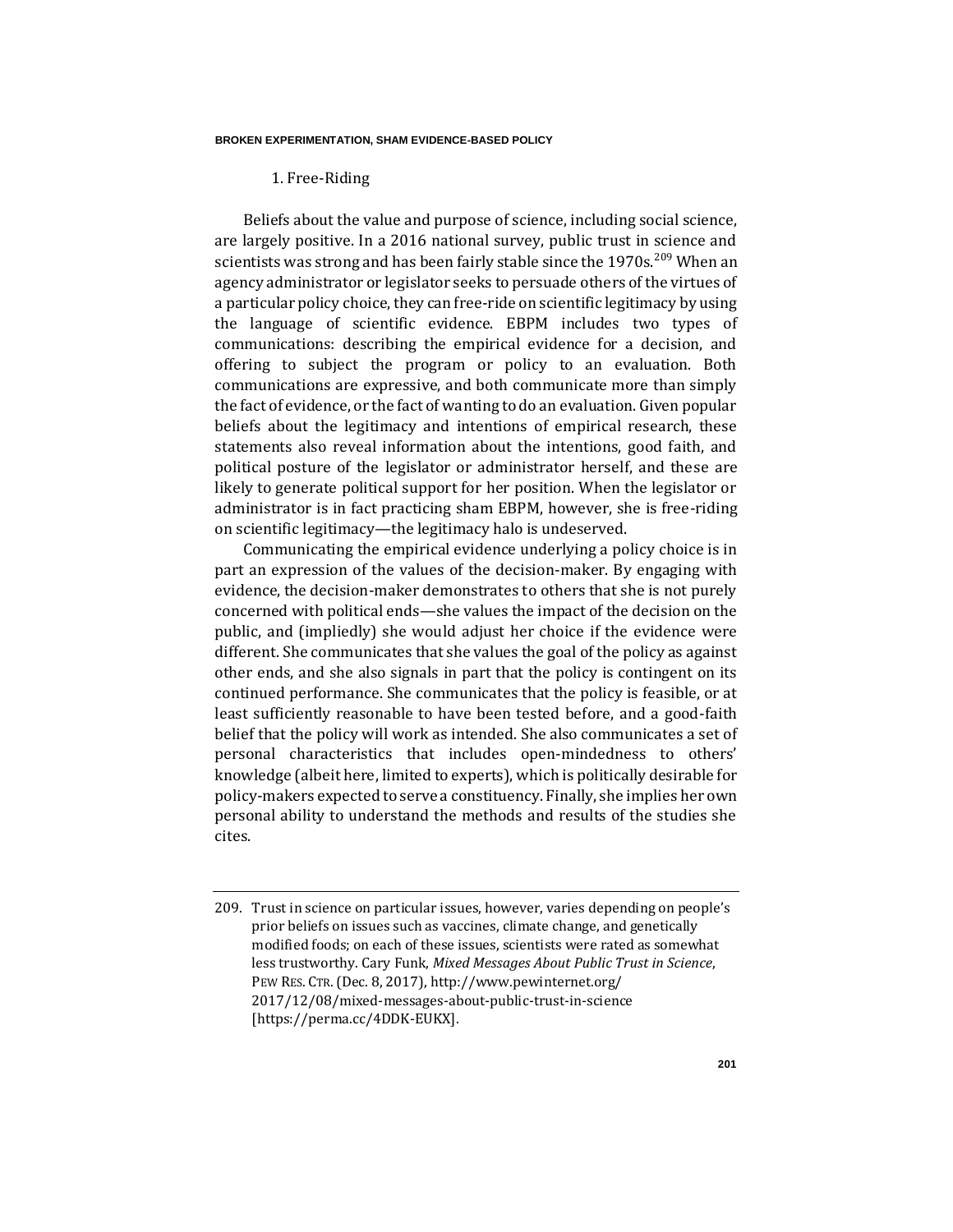### **YALE LAW & POLICY REVIEW 38 : 150 2019**

Scientific legitimacy also extends to the intention to evaluate one's choices, and policy-makers who seek to subject their own programs to evaluation are similarly communicating with both instrumental and expressive effect. Taking an agnostic view of the policy ends, the act of evaluation communicates information about the decision-maker's priorities, her views of the participants subject to the experiment, her commitment and good-faith rationale for selecting the policy under study, and her tentative commitment to the policy over time. In other words, proposing experimentation sends signals to policy advocates and opponents, the individuals subject to the provisional rule or program, and current and future administrations responsible for implementing and continuing to enforce the new rules. Evaluating a program also signals that it is temporary, or contingent, and therefore less threatening to opponents than a permanent policy choice. Opponents will anticipate an opportunity, that is, to parse the evidence and to argue against the program on empirical grounds later, and this expected opportunity can lower the stakes of the current debate. Even when the evaluation is purely an idea, the policy position may gain a legitimacy bump when its sponsors propose an attendant evaluation.

These signals are politically useful. Popular beliefs about the value and virtue of science can help policy-makers achieve consensus on their ideas either because those ideas are backed by science or because they will be subjected to an evaluation later. In the case of broken experimentation and sham EBPM, however, these signals are shallow if not entirely hollow, and they cultivate political capital and credibility where it should be absent. This can build political momentum for (or decrease opposition against) policies that are wasteful, ineffective, or harmful, amplifying these harms.

### 2. Erosion of Scientific Legitimacy

Broken experimentation and sham EBPM are parasitic on scientific integrity, and in true parasitic form, they also act to undermine it. Public observers are not privy to the full scope of empirical evidence available for policy choices, and most observers do not have the time and resources needed to obtain and appraise the evidence themselves. People who experience the ineffective or harmful effects of policies touted as "evidencebased" will have reason to suspect that the science is biased in a way that neglects their interests or unreliable at best. Over time, people unhappy with "evidence-based" programming may come to doubt either the credibility of science itself, or the credibility of the legislative and agency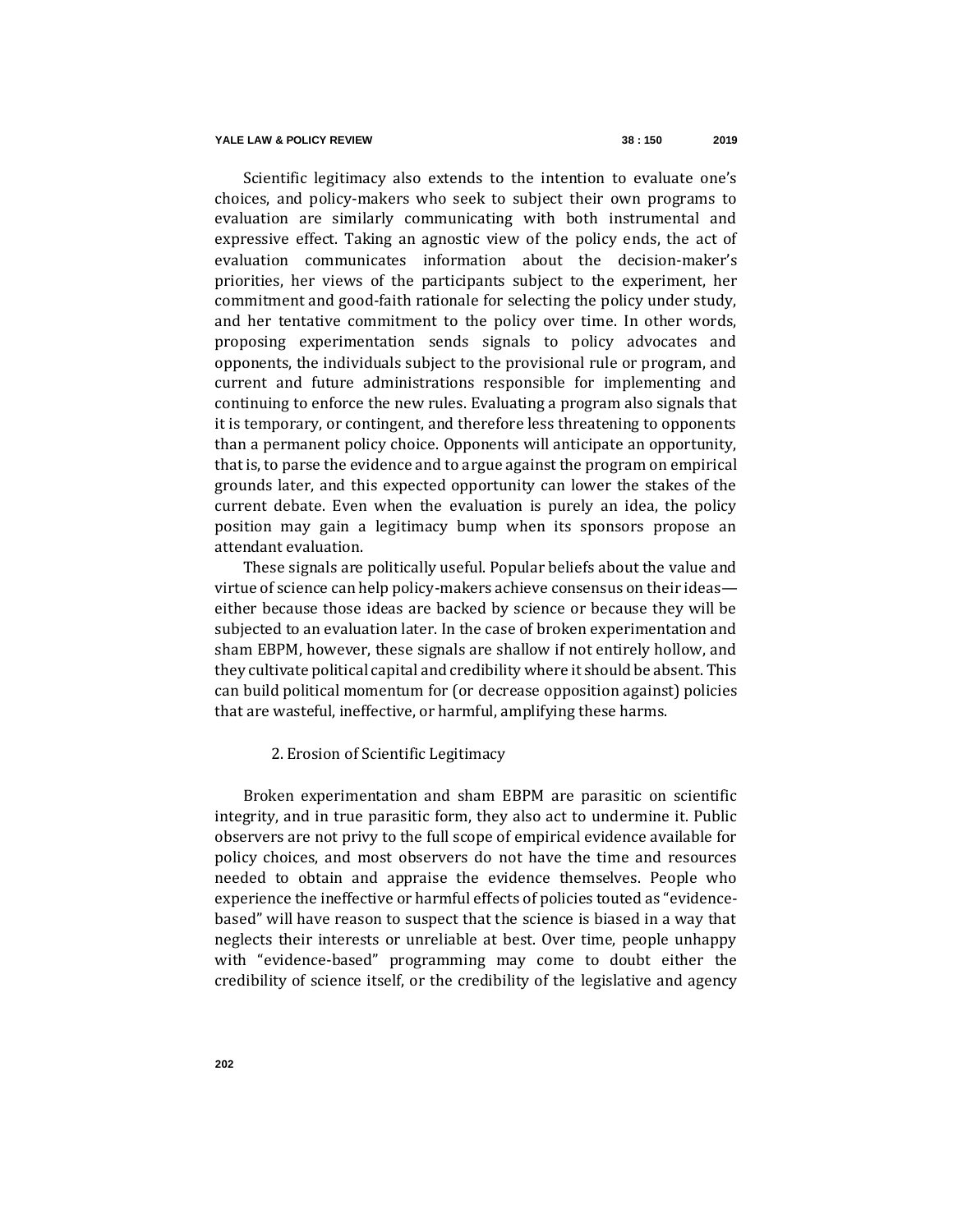actors who purport to use evidence in their decisions.<sup>210</sup> Even for those who agree that empirical research generally is valuable, uncertainty about the credibility of the decision-makers who cite evidence may lead to skepticism of all "science-based" claims as disingenuous efforts to free-ride on scientific authority. This can depress the value of appeals to science in general, making it more difficult to practice genuine evidence-based practice. Where sham EBPM abounds, people are inundated with empty or contradicting claims about science, and they may come to disengage from this form of persuasion. Note that again, this is true even where people retain a basic trust in science—if they distrust the ability of decision-makers to deploy science accurately, then appeals based on scientific legitimacy will be dulled, making it more difficult for legitimate EBPM (and legitimate uses of science) to gain needed support.

### *C. Chilling Scientific Production of Knowledge*

Sham EBPM—particularly evidence distortion and ratcheting—can also have a chilling effect on the production of scientific knowledge. Researchers grow invested in the well-being of the populations they study, or enter research in the hopes of improving outcomes for a group or community. Ratcheting poses long-term threats to funding priorities that work to benefit communities (most often policies for welfare and safety net programming), and researchers who fear ratcheting may be unwilling to expose negative or null program effects for fear of undermining all resources.

Researchers may seek to guard against this; for example, a recent book on state-by-state inequalities in Medicaid programming contains a disclaimer urging, in italics, that nothing in the book should be construed to support cuts to Medicaid programming.<sup>211</sup> Researchers of the Earned Income Tax Credit perceive numerous ways in which the program is too limited to support populations who are very poor,  $212$  but we might hesitate

<sup>210.</sup> Of course, if people only believe the evidence that supports their own position, then they will be suspicious of invocations of evidence any time a policy decision runs counter to their values.

<sup>211.</sup> JAMILA MICHENER, FRAGMENTED DEMOCRACY: MEDICAID, FEDERALISM, AND UNEQUAL POLITICS (2018).

<sup>212</sup>*. See, e.g.*, Anne Alstott, *Why the EITC Doesn't Make Work Pay*, 73 L. & CONTEMP. PROBS. 285, 288 (2010) (describing limitations of the EITC program, but also noting that "progressive praise for the EITC may reflect the political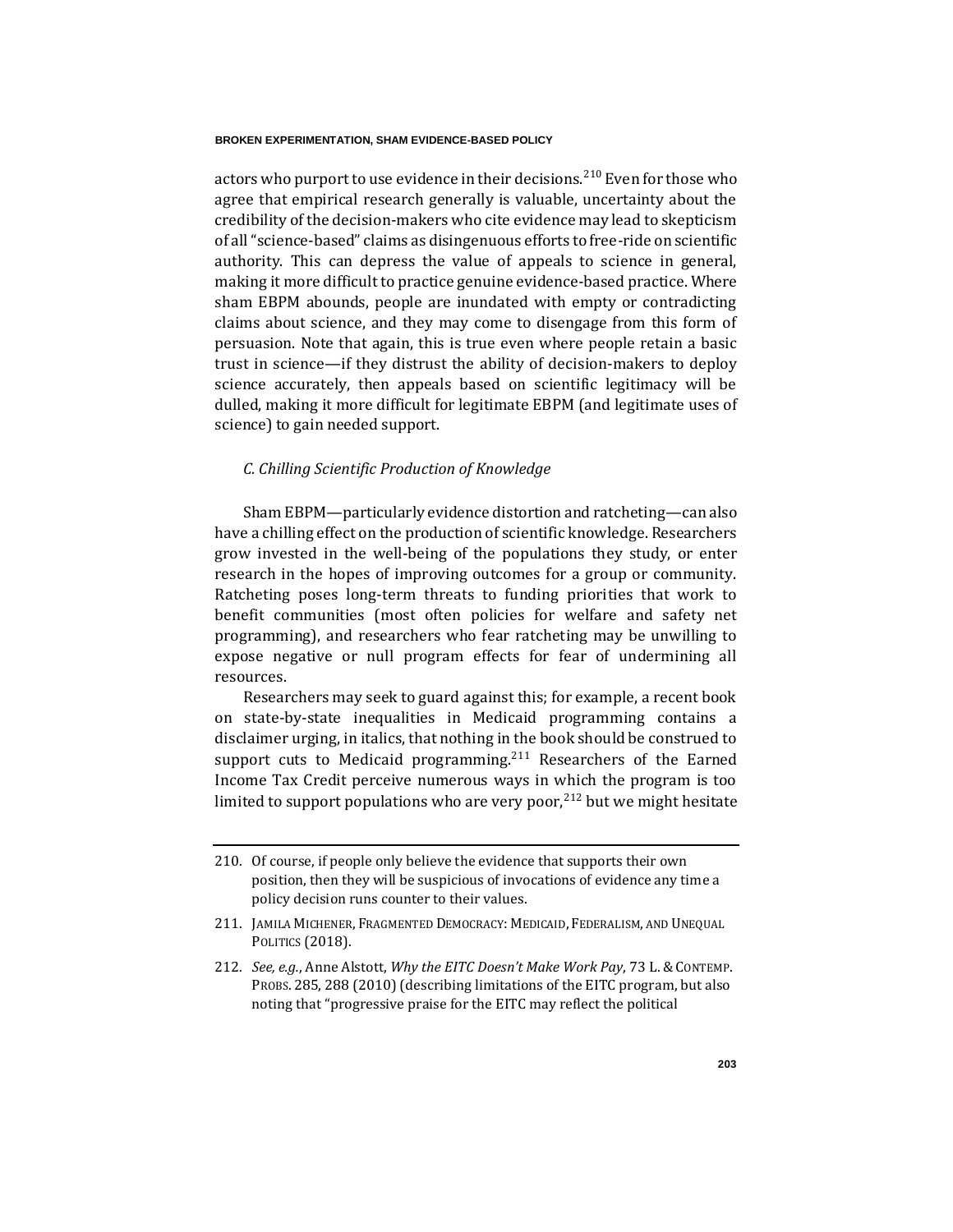to call for its repeal if it will not be replaced with a more effective solution. But besides communicating their reservations about how their research should (and should not) be used, researchers have very little control of how their results will be distorted or used in decision-making.<sup>213</sup> It may be no accident, therefore, that evaluations of meaningful governmental programs shy away from methodologically rigorous studies that provide robust evidence of effects. Separating budget allocations on *priorities* from allocations on *specific program approaches* could help to avoid these perverse incentives.

## *D. Governmental Citizens as Human Subjects*

Broken experimentation and sham EBPM pose another set of hazards, namely concerns about the ethics of enrolling subjects in futile evaluations. When government-led studies have little payoff—either because they are poorly designed or because the results are highly likely to be neglected or misused in practice—continuing these studies raises ethical questions about enrolling human subjects. Program and policy evaluations themselves (as distinct from policy choices made on the basis of that evidence) may not make subjects worse off than they were before enrolling. But evaluations do burden subjects, and if these burdens cannot be justified by social benefit, these studies may be ethically suspect. This is of particular concern when the experimenter is in fact the government, which exerts multiple forms of coercive power over citizens, exists primarily to promote the long-term well-being and flourishing of its citizens, and enjoys exemptions from some research regulations.<sup>214</sup>

assumption that a modest wage subsidy is the best that U.S. politics can produce for low-wage workers").

- 213. "On matters of deep controversy, research findings are more likely to be mobilised as arrows in the battle of ideas, and sometimes in ways that the original authors may find distasteful." Head, *supra* not[e 23,](#page-8-0) at 84.
- 214. Under a change made during the Reagan administration, research subject to an agency head that is designed to evaluate public benefits programs is exempt from IRB review. To What Does this Policy Apply, 45 C.F.R. § 46.101 (2018); Sara Rosenbaum, *Weakening Medicaid from Within*, THE AM. PROSPECT (Oct. 19, 2017), http://prospect.org/article/weakening-medicaid-within [https://perma.cc/7FAQ-L2HH].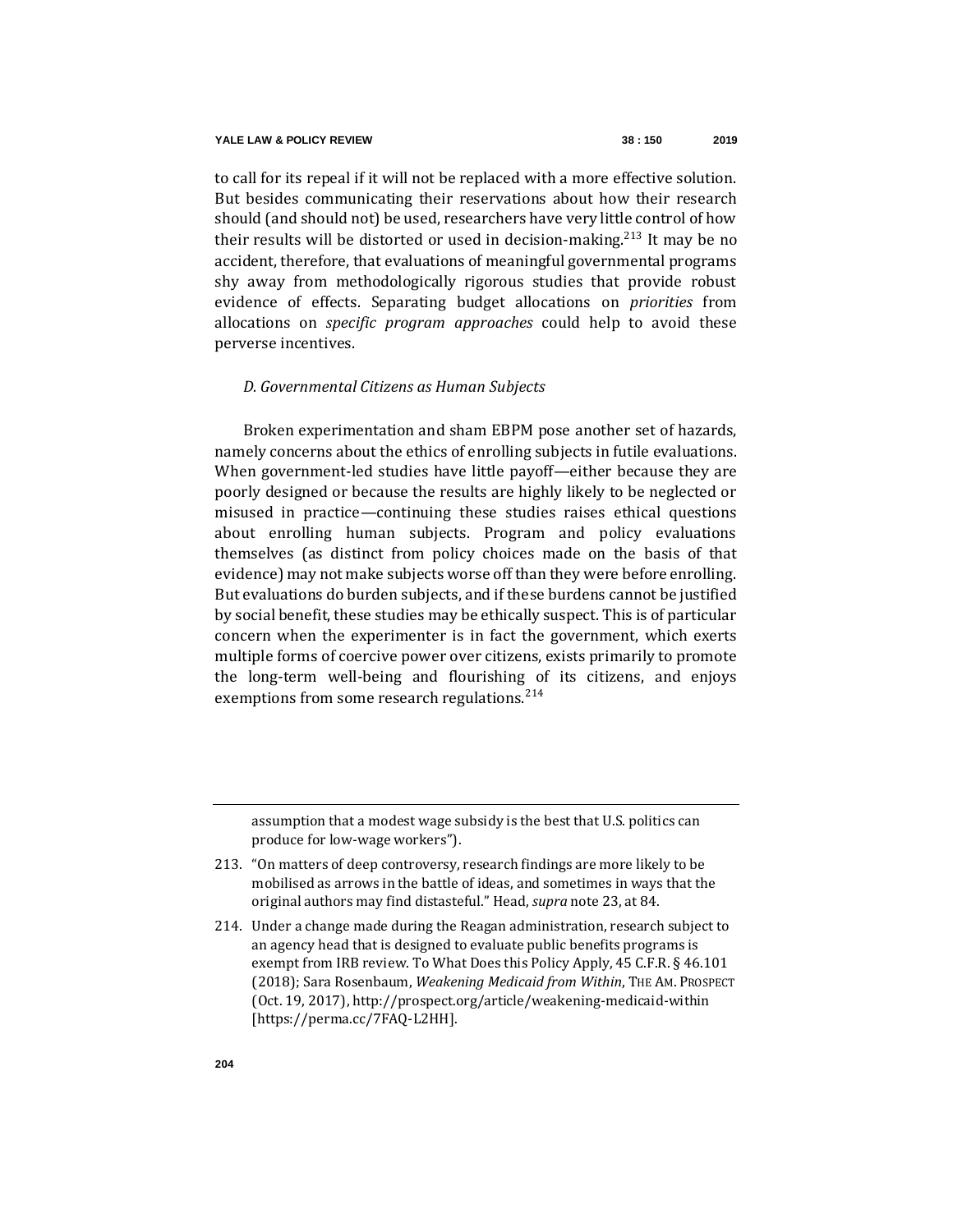1. Research Lacking Practical Benefits

Research that lacks a practical benefit is categorically unethical under many sources of guidance for research ethics, including the Nuremburg  $Code<sub>1</sub><sup>215</sup>$  the Council for International Organizations of Medical Sciences guidelines,<sup>216</sup> the Declaration of Helsinki,<sup>217</sup> and the Belmont Report (the primary source of guidance in the US.<sup>218</sup> The rationale for this is threefold.

First, research of little benefit is more likely to provide an inequitable balance of benefits and burdens. The Belmont Report (and other guidance documents, including the set of federal regulations known as the Common Rule) requires a balancing of the benefits and burdens of research. Participation imposes burdens, even if they are extremely minimal (e.g., a very small risk of a loss of confidentiality, temporary discomfort, or time). Where researchers know in advance that research poses no benefit due to sham EBPM—because it will be misused or neglected, or because it is so deficiently designed that it cannot provide reliable data—then the burdens are likely to outweigh the benefits, tipping the balance closer to unethical research.

Second, individuals who enroll in research (where they do so actively, as compared to simply being followed through administrative data) expect that the study will contribute to knowledge. They may participate for other reasons (e.g., financial incentives, a misconception that research is in fact treatment, or in-kind benefits of participation), but the expectation of contributing to knowledge is a constant, and it becomes part of the "covenant" that researchers and subjects make in the process of informed

- 217. World Medical Association, Declaration of Helsinki (2013), available at https://www.wma.net/policies-post/wma-declaration-of-helsinki-ethicalprinciples-for-medical-research-involving-human-subjects [https://perma.cc/YW7D-2VEP].
- 218. NAT'L COMM'N FOR THE PROTECTION OF HUMAN SUBJECTS OF BIOMEDICAL AND BEHAVIORAL RES., THE BELMONT REPORT: ETHICAL PRINCIPLES AND GUIDELINES FOR THE PROTECTION OF HUMAN SUBJECTS OF RESEARCH (1978), https:// www.hhs.gov/ohrp/regulations-and-policy/belmont-report/index.html [https://perma.cc/BBP6-L66C].

<sup>215</sup>*. The Nuremberg Code (1947)*, 313 BRIT. MED. J. 1448 (1996).

<sup>216.</sup> Council for International Organizations of Medical Sciences (CIOMS), International Ethical Guidelines for Health-Related Research Involving Humans (2016).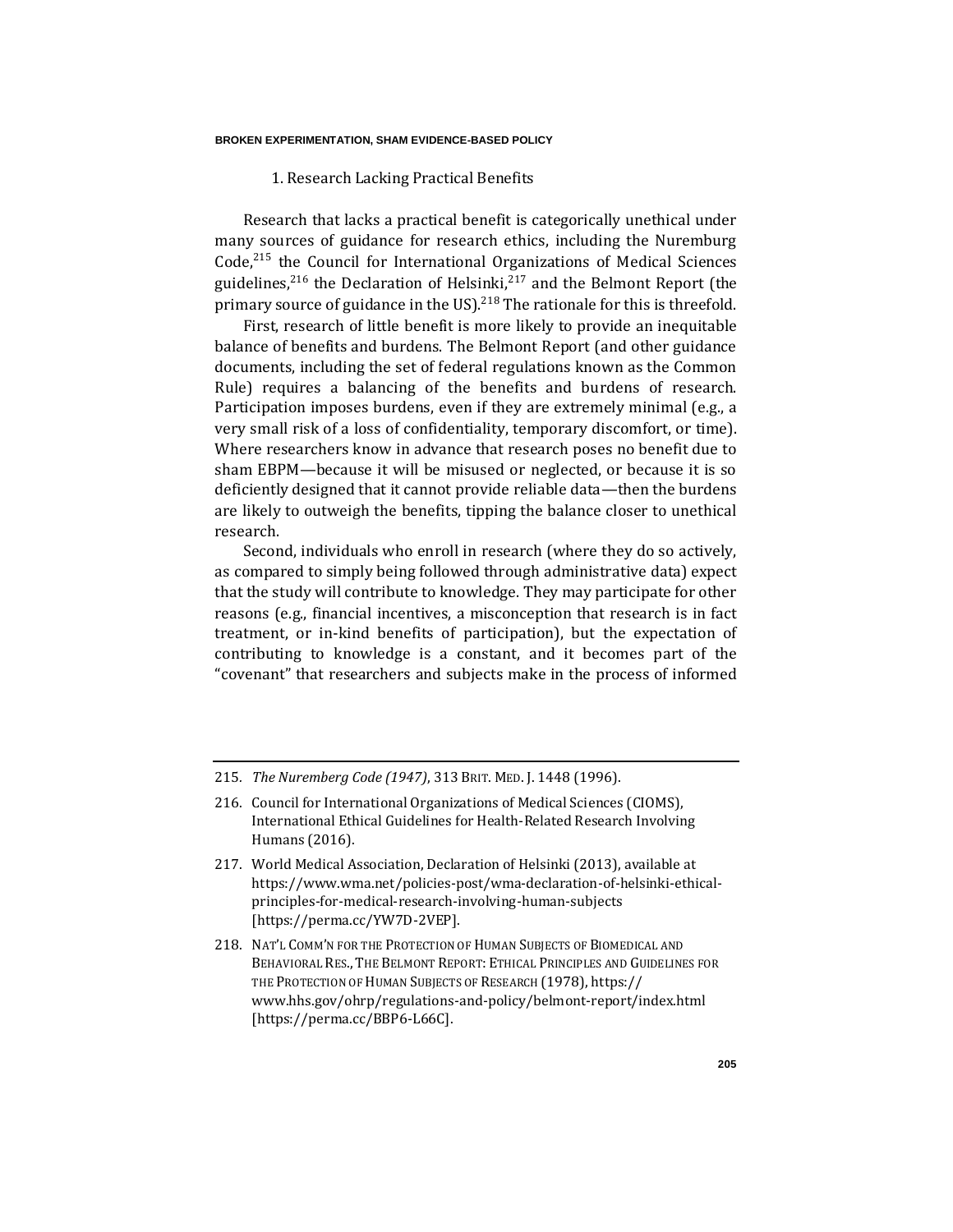consent.<sup>219</sup> Where researchers fail to publish or disseminate their results either because they choose not to do so, or because the results are somehow barred from release—they fail to fulfill the promise that subjects' study participation will contribute to knowledge, thereby undoing the bargain they made with participants.<sup>220</sup> It is of course possible that researchers may publish their findings in good faith, but those findings may be neglected or misused in subsequent policy choices. This happens all the time. But where it is known *in advance* that the evidence is likely to be distorted, misused, or silenced, or used for ratcheting, it complicates the ethical balancing and should factor into the disclosures that researchers make to subjects in these studies.

Third, the barrier to research that lacks social benefit reflects a concern about policing the boundaries of ethically (and therefore legally) acceptable research. Even if research subjects *knew* that the results of studies were unlikely to make an impact, or that the study was designed poorly, they may yet consent to take part in the project. But experimentation—particularly medical and governmental research<sup>221</sup>—has an ugly history of abuses in the U.S., in service of not only knowledge, but also the prestige and position of researchers. Enrolling subjects in wasted research may exacerbate mistrust of research among U.S. populations that have borne a disproportionate share of these abuses, namely populations that are poor and populations of color. Government-sponsored research with little prospect of social value is especially sensitive in this larger context of government mistrust and experimentation—particularly if the results are later used for ratcheting in ways that harm funding priorities for these groups.

How much practical benefit is necessary? Most research ethics guidance allows wide latitude in determining that research is beneficial. Value could derive from testing programs to identify immediate benefits in health or welfare, from gaining a better understanding of the causes of problems, or

<sup>219.</sup> Kay Dickersin & Drummond Rennie, *Registering Clinical Trials*, 290 JAMA 516 (2003).

<sup>220.</sup> Howard Mann, *Research Ethics Committees and Public Dissemination of Clinical Trial Results*, 360 LANCET 406 (2002); Richard S. Saver, *Medical Research and Intangible Harm*, 74 U. CIN. L. REV. 941 (2006); Anna Mastroianni & Jeffrey Kahn, *Swinging on the Pendulum: Shifting Views of Justice in Human Subjects Research*, 31 HASTINGS CTR. REP. 21 (2001).

<sup>221.</sup> For an introduction to unethical and abusive research practices in the United States, see HARRIET A. WASHINGTON, MEDICAL APARTHEID (2008).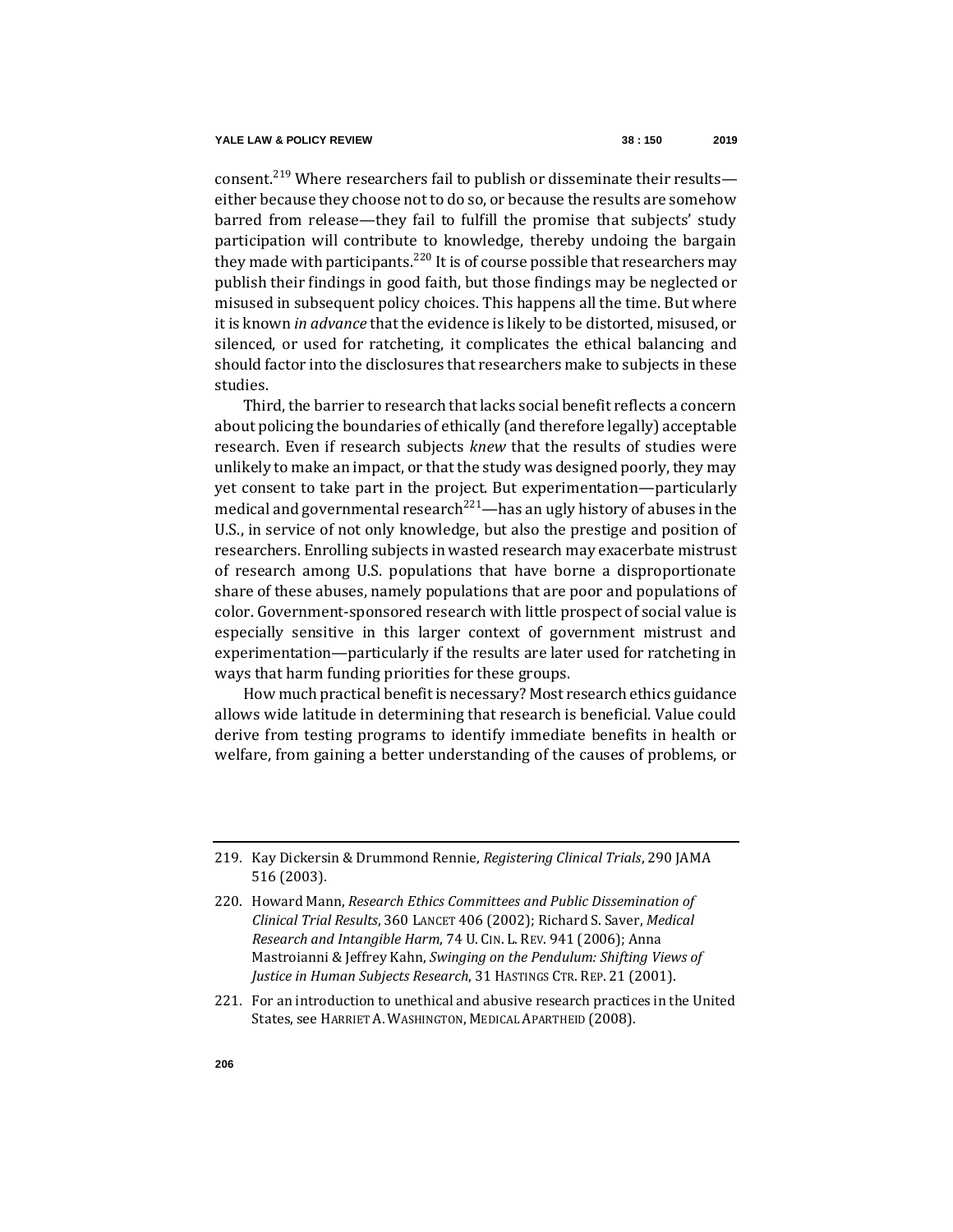from developing new hypotheses about possible program approaches. $222$ Assuming a sound research design and public reporting of findings, evaluations that are neglected by regulators and legislators may nonetheless yield important findings that can be used to shape advocacy efforts or enable variations in programs that are decentralized. But where evaluation designs are unsound, or where results are likely to be distorted or used for ratcheting in ways that disadvantage the research participant populations, the ethical benefits of experimentation are unclear and deserve close attention.

Currently there is little oversight over whether research poses social benefits. Federal regulations of human subjects have delegated responsibility for scrutinizing research protocols to institutional review boards (IRBs). IRBs are generally instructed not to consider the long-term consequences of research during protocol review; the Common Rule in fact directs that "in evaluating risks and benefits, the IRB . . . should not consider possible long-range effects of applying knowledge gained in the research (for example, the possible effects of the research on public policy) as among those risks that fall within the purview of its responsibility."<sup>223</sup> But IRBs do, in fact, often consider social implications of research findings despite this rule.<sup>224</sup> Some have suggested that this is the proper purview of research advisory committees instead. $225$  But in the main, it is currently up to individual researchers and funders to consider the potential impacts of their research, including the chance that it will exert little effect on policy, or the chance that it will be used for outsized purposes that harm the constituencies in the research population. In areas that are susceptible to sham EBPM, ensuring rigorous research designs and public availability of research results will enable some of the positive externalities described below, even if the findings are ignored or misused at the governmental level.

225*. Id*.

<sup>222</sup>*. See* Ezekiel J. Emanuel et al., *What Makes Clinical Research Ethical?*, 283 JAMA 2701 (2000).

<sup>223.</sup> Criteria for IRB Approval of Research, 45 C.F.R. § 46.111 (2018).

<sup>224.</sup> Alan Fleishman et al., *Dealing with the Long-Term social Implications of Research*, 11 AM. J. BIOETHICS 5 (2011); Robert Klitzman, *How IRBs View and Make Decisions About Social Risks*, 8 J. EMPIRICAL RES. HUM. RES. ETHICS 58 (2013).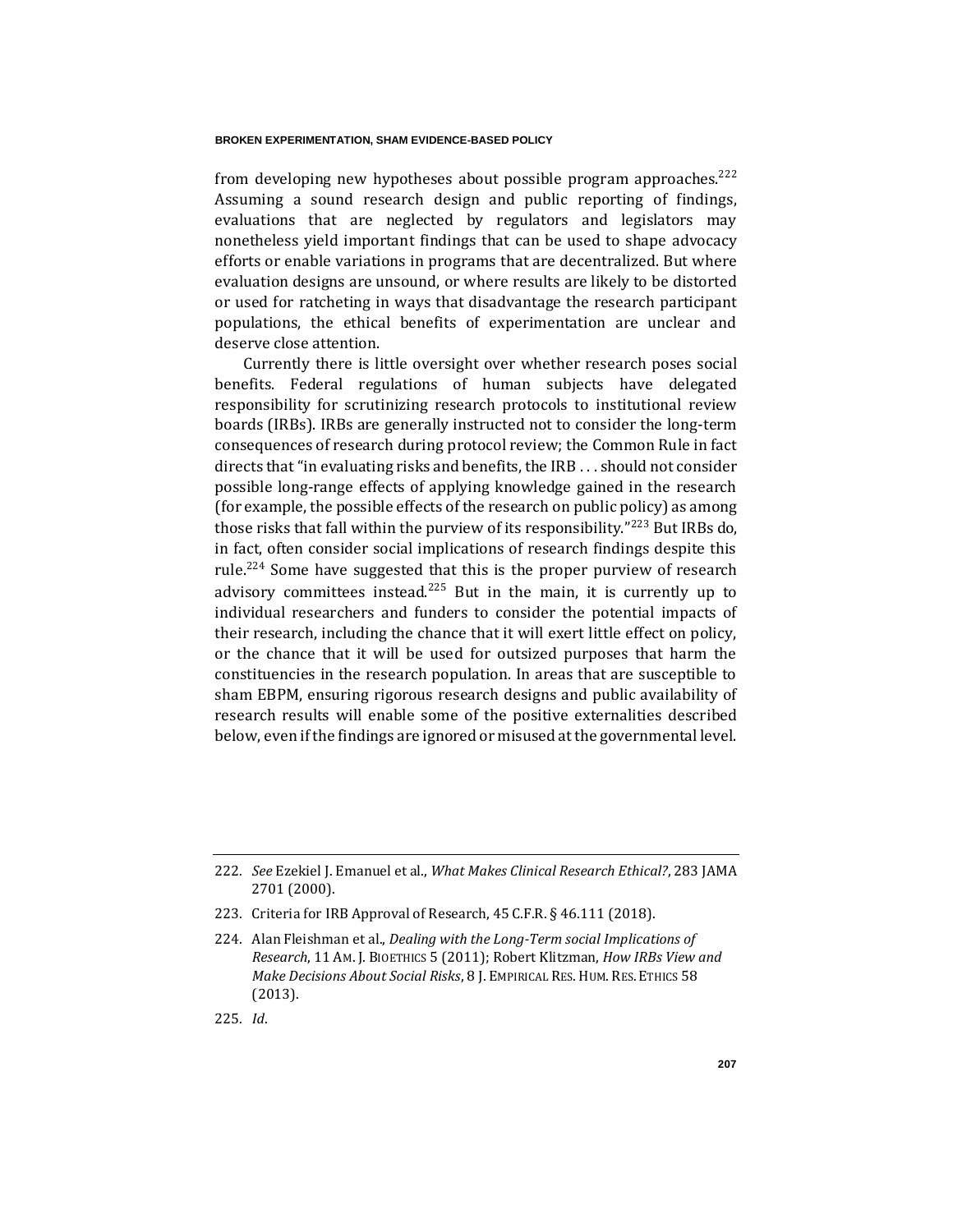## 2. The Government as Experimenter

When the government is acting as experimenter, either by itself or by contracting with researchers, the ethical basis for experimentation may deserve special scrutiny. Compared to other institutions that conduct and sponsor research, the government possesses greater coercive authority, as well as greater structural obligations to promote the well-being of citizens generally, including those who become research subjects. In some research contexts, our faith that the government will carry out its role to safeguard citizens' well-being is the basis for wholesale exemptions from independent ethical review of research designs.

The clearest example of this is an exemption embedded as part of the "Common Rule," the federal regulations providing for institutional review board (IRB) oversight of research with human subjects.<sup>226</sup> In 1983, the Reagan Administration sought to grant a series of Medicaid waivers through § 1115 of the Social Security Act, which allows states a five-year exemption from certain federal regulations in order to implement experimental Medicaid and cash welfare (then AFDC) programming. At the time, the waivers intended to test methods of cost-sharing among the Medicaid population, and were framed in terms of making the programs financially sustainable.<sup>227</sup> The Carter administration had required separate IRB review for experimental Medicaid waivers, but Reagan's HHS quickly reversed this policy. Shortly after the change of administration, HHS implemented changes to the Common Rule with immediate effect, $228$  then issued rules specifying that IRB approval would be duplicative and unnecessary for  $\S$ 1115 waivers. Instead, agency personnel would consider ethics concerns as part of the waiver approval process, which rests on whether a waiver is "likely to advance the purposes" of the Medicaid statute.<sup>229</sup> As the administration noted, "ethical and other research problems raised by

- 228*. Id*.
- 229. Exemption of Certain Research and Demonstration Projects from Regulations for Protection of Human Research Subjects, 48 Fed. Reg. 9266 (Mar. 4, 1983); *s*ee *also* [Lucy](https://digitalcommons.law.yale.edu/cgi/viewcontent.cgi?referer=https://www.google.com/&httpsredir=1&article=1260&context=ylpr) A. Williams, *The Abuse of Section 1115 Waivers: Welfare Reform in Search of a Standard*, 12 YALE L. & POL'Y REV. 8 (1994); Sara Rosenbaum, *Mothers and Children Last: The Oregon Medicaid Experiment*, 18 AM. J.L. & MED. 97 (1992).

<sup>226.</sup> To What Does this Policy Apply, 45 C.F.R. § 46.101 (2018).

<sup>227.</sup> Waiver of Requirements as Applied to Medicaid Demonstration Projects Involving Cost-Sharing (Copayments, Deductibles, Coinsurance), 47 Fed. Reg. 9208 (Mar. 4, 1982).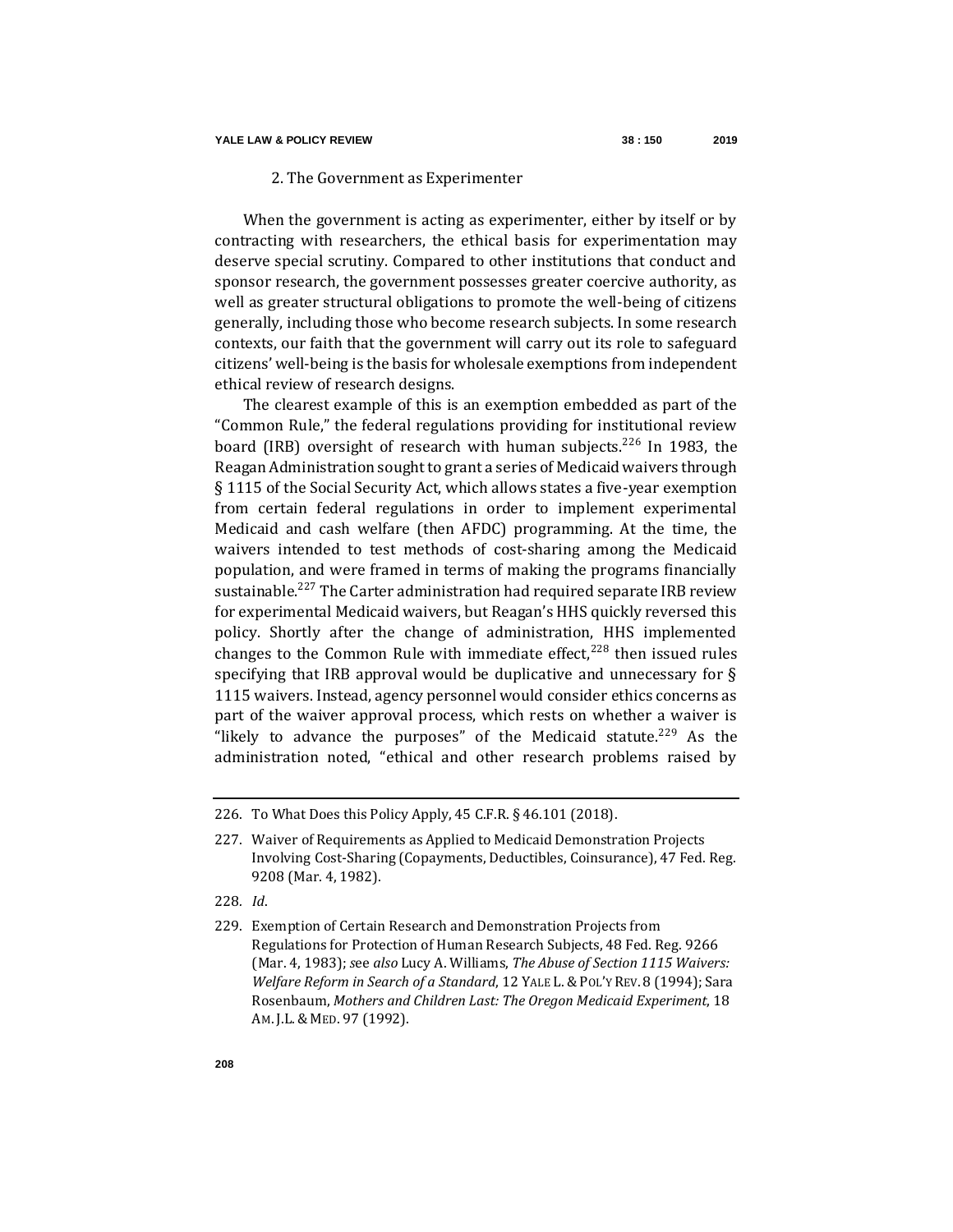research in benefits programs will be addressed by the officials who are familiar with the programs."<sup>230</sup> Recent updates to the Common Rule in January 2017 have retained and clarified this exemption from IRB review "in order to make it plain that such research projects on public benefit or service programs [under § 1115 of the Social Security Act] qualify for the exemption."<sup>231</sup>

Separately, a 1992 statutory requirement also specifies that HHS funds may not be used to support research that "poses a danger to the physical, mental, or emotional well-being of a participant without the participant's informed consent,"<sup>232</sup> and agencies considering public benefits experiments must evaluate research according to this standard. In interpreting the language of the Common Rule, the Ninth Circuit's 1994 opinion in *Beno v. Shalala* (along with other courts who have considered the issue) has not challenged the exemption of agency-approved public benefits research from IRB review. Instead, the court noted that the Secretary of HHS was required to "make some determination that a project does not pose unnecessary risks to human subjects" as part of waiver approval, including considering welfare recipients' objections to proposed waiver plans.

This exemption from IRB review is a departure from ordinary practice for research ethics, but reflects the view that government will seek to prioritize the well-being of the populations it serves, including those that it enrolls in experimental programming and evaluations thereof. Here, the risks to subjects may arise not only from those inherent to the program, but also from how decision-makers are likely to use the evidence produced. Where research is so poorly designed as to be inconclusive, or where it is likely to be used disingenuously for ratcheting or distortion, the ethical basis for this research may be suspect, and it is particularly relevant when the government itself is the party experimenting.

# *E. Positive Externalities*

Sham EBPM and broken experimentation have little direct benefit, but they may have silver linings. Here I consider the potential benefits that may arise from even minimal efforts to use and produce evidence, despite the

<sup>230.</sup> 48 Fed. Reg. 9268; *Beno v. Shalala*, 30 F.3d 1057 (1994).

<sup>231.</sup> Federal Policy for the Protection of Human Subjects, 82 Fed. Reg. 7149, 7195 (Jan 19, 2017).

<sup>232.</sup> Prohibition on Funding Certain Experiments Involving Human Participants, 42 U.S.C. § 3515b (2018).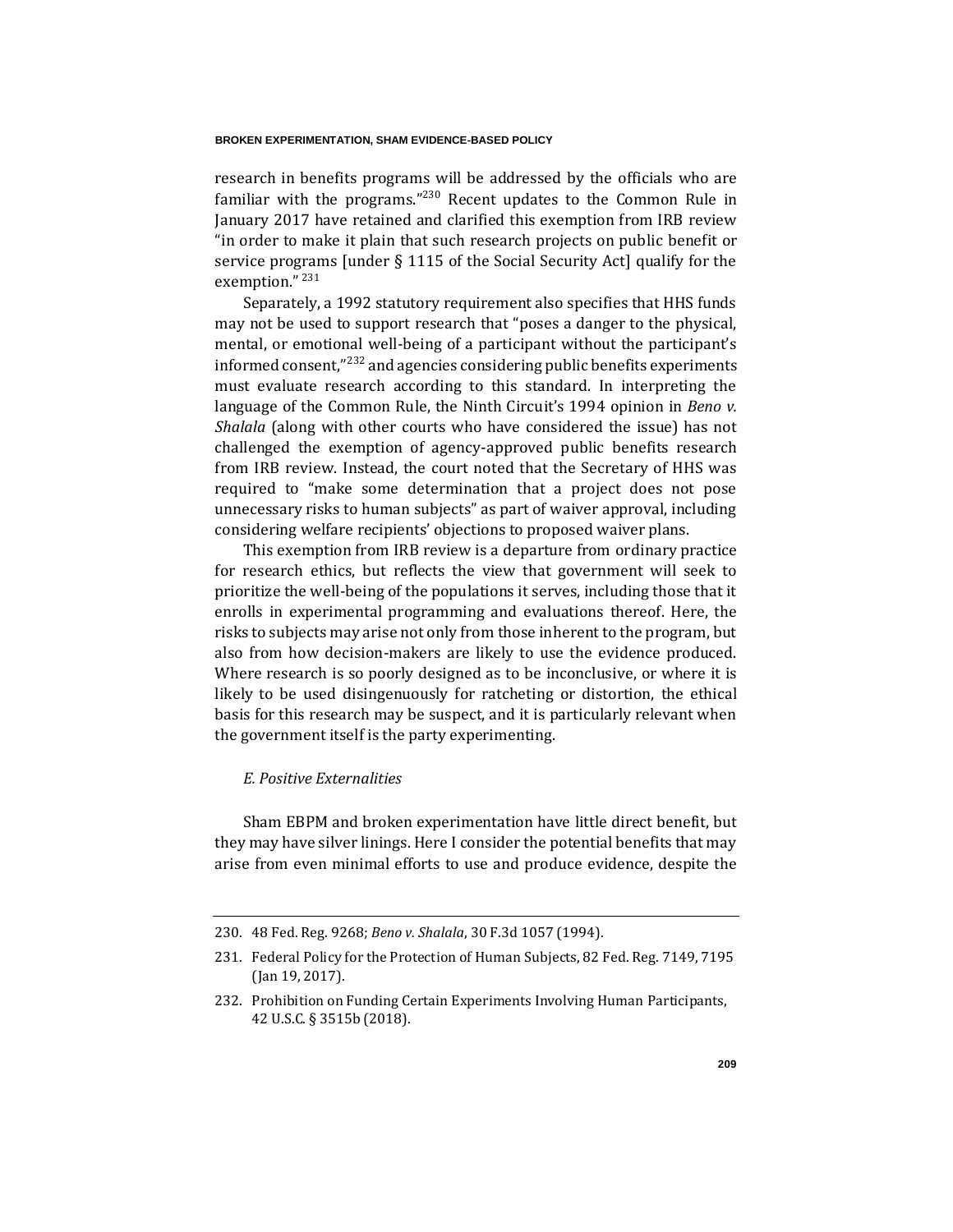fact that evidence may be largely neglected or misused by legislators or regulators making the primary decision.

# 1. Collateral EBPM

Although the forms of sham EBPM differ, all involve the framing of policy decisions as justified by research evidence. Citing research evidence to justify governmental choices—rather than, say, justifying those choices in terms of pure values or political economy—may in theory promote EBPM by other entities, including more genuine versions. This may happen in several ways.

First, articulating policy choices on empirical grounds—even if those grounds are misconstrued—may have the salutary, inadvertent benefit of signaling to other decision-makers that it is desirable to make policy decisions on the basis of empirical research. This could, of course, lead to the proliferation of sham EBPM practices (a negative externality). A greater prevalence of policies justified as "evidence-based," however, may encourage some observers to engage more fully with research evidence in their own decision-making, including observers who do so effectively and in good faith.

<span id="page-60-0"></span>Second, sham EBPM practices may invite political rebuttals that publicize a more faithful depiction of empirical evidence, enabling EBPM elsewhere. For example, an attempt to justify public spending on "Scared Straight" programming for preventing juvenile offending may be couched in terms of anecdotal evidence (perhaps evidence from a hit TV show).<sup>233</sup> But this would mischaracterize the evidence base for Scared Straight programming, which has been shown in multiple randomized studies to exacerbate rather than deter juvenile offending.<sup>234</sup> The continued use of Scared Straight programming on the basis of flimsy evidence has drawn public attention, with broader dissemination of accurate information about research findings.<sup>235</sup> These public correctives may publicize evidence that

<sup>233</sup>*. See, e.g.*, Andy Denhart, *Beyond Scared Straight's Real-Life Controversy*, DAILY BEAST (Jul. 13, 2017) [https://www.thedailybeast.com/beyond-scared](https://www.thedailybeast.com/beyond-scared-straights-real-life-controversy)[straights-real-life-controversy](https://www.thedailybeast.com/beyond-scared-straights-real-life-controversy) [https://perma.cc/ZP54-SEHB].

<sup>234.</sup> Petrosino et al., *Scared Straight and Other Juvenile Awareness Programs for Preventing Juvenile Delinquency: A Systematic Review*, 9 CAMP. SYS. REV. 1 (2013).

<sup>235</sup>*. See, e.g.*, Gary Van Landingham, *Evidence Trumps Anecdote for "Scared Straight" Programs*, PEW (Oct. 14, 2015) https://www.pewtrusts.org/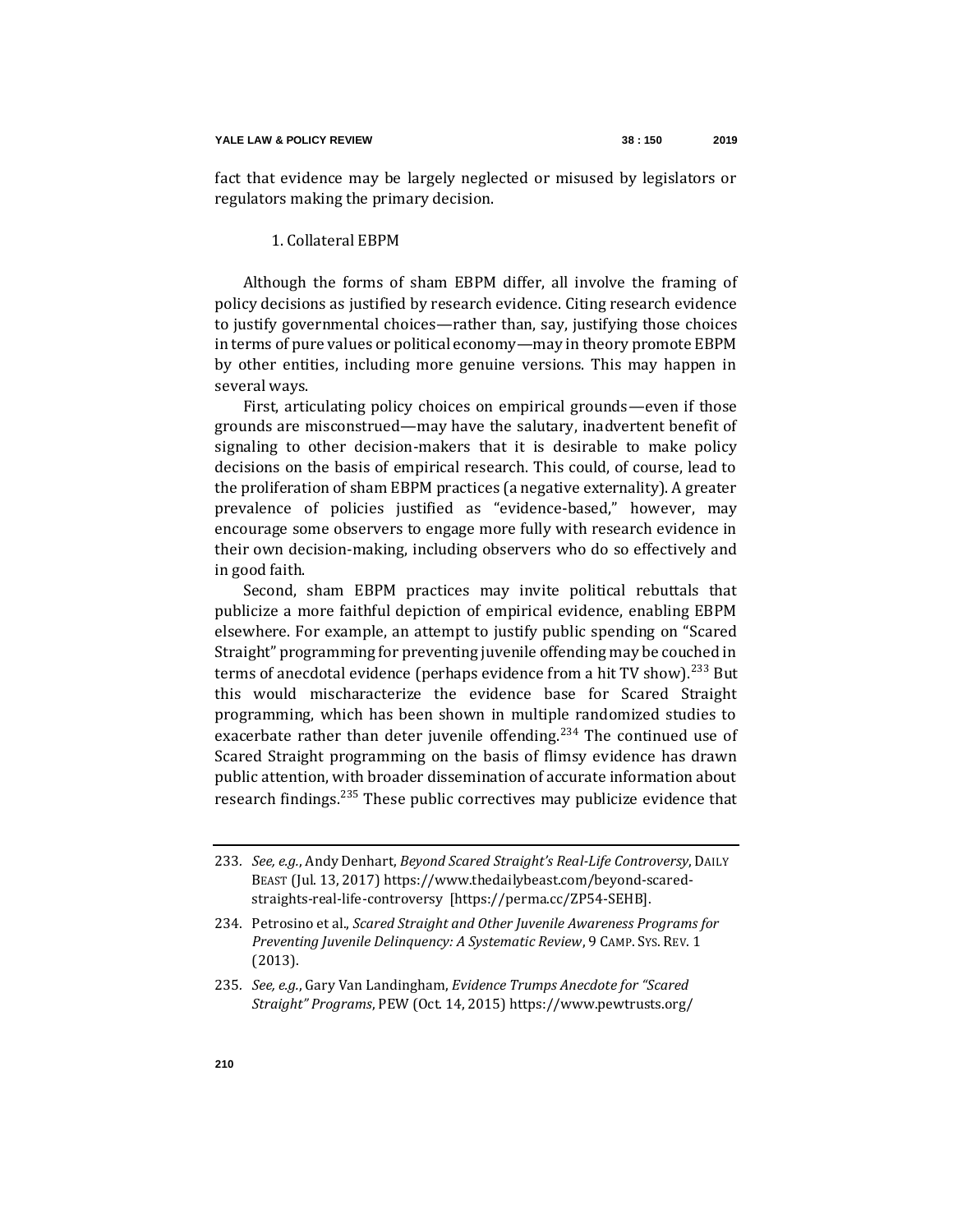would not otherwise be brought to light, enabling more evidence-informed decisions elsewhere or at future points in time. Decision-makers who couch bad decisions in evidence-based terms invite a response on the basis of that evidence, which may add motivation for subsequent reform (or perhaps momentum for replacement of the decision-makers).

## <span id="page-61-0"></span>2. The Hawthorne Effect

Programs may function better simply because they are being observed, regardless of what happens to the evaluation. The marginal improvement in program effectiveness by virtue of being observed is reflective of the Hawthorne effect,  $236$  also known as observation bias. The first studies of this dynamic were among employees of a telephone manufacturing factory, who produced more under intensive monitoring compared to when they were more loosely supervised; modern studies continue to find support for the proposition that participating in research can improve outcomes.<sup>237</sup> Rationales for the mechanism often include social desirability bias among program participants, $^{238}$  but in evaluations of social programs, concern among program staff over ongoing funding may be a more powerful explanation. Those who implement government-funded programs have an incentive to deliver higher-quality programming in the presence of an evaluation, given that the findings may be used to inform funding and implementation decisions. This may improve outcomes for people enrolled in an evaluation, even if the study is poorly conducted and even if the results are never used.

- 237. McCambridge et al., *supra* not[e 236,](#page-61-0) at 271.
- 238*. Id.*

en/research-and-analysis/blogs/stateline/2015/10/14/evidence-trumpsanecdote-for-scared-straight-programs [https://perma.cc/9KNT-MGM7]; Denhart, *supra* not[e 233;](#page-60-0) *Scared Straight*, WASHINGTON STATE INSTITUTE FOR PUBLIC POLICY (2018) http://www.wsipp.wa.gov/BenefitCost/Program/114 [https://perma.cc/85P9-HZ2V].

<sup>236.</sup> Rob McCarney et al., *The Hawthorne Effect: A Randomised, Controlled Trial*, 7 BMC RES. METHODOLOGY 30 (2007); Jim McCambridge et al., *Systematic Review of the Hawthorne Effect: New Concepts Are Needed to Study Research Participation Effects*, 67 J. CLIN. EPIDEMIOLOGY 247 (2014).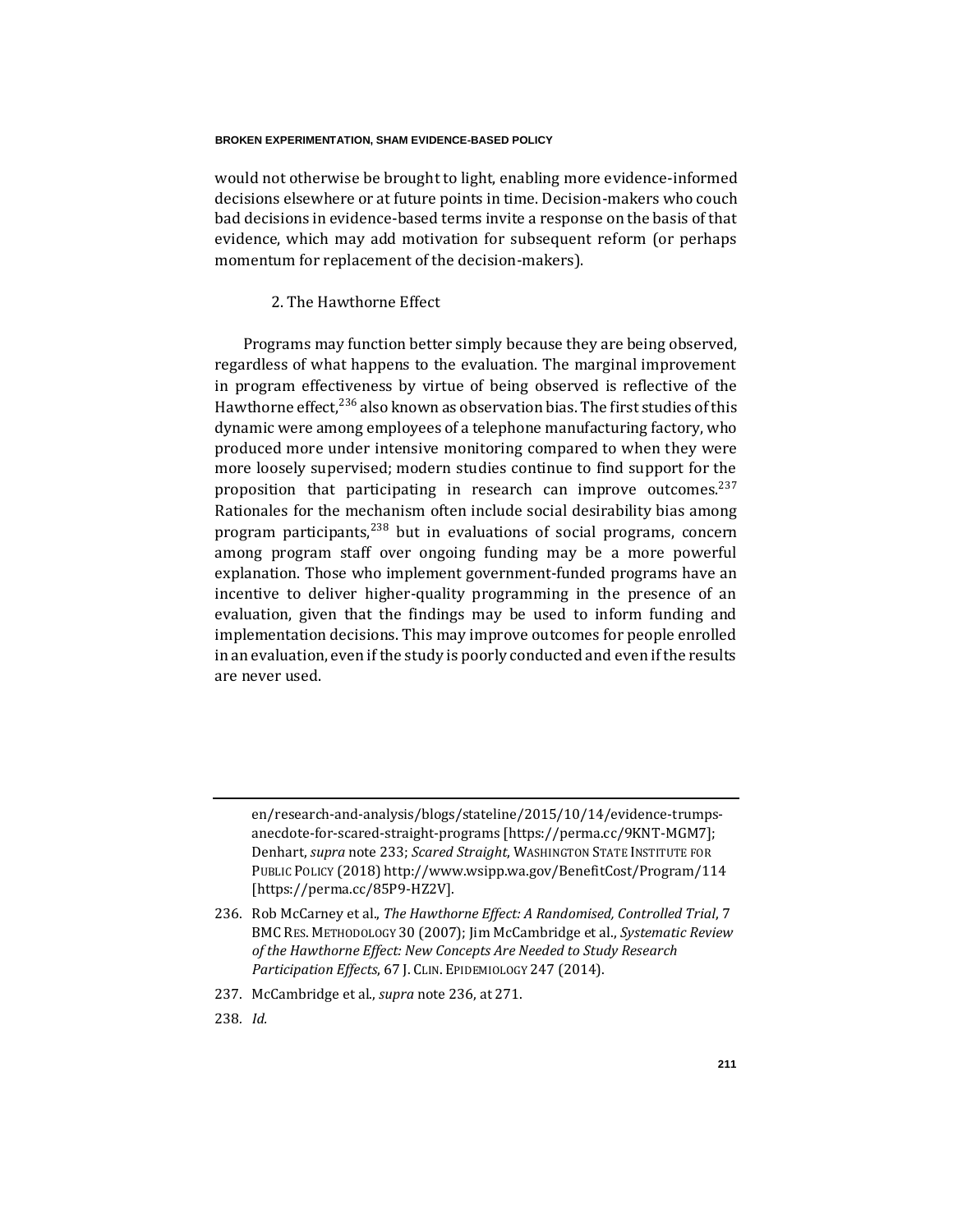## 3. Clarifying Values

Misuses of evidence may actually have a useful instructive function: they teach us where evidence may not be the right means, or right set of arguments, for deciding a particular policy. Where evidence exists but is neglected, it is a signal that evidence-based reasoning is perceived to be inappropriate for the problem; the problem is one of values, and perhaps cannot be resolved through a technocratic approach of identifying the most effective policy choice.

Even when decisions are exclusively driven by values, however, experimentation may assist current policy development by clarifying the stakes of those choices. Programs may not work as intended, or they may have important externalities that matter and implicate values that come in tension with policy goals. Identifying those externalities is an important benefit of evaluations, and may arise even from evaluations that are of low methodological quality. Say, for instance, a legislator is in favor of criminal penalties for people who expose others to HIV without disclosure, but is also opposed to inequality on the basis of race and gender. Studies of HIVspecific criminal statutes showing disproportionate effects on populations of women and people of color can illuminate the stakes of the policy choice, even if the study isn't the primary basis of the legislative decision.<sup>239</sup> The decision may yet be based entirely on values—namely, the comparative value the legislator places on equity compared to her preference for deterring HIV transmission—but she may not have recognized the values conflict without research results. Like collateral EBPM, this function is more clearly served by good evaluation designs, but even methodologically weak studies may provide relevant evidence to frame the values at stake in policy discussions.

### IV. PROMOTING AND PRESERVING EVIDENCE-BASED EFFORTS

The prior Parts have considered the pathologies that ensue when efforts to generate and use evidence fall so far short of the ideal that they are better considered sham practices. Despite some positive externalities, broken

<sup>239.</sup> Y. Tony Yang & Kristen Underhill, *Rethinking Criminalization of HIV Exposure – Lessons from California's New Legislation*, 378 NEW ENG. J. MED. 1174 (2018); Amira Hasenbush et al., *HIV Criminalization in California: Penal Implications for People Living with HIV/AIDS*, WILLIAMS INST. (DEC. 2015), https://williamsinstitute.law.ucla.edu/research/health-and-hiv-aids/hivcriminalization-in-california-penal-implications-for-people-living-withhivaids/ [https://perma.cc/JJ49-5VDG].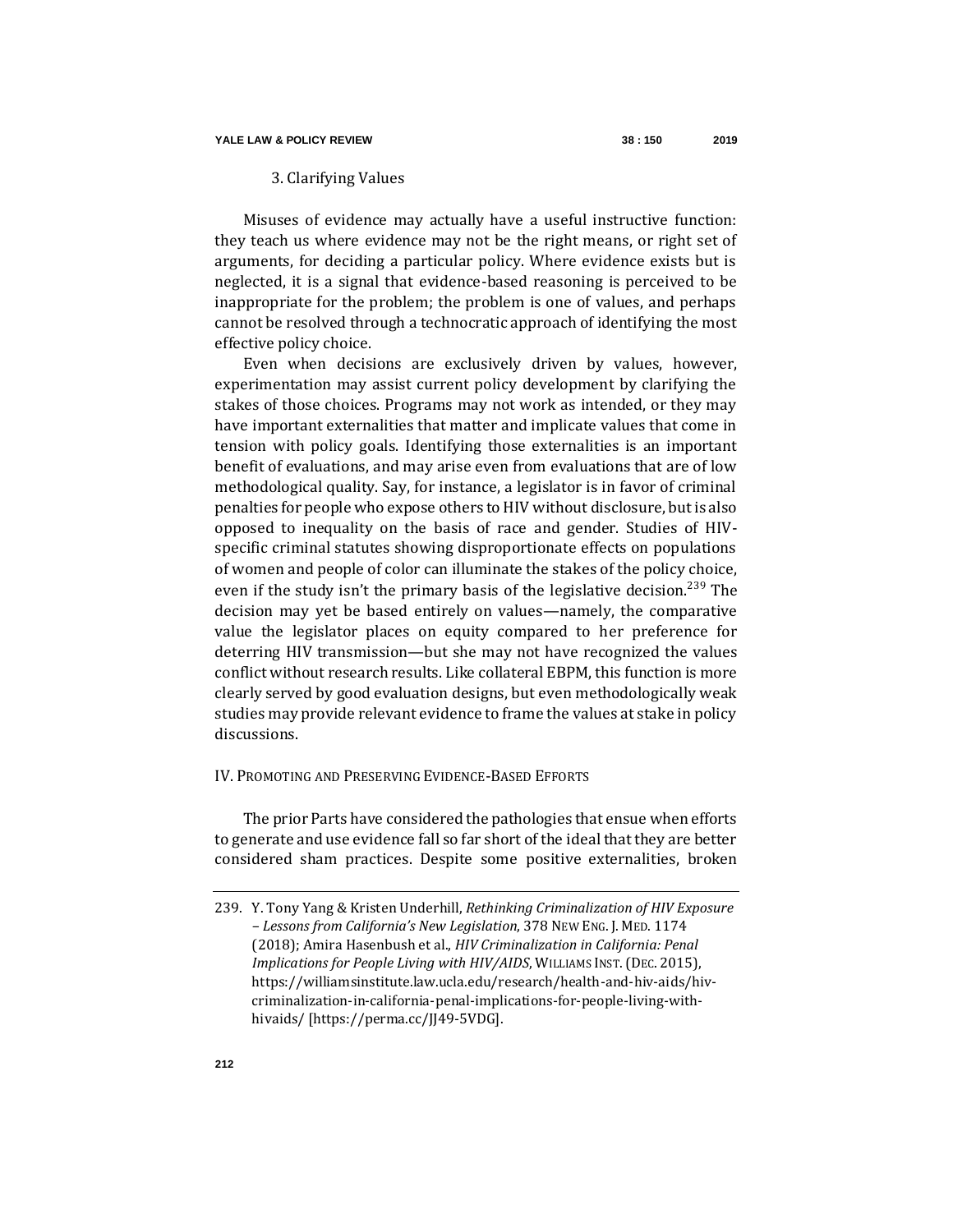experimentation and sham EBPM may do more harm than good. The pathologies of sham EBPM can undermine scientific legitimacy, chill rigorous research, spend limited governmental funds on ineffective programming (or, in ratcheting, culminate in cutting entire categories of programming that may in fact have social benefits), threaten the balance of benefits and burdens imposed on research subjects, and ultimately result in inefficient uses of public resources with consequences for well-being.

Against this background, I here aim to generate strategies that might promote genuine engagement with EBPM and experiments to evaluate policy decisions. These present both legal and practical means to bolster careful and rigorous uses of evidence and to minimize sham EBPM, broken experimentation, and attendant harms. There is little, in fact, to be done to avoid sham EBPM in areas of highly contested values, but efforts to maximize evaluation quality can (and should) take center stage. Where values are more aligned, steps to promote EBPM through ex ante policy commitments, evaluation mandates, and evaluation transparency hold some promise. The focus herein will be on actions available to government actors, rather than private actors, although private entities may also seek to shape evidence-based policy development.

# *A. Terms of Engagement: The Limits of EBPM and Experimentation*

Where decisions rest on fundamental values that are not shared, EBPM will do little; for these areas of policy choices, the risks of sham EBPM are high. Recall the difference between abortion politics and tornado politics above; although state legislative restrictions on abortion are increasingly couched in the *language* of empirical evidence and women's health, these engage only tenuously with evidence on the health consequences of making abortion more inaccessible.<sup>240</sup> Evidence-based policy-making is unlikely in a space where values are so contested. In recent decades, the U.S. has experienced increased polarization characterized by greater ideological distance between partisans and greater mutual dislike between partisans.<sup>241</sup> New issues have also gained attention from the left and

<sup>240.</sup> CAROL SANGER, ABOUT ABORTION: TERMINATING PREGNANCY IN TWENTY-FIRST-CENTURY AMERICA (2017).

<sup>241.</sup> Yphtach Lelkes, *Mass Polarization: Manifestations and Measurements*, 80 PUB. OPINION Q. 391 (2016); *see also* Liliana Mason, *Ideologues without Issues: The Polarizing Consequences of Ideological Identities*, 82 PUB. OPINION Q. 866 (2018) (describing antipathy between Democrats and Republicans in terms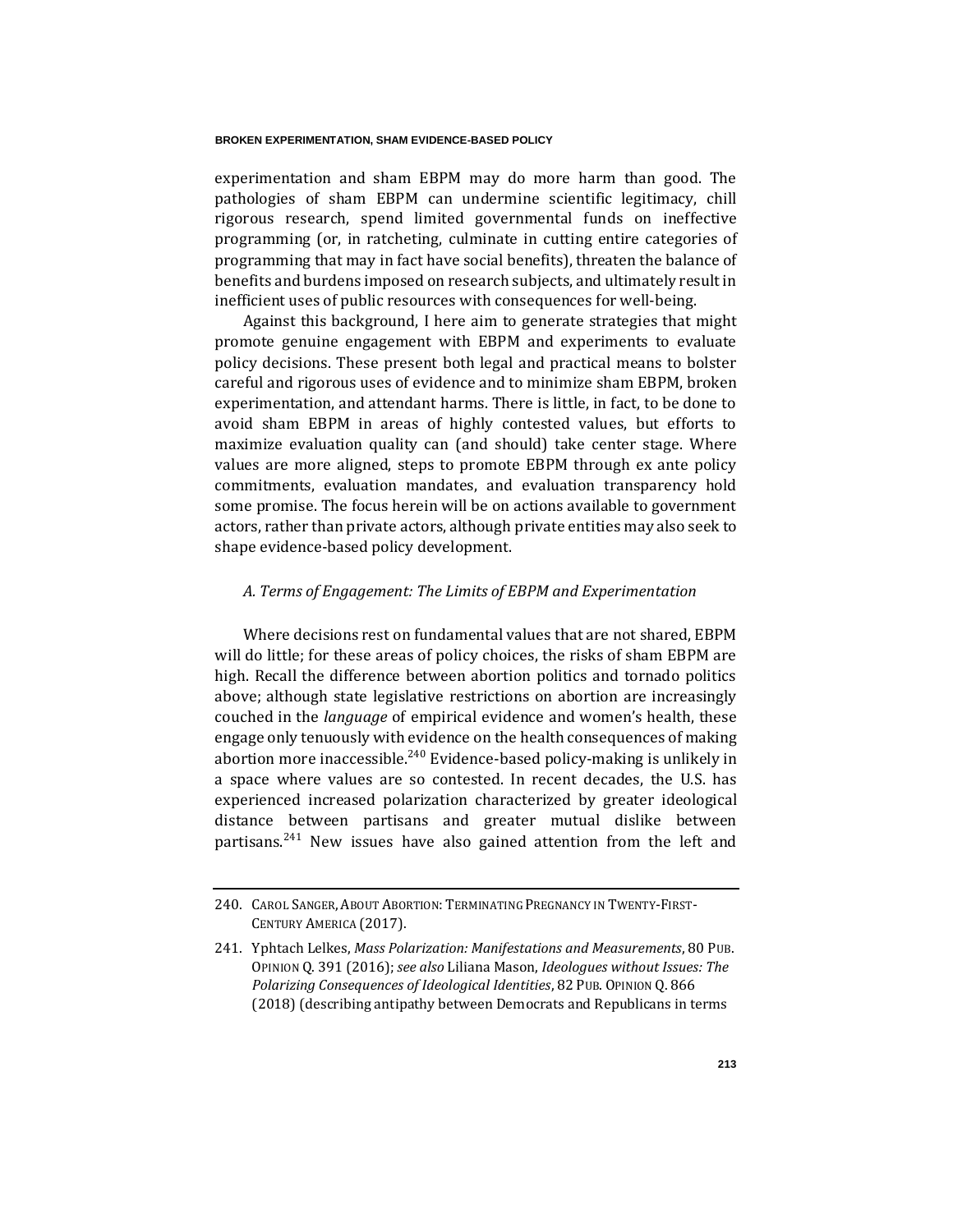resistance from the right in many countries—including environmentalism, access to health care, and a greater focus on rights for women, people of color, and sexual minority groups.<sup>242</sup> In this environment, many issues now verge closer to abortion politics than to tornado politics, characterized by strong and divergent beliefs in what "the evidence" shows.

In a 2011 article describing law as a species of politics, Jeffrey Rachlinski notes why "evidence-based law" is likely to remain an unrealized ideal:

[B]eliefs are important to people and are resilient . . . . [P]eople who support the death penalty nearly uniformly believe that it deters crime. They also tend to believe that gun ownership makes society safer, that abortion should be illegal . . . and that climate change is not a serious problem . . . . The lack of shared goals means that many studies are essentially irrelevant to underlying legal policy .... People interpret social science evidence in ways that are consistent with their beliefs, embracing work that supports them and rejecting work that does not.<sup>243</sup>

<span id="page-64-0"></span>Others have commented on the difficulty in reasoning on the basis of empirical evidence where there are fundamental underlying disputes about values.<sup>244</sup> In family law, for example, Claire Huntington notes that the consideration of evidence will be counterproductive without a shared agreement on values; in education law, Eloise Pasachoff notes that the Every Student Succeeds Act (ESSA)—which requires states to base educational reform activities on "evidence"—will do little where there is disagreement on what the purposes of education should be.<sup>245</sup>

Areas of highly contested values are inhospitable to evidence. The problems of bounded rationality of policy-makers are amplified in these settings, and ineluctable boundaries on scientific objectivity, capacity to measure meaningful values, and scientific authority provide valuable

of identity, rather than disputes about particular issues). Even where there may be common ground in policy preferences, ingroup and outgroup identities and mutual resentment may complicate compromise).

- 242*. See, e.g.*, ALEJANDRO MORENO, POLITICAL CLEAVAGES: ISSUES, PARTIES, AND THE CONSOLIDATION OF DEMOCRACY (2019).
- 243. Jeffery J. Rachlinski, *Evidence-Based Law*, 96 CORNELL L. REV. 901, 921-22 (2011).
- 244. Eloise Pasachoff, *Two Cheers for Evidence: Law, Research, and Values in Education Policymaking and Beyond*, 117 COLUM. L. REV. 1933 (2017); see also Huntington, *supra* not[e 171.](#page-37-0)
- 245. Pasachoff, *supra* note [244.](#page-64-0)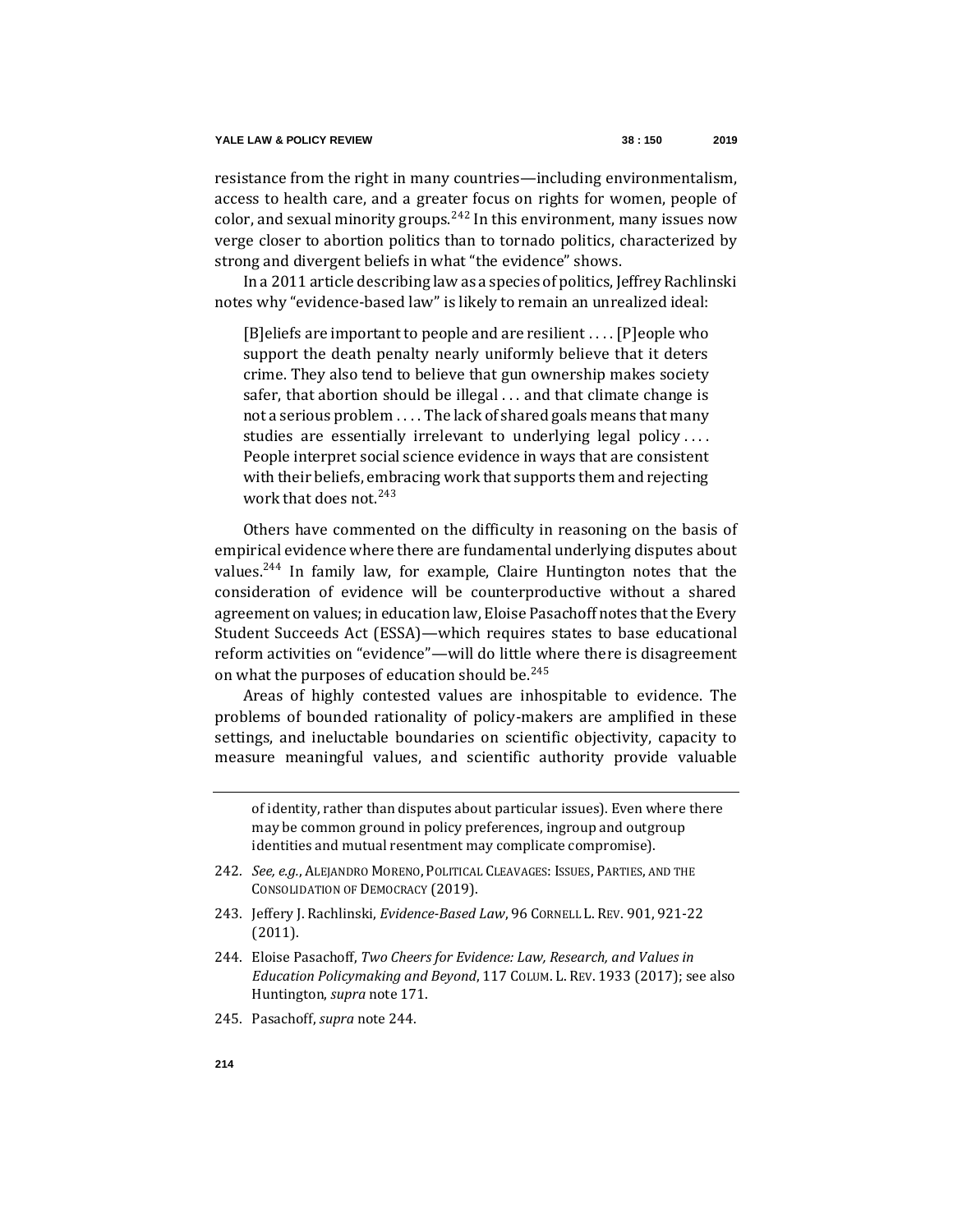materials for motivated political actors. These are prime conditions for evidence distortion, terminal experimentation, and ratcheting, as well as technical breakdowns resulting from motivated interpretations of evidence. Empirical evidence itself is unlikely to change the outcomes of these decisions; such policy choices, particularly in highly visible legislative and regulatory decisions, are made for political reasons and are better explained (and argued) in political economy terms. In the case of ratcheting cuts to after-school programs, for example, "[t]he Trump Administration is not going to be convinced to fund afterschool programs with a data dump of studies showing that the programs are successful. Instead, if the Administration changes its position on whether to fund a given program, it will be due to voters' moral outrage."<sup>246</sup> The Congress that banned further study of Upward Bound programming would not have reallocated funding after another study showing lack of effect; that was a values-driven decision about funding priorities, made on the basis of political rather than evidentiary concerns.

As a practical matter, what should be done to guard against sham EBPM in these areas? There is little hope of salvaging EBPM where values are highly discordant. Legislative mandates to consider and apply evidence, such as ESSA, are likely to culminate in a values-motivated reading of evidence that reinforces legislators' existing positions. But although there is little to do about sham EBPM where values are divergent, it may be more feasible to promote evaluation quality. Where evaluations of policy innovations are done in highly contested areas, the stakes are higher for rigorous designs that minimize bias. This entails independent evaluators, randomization where practicable, statistical power to detect small changes, transparency of evaluation methods, and public release of evaluation findings to enable others besides the primary policy-makers to use the findings. Where evidence is generated on hotly contested policy decisions, particularly evidence from government-mandated or governmentsponsored evaluations, ensuring that the study is robust will minimize (but not avoid) sham EBPM. Researchers embarking on these studies should consider the ethical balance of harms and potential benefits, given the possibility for results to be distorted in ways that disadvantage the populations under study. Publicity of findings is critical given that the benefits of such studies are likely to be in their externalities (collateral EBPM), rather than in their primary impact on policy.

In areas more akin to tornado politics, the decision-making environment may be more hospitable to evidence-based decision-making.

246*. Id.* at 1969.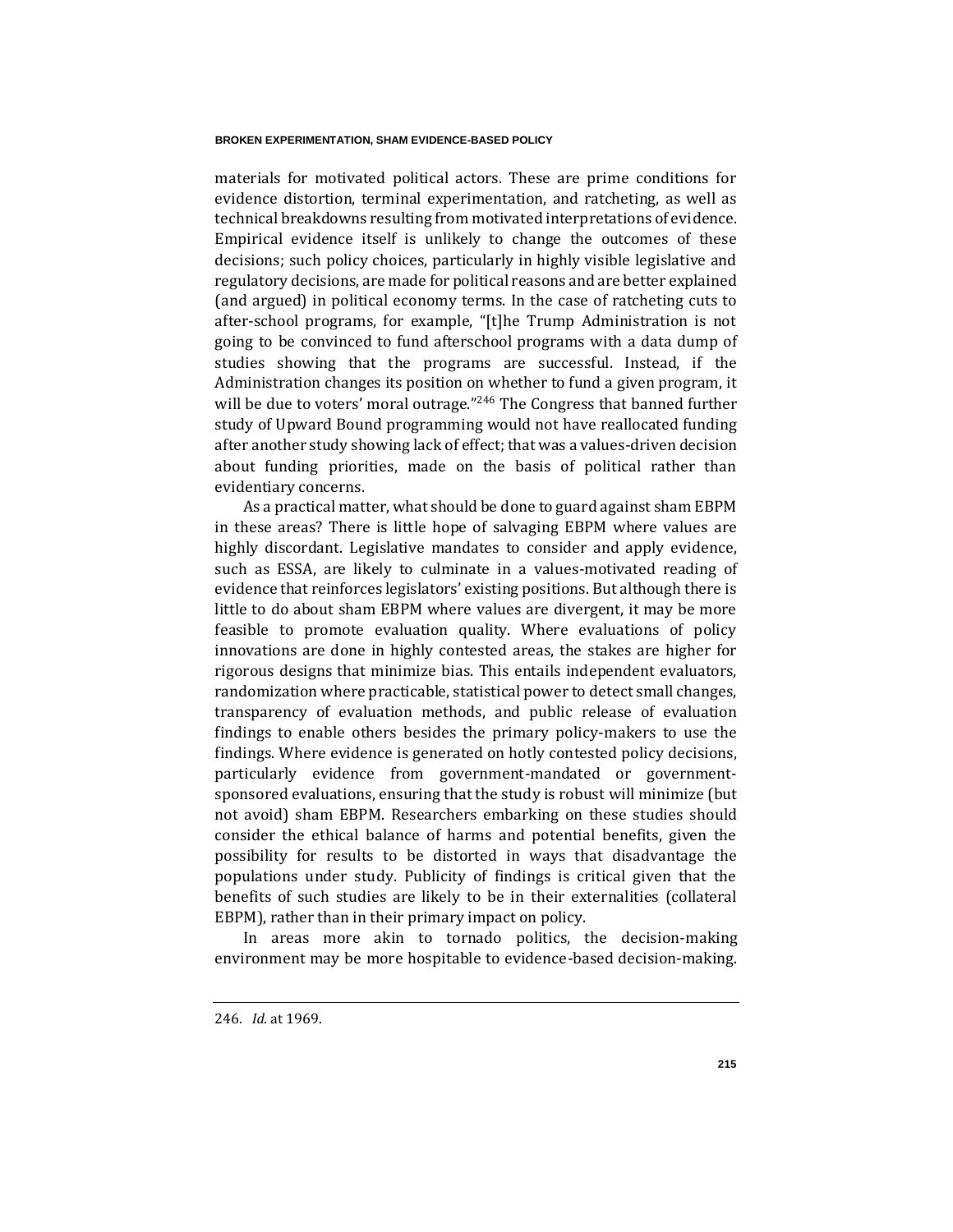EBPM may be more useful for some areas of decision-making than others, even in areas where values diverge. When there is a shared view that a problem exists, evidence can identify the scope and causes thereof (although causes are more controversial than scope). When there is shared agreement on a set of appropriate and politically palatable solutions to a problem, evidence can identify the feasibility and likely effectiveness of solutions in that set. There may also be a divergence in policy views, but shared trust in a research design. Where this occurs, evaluation may work as a tiebreaker or a form of dispute resolution.<sup>247</sup> In these areas, those tasked with making policy choices may be more comfortable engaging in ex ante commitments, mandating robust evaluations, or making ex post disclosures about the evidence base for their decisions.

## *B. Ex Ante Commitments*

In areas where EBPM is feasible, one way to avoid sham versions is to ask decision-makers to make *ex ante* commitments to take action on the basis of evaluation results. That is, legislators or regulators could agree to policies on a trial basis with an evaluation attached. But before the evaluation takes place, they could publicly state their planned future course of action depending on what the results show (including, perhaps, plans to do nothing because they prefer to decide on the basis of values rather than evidence). These statements need not be binding to be useful; nonbinding statements can also call attention to choices that depart from ex ante plans. But a binding pre-commitment of support based on the results of program evaluation would be one mechanism to ensure greater engagement in EBPM, with less interference from political concerns. Ex ante commitments to EBPM may also alleviate some of the problems with bounded rationality of policy-makers by encouraging greater ex ante engagement with research methods and designs.

A range of ex ante commitments may be useful. A simple commitment may be a choice to avoid ratcheting. Before an evaluation begins, legislators may publicly promise that they will not use the results of the evaluation to

<sup>247.</sup> Others have considered the capacity for randomized trials to act as a tiebreaker between adversaries who agree on the rigor of the research design: "When robustness considerations are motivated by an adversarial audience with non-common priors, randomization can be interpreted as a way to let parties with diverging priors agree on a process." Abhijit Banerjee et al., *A Theory of Experimenters* 19 (Nat'l Bureau of Econ. Research Working Paper No. 23867, 2017), https://www.nber.org/papers/w23867 [https://perma.cc/6M4Q-EQ74].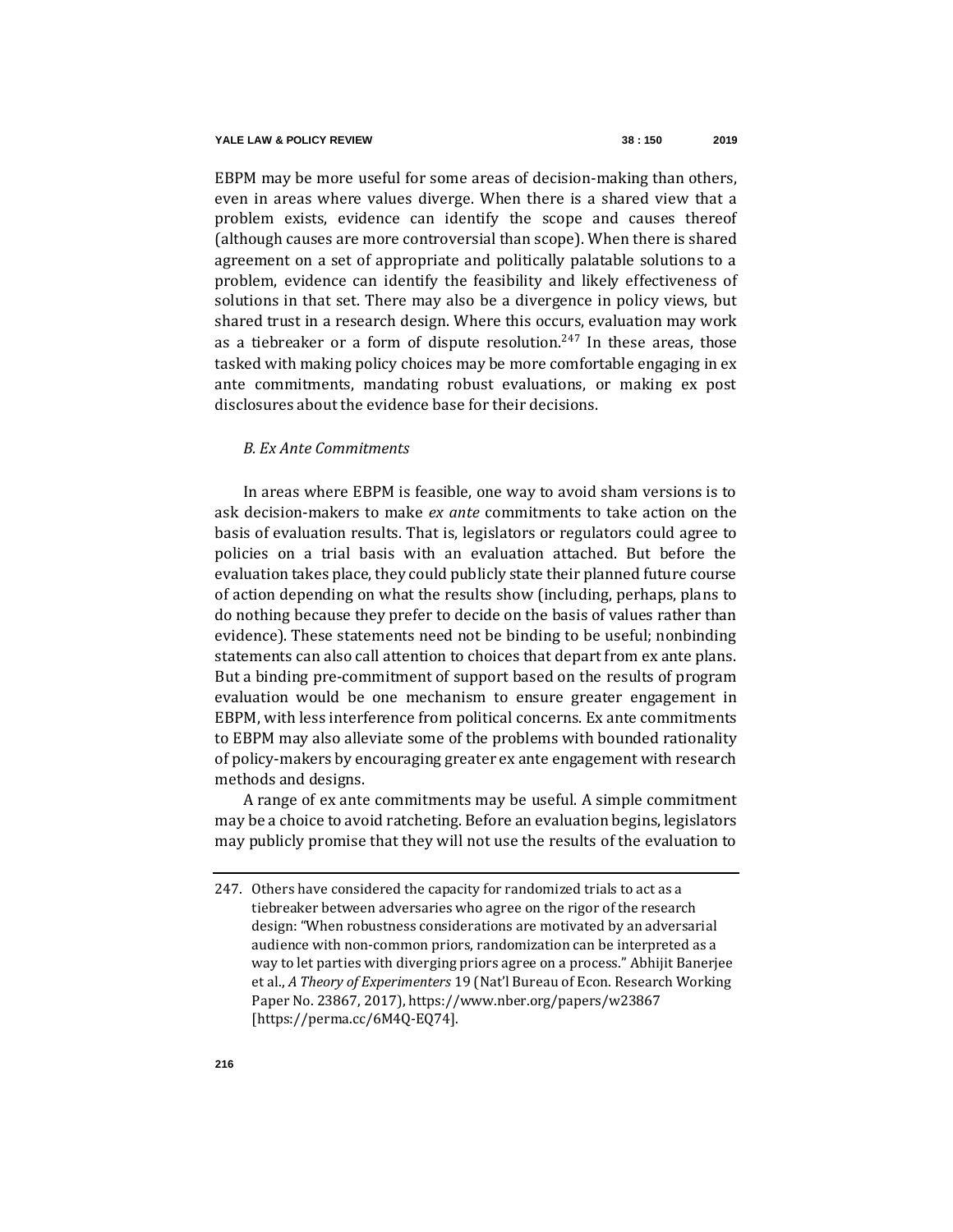change funding appropriations for the entire policy goal. For example, if Congress decides to earmark federal funds for substance use disorder (SUD) treatment with an evaluation of funded programs, they may publicly promise that they will not use the results of any particular program evaluation to cut funding from SUD treatment. They would, however, retain the ability to reallocate funds to different approaches within that category as the evidence warranted. Although this would not foreclose the allocation of funds within the funding category on the basis of values rather than evidence (consider, for example, a reallocation of funds to increased prosecution of drug crimes instead of medication-assisted treatment), it would avoid the more general problem of defunding entire categories of expenditure. This would alleviate some concerns about chilling research, as well as some of the ethical concerns about doing research that presents the possibility of reducing resources for the populations involved.

Another ex ante commitment is a decision to impose set timelines for renewing specific program approaches (within program categories, which is different from sunsetting an entire category of expenditures), but with the public commitment to review the results of program evaluations at a set time before renewal. This could even include a public declaration of what outcomes would factor into the renewal decision or a stated presumption of renewal (with a specification of what types of evidence would overcome the presumption). Although this would not eliminate sham EBPM (terminal experimentation may be a continued concern, as would evidence distortion if the choices turn out to be more values-based than evidence-based), it would also create the infrastructure and opportunity for genuine EBPM for decisions that are less controversial.

It is also possible to imagine ex ante, pre-evaluation agreements about the types of disclosures that should be made to program participants or their communities. For example, legislators may agree ex ante that if an evaluation finds a program to be ineffective for its stated purpose (e.g., a school voucher program does not produce improvements in educational outcomes), that program should be required to disclose the results of the evaluation to new program participants.  $248$ 

Finally, ex ante commitments could in theory entail promises to support (or to withhold support from) a policy or program depending on evaluation results. This would, essentially, entail presumptive voting on the basis of evidence that is yet to be generated. For example, a provision of the Affordable Care Act allows insurance companies to charge smokers 150%

<sup>248.</sup> This is far softer than de-funding programs, but the effects of disclosure are unpredictable and would need further study.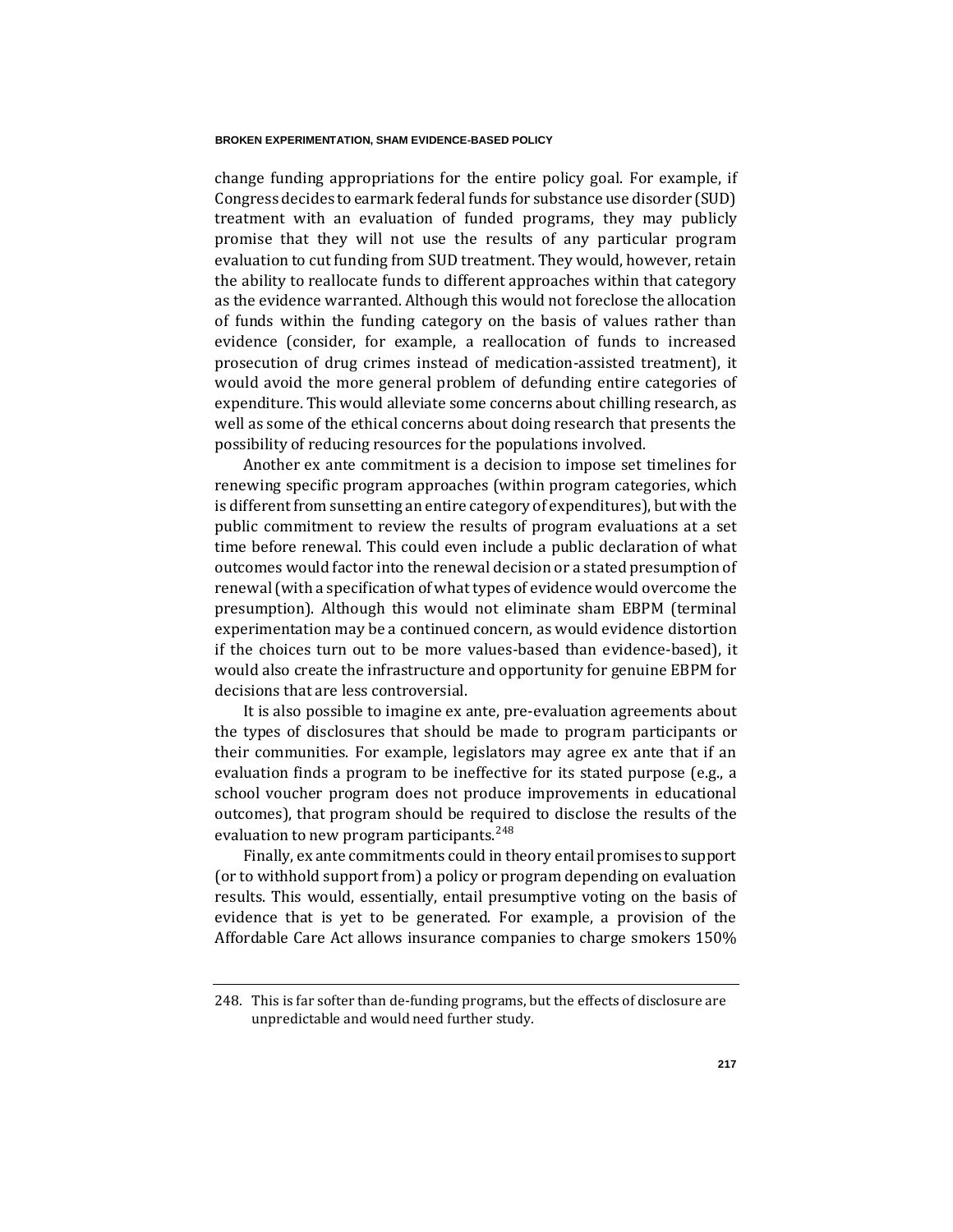of the premiums charged to nonsmokers in the individual markets.<sup>249</sup> Congress could in theory remove this flexibility and require equivalent premiums for smokers, given preliminary reports that the rule has led to reduced insurance coverage for smokers but no reduction in smoking behavior itself.<sup>250</sup> If Congress did so, individual legislators may publicly announce that they will support reinstating the law if smoking increases by 30% or more as a result of repeal (i.e., setting a threshold for a decision commitment). Or, in a softer version, they might announce that they intend to change their mind (i.e., setting a presumption), but that they would consider all evidence when making this decision.

This last category of commitment would be a mixed bag. It would avert the problem of free-riding on scientific legitimacy, because it would in fact be a promise to act on the results of the scientific study. It would raise the stakes for methodologically rigorous and adequately powered evaluations. For contentious evaluations, those promises could supply decision-makers with motivation to interfere with evaluations over time. This could also exacerbate problems of authority given to experts, as well as concerns about attentiveness to relevant outcomes that matter to constituencies of interest. These pre-commitments could perhaps spark objections on the theory of delegating legislative authority to private entities (namely, the researchers running the evaluation)—making them more defensible as presumptions rather than enforceable promises about how one will vote. A further problem arises from making decisions on the basis of one or a few evaluations in real time, rather than waiting for long-term results or the aggregation of results from multiple studies.

Individuals in power have little incentive to make pre-commitments tied to evaluation results—the motivation for these promises would need to come from political pressure in favor of evidence-based practice or from the need to make a concession in order to secure other political bargains. But these are intriguing thought experiments for promoting evidence-based decisions. Commitments to avoid ratcheting and to consult evidence at specified intervals may be the most feasible of these proposals, and may go a little way toward alleviating sham EBPM and broken experimentation in practice.

<sup>249.</sup> Patient Protection and Affordable Care Act, 42 U.S.C. § 300gg(a)(1)(A)(iv) (2018).

<sup>250.</sup> Abigail S. Friedman et al., *Evidence Suggests that the ACA's Tobacco Surcharges Reduced Insurance Take-Up and Did Not Increase Smoking Cessation*, 35 HEALTH AFF. 1176 (2016).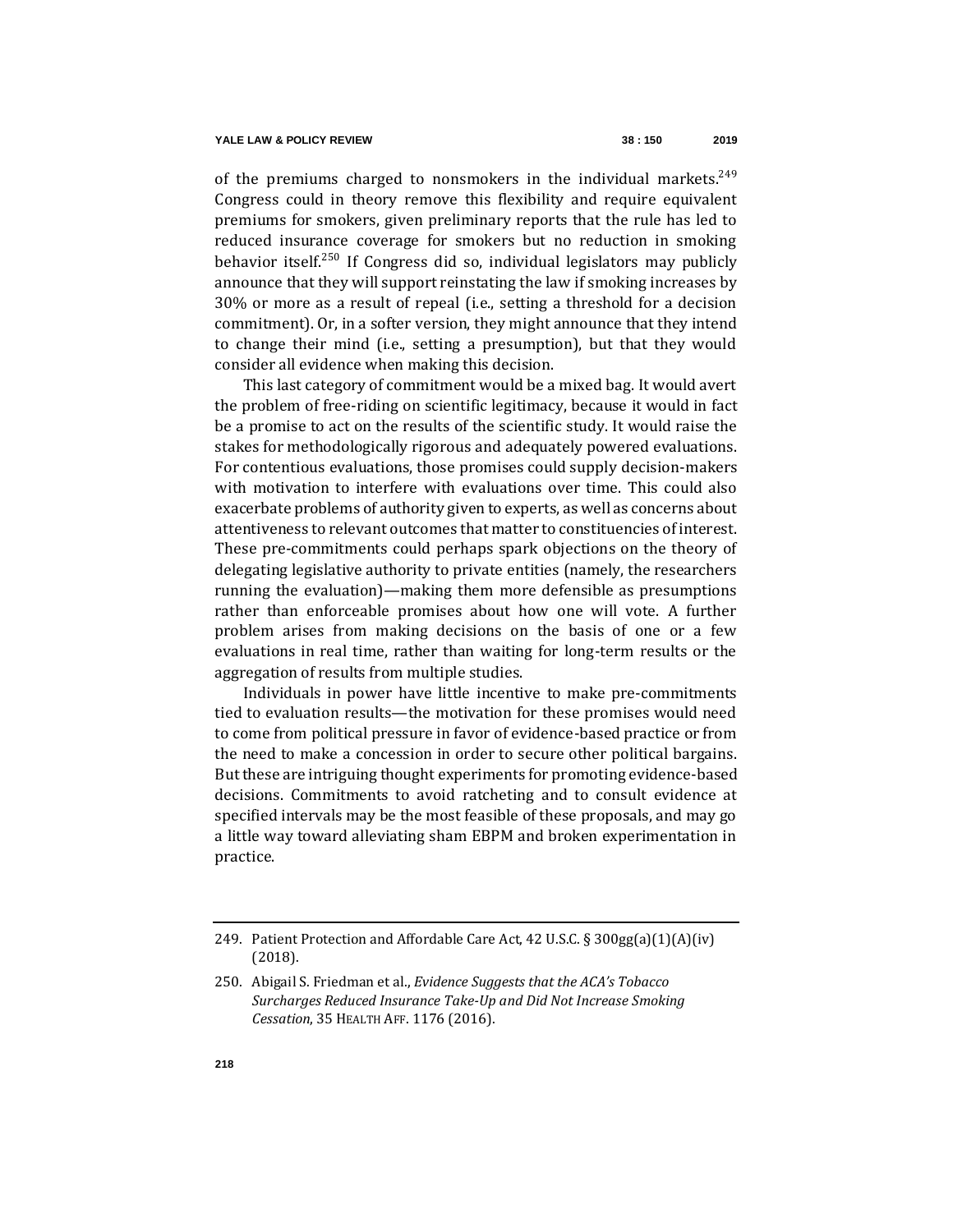## *C. Evaluation Mandates*

In areas that are more hospitable to EBPM, a salient concern is maximizing evaluation rigor, such that the evidence generated about those programs is of high enough quality to enable genuinely evidence-based choices. Attaching robust and methodologically specific evaluation mandates to program and policy decisions is one way to promote this goal. Under the Spending Clause power, Congress has broad latitude to fund and specify conditions for evaluations of its policy decisions. But to date, evaluation mandates are rare and chronically non-specific; where evaluations are required, such as the evaluations of Medicaid experimental waivers, the approval of specific evaluation protocols is often delegated to an agency,<sup>251</sup> without any parameters set by Congress itself. Imposing more mandates with greater specificity can improve the quality of evidence generated, alleviating broken experimentation, and public scrutiny of this research can mitigate evidence distortion, ratcheting, and terminal experimentation. Improving research designs can also alleviate some of the problems of bounded scientific objectivity and bounded rationality of policy-makers, and greater availability of evidence can support political participation by groups whose interests are affected.

Congress knows how to specify evaluation designs—and, in fact, the legislature has demonstrated its ability to bar specific study designs entirely, as with the DC school voucher study and the Upward Bound experiments. Because these were disputes based on values, not evidence, these evaluations may have done little to influence policy. But where EBPM is more feasible, evaluation mandates can do far more to ensure genuine, rather than sham, experimentation. Mandates can provide methodological guidance (e.g., requiring or encouraging randomized approaches), require the use of independent investigators, require pre-publication of evaluation protocols and public release of results, specify the need for power calculations to ensure adequate sample sizes, require the collection of specific outcomes to ensure attentiveness to a range of relevant outcomes (and to facilitate research synthesis, such as meta-analyses of comparable studies), and fund a mix of quantitative and quantitative study approaches in order to capture unexpected benefits and burdens of the policy or program. Evaluations mandates can also require the timely release of evaluation results, such as before program renewal or sunsets take place.

The evaluation mandate for Medicaid § 1115 waivers provides a partial model. After decades of relative secrecy and weak evaluations, the

<sup>251.</sup> GOV'T ACCOUNTABILITY OFFICE, MEDICAID DEMONSTRATIONS,*supra* not[e 165.](#page-35-0)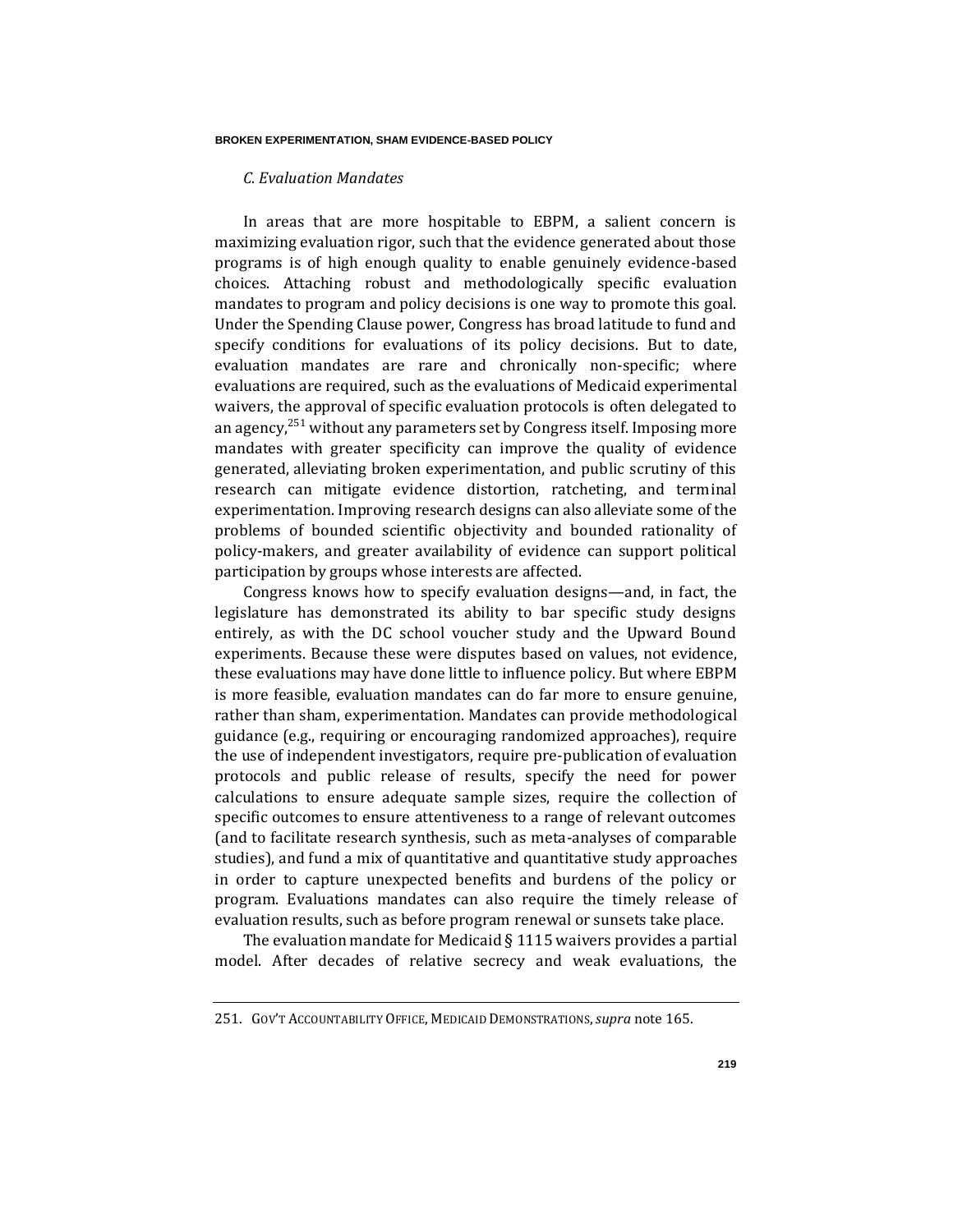Affordable Care Act tightened statutory requirements for waiver evaluations. Although there are no specifications for evaluation designs, protocols and evaluation timelines must be made publicly available on the CMS website, along with reports of evaluation results. Evaluations must also report on specific outcome categories, such as insurance coverage, access to care, quality of care, and beneficiary satisfaction with the program.<sup>252</sup> Additional requirements imposed by CMS in 2014 include the use of independent evaluators, and CMS has recently issued advisory recommendations that request rigorous protocols and a mix of qualitative and qualitative designs.<sup>253</sup>

Evaluation mandates—and dedicated funding for evaluation activities—are a feasible strategy to avoid broken experimentation in fields where evidence is likely to be used, either for primary or collateral EBPM. Where the existence, methods, and findings of evaluations are made public, these mandates may also be useful in limiting evidence distortion and ratcheting, and they may mitigate some of the concerns about bounded scientific objectivity.

### *D. Evaluation Transparency, Ex Ante and Ex Post*

Even where evaluations are not mandated, an important defense against broken experimentation is ex ante transparency, including making evaluation protocols publicly available before the evaluation takes place. This has several advantages. It usefully exposes designs to the possibility of public input, which can help to identify secondary outcomes of interest and potentially catch errors before designs are launched. But more importantly, it ties researchers to the mast of the evaluation plan. There are many opportunities for researchers to act on biases when reporting an empirical study—for example, cherry-picking and reporting only findings with favorable results, or subgroup comparisons with results in the predicted directions. Ex ante publication of a study protocol, with intended outcomes and comparisons, is assurance against biased reporting, and it ensures that researchers will implement the protocol and report with fidelity to the original design. Along with evaluation mandates, this transparency can also help to mitigate evidence distortion, terminal experimentation, and ratcheting, and it can provide public information to counteract the bounded rationality of policy-makers and concerns about scientific objectivity.

<sup>252.</sup> Kristen Underhill et al., *Fulfilling States' Duty to Evaluate Medicaid Waivers*, 379 NEW ENG. J. MED. 1985, 1986 (2018).

<sup>253.</sup> CTR. FOR MEDICAID & MEDICARE,*supra* not[e 137.](#page-28-0)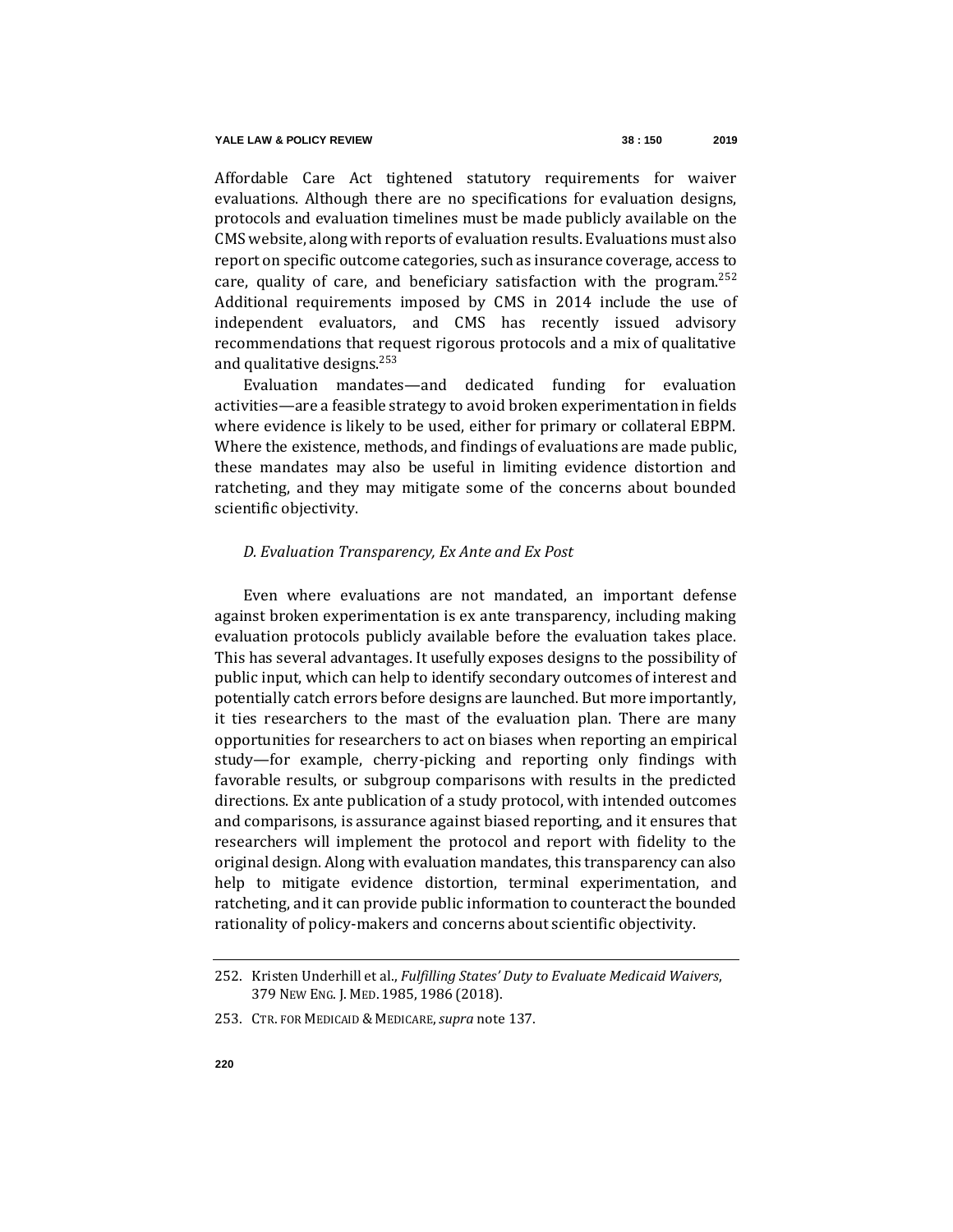This strategy of pre-publication of research protocols arose in medical research, as a Congressional mandate in 1997. In the Food and Drug Modernization Act that year, Congress directed the NIH to create a registry for clinical trials that would be used as part of FDA approval of experimental drugs for patients with life-threatening conditions. In response, NIH launched clinicaltrials.gov in 2000. By 2005, most medical journals began to require all published clinical trials to have pre-registered with clinicaltrials.gov before submitting manuscripts for publication. The World Health Organization similarly encouraged trial registration and developed a means of searching across multiple trial registries in 2007, the same year in which Congress expanded registration requirements for additional FDA trials, including publishing trial results on the site.<sup>254</sup> Most recently, in July 2018, registration with clinicaltrials.gov or regulations.gov became mandatory for all clinical trials subject to Common Rule research ethics oversight.<sup>255</sup> Although compliance with clinicaltrials.gov reporting requirements is incomplete,  $256$  and inconsistent reporting still exists,  $257$ these inconsistencies are comparatively rare; there is widespread agreement that pre-publication is an imperative means of guarding against selective reporting and concealment of trial results.<sup>258</sup>

Although many evaluations of policies and programs are not randomized trials, prior publication of government-sponsored evaluations would help to minimize the problems of broken experimentation. Even for evaluations that are not themselves mandated, it would be straightforward to mandate the pre-publication of all government-sponsored evaluation

<sup>254.</sup> Food and Drug Administration Amendments Act, Pub. L. No. 110-85, 121 Stat. 823 (2007).

<sup>255</sup>*. History, Policies, and Law*, CLINICALTRIALS.GOV, https://clinicaltrials.gov/ ct2/about-site/history [https://perma.cc/KWB8-XZGL].

<sup>256.</sup> Andrew P. Prayle et al., *Compliance with Mandatory Reporting of Clinical Trial Results on ClinicalTrials.gov: Cross Sectional Study*, 344 BMJ, Jan. 3, 2012, at 1; Joseph S. Ross, *Trial Publication After Registration in ClinicalTrials.gov: A Cross-Sectional Analysis*, 6 PLOS MED., Sept. 8, 2009, at 1.

<sup>257.</sup> Daniel M. Hartung et al., *[Reporting](http://annals.org/aim/article-abstract/1852869/reporting-discrepancies-between-clinicaltrials-gov-results-database-peer-reviewed-publications) Discrepancies Between the ClinicalTrial.gov Results Database and Peer-Reviewed Publication*, 160 ANNALS INTERNAL MED. 477 (2014); Caroline Riveros et al., *Timing and Completeness of Trial Results Posted at ClinicalTrials.gov and Published in Journals*, 10 PLOS MED., Dec. 3, 2013, at 1[; Jessica](https://jamanetwork.com/journals/jama/fullarticle/1840223) E. Becker et al., *Reporting of Results in ClinicalTrials.gov and High-Impact Journals*, 311 JAMA 1063 (2014).

<sup>258.</sup> Deborah A. Zarin et al., *Update on Trial Registration 11 Years After the ICMJE Policy Was Established*, 376 NEW ENG. J. MED. 383 (2017).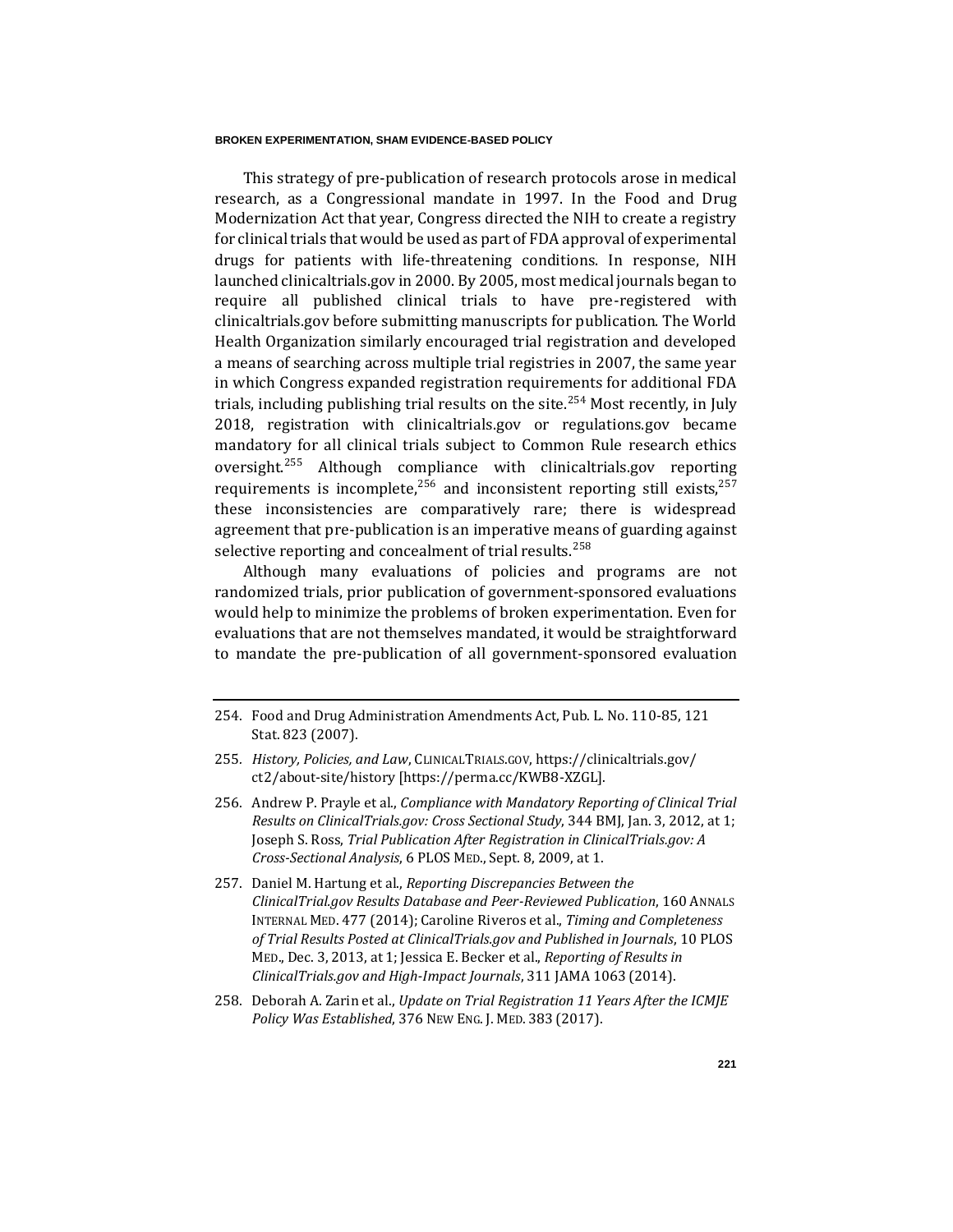protocols, timelines, and outcomes on clinicaltrials.gov or an analogous site. Subsequent publication of results in the same place would also help serve the function of releasing findings to the public, facilitating EBPM efforts where possible, or enabling collateral EBPM or momentum for policy change where primary policy choices are hostile to evidence. Mandates for evaluation, whether set by agency rules, legislation, or executive order, could incorporate transparency language that builds on this approach.

## *E. Teams of Rivals in Evidence Production*

The application of evidence is likely to play out in an adversarial process, with competing political priorities and interest groups at stake. But the *production* of evidence on individual research teams is often less controversial, which can compound concerns about scientific objectivity. One strategy that could improve scientific objectivity in the generation of evidence is adversarial collaboration<sup>259</sup> (also described as proponentskeptic collaboration).<sup>260</sup> This approach requires research teams to include researchers that are ideologically supportive and those that are skeptical of the policy at hand, on the theory that biases at the two ideological poles will make methodological choices as rigorous and objective as possible. An adversarial collaboration model could strengthen rigor at every stage of evaluation, including designing the study, overseeing the protocol, creating an external advisory board, producing research reports. This could contribute to higher-quality research inputs, and it could reduce the possibility of broken experimentation.

<sup>259</sup>*. See, e.g.*, Ian Bateman et al., *Testing Competing Models of Loss Aversion: An Adversarial Collaboration*, 89 J. PUB. ECON. 1561 (2005); Daniel Kahneman, *Experiences of Collaborative Research*, 58 AM. PSYCHOL. 723, 729 (2003); G.P. Latham et al., *Resolving Scientific Disputes by the Joint Design of Crucial Experiments by the Antagonists: Application to the Erez-Latham Dispute Regarding Participation in Goal Setting*, 73 J. APPLIED PSYCHOL. 753 (1988). Dora Matzke et al., *The Effect of Horizontal Eye Movements on Free Recall: A Preregistered Adversarial Collaboration*, 144 J. EXPERIMENTAL PSYCHOL. e1 (2015); Marilyn Schlitz et al., *Of Two Minds: Sceptic-Proponent Collaboration within Parapsychology*, 97 BR. J. PSYCHOL. 313 (2006). *See also* Scott Alexander, *Adversarial Collaboration Contest Results*, SLATE STAR CODEX (Sep. 26, 2018), https://slatestarcodex.com/2018/09/26/adversarialcollaboration-contest-results [https://perma.cc/5MTN-4N7X]. I am especially grateful to participants in the faculty workshop at Northwestern Law for this suggestion.

<sup>260.</sup> Nuzzo, *supra* not[e 51,](#page-16-0) at 185.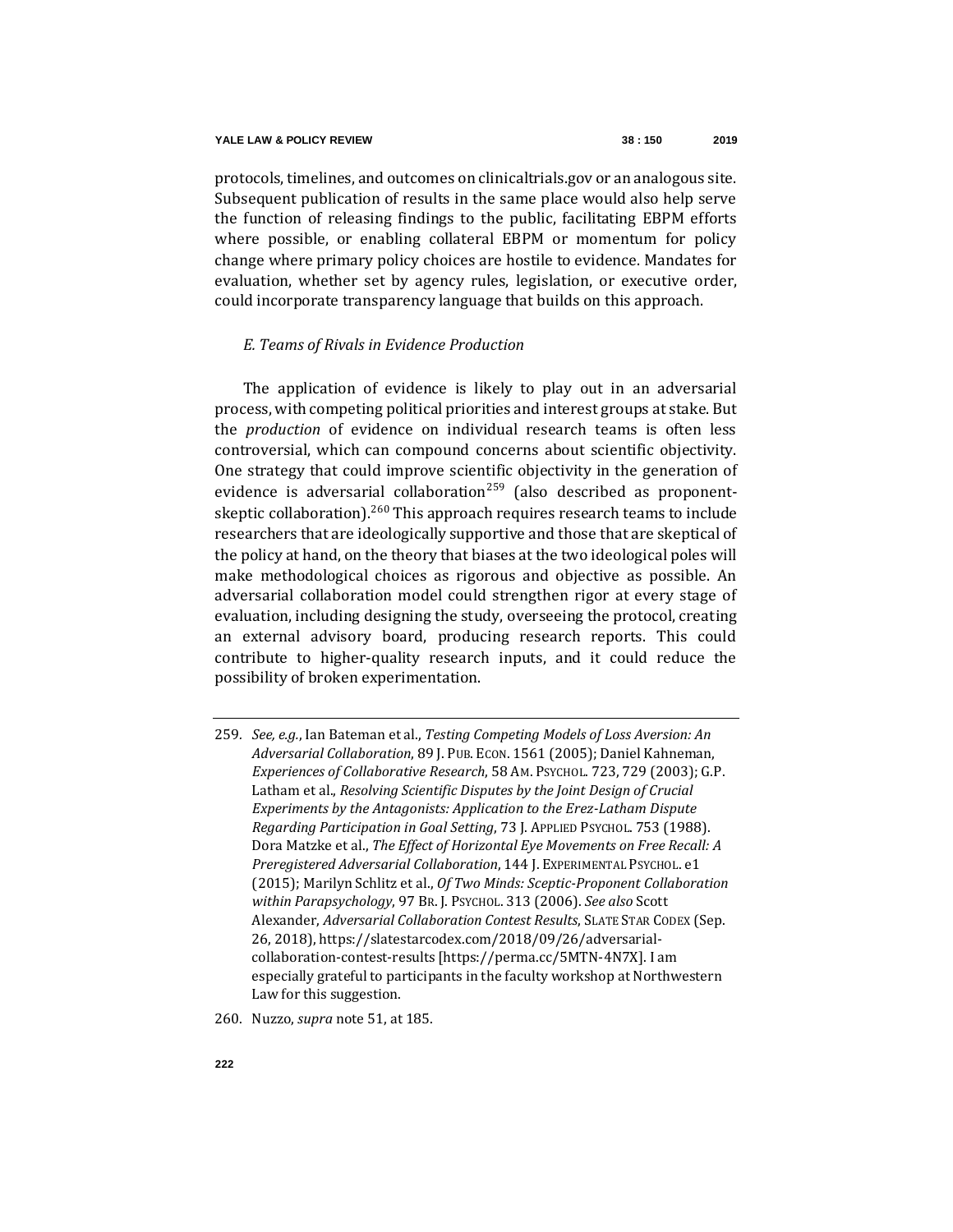#### **BROKEN EXPERIMENTATION, SHAM EVIDENCE-BASED POLICY**

# *F. Judicial Review and Agency Oversight of Evidence-Based Decisions*

Judicial review could serve as another means of encouraging more robust engagement with empirical evidence, particularly for agency decisions.<sup>261</sup> Under the Administrative Procedure Act, agency rulemaking and adjudicatory decisions are presumed to be reviewable;<sup>262</sup> courts must set aside agency actions determined to be "arbitrary, capricious, an abuse of discretion, or otherwise not in accordance with law,"<sup>263</sup> and must also set aside formal adjudicatory decisions that are "unsupported by substantial evidence."<sup>264</sup> Although courts tend to defer to agencies' interpretations of their own statutes (reviewed on an arbitrary and capricious standard)<sup>265</sup> and regulations (reviewed for plain error or inconsistency with the regulation),  $266$  the availability of judicial review is a means of challenging agency decisions that depart sharply from evidence in the administrative record.

The standard of review for agency rules is by no means that of "ideal" EBPM. The bar for a finding of arbitrariness and capriciousness is fairly high, encompassing actions when the agency "has relied on factors which Congress had not intended it to consider, entirely failed to consider an important aspect of the problem, offered an explanation for its decision that runs counter to the evidence before the agency, or is so implausible that it could not be ascribed to a difference in view or the product of agency expertise."<sup>267</sup> Courts must not substitute their judgment for that of the agencies—there must be "a rational connection between the facts found and

- 264. APA § 706(2)(E).
- 265. Chevron v. Nat. Res. Defense Council, 467 U.S. 837 (1984). *Chevron* deference is unavailable where an agency either lacks authority delegated by Congress to make rules in the area, or where the agency is not acting pursuant to its delegated authority. United States v. Mead Corp., 533 U.S. 218 (2001).
- 266. Auer v. Robbins, 519 U.S. 452 (1997); Bowles v. Seminole Rock & Sand Co., 325 U.S. 410 (1945).
- 267. Motor Vehicle Mfrs. Assn. of U.S., Inc., v. State Farm Mut. Auto. Ins. Co., 463 U.S. 29, 43 (1983).

<sup>261.</sup> I am grateful to Matt Spitzer for suggesting the *State Farm* and *Bechtel* cases considered here.

<sup>262.</sup> APA § 701; *see also* Citizens to Preserve Overton Park v. Volpe, 401 U.S. 402 (1971).

<sup>263.</sup> APA § 706(2)(A).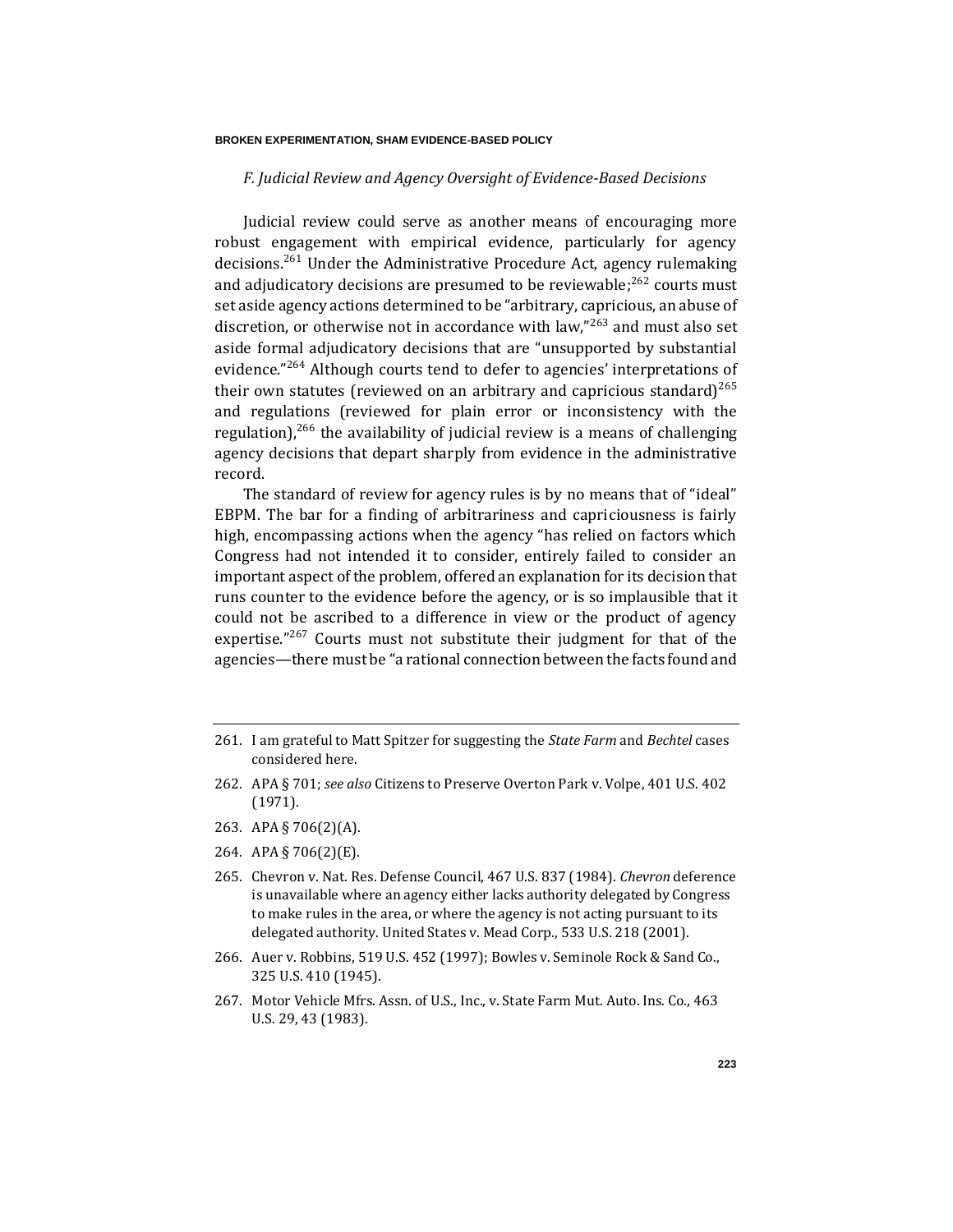the choice made."<sup>268</sup> But within these contours, courts can reach some of the most egregious instances of ratcheting and evidence distortion.

One such episode was the 1981 decision by the National Highway Traffic Safety Agency (NHTSA) to rescind an agency rule, previously blessed in judicial review, that had required automobile manufactures to equip cars with passive restraints (airbags or passive seatbelts).<sup>269</sup> NHTSA had established the rule in 1977 during the Carter administration, on the assumption that a majority of manufacturers would use airbags, but instead the vast majority of cars were built with seatbelts that could be left unlatched (thus defeating their safety benefits). Under the Reagan administration in 1981, NHTSA concluded that the rule was ineffective and revoked it in its entirety, citing the burdens on the automobile industry.<sup>270</sup> This might be considered an extreme example of ratcheting—because there was evidence that *some* consumers did not use the detachable seatbelts that they had been provided, NHTSA eliminated the mandate for *all* passive restraints. But in concluding that the rule would be ineffective, the agency did not consider two possible alternatives: modifying the rule to require either nondetachable seatbelts or mandatory installation of airbags. When a group of automobile insurers sued for review of the rescission, the Court agreed that it had been arbitrary and capricious. Writing for the majority, Justice Wright explained that the failure to consider the alternatives (mandating nondetachable seatbelts or airbags) was a wholesale abandonment of agency discretion. Where consideration of an obvious alternative was nonexistent, the decision could not have been "the product of reasoned decision making  $"^{271}$ 

Moreover, when NHTSA sought to emphasize its uncertainty about whether consumers would choose to use passive seatbelts, the Court noted that the agency had provided no evidence in support of these doubts: "Recognizing that policymaking in a complex society must account for uncertainty . . . does not imply that it is sufficient for an agency to merely recite the terms 'substantial uncertainty' as a justification for its actions. The

271*. Id*., at 52.

<sup>268</sup>*. Id*., at 43.

<sup>269</sup>*. Id*.

<sup>270.</sup> Justice Rehnquist's dissent notes that the decision was likely "related to the election of a new President of a different political party" with a different "philosophy" on the issue. For Rehnquist, political change was "a perfectly reasonable basis for an executive agency's reappraisal of the costs and benefits of its programs and regulations," so long as any change was "within the boundaries established by Congress." *Id*., at 59.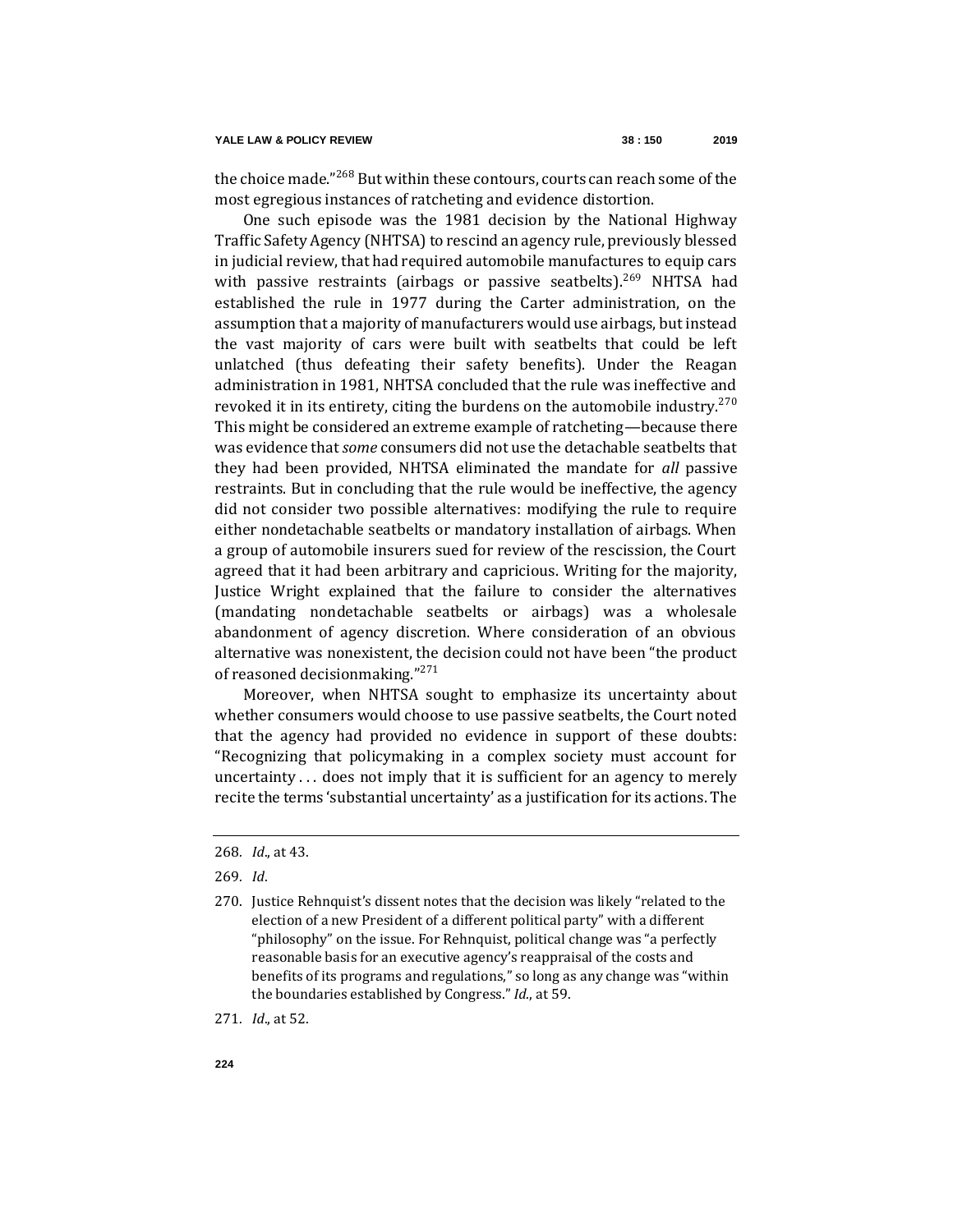#### **BROKEN EXPERIMENTATION, SHAM EVIDENCE-BASED POLICY**

agency must explain the evidence which is available." $272$  The court notes, too, that "the empirical evidence on the record . . . reveals more than a doubling of the usage rate experienced with manual belts."<sup>273</sup> Without engaging with this evidence, NHTSA had departed so sharply from an "evidence-based" decision that it met the high bar for arbitrary and capricious action.

The *State Farm* decision leverages the arbitrary and capricious standard of review in two ways, both of which can bring agency actions closer to evidence-based practice. First, the court requires the agency to consider obvious alternatives (such that the agency is in fact exercising discretion), and second, the court identifies decisions untethered to the evidentiary record as arbitrary and capricious actions that exceed agency authority. These tools are limited, of course, to the evidentiary record before the court—where evidence is not introduced in the administrative record, such as through notice-and-comment rulemaking, it would be more difficult to courts to identify its absence, and to therefore fault agencies for lack of consideration. But where evidence is available, judicial review may provide some check on ratcheting. Judicial review may also police evidence distortion, although to a lesser extent. Courts are perhaps poorly suited to instruct agencies on how to weight the evidence that they review, and they are at a disadvantage in instructing agencies about evidence missing from the administrative record. But where there is a great disparity between the evidence in the record and the decision reached, the ability of courts to reverse actions that "run counter to the evidence" can be a tool (however weak) against evidence distortion.<sup>274</sup>

Courts have less capacity to rein in the shortcomings of EBPM efforts by legislatures. Assuming legislation does not implicate a fundamental right or a suspect class, statutes are reviewed only for rational basis, under which "legislation is presumed to be valid and will be sustained if the classification

<sup>272</sup>*. Id*.

<sup>273</sup>*. Id*., at 53.

<sup>274.</sup> Judicial review is likely to be less effective against terminal experimentation. Terminal experimentation would likely be borne out in challenges based on a failure to issue rules, which may only be actionable if it frustrates the operation of a federal statute. The decision to refrain from rulemaking, however (such as by by rejecting a party's petition to issue rules), is "'at the high end of the range' of levels of deference given to agency action," actionable only when the agency has failed to "adequate[ly] explain the facts and policy concerns it relied on and . . . those facts have some basis in the record." *See* Preminger v. Sec'y of Veterans Affairs, 632 F.3d 1345 (Fed. Cir. 2011).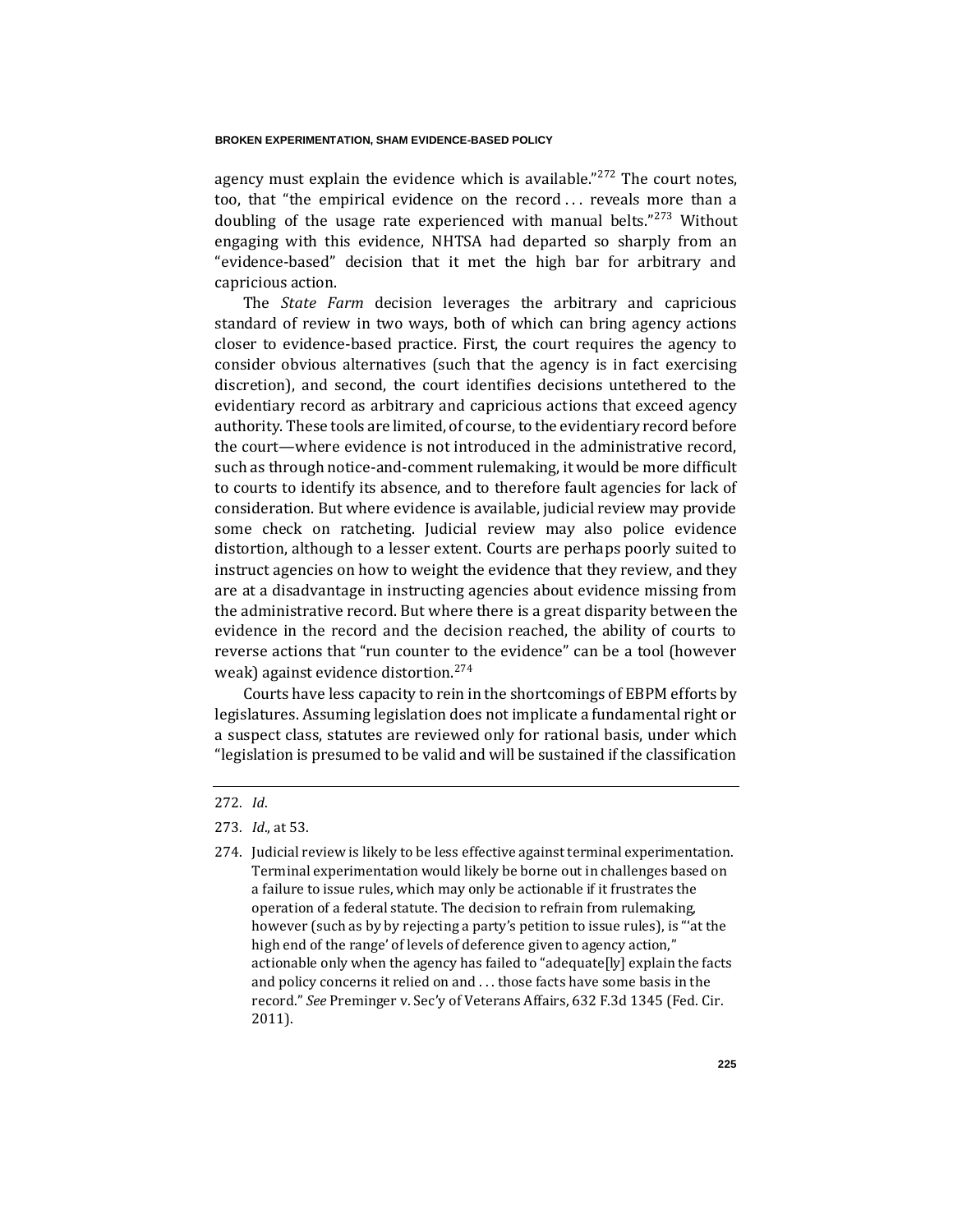drawn by the statute is rationally related to a legitimate state interest."<sup>275</sup> Congress has a wide berth for error on this standard, by which it is presumed that "even improvident decisions will eventually be rectified by the democratic processes."<sup>276</sup> Legislation that burdens fundamental rights or a suspect class is reviewed based on whether it is "narrowly tailored" to a compelling state interest, but courts do not scrutinize whether Congress has chosen the option with the strongest evidence base. Without more tools, the pathologies of evidence distortion, ratcheting, and terminal experimentation are largely out of reach with respect to Congressional decisions.

Beyond judicial review, agency watchdogs may also serve as checks on irresponsible uses of evidence. The Government Accountability Office (which provides feedback to Congress on federal expenditures) and the Congressional Budget Office (which provides analyses of economic issues including projections of the impacts of proposed legislation) might promote more rigorous uses of empirical evidence by assessing the likely impact *of*  government-funded evaluation research, in light of research designs, transparency of findings, and political environment for using research findings. CBO already plays an important role in quantifying the likely impacts of proposed legislation, which is central to EBPM efforts. The Office of the Inspector General in each agency (which oversees agencies for fraud and waste) might also broaden its consideration of possible evaluation funds as "waste" when they are unlikely to lead to usable evidence.

### **CONCLUSION**

Evidence-based policy is on the rise, and legislation and agency regulation have been no exception to calls for greater uptake of research in practice. Indeed, modern interests in moneyball and EBPM are part of a long history of efforts to promote research-based decisions in government. Where research is inconclusive, as in the case of the NRC death penalty report, many are left feeling rudderless. But there are many reasons to be skeptical of the capacity of EBPM in governmental decision-making. EBPM is itself bounded by limits on rationality, the capacity of science, the objectivity of science, and the authority we wish to give technocrats. Highly values-driven decisions will be resistant to evidence-based reasoning and are more likely to result in "sham" evidence-based practices, such as evidence distortion, terminal experimentation, and ratcheting actions to

<sup>275.</sup> Cleburne v. Cleburne Living Ctr., 473 U.S. 432, 440 (1985).

<sup>276</sup>*. Id*.